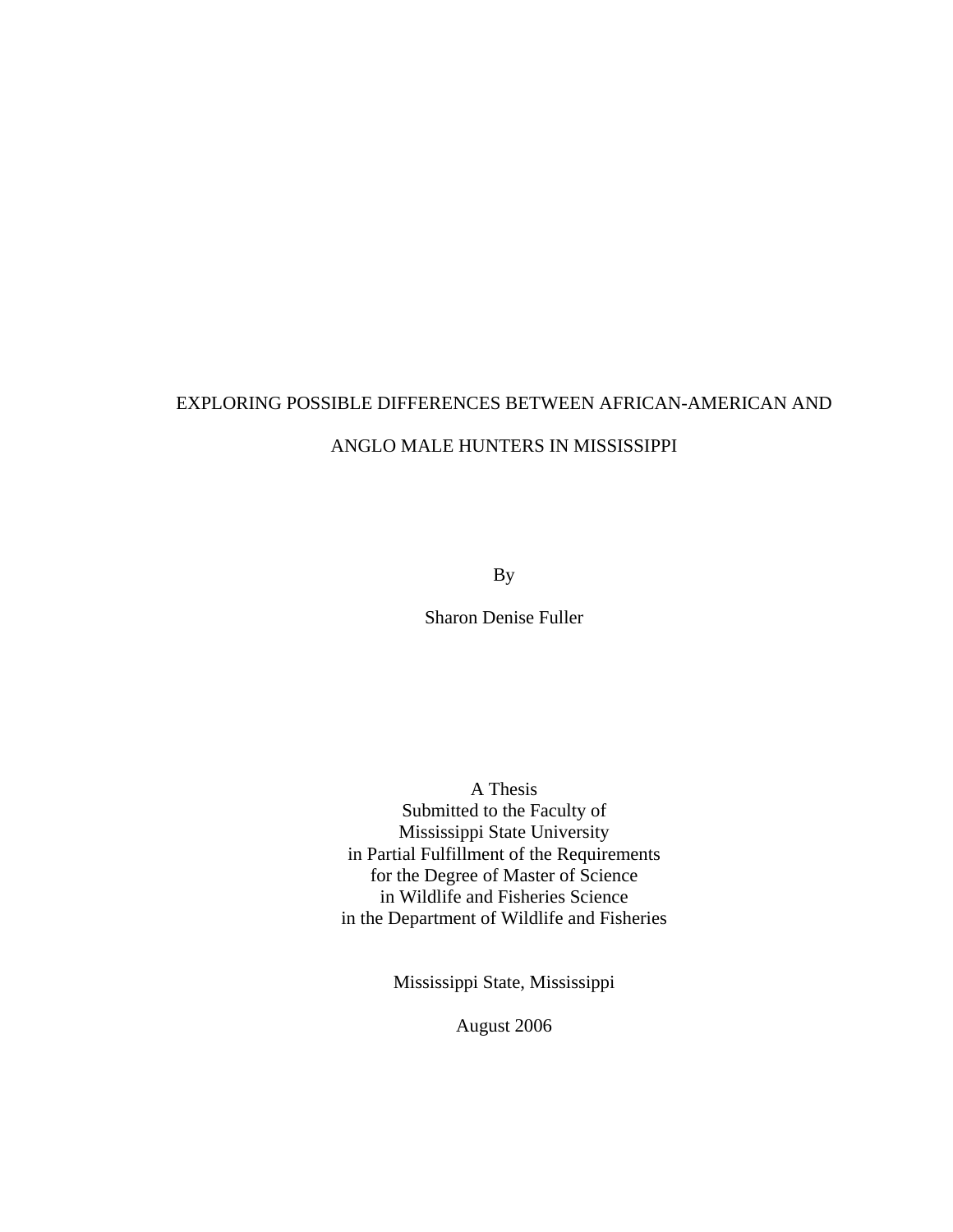# **EXPLORING POSSIBLE DIFFERENCES BETWEEN AFRICAN-AMERICAN AND ANGLO MALE HUNTERS IN MISSISSIPPI**

**BY** 

**Sharon Denise Fuller** 

Approved:

**FA** .& **evin Mi Hunt, Ph.D.** 

**Assistant Professor of Wildlife** (Director of Thesis)

Robert L. Boyd, Ph.D. **Associate Professor of Sociology (Committee Member)** 

 $\tilde{D}$ 

George M. Hopper, Ph.D. **Dean College of Forest Resources** 

Jeanne C. Jones, Ph.D. Associate Professor of Wildlife (Committee Member)

1

Bruce D. Leopold, Ph.D. Professor/Department Head **Wildlife and Fisheries**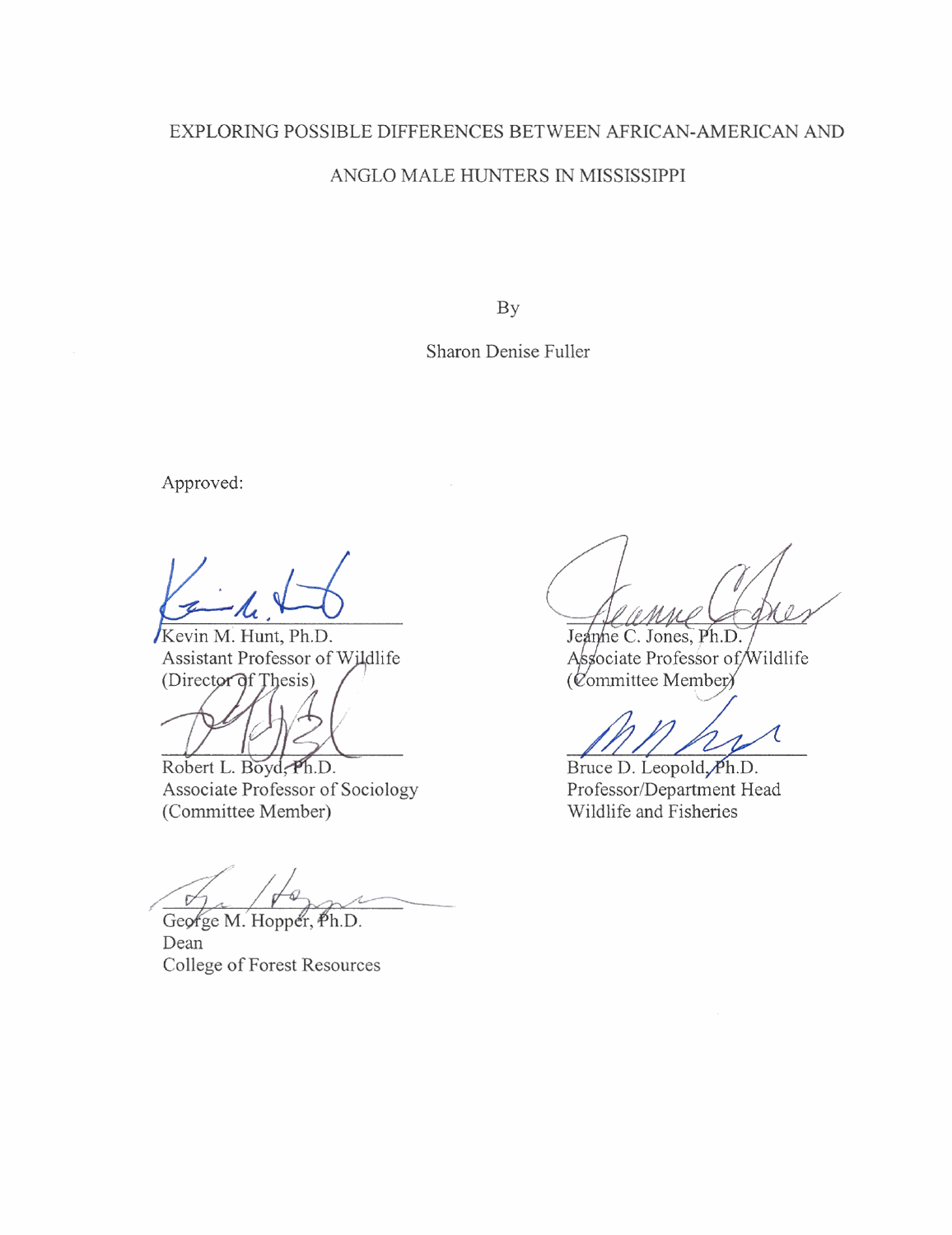Name: Sharon Denise Fuller

Date of Degree: August 5, 2006

Institution: Mississippi State University

Major Field: Wildlife and Fisheries Science

Major Professor: Dr. Kevin M. Hunt

#### Title of Study: EXPLORING POSSIBLE DIFFERENCES BETWEEN AFRICAN-AMERICAN AND ANGLO MALE HUNTERS IN MISSISSIPPI

Pages in Study: 89

Candidate for Degree of Master of Science

 Despite the continual increase in the U.S. population, which is primarily from increasing minority populations, the participation rate in hunting is declining. Thus, natural resources agencies and hunting-oriented industries are faced with the challenge of attracting more members of various cultural groups to the activity to remain relevant to its constituents. The purpose of the study was to improve the current knowledge about African-American hunters in Mississippi by better understanding how they differ from the traditional Anglo constituents in their characteristics, participation patterns, motivations for hunting, and attitudes toward wildlife. Analysis of Covariance (ANCOVA) was used to detect differences between African-American and Anglo males' attitudes and motivations. Overall, there were significant differences in most hunter characteristics and participation patterns tested. Moreover, after controlling for several covariates, there were still some significant differences in motivational and attitudinal scores.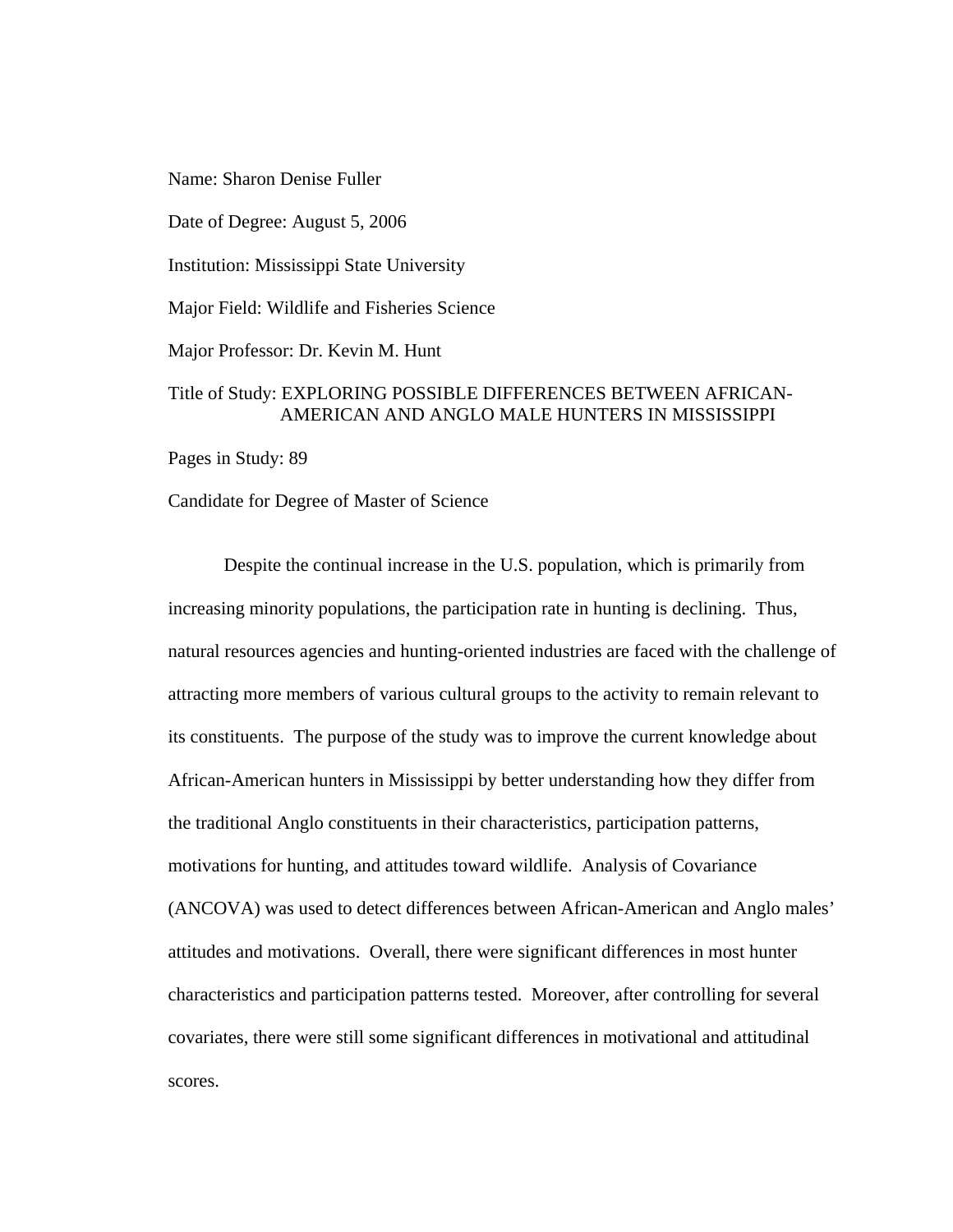### DEDICATION

I dedicate this thesis to my parents, Dorothy and Richard Fuller. When I was down and thought I couldn't go any further….you guys picked me up and carried me the rest of the way. For that I love you and thank you.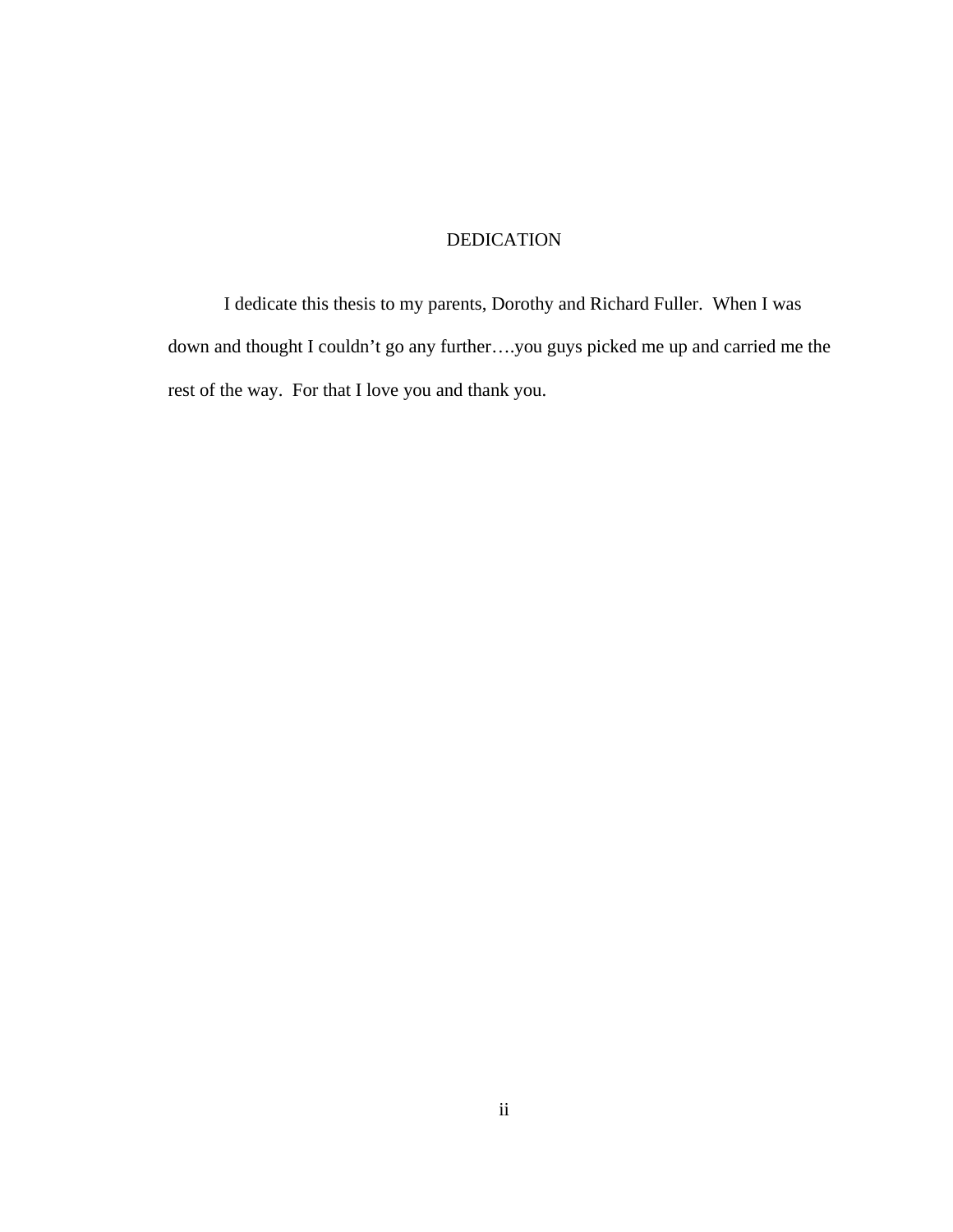#### ACKNOWLEDGEMENTS

This study was supported by Federal Aid in Wildlife Restoration through the Mississippi Department of Wildlife, Fisheries and Parks (Project W-52, Study 6). I would like to give them a special thanks for their continued support of my project and for "hanging in there" with me through the many difficult times. I would like to thank those in the human dimensions, wildlife, and fisheries discipline who have guided me through some of the most challenging times in my beginning wildlife career. Thanks to Dr. Kevin Hunt for his tremendous support and for giving a fellow Texan the opportunity to explore the many undiscovered wonders of Mississippi that I would not know existed without him. To Dr. Jeanne Jones for passing down great knowledge and wisdom that I will rely on throughout my career as well as being a wonderful listener and welcoming all my problems with a smile and a hug. A great big thanks to Dr. Robert Boyd for accepting me as a sociologist as well as a biologist and his willingness to enlighten and encourage me when I doubted myself. Words cannot explain how grateful I am for the assistance of Dr. Patrick Gerard and his guidance through my data analysis process. Thanks to Dr. Don Jackson for serving as graduate coordinator and providing me with great advice. And to many others along the way that embraced me with warms smiles and valuable conversation: Drs. Steve Demarais, Rick Kaminski, Bruce Leopold, and Rich Minnis. A special thanks to Minorities in Agriculture, Natural Resources and Related Sciences (MANRRS), Minorities in Natural Resource Committee (MINRC), and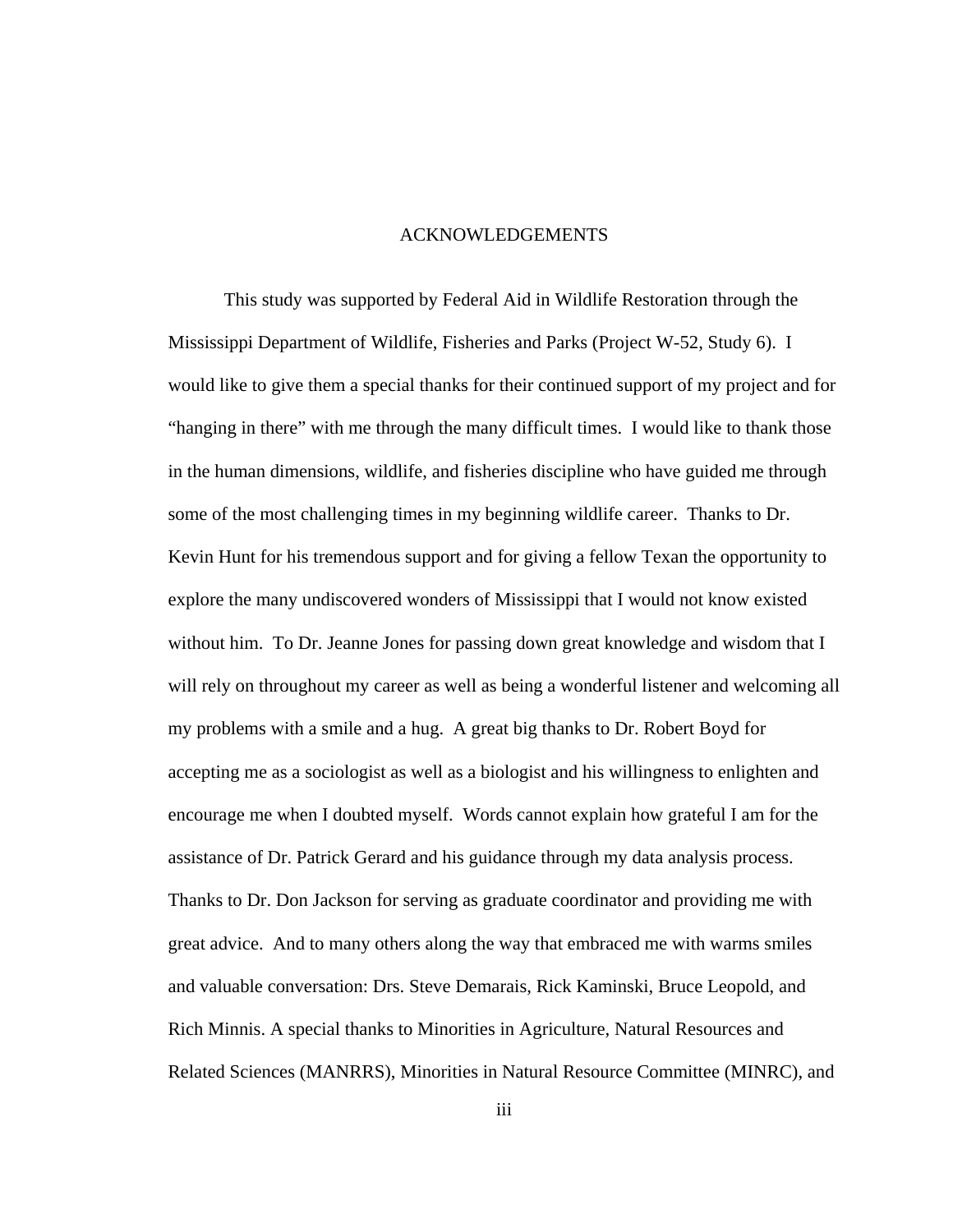the U.S. Fish and Wildlife Service (USFWS) for being open to my ideas and giving me the opportunity to network with individuals who have ultimately become my colleagues. Thanks to all the graduate students on the second floor of Thompson Hall, especially John Arnold, Edith Parks, Kevin Brunke, Jennifer Kross, Ray Iglay, the "other" Sharon, Theresa Childers and last but not least my "fish squeezer" buddies. Without you all my transition to Mississippi State University would have been a lot more challenging and I will miss you all. To all the student workers in the Human Dimensions and Conservation Law Enforcement Lab, I don't know how I would have made it through without you. Even though we all dreaded the infamous days of "stuffing" and preparing for a mail-out, you guys stuck in there with me, and I greatly appreciate that.

Then there are those that have never doubted me in whatever I have decided to do. I would like to thank my parents, Dorothy and Richard, for not only being a "financial contributor" but for raising a very opinionated, outspoken, sassy, southern woman. To my best friends, Dennis (my brother), Trey, Melody, Christine a.k.a. "Chi-Chi", Candice, Christen, Chezla and Ebony, thanks for never judging me and my decisions but instead lending the extra support I needed to carry them out.

 It was very challenging to leave Texas, the one place I felt the most comfort, to begin my life journey, but through it all I have carried the memories I have of family, friends, and those I have lost along the way for guidance. To my grandparents Beatrice and Curtis McAllister, my cousin "Pattie", and to my two wonderful aunties; Aunt "Fab" and Aunt Bobbie, I love and miss you all dearly…you told me not to give up and I didn't…this is for you.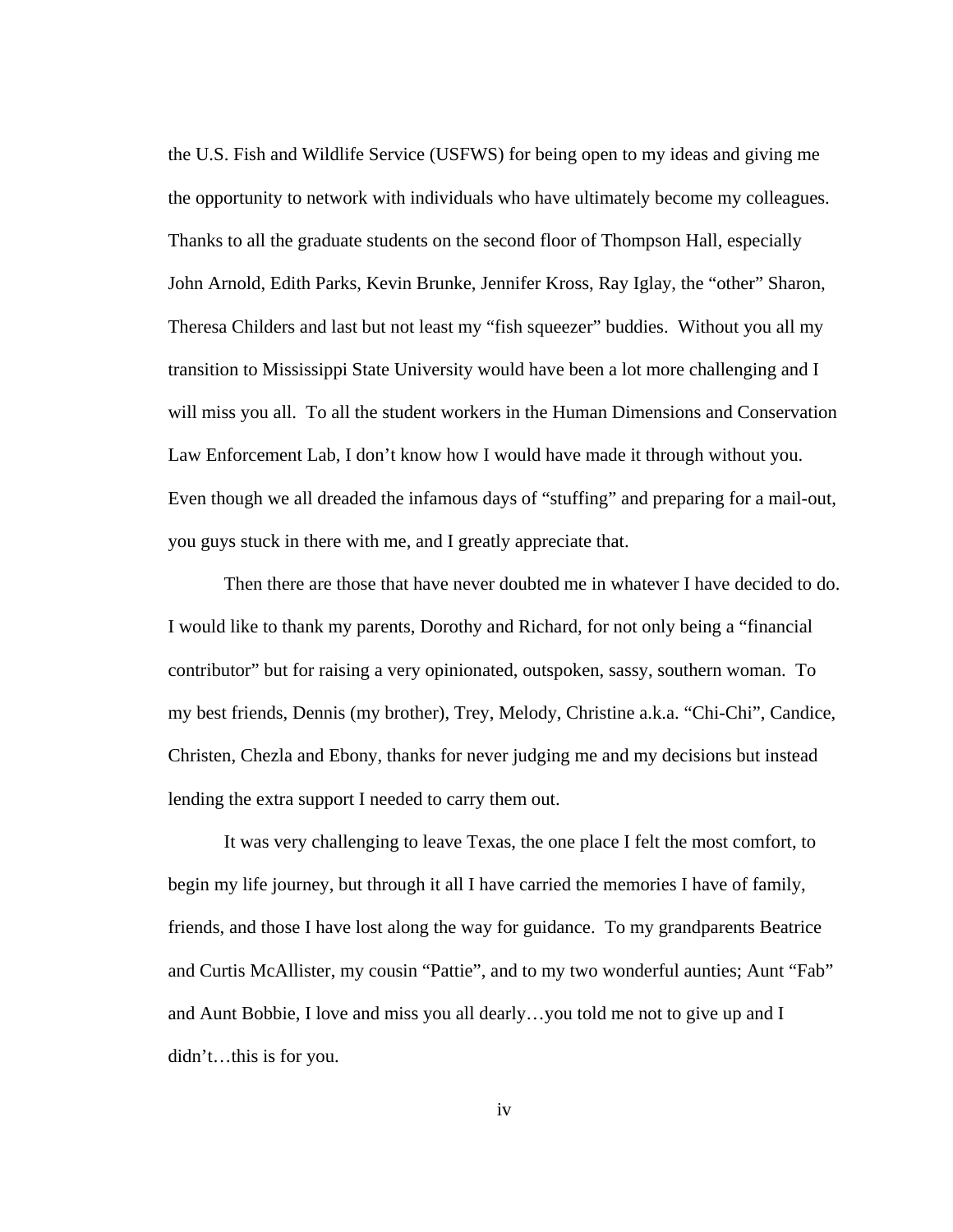# TABLE OF CONTENTS

|                                                                                                        | ii             |
|--------------------------------------------------------------------------------------------------------|----------------|
|                                                                                                        | iii            |
|                                                                                                        | vii            |
| <b>CHAPTER</b>                                                                                         |                |
| I.                                                                                                     | $\mathbf{1}$   |
|                                                                                                        | 1              |
|                                                                                                        | $\overline{3}$ |
|                                                                                                        | 3              |
| II. HUNTER CHARACTERISTICS, PARTICIPATION PATTERNS,<br>AND MOTIVATIONS FOR HUNTING OF AFRICAN-AMERICAN | 5              |
|                                                                                                        | 5              |
|                                                                                                        | 14             |
|                                                                                                        | 14             |
|                                                                                                        | 15             |
|                                                                                                        | 16             |
|                                                                                                        | 17             |
|                                                                                                        | 18             |
|                                                                                                        | 18             |
|                                                                                                        | 19             |
|                                                                                                        | 22             |
|                                                                                                        | 22             |
|                                                                                                        | 23             |
|                                                                                                        | 23             |
|                                                                                                        | 25             |
|                                                                                                        | 26             |
| Discussion                                                                                             | 28             |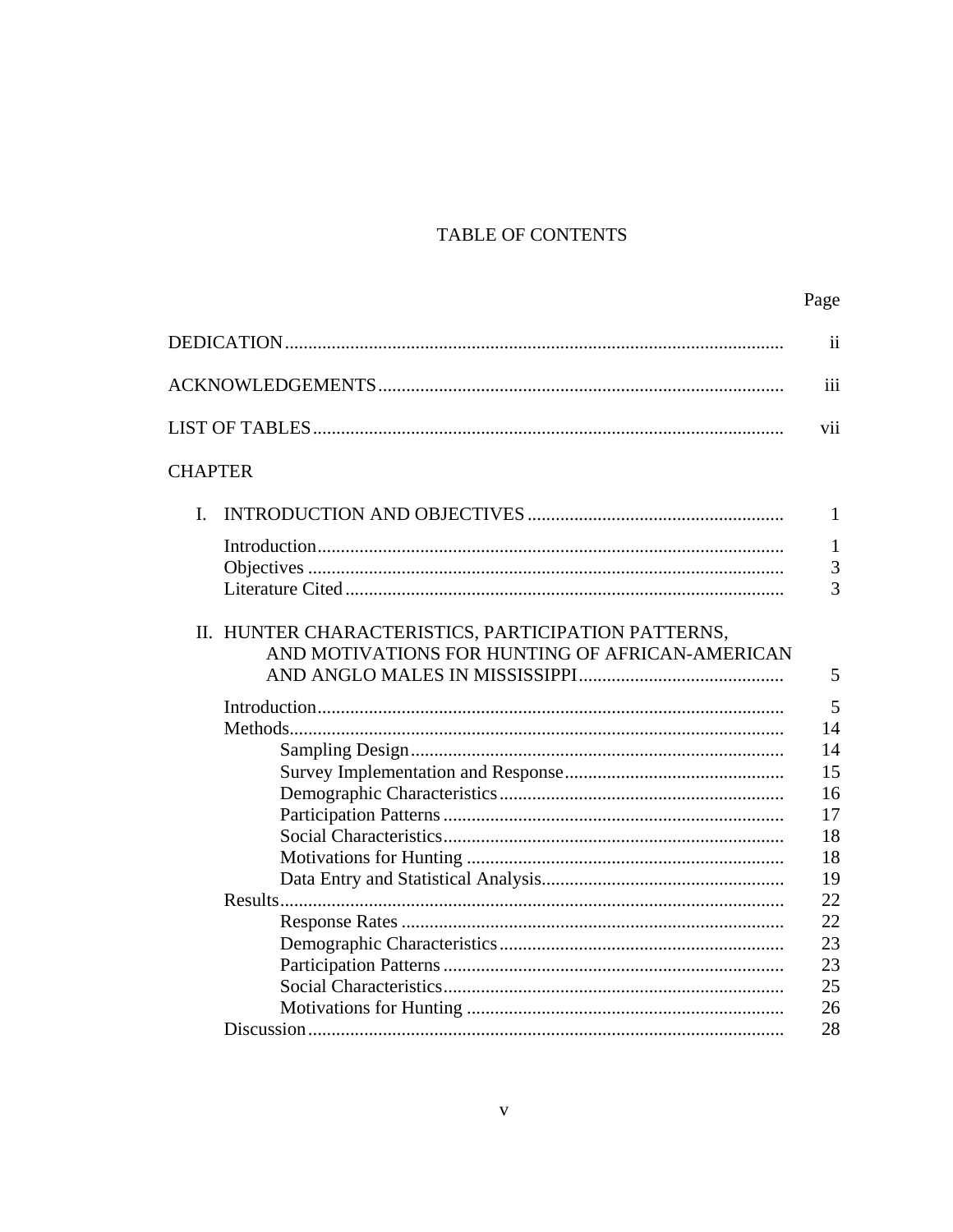# **CHAPTER**

# Page

|                                                    | 28 |
|----------------------------------------------------|----|
|                                                    | 29 |
|                                                    | 30 |
|                                                    | 32 |
|                                                    | 34 |
|                                                    |    |
| III. ATTITUDES TOWARD WILDLIFE OF AFRICAN-AMERICAN |    |
|                                                    | 58 |
|                                                    | 58 |
|                                                    | 64 |
|                                                    | 64 |
|                                                    | 64 |
|                                                    | 65 |
|                                                    | 66 |
|                                                    | 67 |
|                                                    | 69 |
|                                                    | 69 |
|                                                    | 70 |
|                                                    | 71 |
|                                                    | 71 |
|                                                    | 72 |
|                                                    | 73 |
|                                                    | 73 |
|                                                    | 74 |
|                                                    | 74 |
|                                                    | 75 |
|                                                    | 76 |
|                                                    | 77 |
|                                                    | 79 |
|                                                    |    |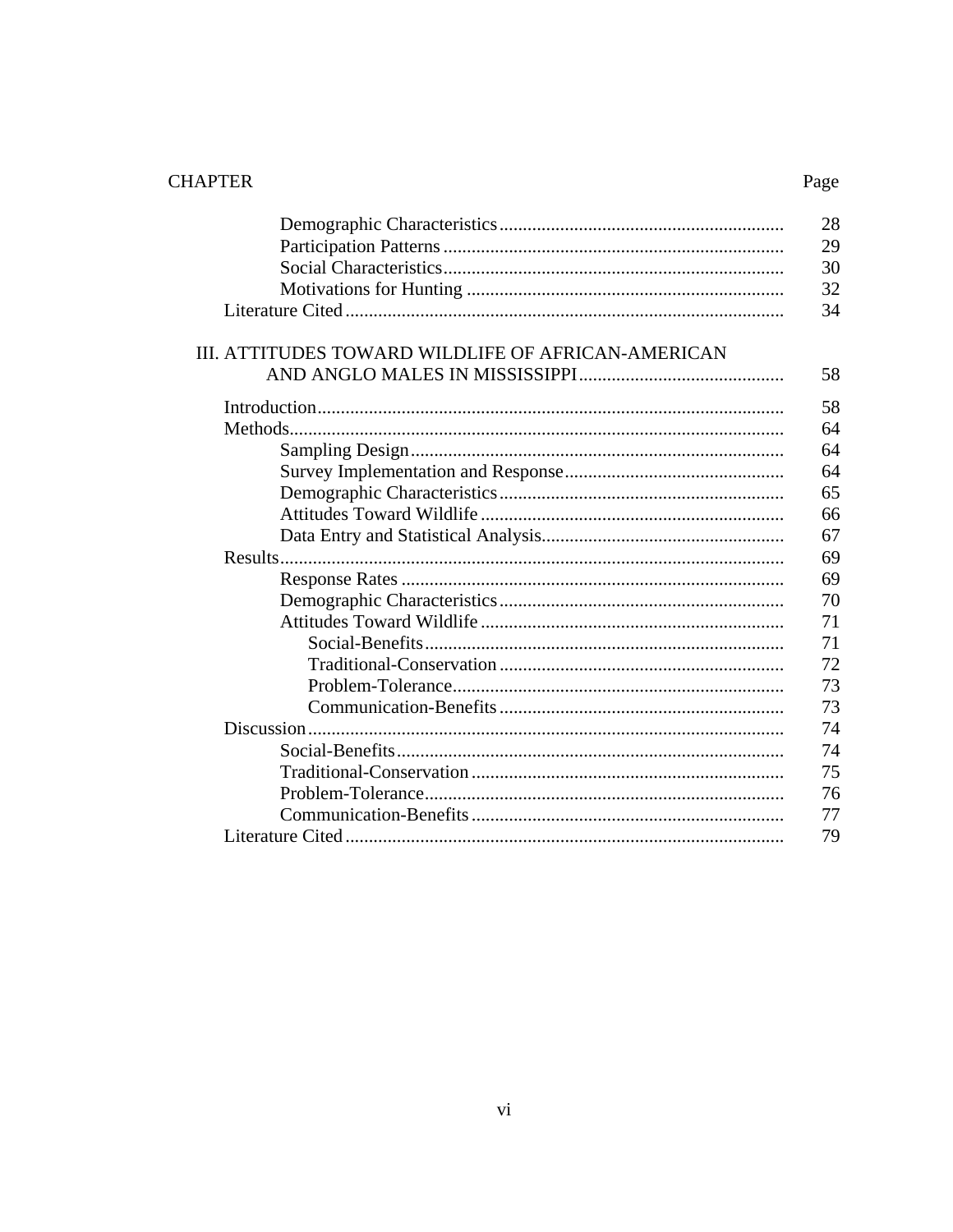# LIST OF TABLES

| TABLE |                                                                                                                                          | Page |
|-------|------------------------------------------------------------------------------------------------------------------------------------------|------|
| 2.1   | Scale items used to measure African-American and Anglos' motivations                                                                     | 39   |
| 2.2   | Response categories and rates for the 2004-05 Mississippi Resident<br>Statewide Hunter Survey by race and gender category                | 40   |
| 2.3   | Number and percentage of African-American and Anglo male hunters                                                                         | 41   |
| 2.4   | Number and percentage of African-American and Anglo male hunters                                                                         | 42   |
| 2.5   | Number and percentage of African-American and Anglo male hunters<br>in Mississippi by annual household income category                   | 43   |
| 2.6   | Number and percentage of African-American and Anglo male hunters<br>in Mississippi by highest completed level of education               | 44   |
| 2.7   | Number and percentage of African-American and Anglo male hunters<br>in Mississippi by number of days hunted in 2004-2005                 | 45   |
| 2.8   | Number and percentage of African-American and Anglo male hunters                                                                         | 46   |
| 2.9   | Number and percentage of African-American and Anglo male hunters<br>in Mississippi by hunting importance when compared to other          | 47   |
|       | 2.10 Number and percentage of African-American and Anglo male hunters<br>in Mississippi by household ownership of an all terrain vehicle | 48   |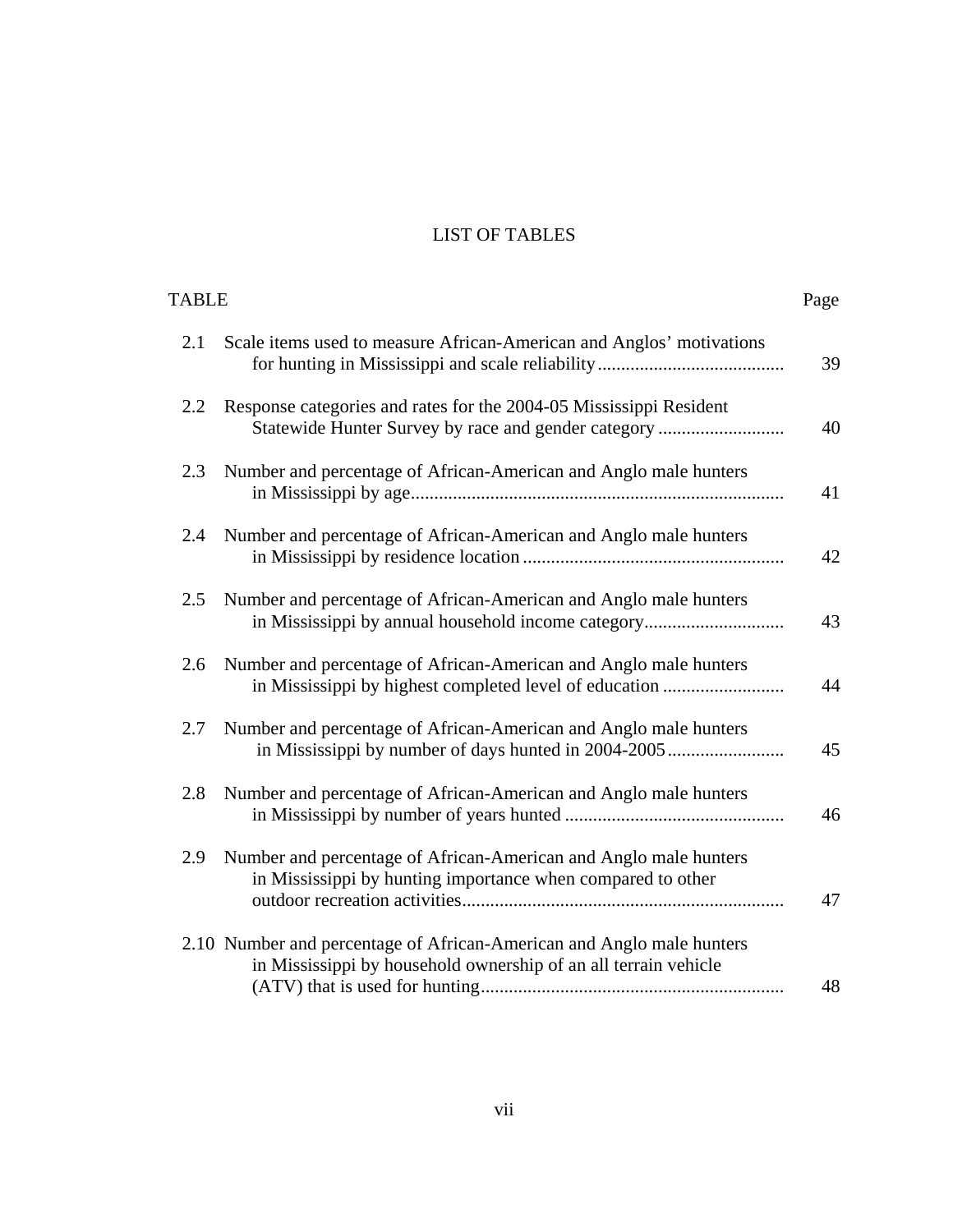| <b>TABLE</b>                                                                                                                               | Page |
|--------------------------------------------------------------------------------------------------------------------------------------------|------|
| 2.11 Number and percentage of African-American and Anglo male hunters                                                                      | 49   |
| 2.12 Number and percentage of African-American and Anglo male hunters                                                                      | 50   |
| 2.13 Number and percentage of African-American and Anglo male hunters<br>in Mississippi by membership in national hunting/conservation     | 51   |
| 2.14 Number and percentage of African-American and Anglo male hunters                                                                      | 52   |
| 2.15 Number and percentage of African-American and Anglo male hunters<br>in Mississippi by individual that introduced them to hunting      | 53   |
| 2.16 Number and percentage of African-American and Anglo male hunters                                                                      | 54   |
| 2.17 Preliminary and final ANCOVA for achievement motivation scores<br>of African-American and Anglo male hunters in Mississippi           | 55   |
| 2.18 Preliminary ANCOVA and final ANOVA for affiliative motivation<br>scores of African-American and Anglo male hunters in Mississippi     | 56   |
| 2.19 Preliminary ANCOVA and final ANOVA for appreciative motivation<br>scores of African-American and Anglo male hunters in Mississippi    | 57   |
| 3.1<br>Scale items used to measure African-American and Anglos' attitudes toward                                                           | 82   |
| Response categories and rates for the 2004-05 Mississippi Resident<br>3.2<br>Statewide Hunter Survey by race and gender category           | 83   |
| Preliminary ANCOVA and final ANOVA for Social-Benefits attitude<br>3.3<br>scores of African-American and Anglo male hunters in Mississippi | 84   |
|                                                                                                                                            |      |

3.4 Preliminary and final ANCOVA for Traditional-Conservation attitude scores of African-American and Anglo male hunters in Mississippi ...... 85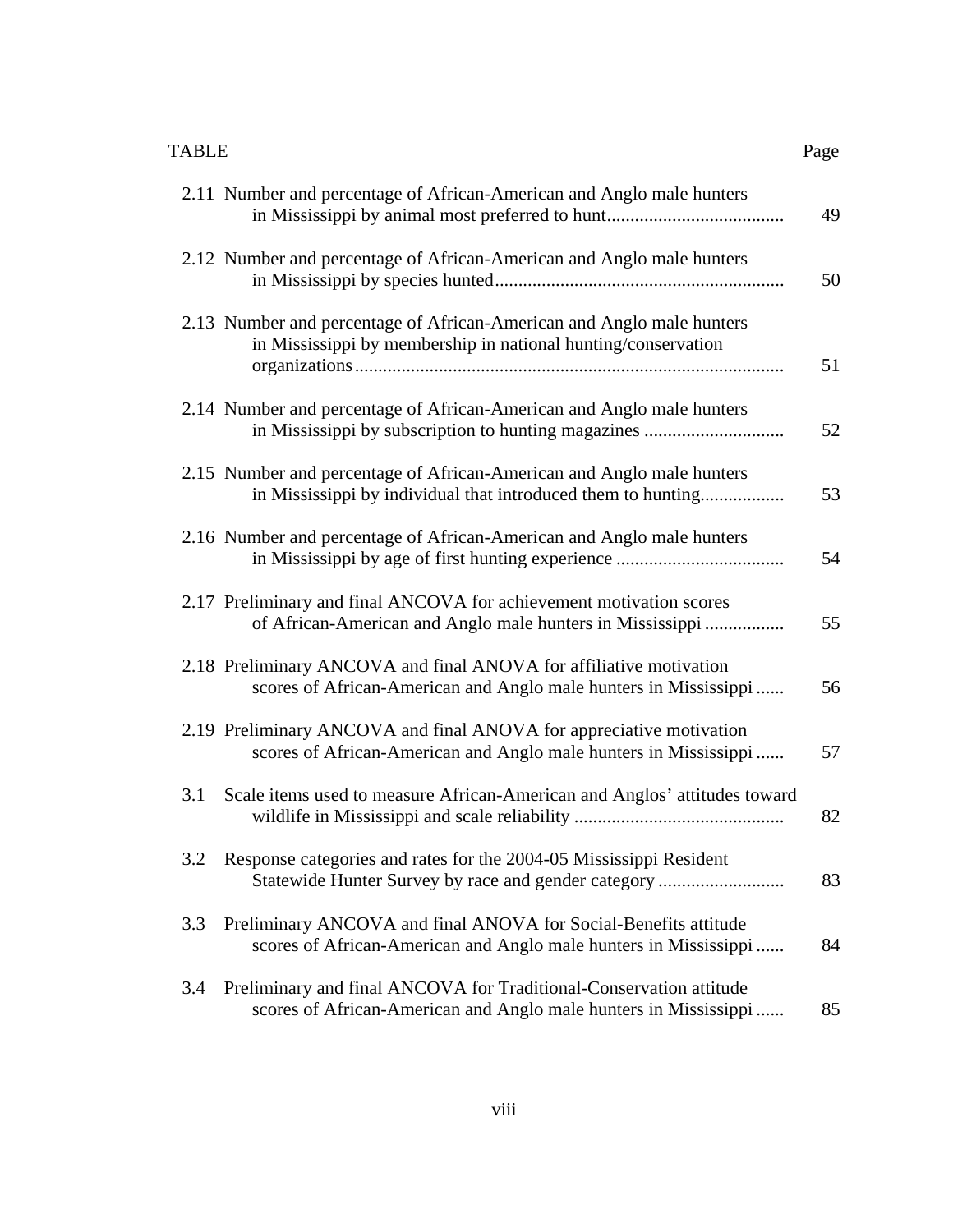#### TABLE Page

| 3.5 | Adjusted means $(\pm SD)$ for Traditional-Conservation attitude scores<br>of African-American and Anglo male hunters in Mississippi  | 86 |
|-----|--------------------------------------------------------------------------------------------------------------------------------------|----|
|     | 3.6 Preliminary and final ANCOVA for Problem-Tolerance attitude scores<br>of African-American and Anglo male hunters in Mississippi  | 87 |
| 3.7 | Adjusted means $(\pm SD)$ for Problem-Tolerance attitude scores of<br>African-American and Anglo male hunters in Mississippi by      | 88 |
| 3.8 | Preliminary and final ANCOVA for Communication-Benefits attitude<br>scores of African-American and Anglo male hunters in Mississippi | 89 |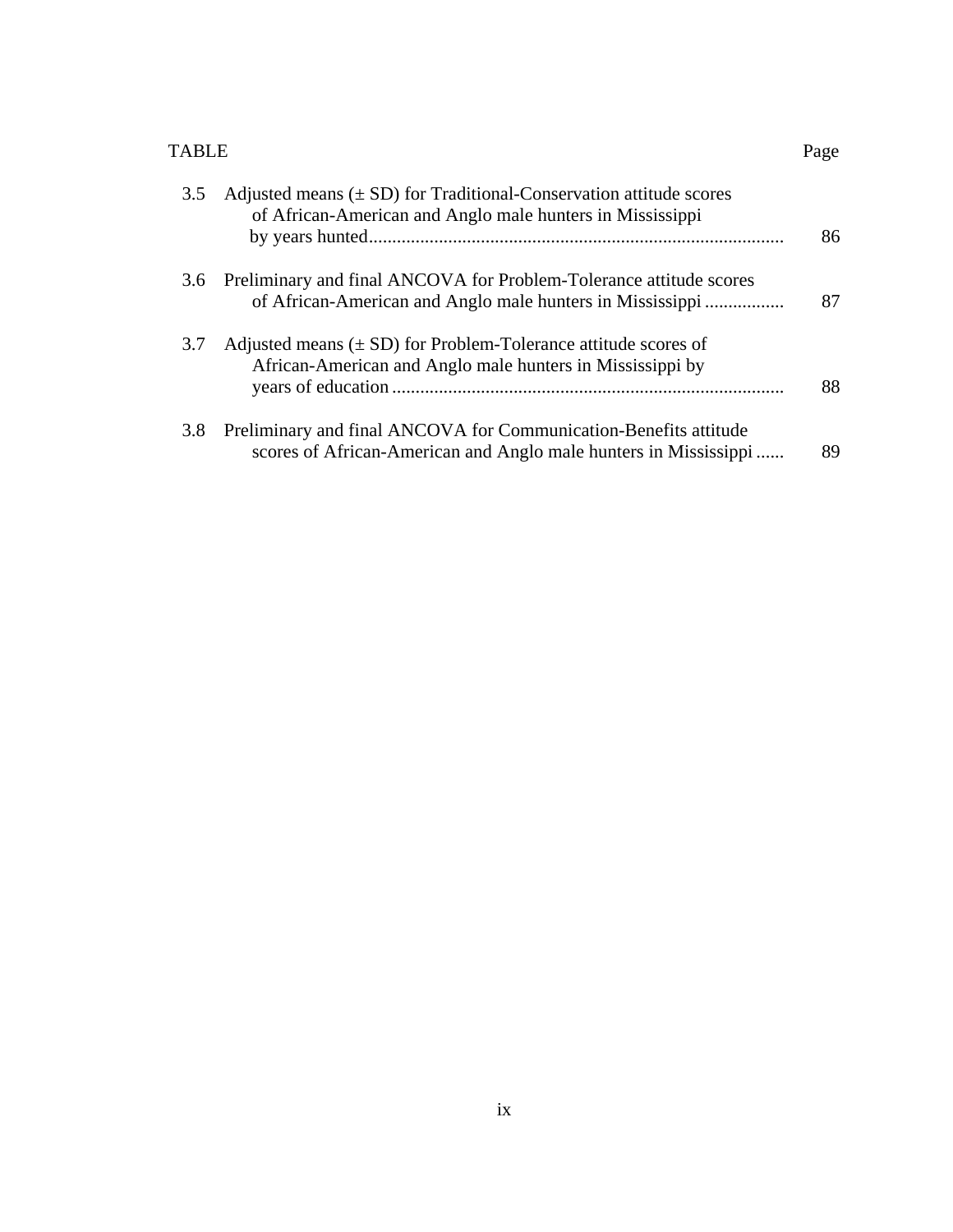# CHAPTER I INTRODUCTION AND OBJECTIVES

#### **Introduction**

For many hunters, their families, and their communities, hunting is far more than a recreational activity; it's an integral part of their social world (Stedman & Decker, 1996). With the abundance and variety of game in North America before the Civil War, Americans from every part of the country took part in the sport. In the South there was an even greater enjoyment of the sport because the region was filled with a diverse and large quantity of wildlife. The Southern sportsmen tended to see hunting as a form of recreation with special ties to their region and to themselves (Gohdes, 1967). Proctor (2002, p. 4) stated, " The hunt, like the church, courthouse, and family, played an integral role in the society and culture of the Old South; it was an activity that all southerners, black and white, male and female, rich and poor, rural and urban, knew something about." However, recent studies show that hunting today is increasingly becoming an activity dominated by Anglo males (USDOI & USDOC, 2001).

Despite the increase in the U.S. population during the 1980s and 1990s, an expanded base from which hunting could potentially draw new recruits, the total number of U.S. hunters did not increase (Decker, Brown, & Siemer, 2001). Therefore, while the absolute number of hunters may be relatively stable, a smaller proportion of the U.S.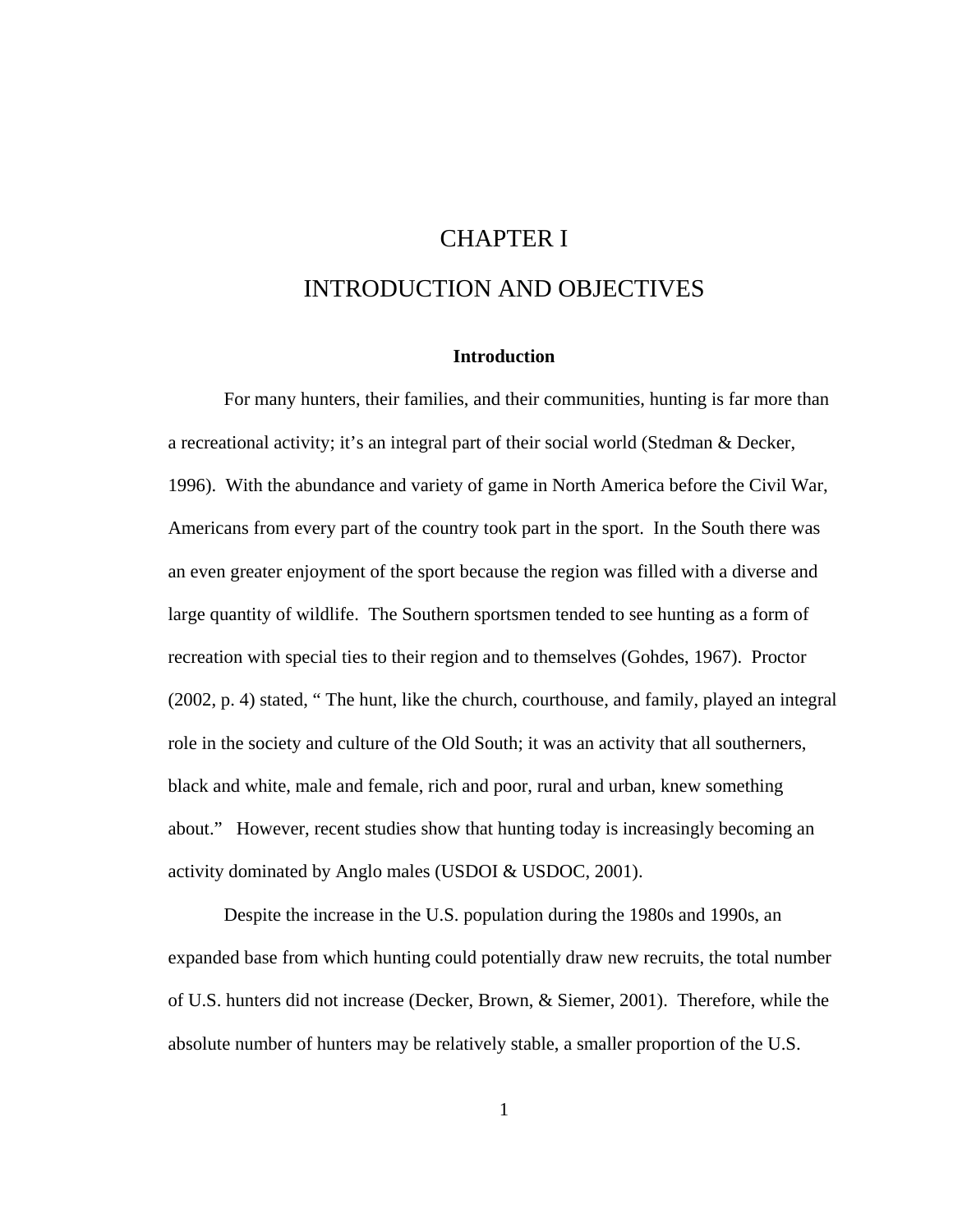population now participates in hunting (Heberlein & Thomson, 1992, 1996). This trend could be because hunting participation rates are markedly less among minority populations, which are growing at a faster rate than Anglos in the United States (Decker et al., 2001). In the future, there will be additional population changes in the United States. For example, where the U.S. population is projected to increase by 50 million by 2010, over 80% of this growth is expected in Hispanic, African-American and other minority population segments (Murdock, Loomis, Ditton & Hoque, 1996). Thus, for hunting to maintain its cultural significance and for agencies to sustain current funding levels generated by license sales and hunting expenditures, natural resources agencies and hunting-oriented industries are faced with the challenge of attracting more members of various cultural groups to the activity.

Hunt (2000) identified three possible reasons for the limited knowledge agencies have about their racial and ethnic clientele: 1) information obtained comes from a limited clientele orientation that relies mainly on constituency feedback through formal public hearings and large national surveys, 2) samples are selected at random from license files with limited attention paid to stratified sampling options such as race or ethnic origin, and 3) agencies may not have the forethought to include measures of race and ethnicity in their license holder database. For these reasons, very little is known about hunters from non-traditional populations. This information is needed to help in recruitment, education, and marketing efforts. However, as with any marketing efforts, it is important to understand current product users to develop strategies to attract more users. Enck, Decker, and Brown (2000, p. 822) applied this perspective to hunter recruitment and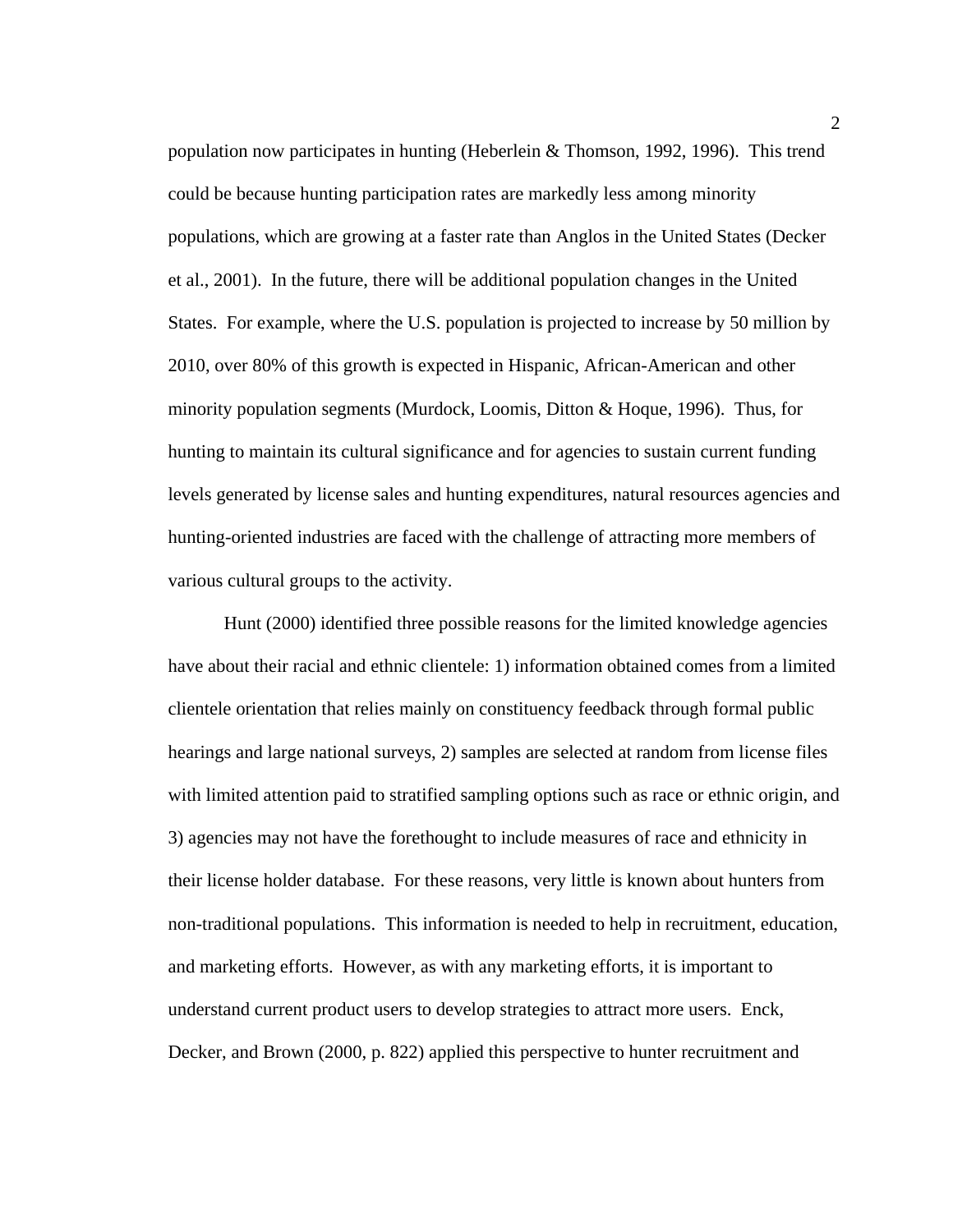retention efforts and stated that, "There should be more concentration on understanding and influencing antecedents to participation and less on trying to influence participation directly." Therefore, to increase African-American participation in hunting, we need a better understanding of current African-American hunters and their experience preferences. Thus, the purpose of my study was to improve current knowledge about African-American hunters in Mississippi by better understanding how they differ from the traditional Anglo clientele in terms of characteristics, participation patterns, motivations for hunting, and attitudes toward wildlife.

#### **Objectives**

The primary objectives of my thesis were to:

(1) Compare demographic characteristics, participation patterns and social characteristics

of African-American and Anglo males,

- (2) Determine if scores on a motivational scale measuring motivations for hunting differ between African-American and Anglo males and,
- (3) Determine if scores on an attitudinal scale measuring attitudes toward wildlife differ between African-American and Anglo males.

#### **Literature Cited**

- Decker, D.J., Brown, T.L., & Siemer, W.F. (2001). *Human dimensions of wildlife management in North America.* Bethesda, MD: The Wildlife Society.
- Enck, J.W., Decker, D.J., & Brown, T.L. (2000). Status of hunter recruitment and retention in the United States. *Wildlife Society Bulletin.* 4, 817-824.
- Gohdes, C. (1967). *Hunting in the old south: Original narratives of the hunters.* Baton Rouge, LA: Louisiana State University Press.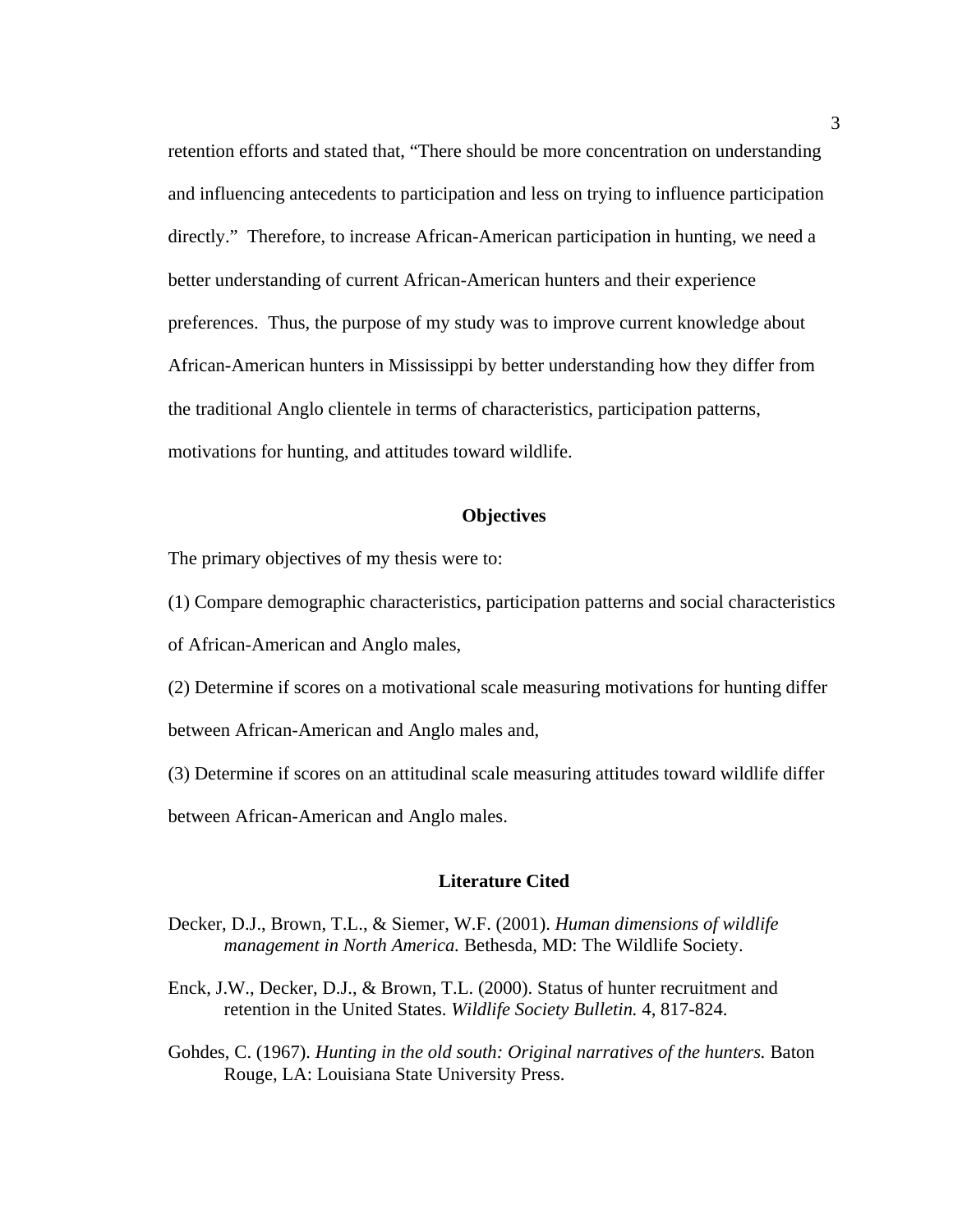- Heberlein, T.A., & Thomson, E. (1992). Socioeconomic influences on declining hunter numbers in the United States, 1977-1990. In S. Csanyi, & J. Emhaft (Ed.). *Transactions of the 20th Congress of the International Union of Game Biologists, Part 2,* 699-705.
- Heberlein, T.A., & Thomson, E. (1996). Changes in the U.S. hunting participation, 1980- 90. In N. Botev (Ed.). *Transactions of the 22nd Congress of the International Union of Game Biologists,* 373-377.
- Hunt, K.M. (2000). Understanding racial and ethnic differences in angler behavior. Published Ph.D. Dissertation, Texas A&M University, College Station, TX.
- Murdock, S.H., Loomis, D.K., Ditton, R.B., & Hoque M. N. (1996). The implications of demographic change for recreational fisheries management in the United States. *Human Dimensions of Wildlife,* 1 (4), 14-37.
- Proctor, N.W. (2002). *Bathed in blood: Hunting and mastery in the old south.*  Charlottesville, VA: The University Press of Virginia.
- Stedman, R.C., & Decker, D.J. (1996). Illuminating an overlooked hunting stakeholder group: Nonhunters and their interest in hunting. *Human Dimensions of Wildlife,* 1  $(3), 29-41.$
- U.S. Department of the Interior, Fish and Wildlife Service & U.S. Department of Commerce, Bureau of the Census (2001). *2001 National Survey of Fishing, Hunting, and Wildlife-Associated Recreation.* Washington, DC: U.S. Department of the Interior.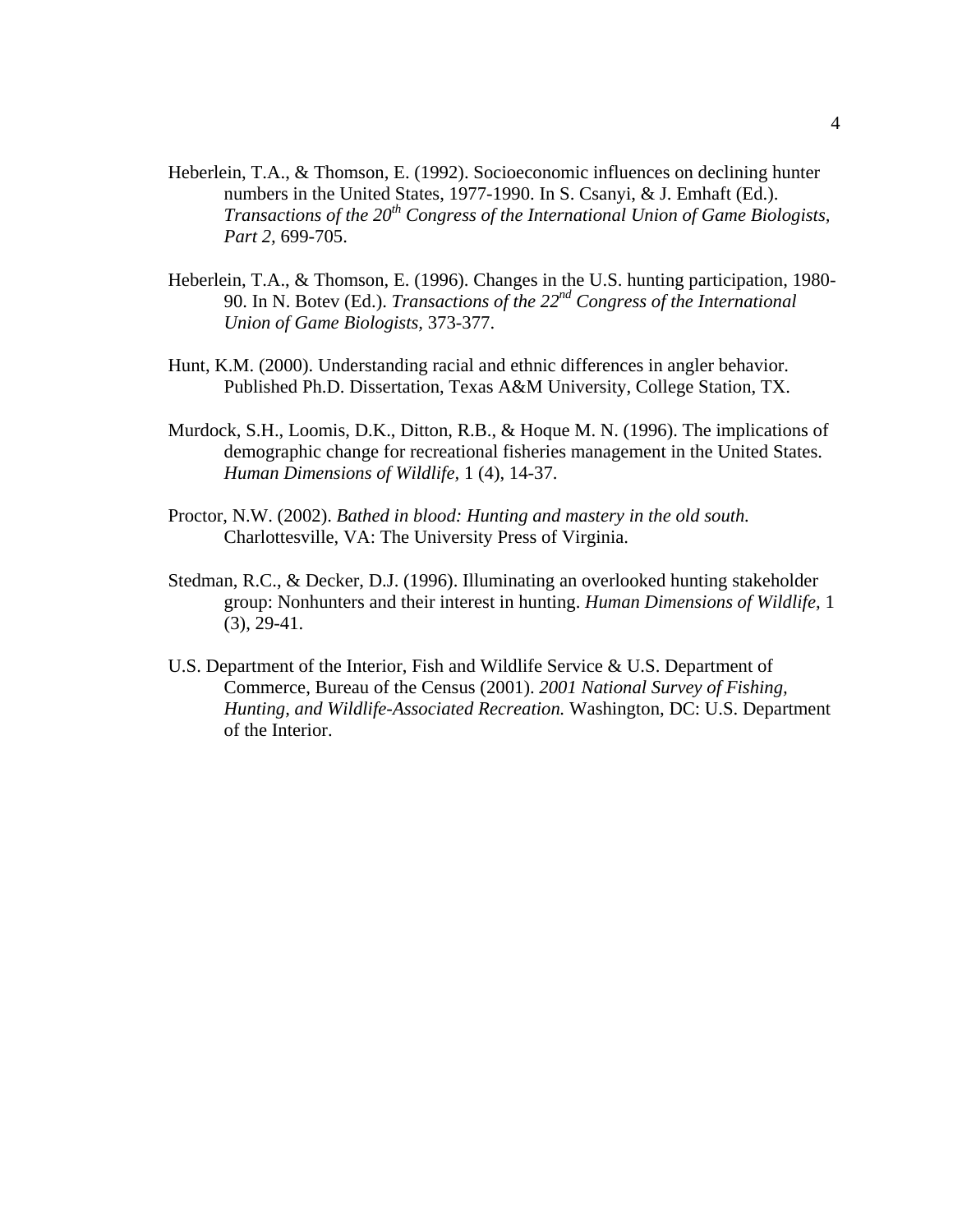### CHAPTER II

# HUNTER CHARACTERISTICS, PARTICIPATION PATTERNS, AND MOTIVATIONS FOR HUNT-ING OF AFRICAN-AMERICAN AND ANGLO MALES IN MISSISSIPPI

#### **Introduction**

Hunting has a deep-rooted cultural significance for millions of North Americans (Decker, Brown & Siemer, 2001). For many hunters, their families, and their communities, hunting is far more than a recreational activity; it's an integral part of their social world (Stedman & Decker, 1996). With the great abundance and variety of game in North America before the Civil War, Americans from every part of the country took part in the sport. In the South, there was an even greater enjoyment of the sport because the region was filled with an exceptionally diverse and large quantity of wildlife. The Southern sportsmen tended to see hunting as a form of recreation with special ties to their region and to themselves (Gohdes, 1967). Proctor (2002, p. 4) stated, " The hunt, like the church, courthouse, and family, played an integral role in the society and culture of the Old South; it was an activity that all southerners, black and white, male and female, rich and poor, rural and urban, knew something about."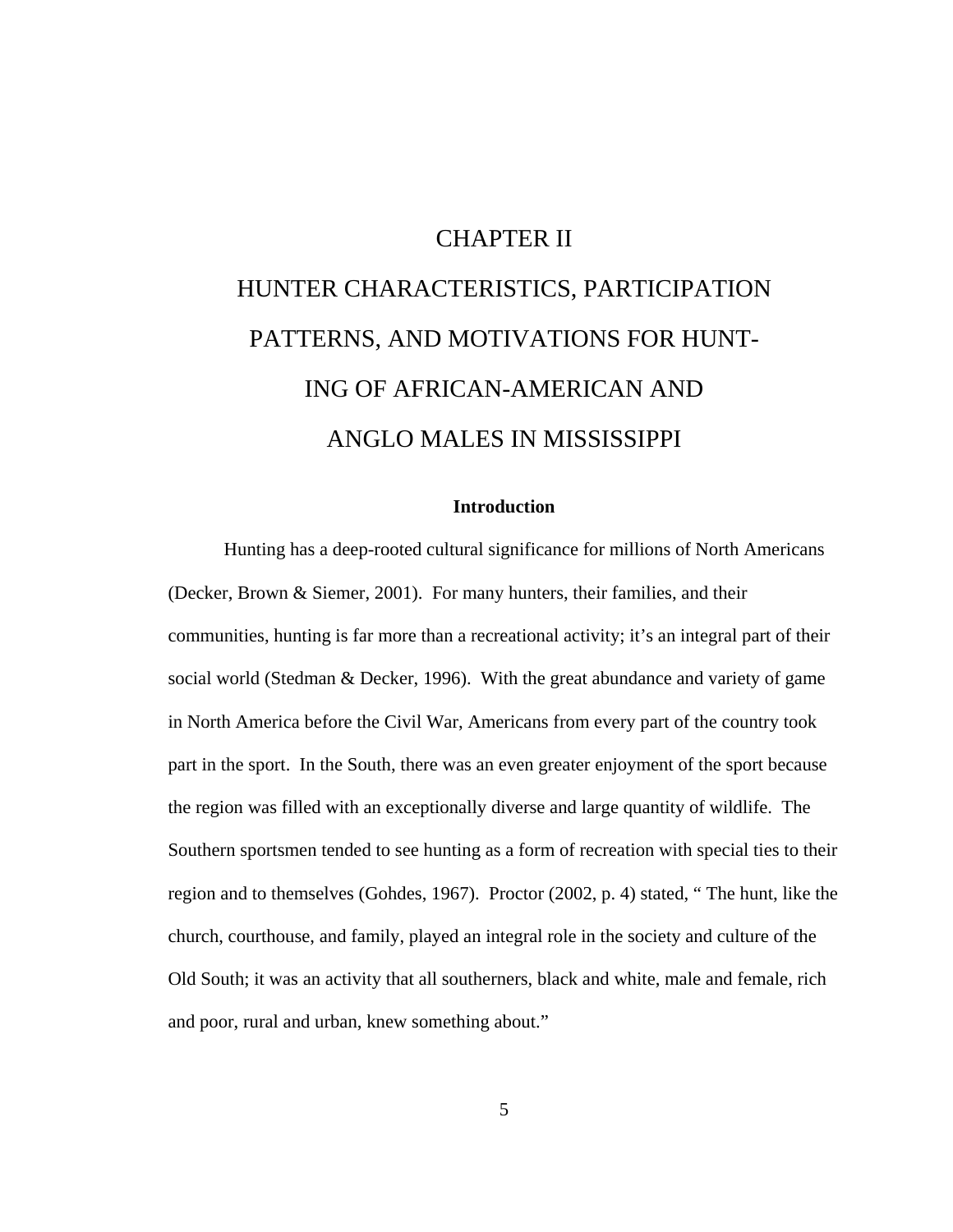According to the U. S. Department of the Interior (USDOI), Fish and Wildlife Service and U.S. Department of Commerce (USDOC), Census Bureau, about 13.034 million individuals 16-years old or older participated in hunting in 2001. Of these, 12.568 million hunters (96%) were Anglo, 297,000 hunters (2%) were African-American, and 169,000 (2%) hunters were from some other ethnic origin. Furthermore, despite the increase in the U.S. population during the 1980s and 1990s, an expanded base from which hunting could potentially draw new recruits, the total number of U.S. hunters did not increase (Decker et al., 2001). While the absolute number of hunters may be relatively stable, a smaller proportion of the U.S. population now participates in hunting (Heberlein & Thomson, 1992, 1996). One of the reasons for this trend is most likely due to the changing demographics of the United States. For example, where the U.S. population is projected to increase by 50 million by 2010, over 80% of this growth is expected in Hispanic, African-American and other minority population segments (Murdock, Loomis, Ditton & Hoque, 1996). This population change is especially important because minorities do not participate in hunting to the same extent as Anglos. Thus, for hunting to maintain its cultural significance and for agencies to sustain current funding levels generated by license sales and hunting expenditures, natural resources agencies and hunting-oriented industries are faced with the challenge of attracting more members of various cultural groups to the activity.

Pullis (2000) found that 73% of African-American hunters live in the south. This indicates that to some extent, hunting still has cultural significance for African-Americans there. Despite the concentration of African-American hunters in the south,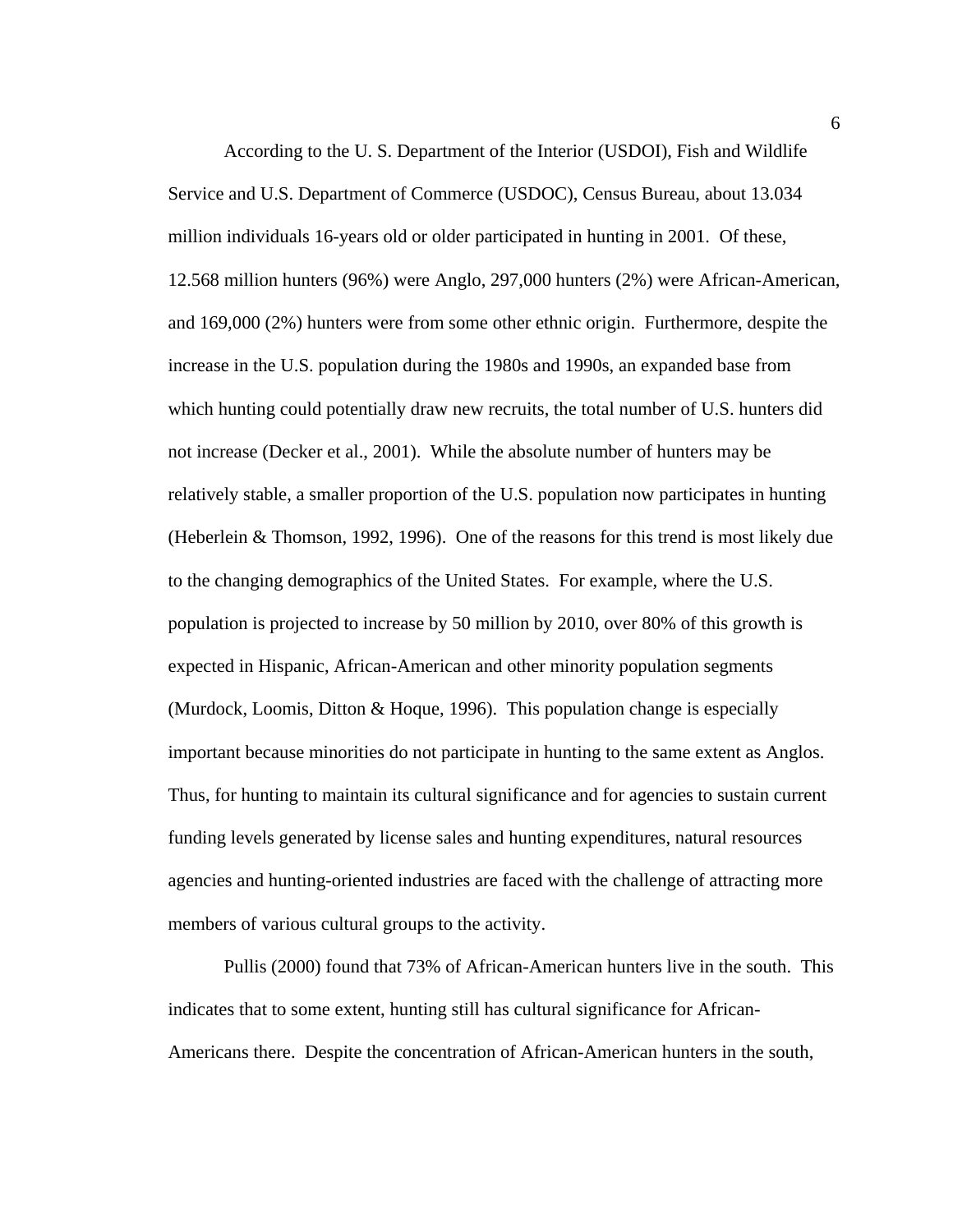little is known about their characteristics, participation patterns, and motivations for hunting. Hunt (2000) identified three possible reasons for the limited knowledge agencies have about their racial and ethnic clientele: 1) information obtained comes from a limited clientele orientation that relies mainly on constituency feedback through formal public hearings and large national surveys, 2) samples are selected at random from license files with limited attention paid to stratified sampling options such as race or ethnic origin, and 3) agencies may not have the forethought to include measures of race and ethnicity in their license holder database. Further, small sample sizes of African-Americans in the national survey conducted by the USDOI and USDOC (2001), make it impossible to provide statistically reliable results of basic demographic characteristics of African-American hunters such as age, income, and education. For these reasons, additional research on hunters from non-traditional populations is needed to help in recruitment, education, and marketing efforts.

 Reasons why African-Americans may be less predisposed than Anglos to take part in outdoor recreation activities (including hunting) has been covered substantially in the sociological literature. Walsh, John, McKean and Hof (1992, p. 151) stated that, "Whites will be more likely to participate in most types of wildlife recreation than nonwhites." Dolin (1988) offered five theoretical postulates to explain African-Americans' presumed lower interest in nature, wildlife or wildlife related issues: 1) socioeconomic status, 2) identification with slavery, 3) personal priorities, 4) lack of access, and 5) mythology. These theories may provide insight into why contemporary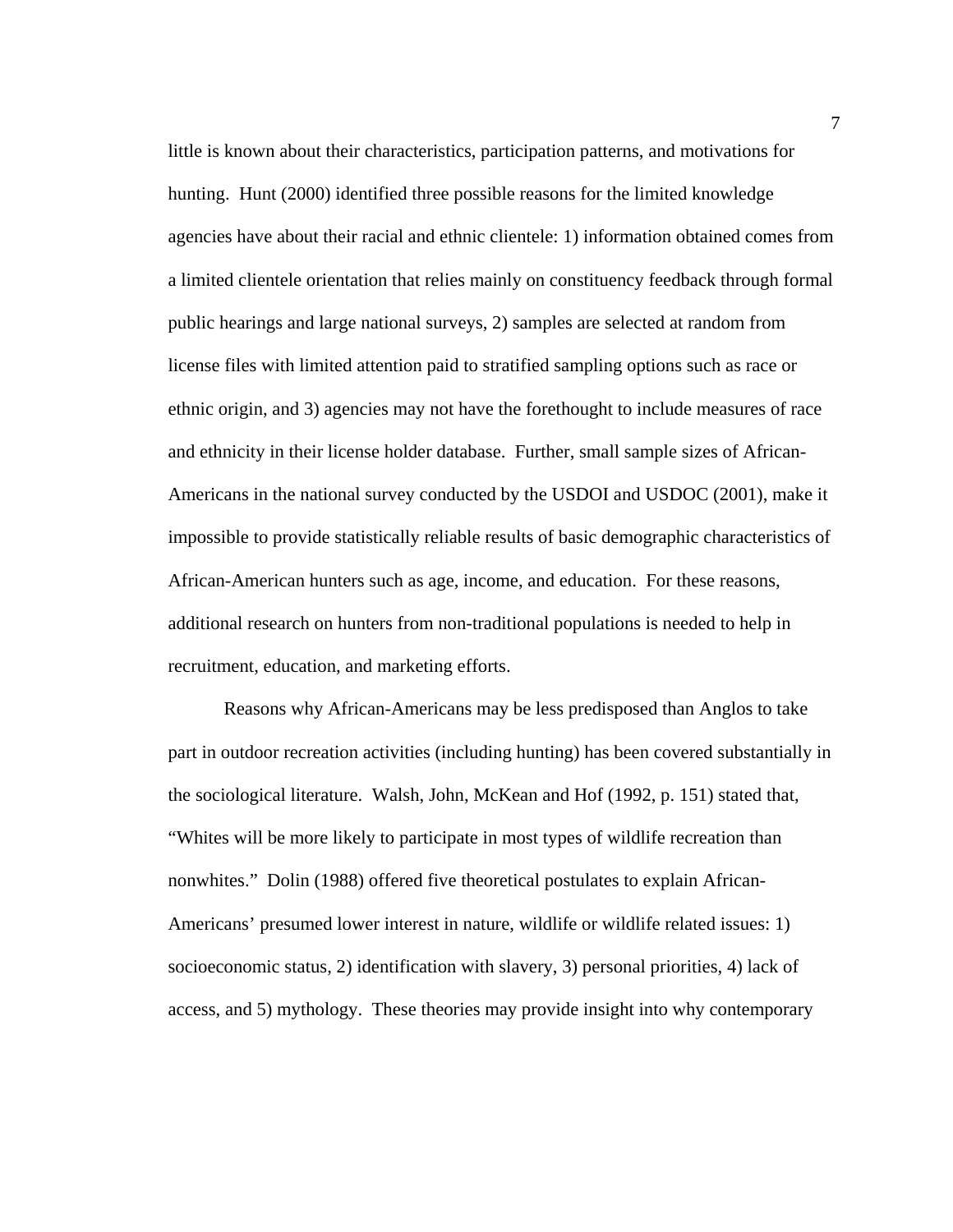African-Americans do not participate in outdoor recreation activities and help to identify possible hypotheses about African-American hunters' behaviors.

The theory that disinterest in wildlife is related to socioeconomic status assumes that interest in wildlife is a luxury that can be pursued only after more basic material needs, e.g., adequate food and financial security, are satisfied (Dolin, 1988). According to this theory, African-Americans represent one of the poorest races in society, and because of this, satisfaction of their material needs are not met to the point that would allow them to express concern in wildlife or wildlife issues. If this theory was found to adequately explain African-American attitudes toward wildlife, then it would be more accurate to say that these attitudes are not the result of a lack of interest; rather, they stem from limited economic opportunity to develop such interests (Dolin, 1988). This suggests that African-Americans do not participate because of poverty and various consequences of socioeconomic discrimination. This is consistent with the marginality hypothesis developed by Washburne (1978). This assessment of the socioeconomic/marginality perspective has served a useful purpose by helping researchers and policy makers realize that various socioeconomic factors may be associated with low levels of outdoor recreation participation among African-Americans (Floyd, 1998). This theory could be a possible explanation for 1996 national survey results that indicated African-Americans hunted fewer days, on average, than all hunters combined in the United States (Pullis, 2000).

 Washburne (1978) and Floyd's (1998) perspectives are supported by Proctor (2002, p. 171) when he stated that, "During the  $20<sup>th</sup>$  Century, hunting maintained its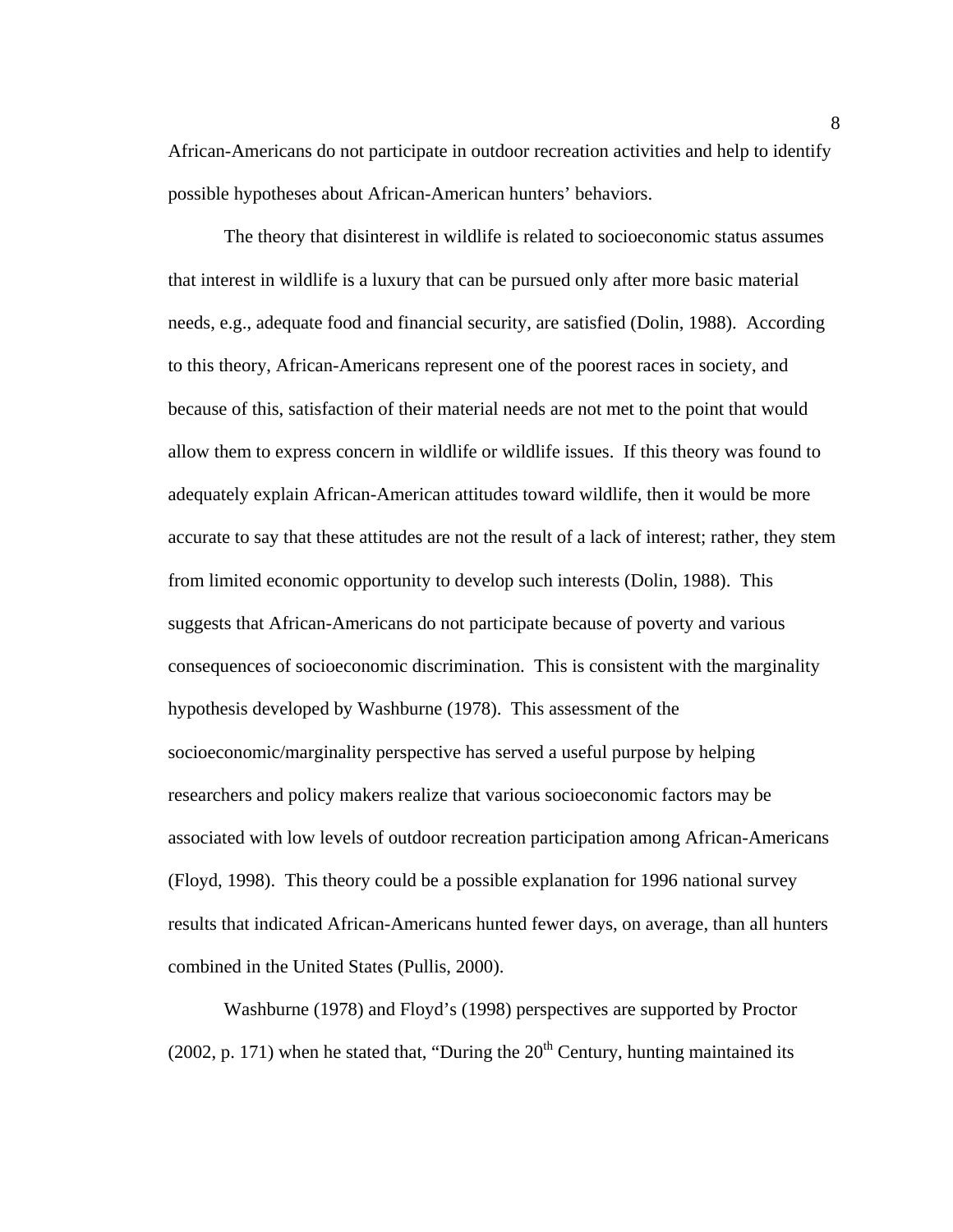associations with the past, but it also reflected the development of a new awareness of race, gender, class, and society. Changes in hunting laws, the sporting press, weapons technology, the southern environment, economy, and social structure all affected the form and meaning of the hunt, and white hunters of every class adapted." For most African-American hunters it was harder to adapt to these conditions. There was great hostility from Anglos toward African-Americans who were armed (Proctor, 2002). This hostility made it difficult for African-Americans to conduct a successful hunt on private or public lands. Other conditions that made it more difficult to maintain the hunting tradition for African-Americans were the closing of the open range and specific requirements for hunting licenses (Proctor, 2002).

 The identification with slavery theory states that African-Americans have a low interest in nature and wildlife because of their history with slavery. During the slavery era, the relationship with the land was more required than voluntary. Dolin (1988, p. 19) states that this theory was first voiced in 1976 by Eldridge Cleaver in an essay entitled, "The Land Question and Black Liberation" in which Cleaver wrote, "During slavery itself, black people learned to hate the land. From sunup to sundown, the slaves worked the land: plowing, sowing, and reaping crops for somebody else, for profit they themselves could never see or taste…" If one assumes that Cleaver's definition of "the land" can be extended to include the natural environment in general, then this theory may offer a partial reason why African-Americans express little interest in wildlife (Dolin, 1988). Hunting, in particular, was a form of manual labor for African-Americans because slaves routinely hunted for their masters. In most hunting narratives, slaves were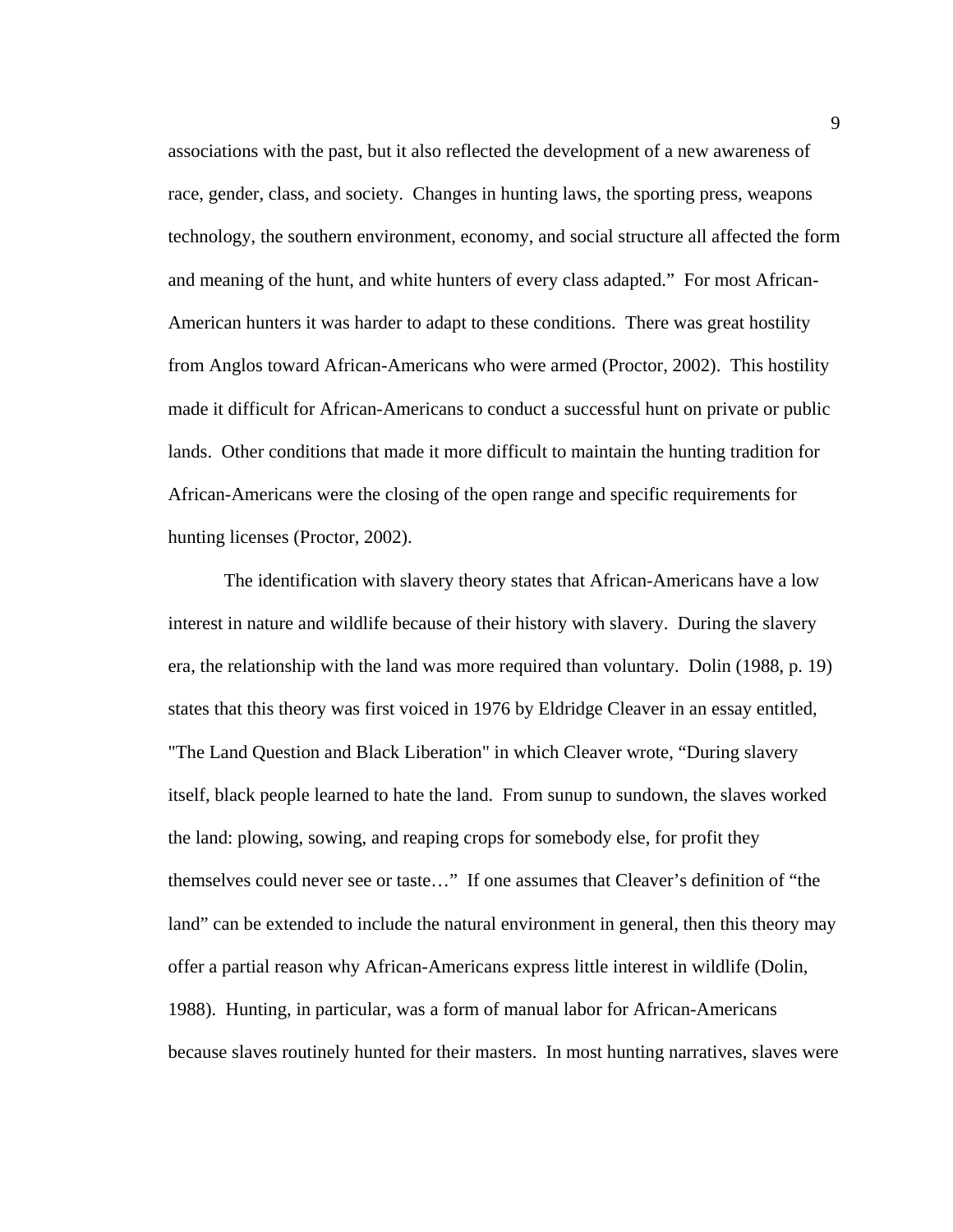not given much recognition, worked quietly in the background, and performed the unacknowledged labor that made it possible for slaveholders to adopt the pose of men and of leisure (Proctor, 2002). They were the ones that usually tracked and located the game, guarded the stands, and looked after the horses and dogs.

Recently, a theory similar to identification with slavery has been used to explain African-Americans' historical and cultural significance in outdoor recreation participation. The ethnicity or subculture theory attributes differences in recreation behavior to value differences based on subcultural norms (Washburne, 1978, Johnson, Bowker, English, & Worthen, 1998). Further, Meeker (1973) argued that African-Americans have had a different historical relationship to wildlands and nature compared to white Northern European traditions, and that wildlands have a negative connotation, rooted in servitude and poverty from African-Americans' experiences in the South. This theory also states that this unique cultural value system of minorities may be passed from one generation to another, forming a part of their characteristic cultural heritage (Washburne, 1978). Therefore, if hunting is not considered a traditional and cultural activity for African-Americans, this theory may help explain their low hunting participation rates. This theory is consistent with Decker et al. (2001) who indicated that those introduced to hunting by family usually begin as children and tend to remain active because they have strong and consistent family support. However, those introduced to hunting by friends rather than family usually try it out as young adults, lack strong family support for hunting, and are likely to quit hunting after a few years.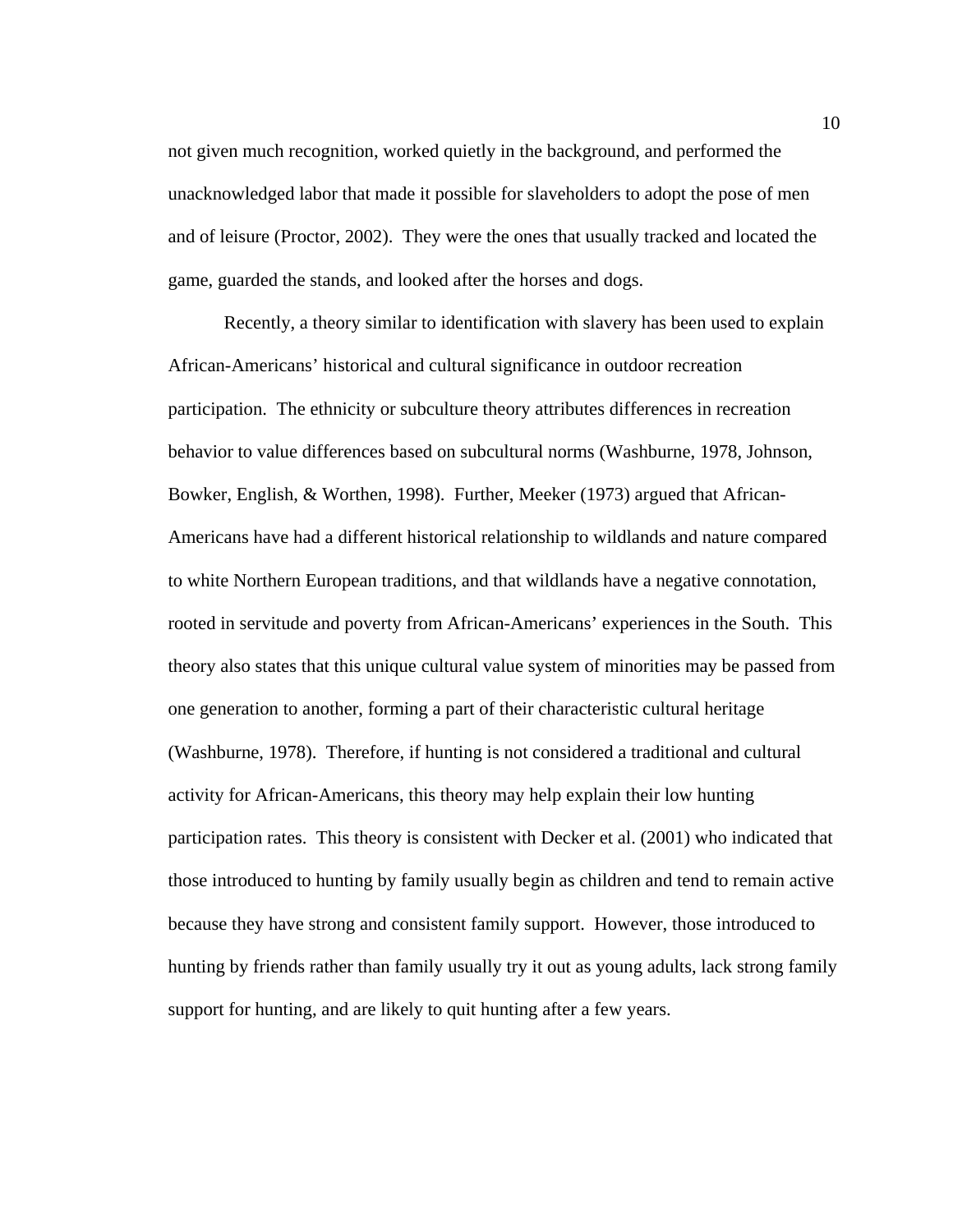The personal priorities theory implies that outdoor and wildlife related activities are not a high priority to African-Americans because other, more pressing concerns are important to them on a daily basis. In Dolin (1988, p. 19), a research paper written by Washington (1976) was quoted as stating that, " To a large and growing number of blacks, wildlife along with any aesthetic or recreational benefits they might derive from it, are but distant abstractions that compete poorly with the persuasive immediacy of present problems." Furthermore, Hunt and Ditton (2002) observed results that were consistent with Taylor's (1989) and Valenzuela's (1994) perspective that African-Americans may have less involvement in environmental groups because those focus on nonhuman organisms and neglect socially relevant environmental justice issues, e.g., poor air quality and land-fills near minority communities. Thus, African-Americans' participation in organizations with an emphasis on environmental and conservation issues was expected to be less than their involvement in organizations that address issues that are currently more important to them.

The lack of access to wildlife theory proposes that African-Americans have a negative attitude toward and lower interest in wildlife because they were denied access to recreational settings during the segregationist era. Before the major success of the Civil Rights Movement in the 1950's and 1960's, African-Americans were often denied access to public facilities or forced to use areas in those facilities set aside for African-Americans only (Dolin, 1988). Marks (1991) found that the type of game that was hunted also was in fact segregated. African-Americans primarily hunted for small game such as rabbits, squirrel, raccoons, and opossum. This is consistent with Pullis (2000) in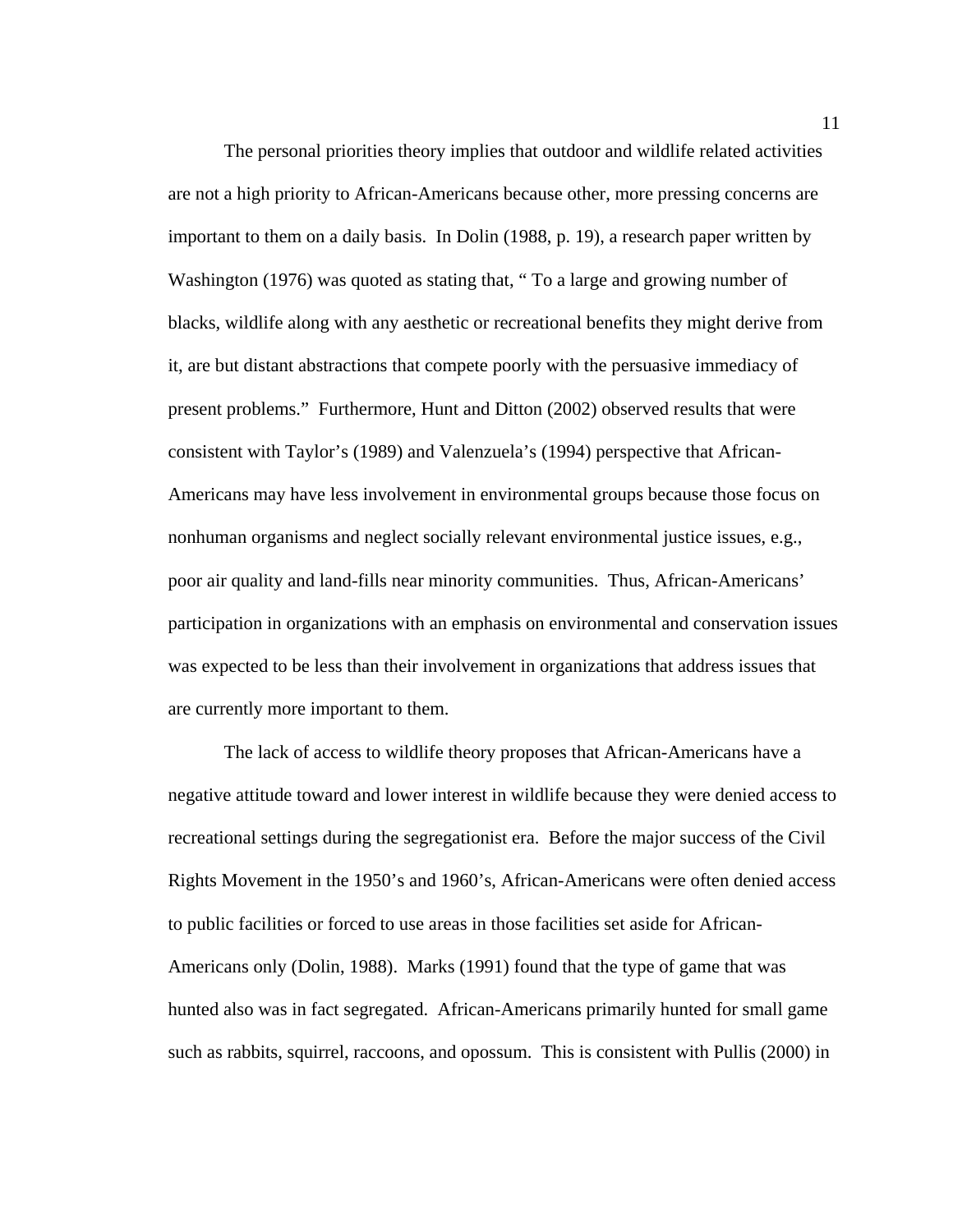which she found that 68% of African-American hunters were more likely to hunt small game. Further, Marks (1991) found that Anglos enjoyed hunting big game, like deer and turkey, as well as waterfowl and quail.

The mythology theory affirms that African-Americans view nature more holistically than do Anglos. Those cultures who view nature this way have been defined as harmonic cultures (Kluckhohn & Strodtbeck, 1961). Harmonic cultures are distinguished more by their religious philosophy and tradition than their relationship to science and technology (Hunt, 2000). Daniel and Smitherman (1976) state a fundamental tenet of African culture is that of a dynamic, hierarchical unity between God, man, and nature, with God heading the hierarchy. In this view, human beings are seen to live in an interactive state with the natural and spiritual world. Thus, one becomes a living witness to God's work when he aligns himself with the forces of nature, and strives to live in harmony with it (Daniel & Smitherman, 1976). Herskovitz (1958) identified that this harmonic view has been retained from the African culture and is observed in African descendents throughout the world (i.e., African survivals). If this view has indeed been passed down to current African-Americans, than this theory suggests that they may participate less in hunting and fishing because they do not have strong utilitarian beliefs.

In addition to theories that help to explain why there may be discrepancies between African-American and Anglos in hunting participation rates and patterns, determining reasons why people participate in hunting is also of concern to managers and researchers. Understanding what motivates people to hunt has helped wildlife managers better identify the benefits or products of hunting. Further, this information helps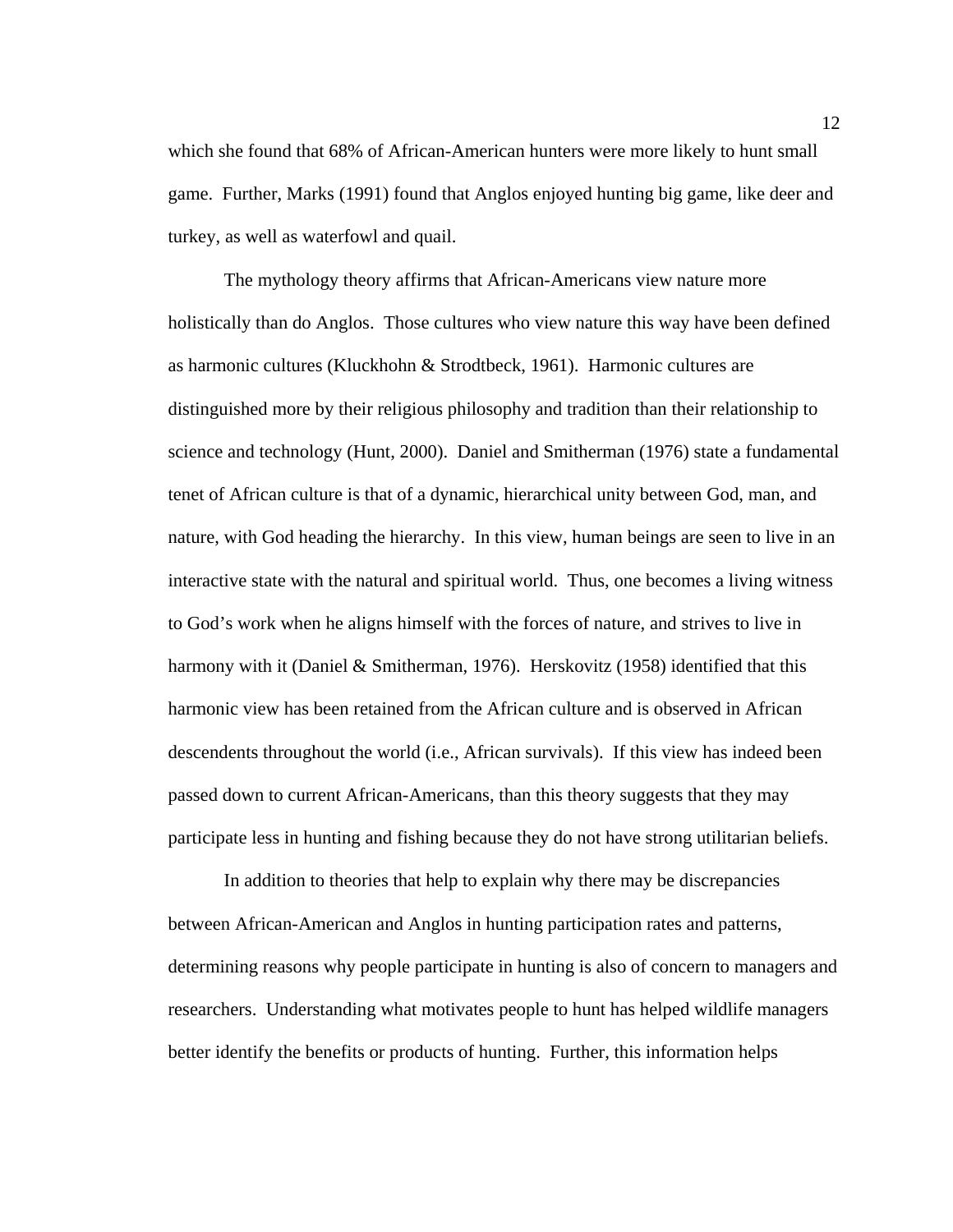wildlife agencies set budget and program priorities and tailor their programs to provide hunters with the experiences they desire (Pierce, Manfredo & Vaske, 2001).

Driver (1977, 1983) developed the Recreation Experience Preference (REP) scales to identify and quantify the relative importance of different psychological outcomes that are desired and expected from recreation participation. These outcomes are termed motivations in hunting research, and Driver's scale items have been used widely in outdoor recreation research. After a thorough analysis of hunting motivation research, Cornell University researchers proposed three motivational orientations for wildlife recreation: 1) achievement, 2) affiliative, and 3) appreciative (Decker, Provencher, & Brown, 1984, Decker, Brown, & Driver, 1987). First, those with achievement orientation have specific goal-oriented reasons related to self worth for participating in wildlife recreation. Second, hunters who are motivated with an affiliative orientation participate in wildlife recreation for the opportunity to be with others while strengthening or establishing relationships through shared experiences. Lastly, hunters with an appreciative orientation toward wildlife recreation seek tranquility from the outdoors and want to become acquainted more with wildlife and the natural environment. Decker et al. (1984) concluded that a person may have a combination of these motivations, but often one is a primary motivation. Nevertheless, no published studies were found that have specifically investigated African-Americans' motivations for hunting.

The purpose of my study was to improve the current knowledge about African-American hunters in Mississippi by better understanding how they differed from the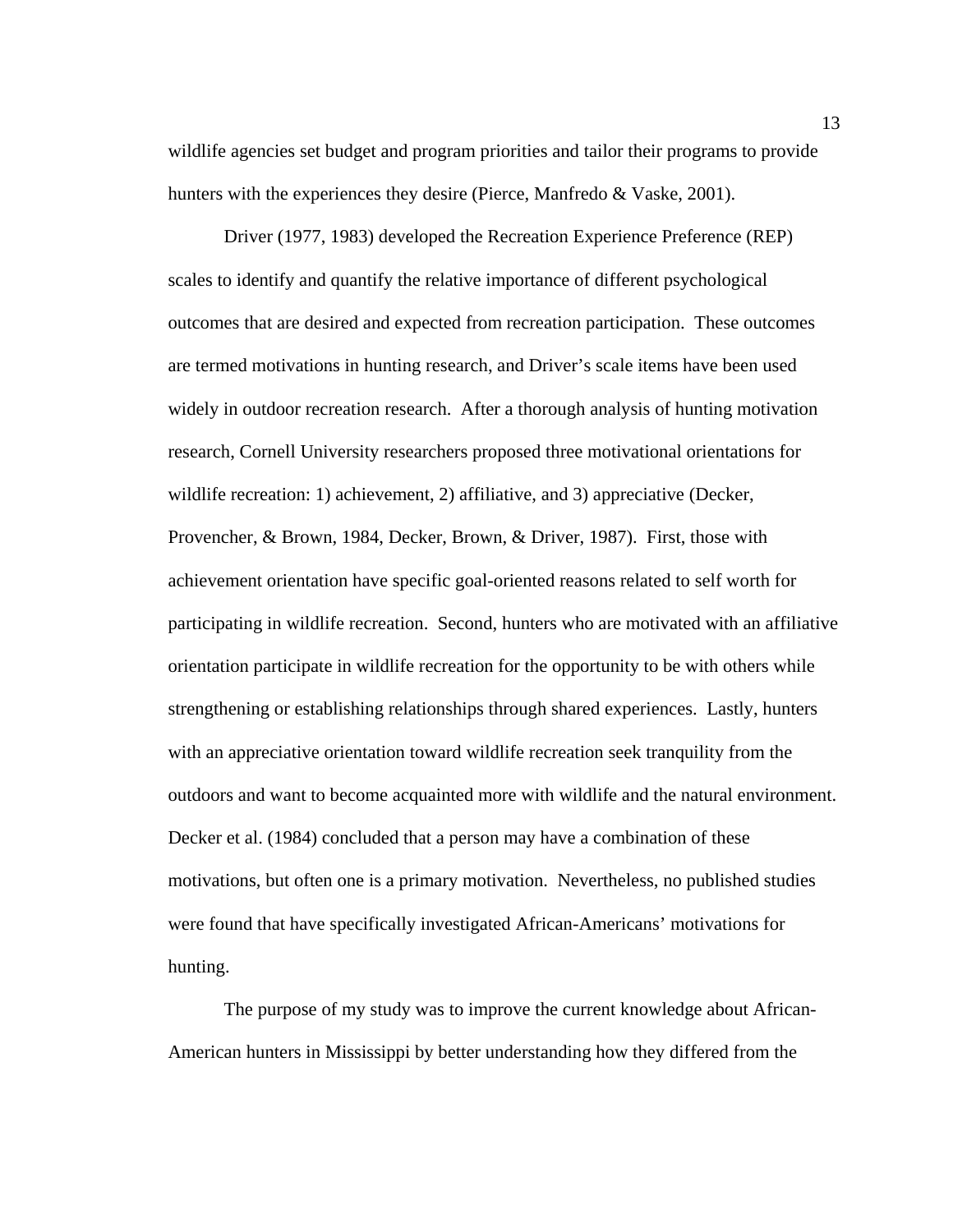traditional Anglo clientele in terms of characteristics, participation patterns, and motivations for hunting. Based on the literature review, I expected to find differences between African-American and Anglo males on demographic characteristics, participation patterns, social characteristics, and motivations for hunting. For many variables such as residence location, number of years hunted, importance of hunting compared to other outdoor recreation activities, all terrain vehicle (ATV) use for hunting, the individual who introduced them to hunting, age of first hunting experience, and motivations for hunting, it was unclear from previous research the ultimate direction of differences. Nevertheless, the literature and U.S. Census information did allow me to develop hypotheses on some variables. Specifically, I expected that African-American males were younger, had a lesser annual household income and had fewer years of formal education than Anglo males. I also expected that African-American males hunted fewer days than Anglo males. Additionally, I expected that African-American male hunters in Mississippi preferred to hunt and actually hunted small game and predator species. Lastly, I expected that African-American males had lower membership in hunting or conservation organizations and subscribed less to hunting magazines than Anglo males.

#### **Methods**

#### **Sampling Design**

 Data for my study were collected from the 2005 Mississippi Statewide Hunter Survey conducted for the Mississippi Department of Wildlife, Fisheries and Parks (MDWFP). The sampling frame consisted of resident Mississippi hunters who purchased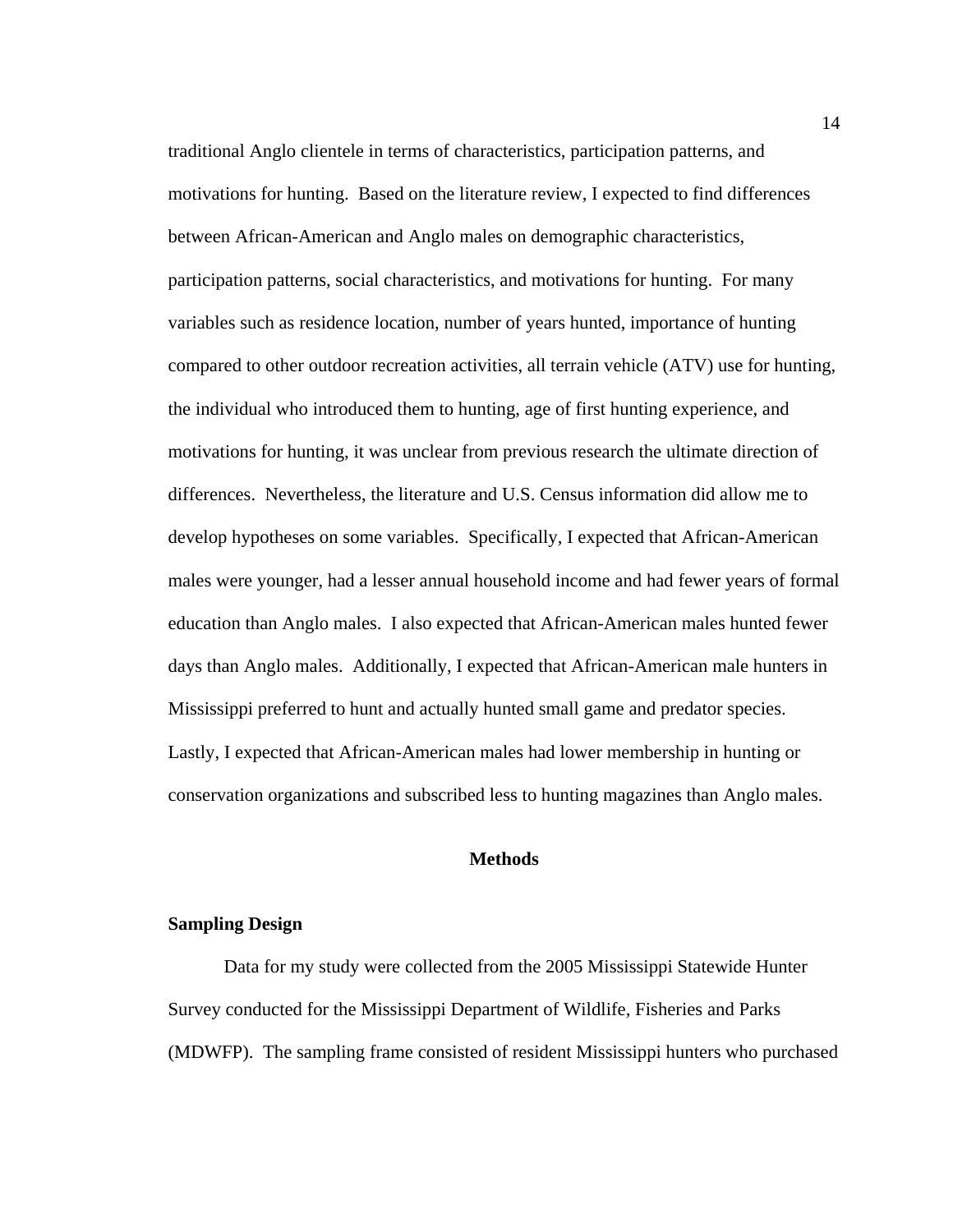a Sportsman, Big Game, or Small Game hunting license. I used licensed hunters from 18 to 64 years of age. From this sampling frame I pulled four random samples based on race/gender category: 802 Anglo male hunters; 802 African-American male hunters; 198 Anglo female hunters; and 198 African-American female hunters. My original intent was to sample 500 individuals from each group, however, I selected only 198 individuals for the female samples because there were only 198 African-American female hunters listed in the license file.

#### **Survey Implementation and Response**

The 2005 Mississippi Statewide Hunter Survey consisted of an 11-page, selfadministered mail questionnaire designed to collect information on the objectives of this thesis as well as other biological, social, and economic information beyond the scope of this thesis. The Total Design Method (TDM) developed by Dillman (1978) was used as a reference for survey design and mailing procedures. Three mailings, as necessary, were sent to hunters between July and October 2005. Each mailing consisted of a cover letter explaining the purpose of the survey, the importance of hunter response, the confidential nature of responses, and a contact number in case the hunter had any questions regarding the survey or to request a replacement questionnaire. Additionally, a postage-paid business reply envelope was used to facilitate returns. Each envelope and letter was addressed to each individual person using the merge function in Microsoft Word, and their names and addresses were printed directly on the letters and envelopes to simulate a first class mailing. All questionnaires were numbered using a bar code system printed on clear adhesive labels. When questionnaires were returned to Mississippi State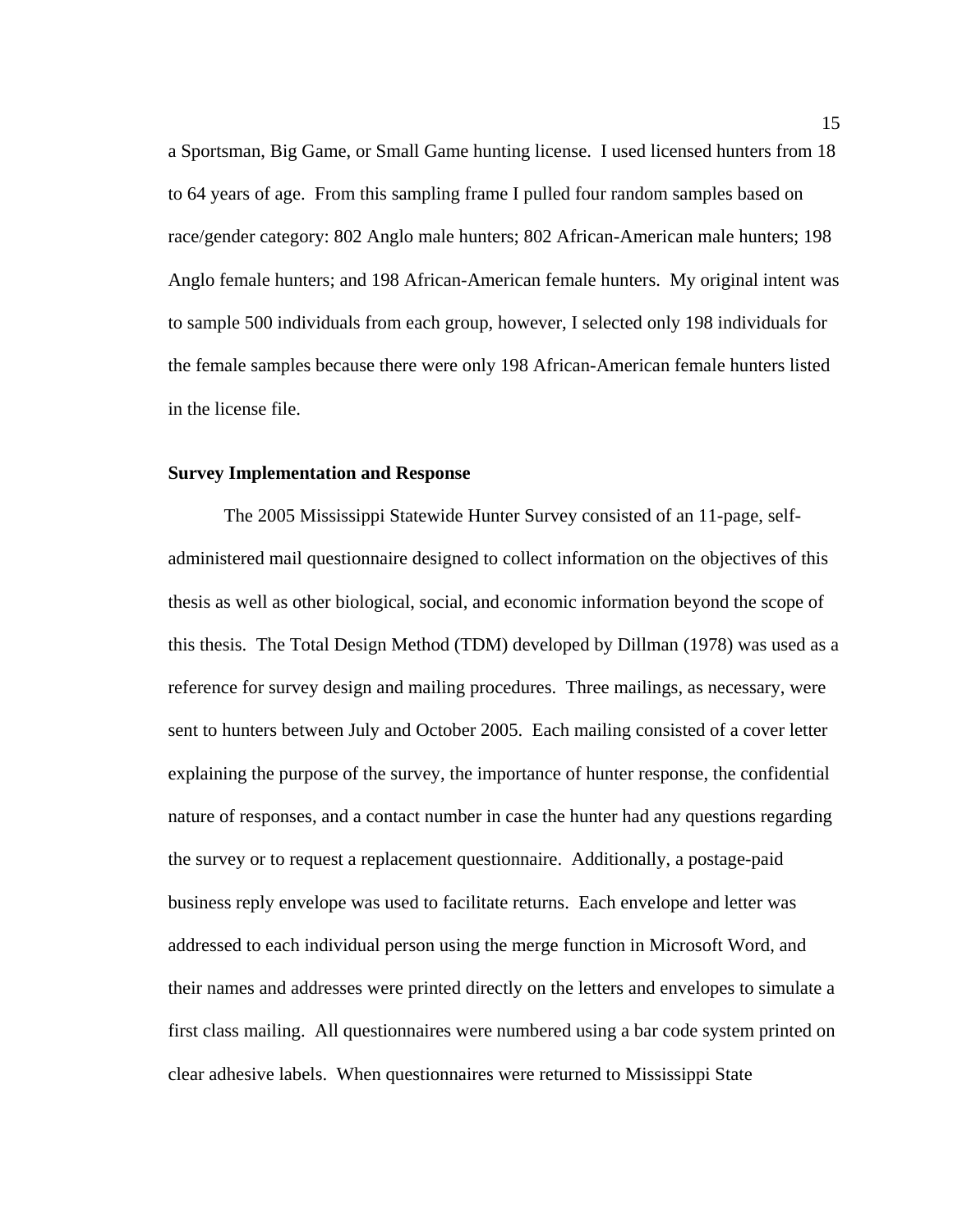University, the bar codes were scanned to remove the individual from the possibility of further mailings. The questionnaire and content of the mailings were reviewed and approved by the Mississippi State University Institutional Review Board for the Protection of Human Subjects (Docket 02-158).

#### **Demographic Characteristics**

I sought information on the demographic characteristics of hunters: age, gender, residence location, income level, education level, and ethnic origin. First, I asked hunters to indicate their age and gender. I then asked hunters to indicate their county of home residence. County data were recoded into urban and rural for analysis purposes based on U.S. Census data. If the U.S. Census data indicated that more than 50% of each county's population was urban or rural, I recoded my data to fit those categories, respectively. Next, I asked hunters their approximate annual household income level before taxes in \$10,000 increments to "\$100,000 and above." These categories allowed for a general determination of incomes of certain groups of people without invading privacy. Then, by using a close-ended question and measured on an interval scale, I asked hunters to indicate how many years of formal education they completed. Lastly, as a verification of license files, I asked hunters their race/ethnicity which was measured on a nominal scale that categorized hunters into four groups: "White or Anglo", "Black or African-American", "Native American or Alaskan Native", and "Asian or Pacific Islander."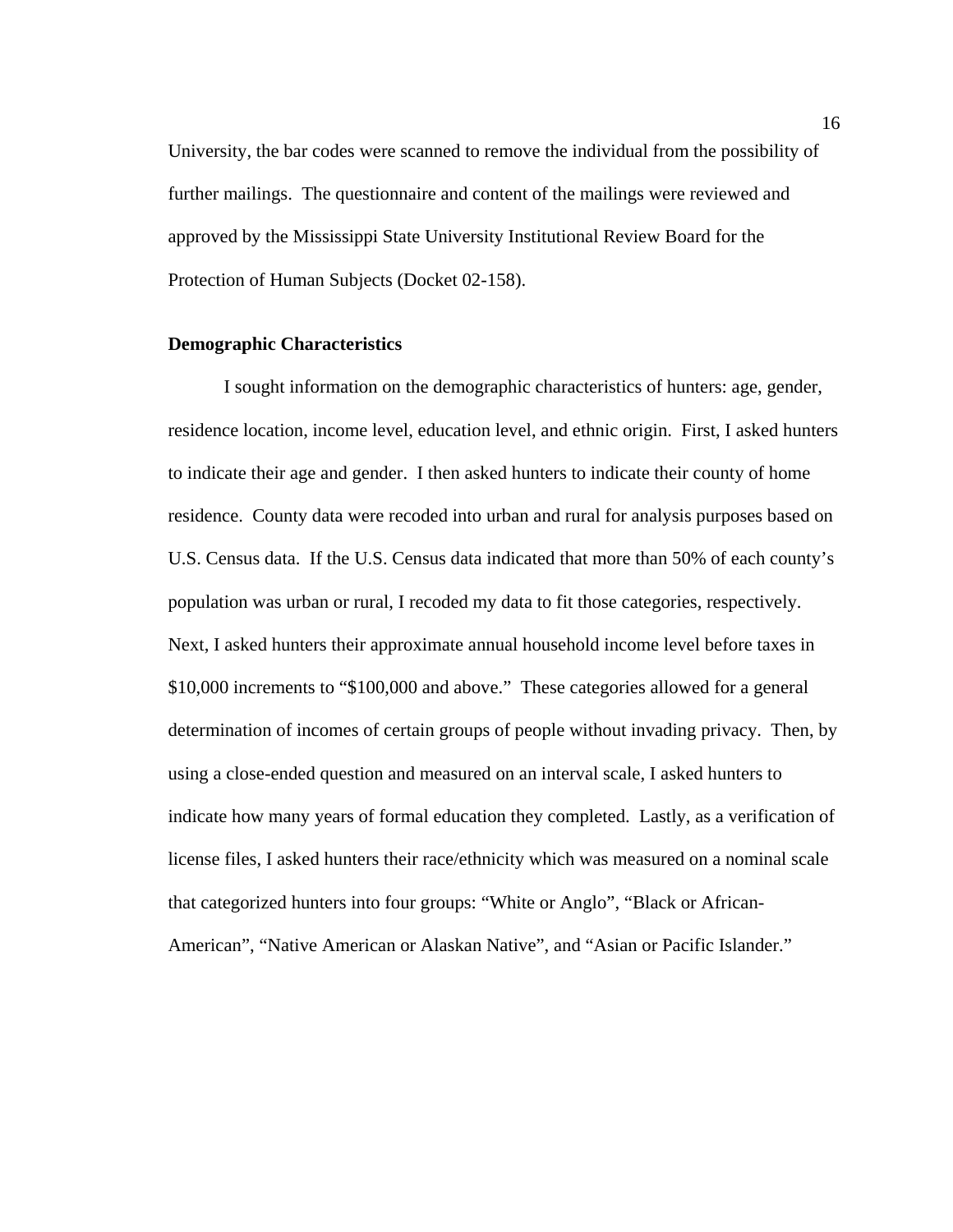#### **Participation Patterns**

I sought information on participation patterns of hunters: number of days hunted, number of years hunted, importance of hunting, species preference, species hunted, and all terrain vehicle (ATV) use for hunting. I asked hunters two open-ended questions: 1) "How many days did you hunt in Mississippi in the 2004-05 hunting season?"; and 2) "How many years have you been hunting?" Next, I asked hunters to indicate how important hunting was compared to their other outdoor activities: "your most important outdoor activity," "your second most important outdoor activity," "your third most important outdoor activity," and "none of the above." I asked hunters, "Do you or someone in your household own an ATV that is used for hunting?" The response was coded as  $1 = yes$  and  $2 = no$ . I then asked hunters, "Which animal do you most prefer to hunt in Mississippi?" I provided hunters space for their first, second and third species preference. Data were later recoded into five categories for analysis purposes: 1) big game which included deer and turkey; 2) small game which included rabbit, squirrel, raccoon, armadillo, groundhog, and opossum; 3) upland bird which included dove, quail, woodcock/snipe, and crow; 4) waterfowl which included mallards, wood duck, and geese; and 5) predator species which included red fox, gray fox, bobcat, coyote, and feral hog. To determine whether species preference was similar to actual species hunted, I created a variable based on whether each hunter participated in each of the 5 categories more than one day in the previous hunting season.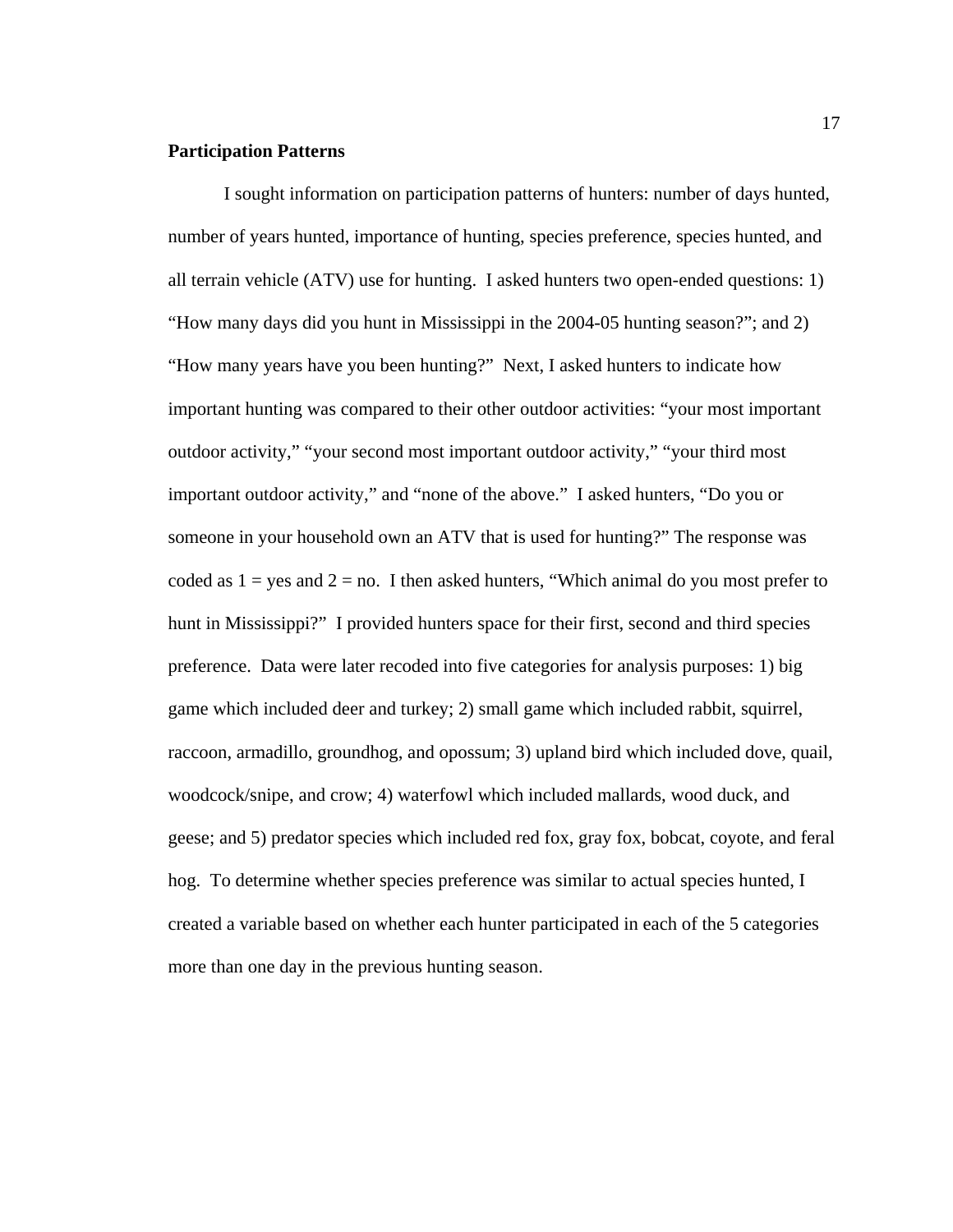#### **Social Characteristics**

I sought information on the social characteristics of hunters: membership in a national hunting or conservation organization, subscription to hunting magazine(s), the individual that introduced them to hunting, and age of first hunting experience. I asked hunters, "Are you a member of a national hunting or conservation organization?" and "Do you subscribe to any hunting magazines?" If hunters indicated "yes" to either question, I asked them to indicate: 1) how many clubs/organizations they belonged to, and/or 2) how many hunting magazines to which they subscribed. I then asked hunters, "To the best of your recollection, what individual introduced you to hunting?" using 17 response options: "grandfather," "grandmother," "father," "mother," "brother," "sister," " son," "daughter," "uncle," "aunt," "cousin," "friend," "business associates," "clients," "youth hunting event instructor," "introduced myself," and "other." Data were recoded into four categories for analysis purposes: 1) immediate family, which included grandmother, grandfather, father, mother, brother, sister, son, daughter, spouse, husband, wife, great grandfather, stepfather, grandson, granddaughter, and ex-husband; 2) extended family, which included uncle, aunt, cousin, father-in-law, son-in-law, nephew, brother-in-law, and other in-laws; 3) friends, which included friend, business associate, client, boyfriend, fiancé, girlfriend, and pastor; and 4) self. Lastly I asked, "At what age did you have your first hunting experience?"

#### **Motivations for Hunting**

I asked hunters to indicate the importance of 25 items as reasons for hunting in Mississippi on a five-point importance continuum with the following response format: 1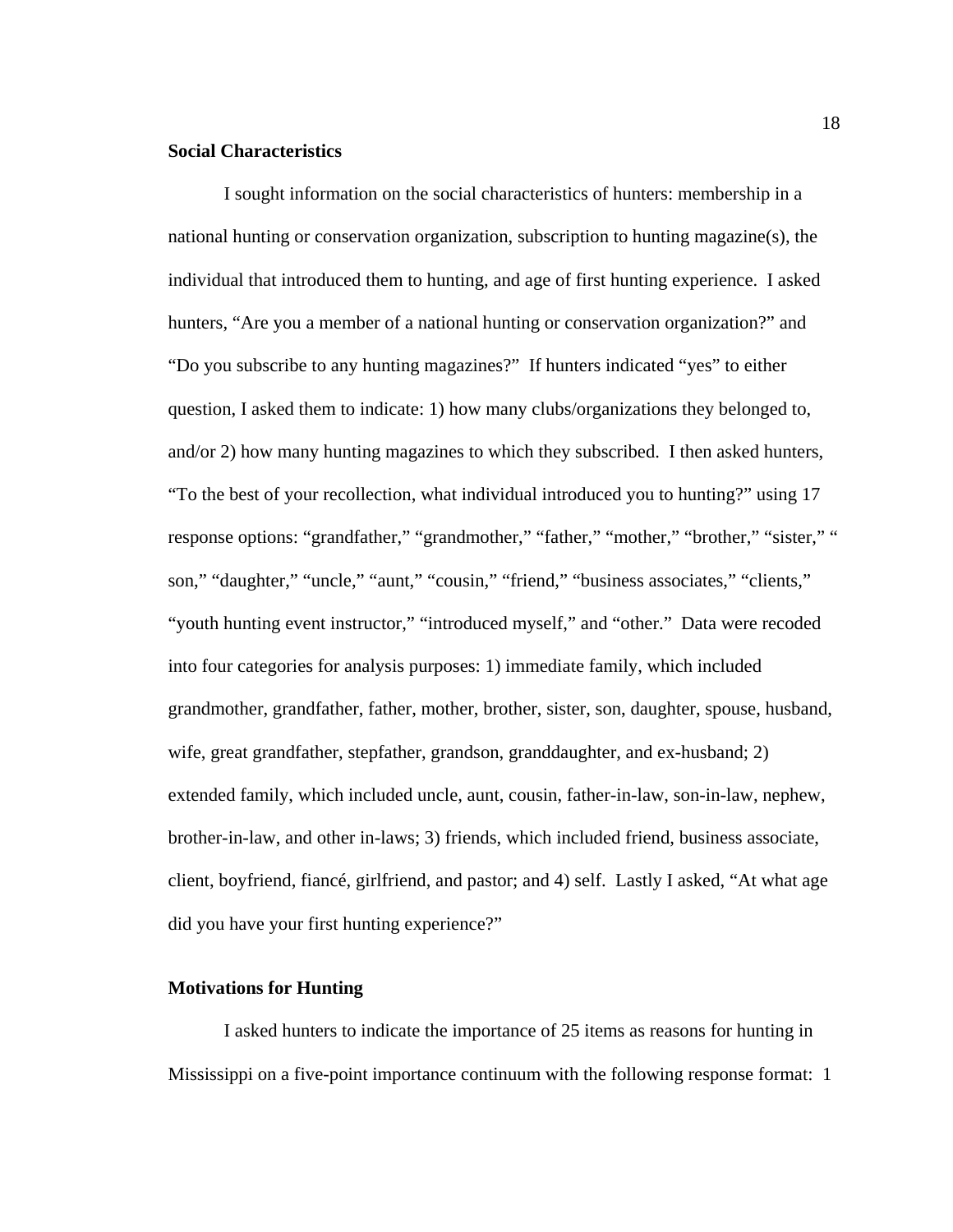$=$  "not at all important"; 2 = "slightly important"; 3 = "moderately important"; 4 = "very important"; and  $5 =$  "extremely important" (Table 2.1). Scale items were selected from the original Recreation Experience Preference (REP) scales developed by Driver (1983) to represent the three general hunter motivational orientations indicated by Decker et al. (1984): 1) achievement, 2) affiliation, and 3) appreciative. Lastly, scale items for each of the three constructs were then subjected to scale reliability analysis using Cronbach's alpha (Miller, 1995).

#### **Data Entry and Statistical Analysis**

I entered data into a Microsoft Access database using a data entry screen that looked exactly like the questionnaire. The database also had built in codes to warn if erroneous values were entered to further reduce input errors. Next, I conducted a data verification procedure. Error rates were examined by first ordering surveys by identification number and taking every  $20^{th}$  survey (n = 26) from the hard copy set. Second, the hard copy survey data were compared to the computerized data version to search for possible errors. Any errors were recorded and corrected in the final dataset. After all data were verified, some errors were found in the initial data entry process. A total of 46 errors was found among 3,952 questions resulting in an error rate of 1.2%. Errors were random and no pattern was found for any particular variable. As a final check on errors, I conducted a frequency distribution on each variable to check for inconsistencies in response and data entry. I then converted the data for analysis procedures into SAS 9.1 format (Schlotzhauer & Littell, 1997).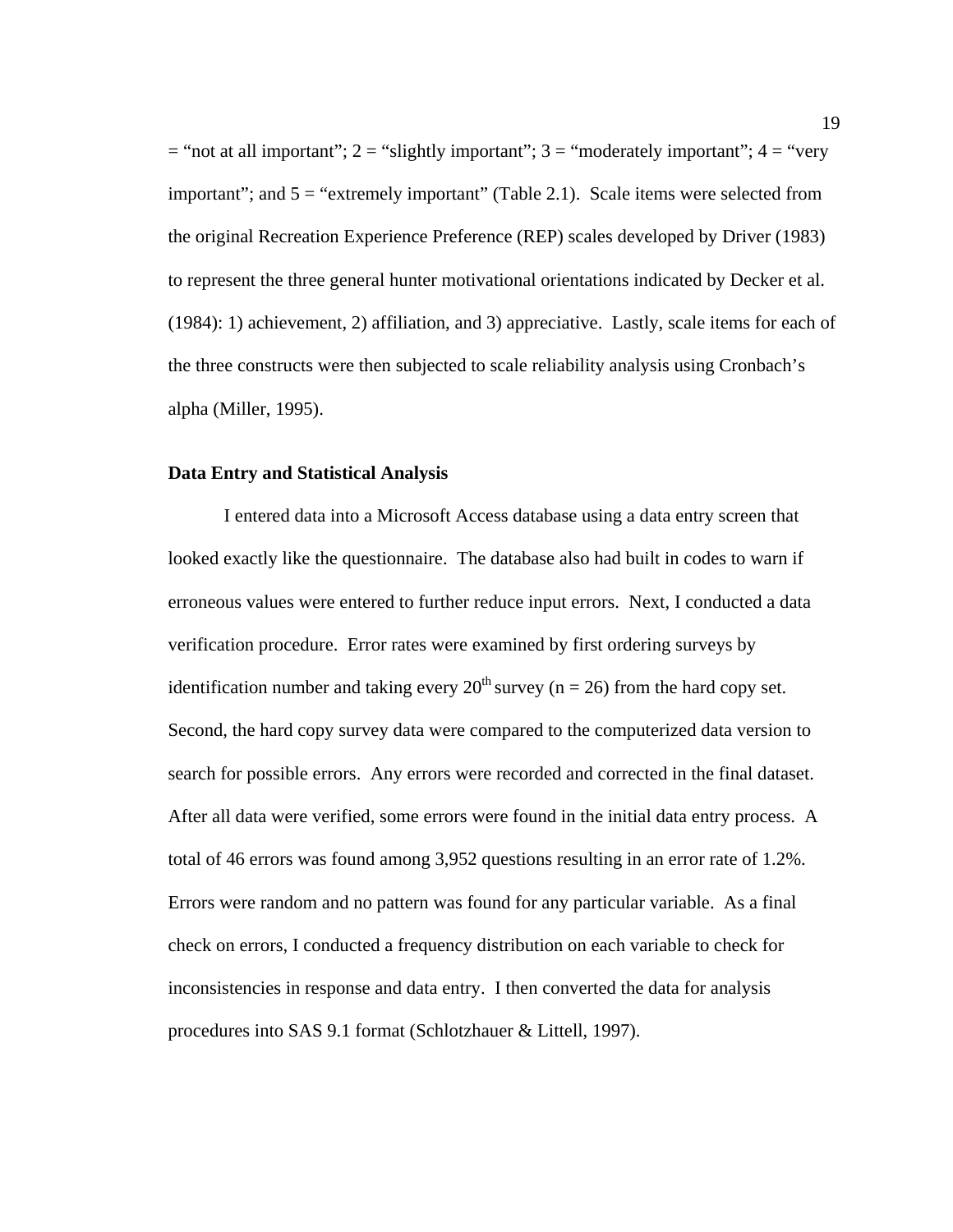I used several statistical tests for data analysis. Parametric and non-parametric tests were used as appropriate based on tests for normality. The two-sample T-test was used to detect differences between African-American and Anglo males on the normally distributed variables age and education level. All other variables were either not at least interval level data or were not distributed normally. The Chi-square (*X²*) test was used to detect differences between groups on gender, income level, residence location, importance of hunting compared to other outdoor activities, membership in hunting/conservation organizations, subscription to hunting magazines, ATV use for hunting, and the individual that introduced groups to hunting. When necessary, I also analyzed the standardized residuals to determine which cells contributed the most to the significant Chi-square value. I used the Wilcoxon Rank Sum test to detect differences between groups on days hunted, years hunted, and age of first hunting experience.

Previous research implies that competing explanations be controlled for or used as covariates when looking for differences between cultural groups on motivational and attitudinal constructs. Age, income level, education level, and number of years hunted have been suggested as the most important covariates. Two different approaches have been used to control for covariates in cultural studies. Washburne (1978) and Hunt and Ditton (2002) controlled for competing explanations by using paired or matched samples to better understand differences in recreational behaviors between racial and ethnic groups. Others, such as Floyd and Gramann (1993), have used these variables as covariates to look for differences in recreational behavior. I have chosen to use the latter approach for my analysis of motivations.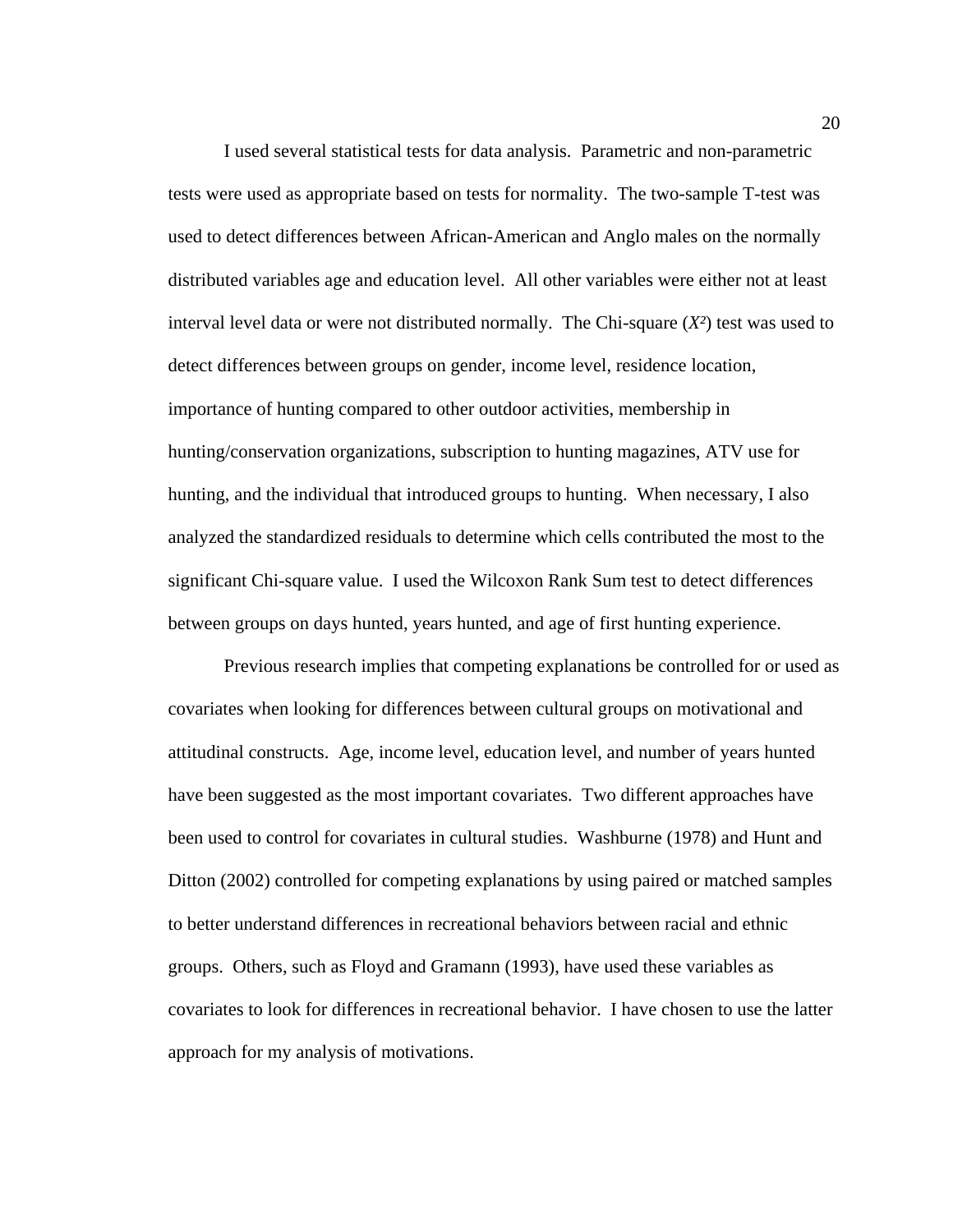I used Analysis of Covariance (ANCOVA) in PROC GLM to test for differences between African-American and Anglo males on motivations for hunting and associated preliminary steps. This method allowed me to test the main effect of race on motivations for hunting while controlling for age, income level, education level, and years hunted. Based on previous studies (Stevens, 2002, Wildt & Ahtola, 1978, Milliken & Johnson, 2002), for the ANCOVA to be applied reasonably, two assumptions have to be considered: 1) that age, income level, education level, and years hunted (i.e., covariates) were linearly related to motivations for hunting (i.e., dependent variables); and 2) that regression lines were parallel for any covariate that was linearly related to motivations for hunting. A preliminary data analysis was conducted to avoid violation of the assumptions. Based on previous research, I initially assumed that all covariates tested would meet the assumptions of the ANCOVA test. However, after running the test on all the covariates, several had no linear relationship with motivational scores. To include those covariates in the final analysis would have been pointless because no reduction in variance would be achieved and the power of the test would have been reduced (Milliken & Johnson, 2002). The one-way Analysis of Variance (ANOVA) in PROC GLM was used when none of the covariates tested had a linear relationship with motivations for hunting.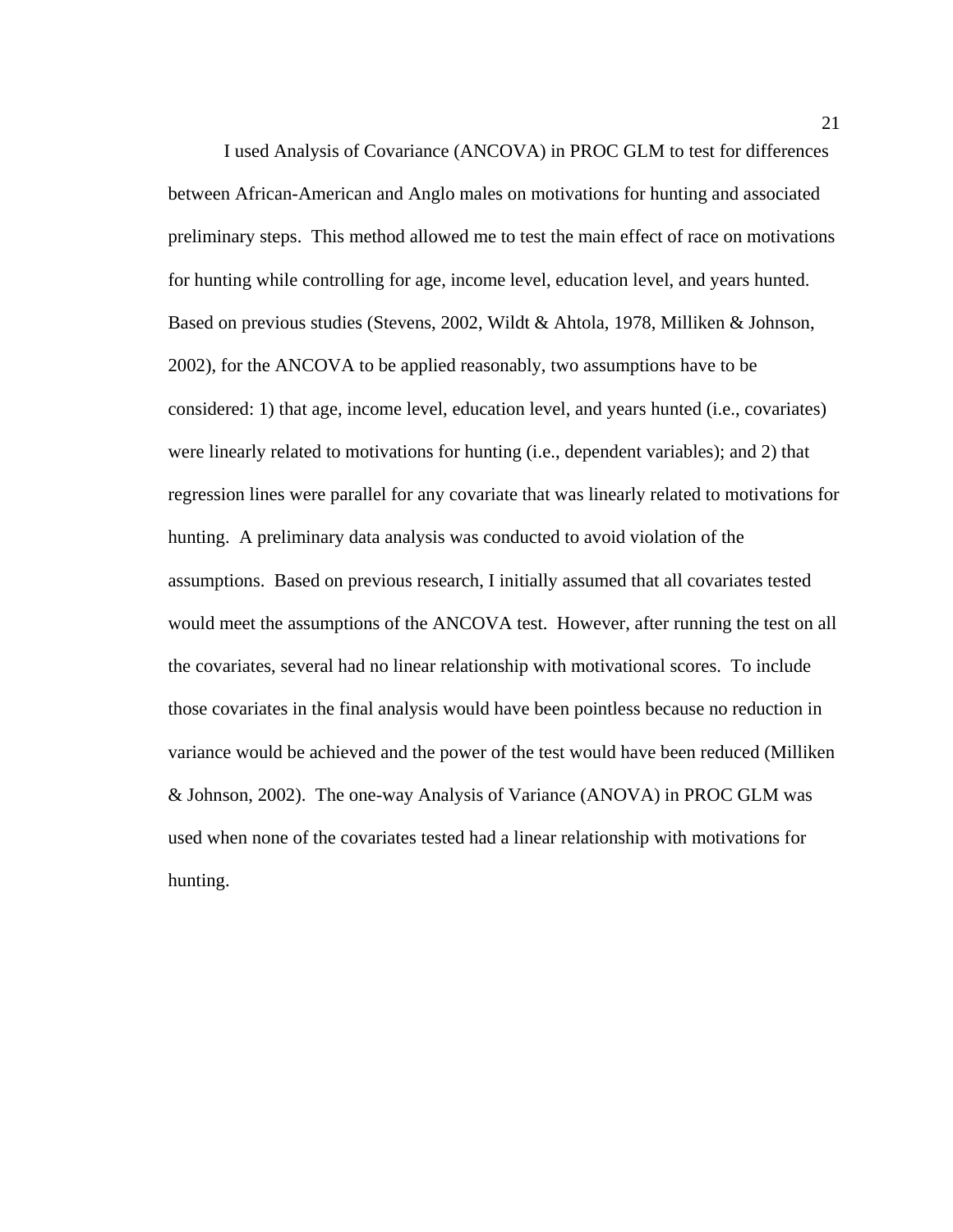#### **Results**

#### **Response Rates**

Data were obtained from 558 licensed Mississippi hunters of which 138 were African-American males, 314 were Anglo males, 38 were African-American females and 68 were Anglo females (Table 2.2). Response rates were calculated by dividing number of returned useable questionnaires by the total number of surveys sent minus number returned non-eligible and minus non-deliverables (Dillman, 1978). The overall response rate for my study was 36.7%. African-American males had the least response rate (22.0%), followed by African-American females (27.0%), then Anglo females (46.2%) and Anglo males (51.8%). Because the total number of responses from both female groups was so low, the probability of making a Type II error was high at 30% (Cohen, 1988). Thus, because of low statistical power (70%) I decided to exclude females from any statistical analysis for fear of drawing false conclusions.

 Poor response rates and the high non-deliverable rates for all groups were most likely due to Hurricane Katrina's impact on the State of Mississippi. The second mailing for my study was postmarked the day Hurricane Katrina hit the Mississippi coast. Needless to say, many residents were forced to evacuate and a statewide hunter survey was not the most salient thing in their lives at the time. I proceeded with the third mailing that included sympathetic language and an apology to subjects if they found the survey offensive. Despite this, some negative comments were received, and I opted to not conduct a follow-up non-respondent survey. Whereas this most likely reduced the generalizability of my findings, after consulting with state and university officials, I felt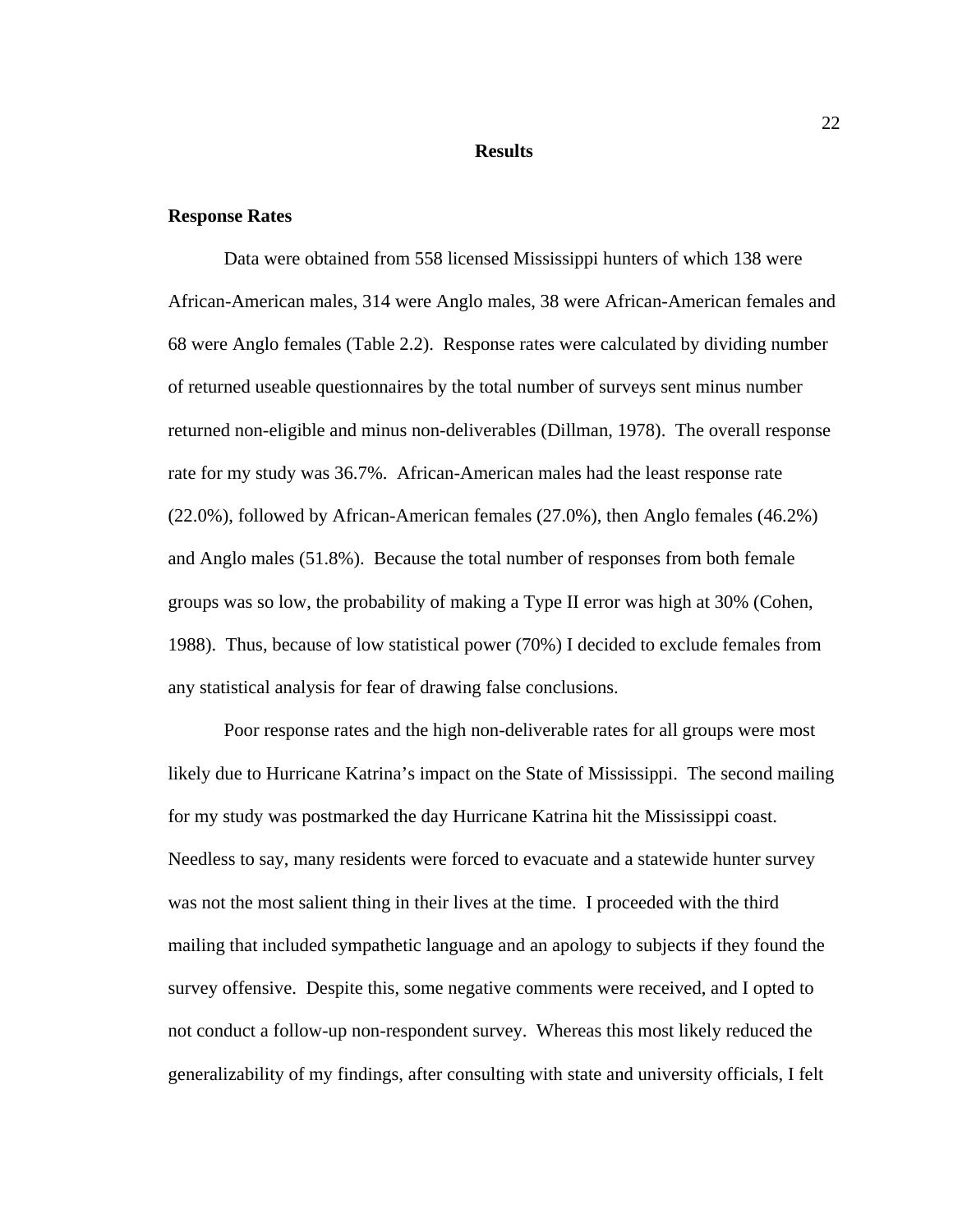this was a necessary omission. Although I believe results presented henceforth are valuable knowledge for recreation planners in Mississippi, and contribute to future theory development, care should be taken when generalizing results beyond my sample.

#### **Demographic Characteristics**

I did not find a statistically significant difference  $(t = 1.06, P = 0.289)$  in the average age of African-American ( $\bar{x}$  = 44.7, m = 46, n = 137) and Anglo male hunters  $(\bar{x} = 43.5, m = 43, n = 312;$  Table 2.3). I also did not find a statistically significant difference in residence location of African-American and Anglo male hunters  $(X^2 = 0.22)$ ,  $P = 0.638$ ; Table 2.4). Most African-American males resided in rural counties (53.9%, n  $= 69$ ) and similarly, most Anglo males resided in rural counties (56.4%, n = 168). I did find a statistically significant difference in annual household income ( $X^2 = 54.18$ ,  $P <$ 0.001; Table 2.5) between African-American and Anglo males. African-American male hunters median household income category was  $$30,000-\$39,999$  (n = 120), whereas median household income category for Anglo males was  $$50,000-$59,999$  (n = 285). I found a statistically significant difference in education level ( $t = -3.29$ ,  $P = 0.001$ ; Table 2.6). African-American males average level of education ( $\bar{x}$  = 12.8, n = 133), was significantly less than Anglo males ( $\bar{x}$  =13.6, n = 298).

#### **Participation Patterns**

I found a statistically significant difference in number of days hunted in Mississippi (*Z* = -2.04, *P* = 0.041; Table 2.7). African-American males ( $\bar{x}$  = 26.9, m = 20, n = 118) hunted fewer days, on average, than Anglo males ( $\bar{x}$  = 30.1, m = 25, n =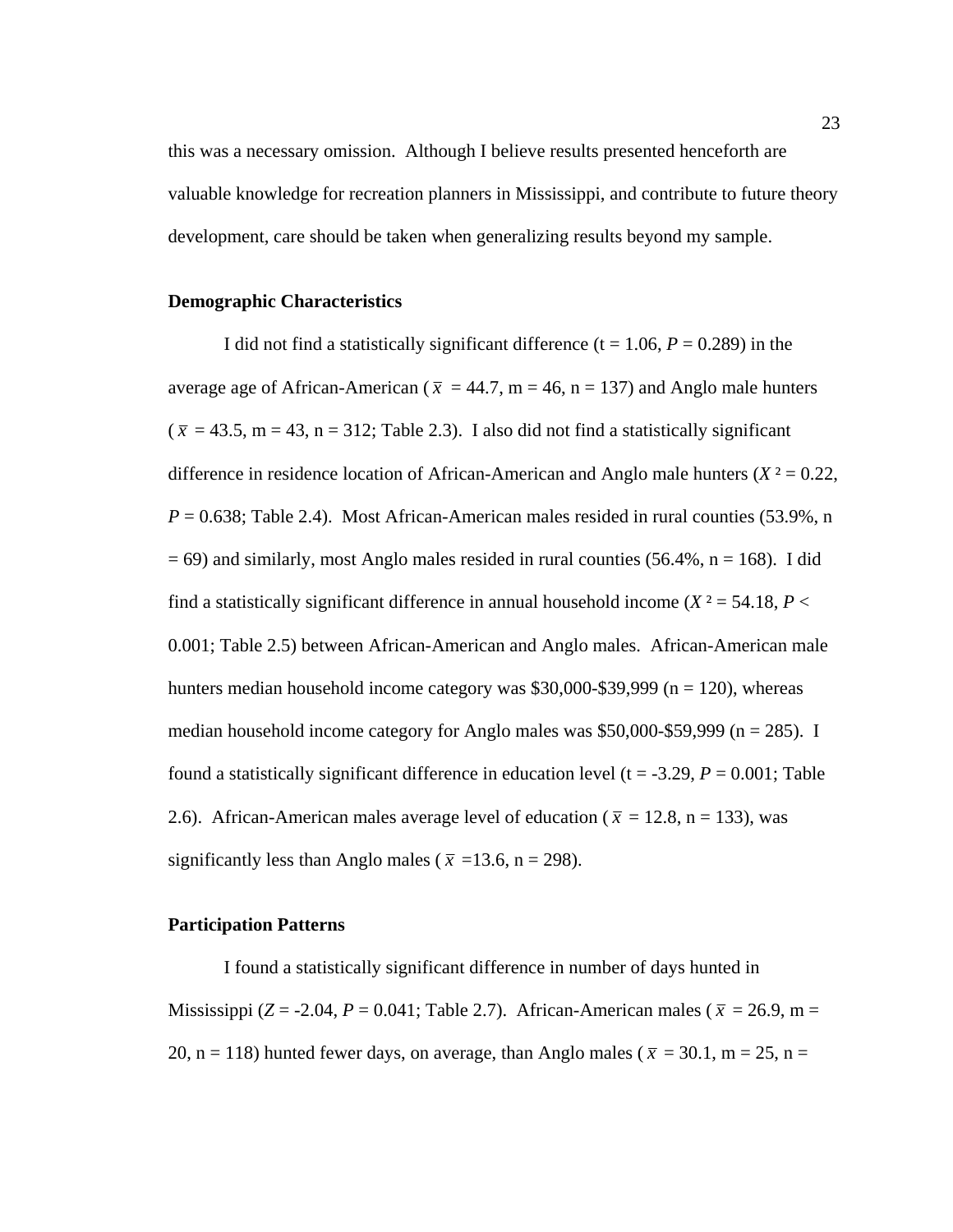287). Additionally, I found a statistically significant difference in the number of years the groups have been hunting  $(Z = -3.28, P = 0.001;$  Table 2.8). African-American males have been hunting fewer years ( $\bar{x} = 25.2$ , m = 25, n = 124) than Anglo males ( $\bar{x} = 30.5$ ,  $m = 30$ ,  $n = 304$ ). I also found that compared to other outdoor recreation activities, there was no statistically significant difference in how the groups rated hunting ( $X^2 = 6.06$ ,  $P =$ 0.109; Table 2.9). African-American (50.0%,  $n = 128$ ) and Anglo male hunters (61.8%,  $n = 314$ ) both rated hunting as their most important outdoor activity. Lastly, I found a statistically significant difference in hunters whose household owned an all terrain vehicle (ATV) that was used for hunting ( $X^2 = 15.69$ ,  $P < 0.001$ ; Table 2.10). There were fewer African-American male hunters  $(54.3\%, n = 69)$  than Anglo male hunters  $(73.8\%, n = 228)$  who lived in a household that owned an ATV that was used for hunting.

 I found statistically significant differences in first, second, and third choice species preferences for African-American and Anglo male hunters (Table 2.11). For the first game choice ( $X^2 = 56.30$ ,  $P < 0.001$ ), the most preferred game species for African-American (65.3%,  $n = 83$ ) and Anglo male hunters (81.1%,  $n = 253$ ) was big game. As for second game choice  $(X^2 = 56.71, P < 0.001)$ , most African-American male hunters preferred small game  $(72.7\%, n = 85)$  and most Anglo male hunters preferred big game  $(40.1\%, n = 111)$  or small game  $(33.9\%, n = 94)$ . As for third game choice  $(X^2 = 34.91)$ ,  $P < 0.001$ ), small game (74.3%,  $n = 75$ ) were chosen by most African-American male hunters whereas small game (42.0%,  $n = 99$ ) or upland bird (28.0%,  $n = 66$ ) were chosen by most Anglo male hunters. Furthermore, there were no African-American male hunters who would prefer to hunt waterfowl in any of the game choice categories.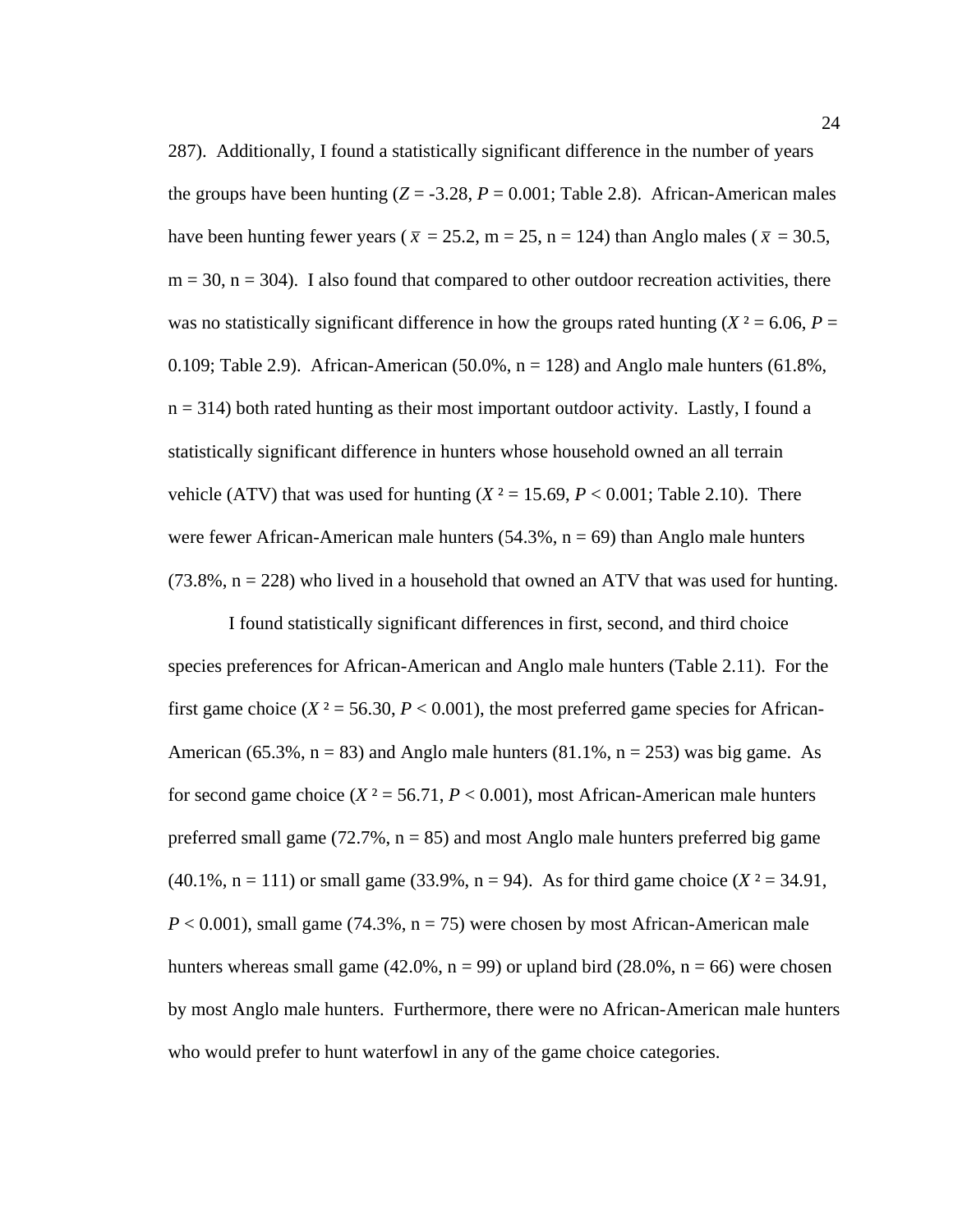I found statistically significant differences in species hunted for African-

American and Anglo male hunters (Table 2.12). For big game species ( $X^2 = 17.60$ ,  $P <$ 0.001), there was a greater percentage of Anglo males (65.3%,  $n = 205$ ) who actually hunted these species than African-American males  $(44.2\%$ ,  $n = 61)$ . However, for small game species ( $X^2 = 4.14$ ,  $P = 0.042$ ), there was a greater percentage of African-American males who actually hunted these species  $(59.4\%, n = 82)$  than Anglo males (49.0%,  $n = 154$ ). The results of upland bird species ( $X^2 = 52.45$ ,  $P < 0.001$ ) indicated that there was a greater percentage of Anglo males  $(40.5\%, n = 127)$  that actually hunted these species than African-American males  $(6.5\%, n = 9)$ . Furthermore, as for waterfowl species ( $X^2 = 17.71$ ,  $P < 0.001$ ), there was a low percentage of Anglo males (11.8%, n = 37) that actually hunted waterfowl, but there were no African-American males who hunted them. Finally, the results of predator species ( $X^2 = 5.45$ ,  $P = 0.020$ ) showed that there was a greater percentage of Anglo males  $(6.7\%, n = 21)$  who actually hunted these species than African-American males  $(1.5\%, n = 2)$ .

#### **Social Characteristics**

I found a statistically significant difference in hunters who belonged to a national hunting or conservation organization  $(X^2 = 14.71, P = 0.001$ ; Table 2.13). African-American male hunters  $(8.0\%, n = 10)$  were less likely to be in a hunting or conservation organization than Anglo male hunters  $(24.1\%, n = 74)$ . I also found a statistically significant difference in hunters who subscribed to hunting magazines ( $X^2 = 15.97$ ,  $P <$ 0.001; Table 2.14). African-American males  $(20.6\%, n = 26)$  were less likely to subscribe to any hunting magazine than Anglos males  $(40.8\%, n = 126)$ . I found a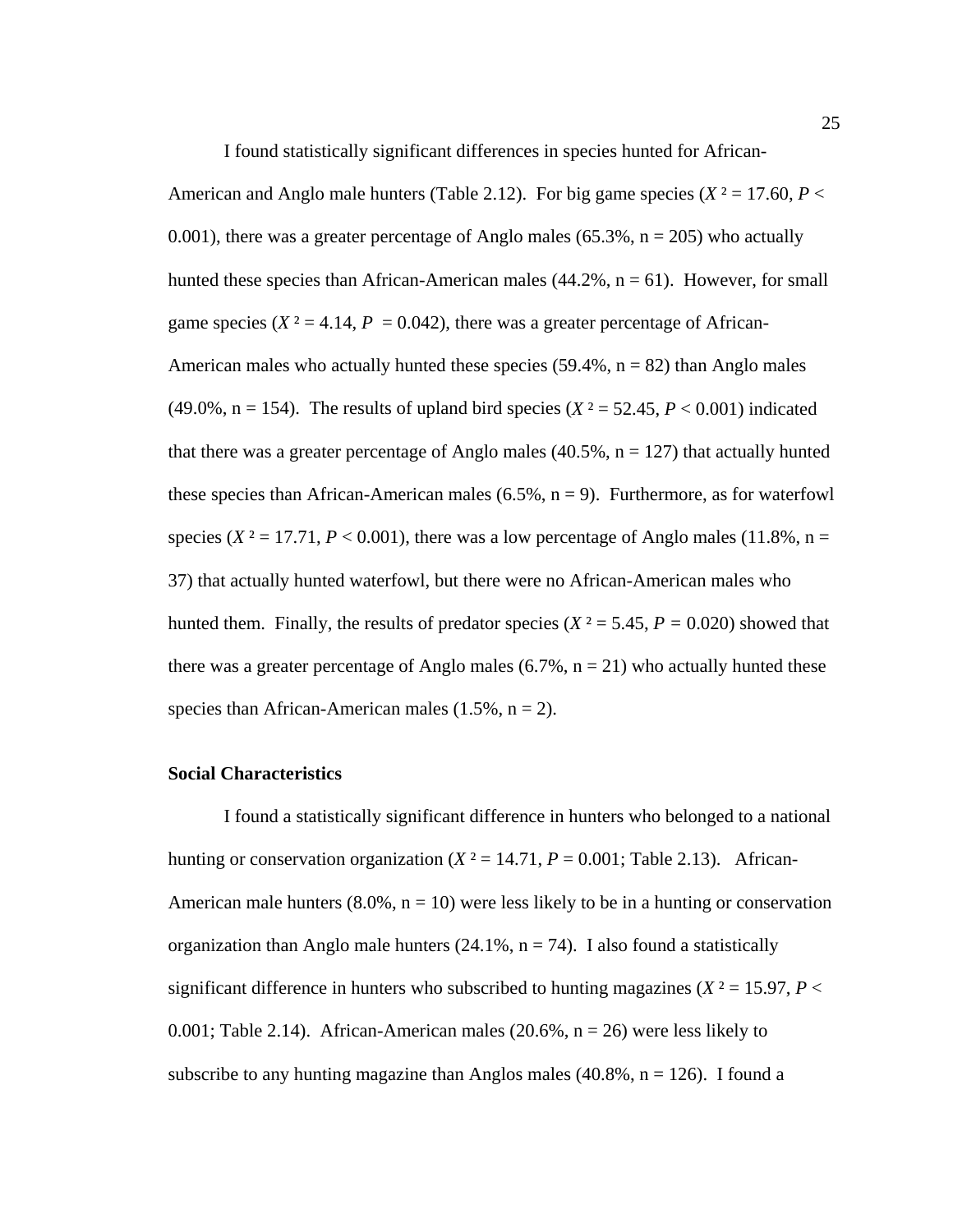statistically significant difference in individuals who socialized African-American and Anglo males into hunting  $(X^2 = 22.44, P < 0.001$ ; Table 2.15). Most African-American males were introduced to hunting by their immediate family members (62.2%,  $n = 79$ ), extended family members (18.9%,  $n = 24$ ), their friends (11.8%,  $n = 15$ ), or introduced themselves  $(7.1\%, n=9)$ . Most Anglo males were introduced to hunting by their immediate family members (81.7%,  $n = 250$ ), their extended family members (8.5%,  $n =$ 26), their friends  $(8.2\%, n = 25)$ , or introduced themselves  $(1.6\%, n = 5)$ . After the analysis of the standardized residuals, I found that more African-American males than expected were socialized into hunting by their extended family or introduced themselves to hunting. Lastly, I found a statistically significant difference in the age of first hunting experience between African-American and Anglo males (*Z* = 7.13, *P* < 0.001; Table 2.16). African-American males started hunting at a later age ( $\bar{x} = 13.7$ , m = 12, n = 128) than Anglo male hunters ( $\bar{x} = 10.0$ , m = 10, n = 307).

## **Motivations for Hunting**

Cronbach's alpha for the achievement motivational construct was 0.85 (Table 2.1) indicating adequate internal consistency of scale items. I did not detect a statistically significant relationship between the covariates years hunted ( $F_{2,367} = 0.69$ ,  $P = 0.504$ ), income level ( $F_{2, 367} = 0.21$ ,  $P = 0.809$ ), or education level ( $F_{2, 367} = 2.39$ ,  $P = 0.093$ ) on achievement motivational orientation scores (Table 2.17). I did detect a statistically significant relationship between the covariate age ( $F_{2,367}$  = 3.13,  $P = 0.045$ ) and achievement motivational orientation scores. I found when age was tested alone, a statistically significant relationship with achievement scores still existed ( $F_{2,445} = 3.68$ , *P*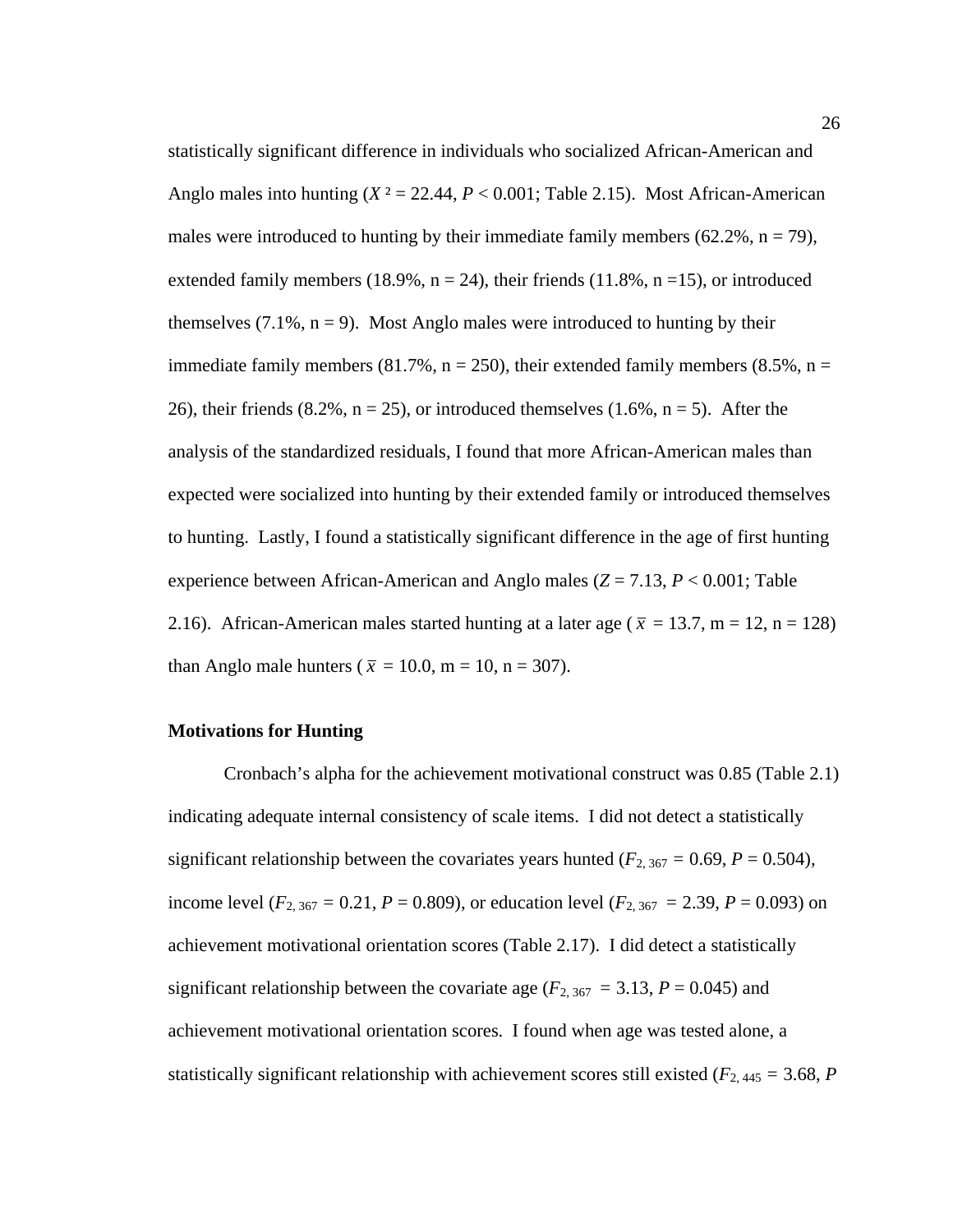$= 0.026$ ). I tested the equality of slopes for African-American and Anglo male achievement scores by age and found there was not a statistically significant difference across groups  $(F_{1,445} = 0.06, P = 0.800)$ . Therefore, with age as a covariate, there was a statistically significant difference  $(P = 0.006)$  in adjusted achievement mean scores between African-American ( $\bar{x}$  = 28.6) and Anglo males ( $\bar{x}$  = 26.6). The average score for this construct was 3.6 for African-American males and 3.3 for Anglo males.

Cronbach's alpha for the affiliative motivational construct was 0.87 (Table 2.1) indicating adequate internal consistency of scale items. I did not detect a statistically significant relationship between the covariates years hunted ( $F_{2,367} = 1.22$ ,  $P = 0.296$ ), age ( $F_{2,367} = 2.61$ ,  $P = 0.075$ ), income level ( $F_{2,367} = 0.80$ ,  $P = 0.451$ ), or education level  $(F_{2,367} = 0.14, P = 0.872)$  on affiliative motivational orientation scores (Table 2.18). Because none of the covariates showed a statistically significant relationship with scores, I performed a one-way ANOVA to test if affiliative mean scores were significantly different for African-American and Anglo males. I found that there was no statistically significant difference  $(F_{1,450} = 0.96, P = 0.327)$  in mean affiliative scores of African-American males ( $\bar{x}$  = 36.4, n = 138) and Anglo males ( $\bar{x}$  = 37.3, n = 314). The average score for this construct was 3.3 for African-American males and 3.4 for Anglo males.

Cronbach's alpha for the appreciative motivational construct was 0.90 (Table 2.1) indicating adequate internal consistency of scale items. I did not detect a statistically significant relationship between the covariates years hunted ( $F_{2,367} = 0.48$ ,  $P = 0.617$ ), age ( $F_{2, 367} = 1.17$ ,  $P = 0.313$ ), income level ( $F_{2, 367} = 0.07$ ,  $P = 0.936$ ), or education level  $(F_{2,367} = 0.09, P = 0.914)$  on appreciative motivational orientation scores (Table 2.19).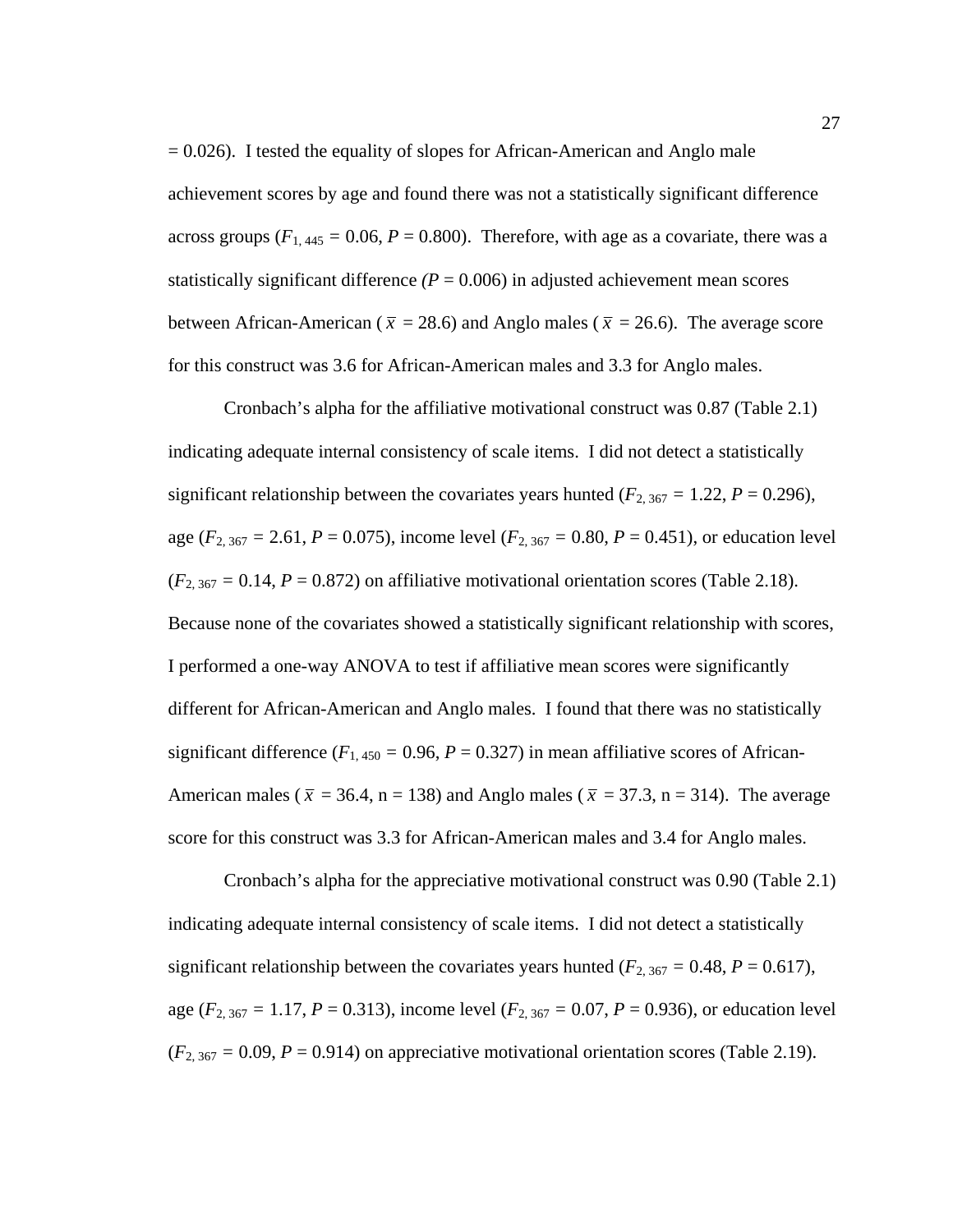Because none of the covariates showed a statistically significant relationship with the scores, I performed a one-way ANOVA to test if appreciative mean scores were significantly different for African-American and Anglo males. I found that there was no statistically significant difference ( $F_{1,450} = 2.37$ ,  $P = 0.125$ ) in mean appreciative scores of African-American males ( $\bar{x} = 23.3$ , n = 138) and Anglo males ( $\bar{x} = 24.1$ , n = 314). The average score for this construct was 3.9 for African-American males and 4.0 for Anglo males.

#### **Discussion**

#### **Demographic Characteristics**

African-American males in my study had significantly lesser household incomes and significantly fewer years of formal education than Anglo males. Further, there were no African-American males who had 20 or more years of education. This is consistent with my hypotheses and U.S. Census (2004) findings that show African-Americans in Mississippi have lesser income and education levels than Anglos. The low income and educational levels indicate that socioeconomic status cannot be ruled out as a possible reason for African-Americans underrepresentation in hunting. I expected to find that African-American males were younger than Anglo males but the results indicated there was a similar distribution in the age of both groups.

Future research in Mississippi needs to include hunters and non-hunters from all racial and ethnic groups. If there is an interest in understanding the participation rates of hunters in Mississippi, information from non-hunters may provide an insight into why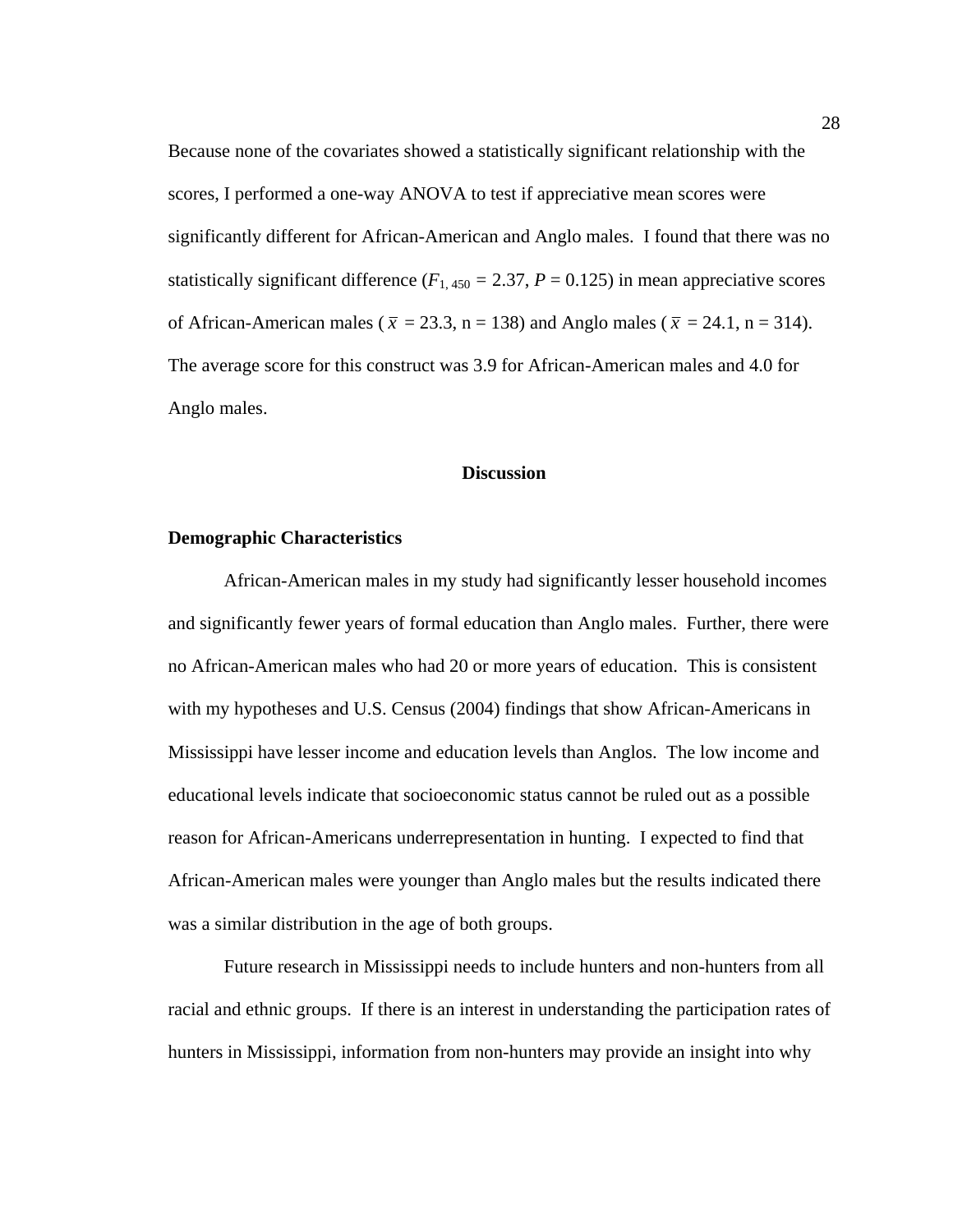they do not hunt and what can be done to potentially recruit them into the activity. This is especially important in attempts to recruit ethnic minorities. Previous research concluded that African-Americans have lesser participation rates than Anglos in Mississippi, as well as nationally. However, according to the U.S. Census, African-Americans are one of the fastest growing ethnic groups. In 1999, one in nine Americans were African-American and by 2030 about one in seven Americans will be African-American (Pullis, 2000).

## **Participation Patterns**

As hypothesized, there were differences in African-American and Anglo males' days of participation; African-American males hunted fewer days than Anglo males. This result was consistent with state and national data reported by the USDOI and USDOC (2001). African-American males also hunted fewer years than Anglo males. This was somewhat expected, because a limited number of socialization projects hinted that African-Americans may be introduced to hunting at later ages (Hunt  $\&$  Ditton, 2001). Further, there was a lesser percentage of African-American males in my study that owned an ATV that was used for hunting. This may be the result of fewer economic resources for African-American males, which reduces the possibility of them being able to afford an ATV. African-American and Anglo males both rated hunting as their most important outdoor activity which is consistent with the Pennsylvania Game Commission (2004) findings.

The findings of species preferences in my study showed that big game were the first game choice for African-American and Anglo males. However, species hunted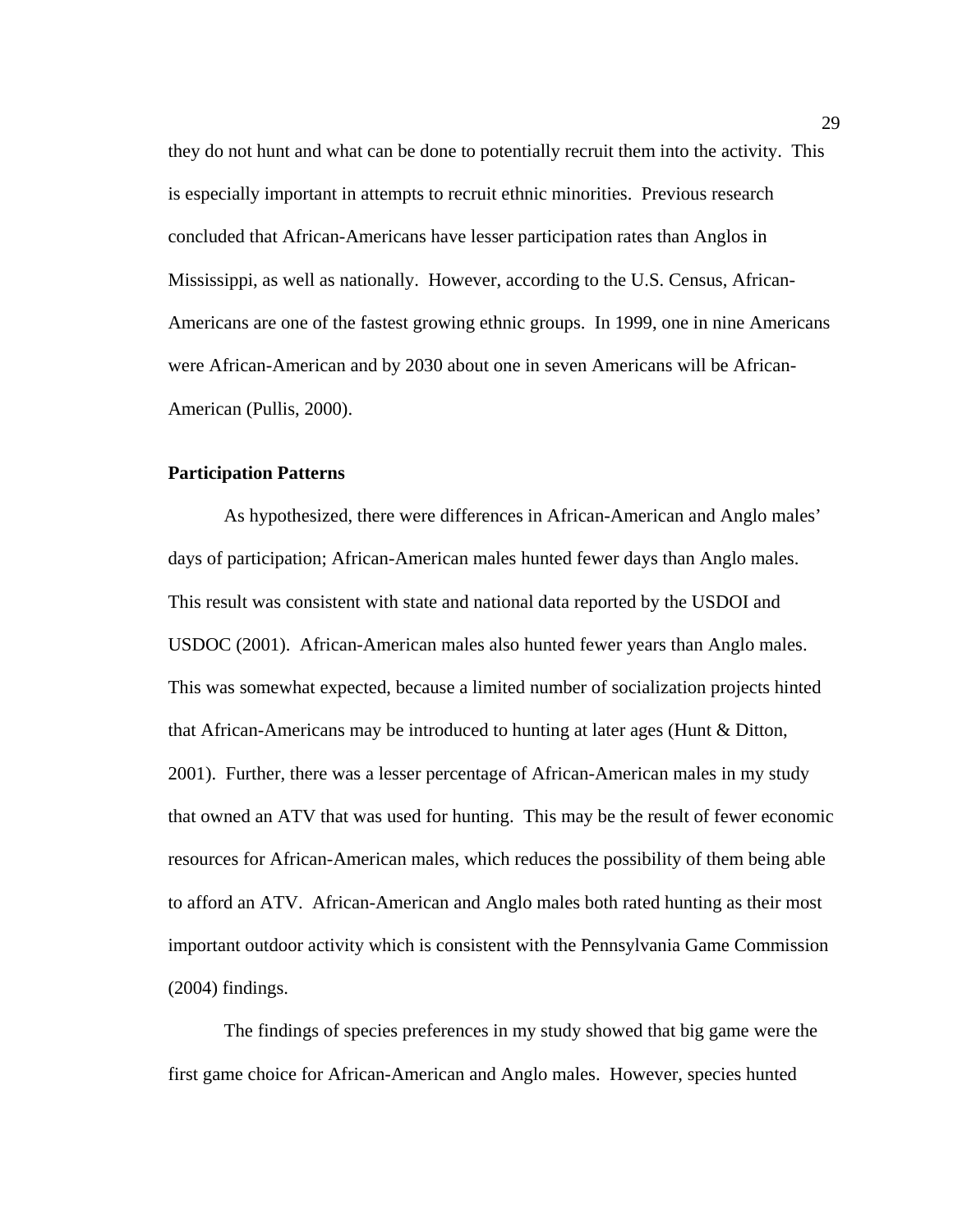results indicated that a greater percentage of African-American males hunted small game and a greater percentage of Anglo males hunted big game. Past research indicated that African-Americans hunt small game whereas Anglos hunt big game (Marks, 1991,USDOI & USDOC, 2001, Proctor, 2002). Not only were my results of species hunted consistent with previous studies, they also indicated that waterfowl species are not preferred or actually hunted by African-American males. Species preference results go against the previous belief that African-Americans prefer small game and Anglos prefer big game. The principle that African-Americans prefer small game has been questioned previously by researchers who suggest the group may be opportunistic game hunters (Washburne, 1978, Floyd, 1998, Proctor, 2002). The important thing to remember is that while African-American males hunt small game more often, most would prefer to hunt big game. Hunting providers should understand that African-American males do not necessarily hunt exclusively for small game.

## **Social Characteristics**

My results showed that a substantially lower percentage of African-American males were members of national hunting/conservation organizations or subscribed to hunting magazines than Anglo males. This is consistent with Taylor's (1989) and Valenzuela's (1994) conclusion that African-Americans may have less involvement in environmental groups because those groups focus on nonhuman organisms and neglect socially relevant environmental justice issues. Further, the personal priorities theory proposed by Dolin (1988) implies that issues related to outdoor recreation activities are not high in priority to African-Americans because other, additional pressing material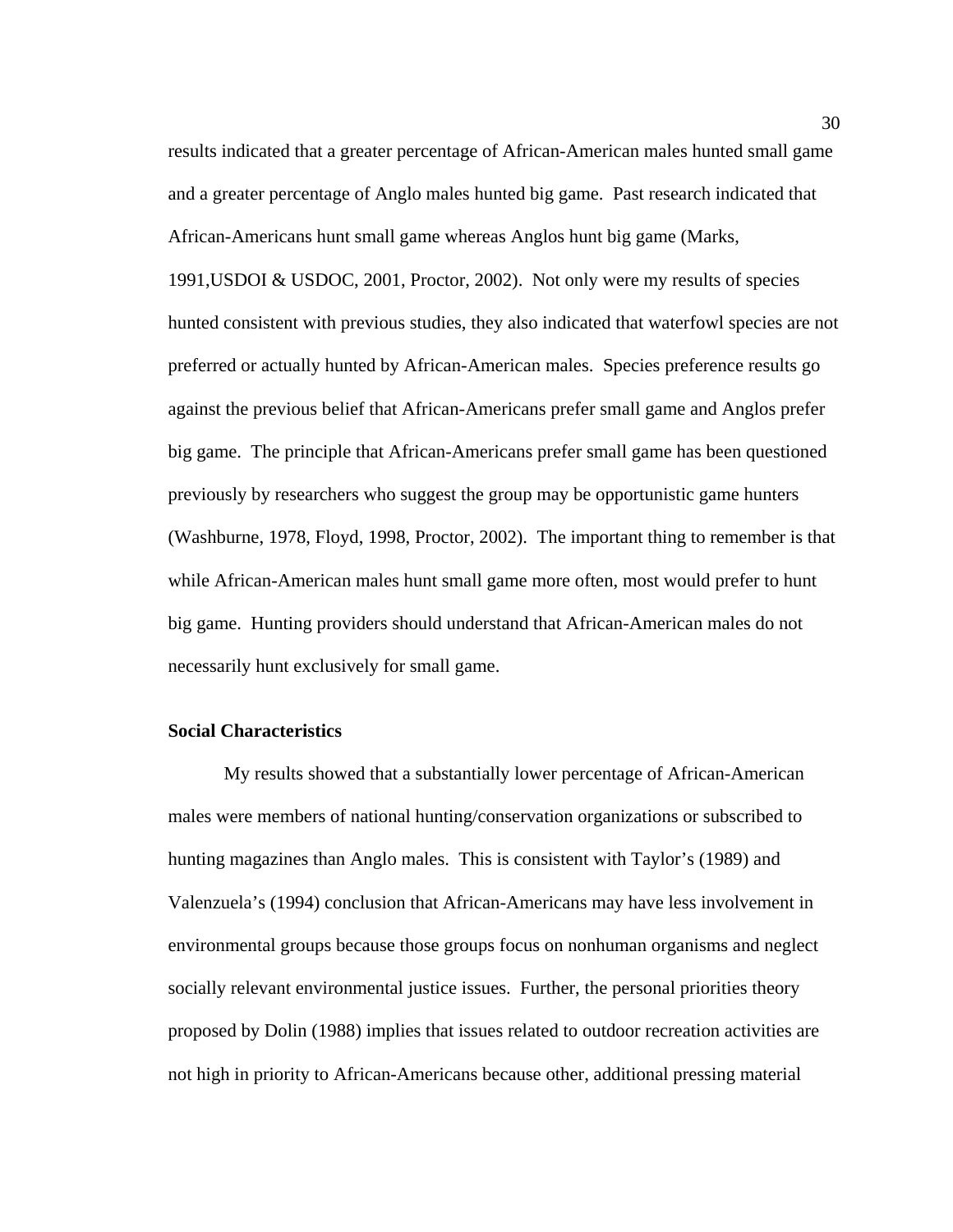concerns are more important to African-Americans on a daily basis. Consequently, African-Americans should have lesser rates of participation in hunting clubs or organizations that concentrate on hunting or hunting conservation. As such, they were also less likely to subscribe to magazines that put an emphasis on hunting related issues.

I found that most African-American and Anglo males were socialized into hunting through their immediate family members. However, African-American males were socialized into the sport by extended family, friends, or introduced themselves to hunting at greater percentages than Anglos. This suggests that for some African-American males exposure to the activity required them to look outside of their immediate family structure. Further, African-American males' first hunting experience occurred at later ages than did those of Anglo males. This suggests that the hunting tradition tends to reach African-American males later on in life, which would be consistent with socialization outside of the immediate family.

My results on socialization suggest that African-American and Anglo males quite possibly follow two different models of recreation participation. Anglo males appear to follow the childhood deterministic model, and African-American males appear to follow the leisure career model as defined by McGuire, Dottavio, and O'Leary (1987). According to the former, participation in outdoor recreation is learned through childhood experiences. The leisure career model, in contrast, views socialization into leisure activities as occurring over a lifetime instead of being a refinement of activities learned as a youth. Activities are added, dropped, expanded, and relearned, depending on an individual's circumstances (Hunt & Ditton, 2002). Therefore, because my study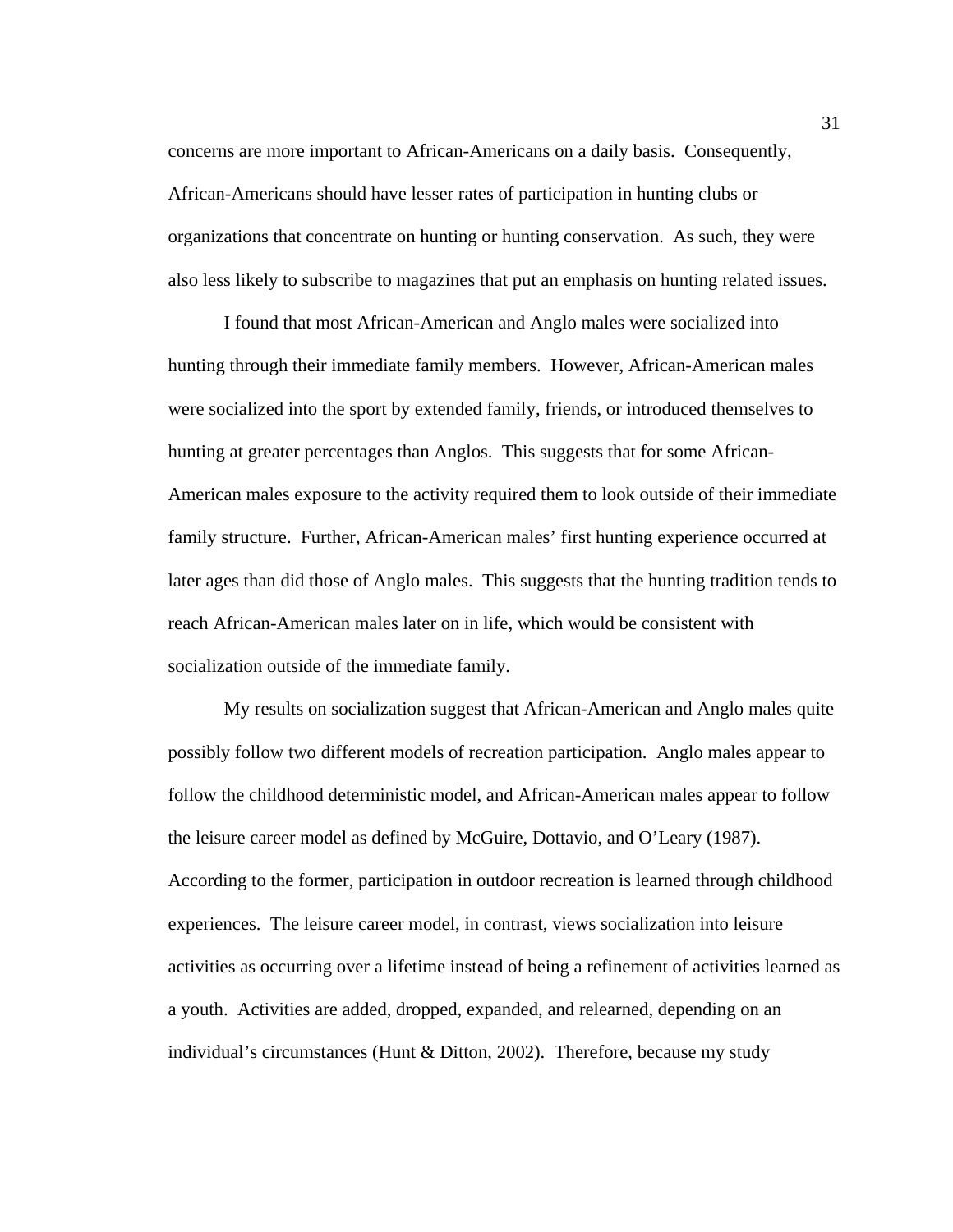concluded that African-American males started hunting at later ages, hunted fewer years, and in some instances were socialized into the sport by those more distant than immediate family members, they fit more closely to the leisure career model. This would be consistent with Decker et al. (2001) who concluded that individuals introduced into hunting by family at an early age are more likely to continue as a traditional hunter. However, those that are introduced by friends are more likely to try it out as young adults, lack strong family support for hunting, and are likely to become an intermittent hunter. This also may possibly explain some of the differences between African-American and Anglos' participation rates. Future research should continue to explore possible differences in the socialization process of African-American and Anglos and its relation to hunting participation later in life.

## **Motivations for Hunting**

I found that regardless of age, there was a difference in importance on achievement motivations for hunting between African-American and Anglos males. African-American males of all ages indicated that it was "very important" for them to hunt in Mississippi to gain a sense of self pride/confidence, to test their hunting skills and the extent to which they can hunt, as well as for the challenge to harvest a specific animal. However, Anglo males of all ages found these motivations for hunting as "moderately important" when hunting in Mississippi. This difference suggests there may be a cultural explanation for existing differences in motivational scores. African-American males' participation in the activity may be more goal oriented than Anglo males. The ranking of the achievement construct compared to the two other motivational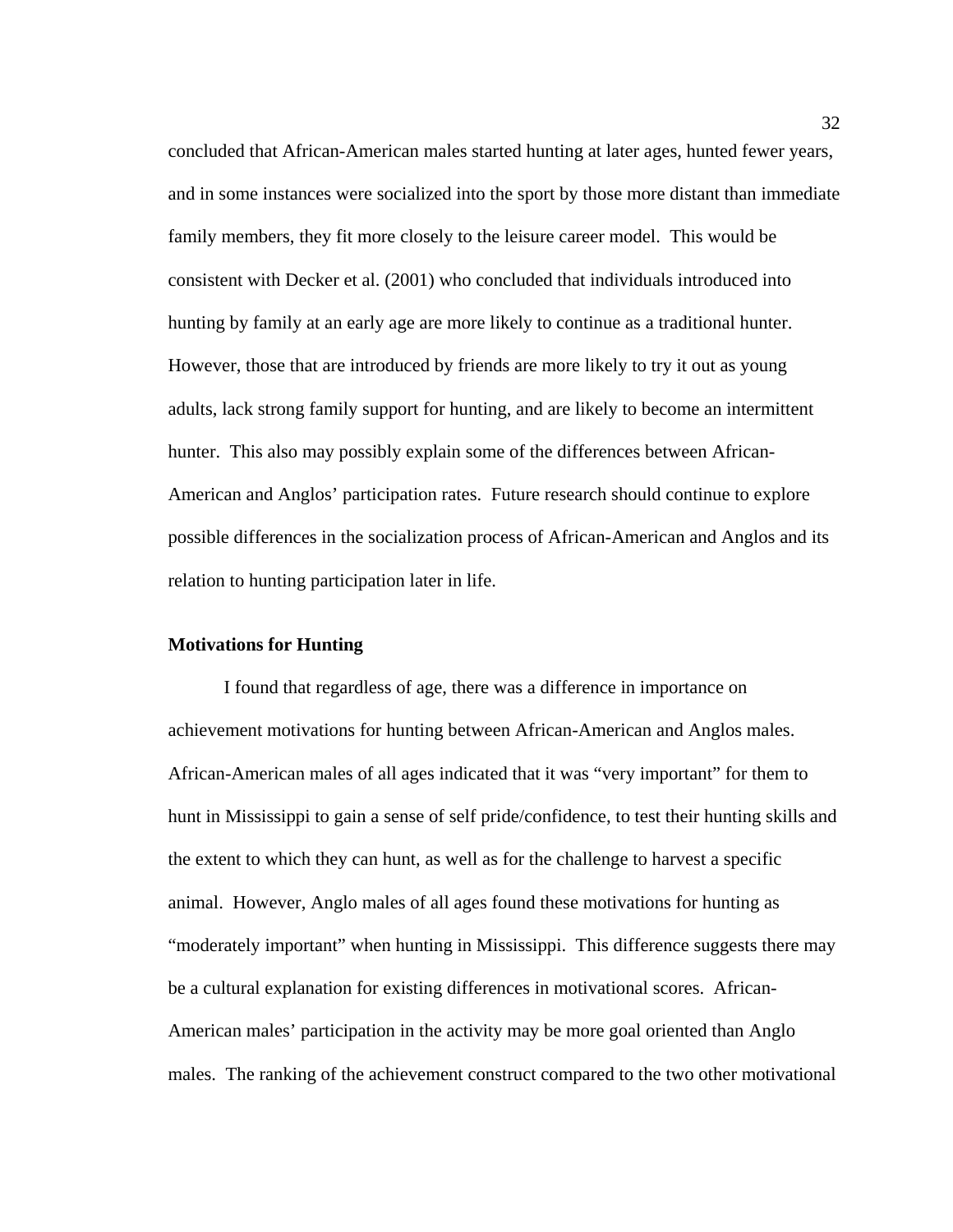constructs reaffirms this finding. African-American males ranked the achievement construct as secondary whereas Anglo males ranked it as tertiary in terms of importance when compared to the two other motivational constructs.

I found no significant differences in affiliative motivations for hunting between African-American and Anglo males. Both groups indicated that it was "moderately important" to hunt in Mississippi to socialize and bring together their family, friends, and other hunting companions who have similar values and enjoy hunting as much as they do. This suggests that, to a large extent, hunting is a social activity that is important for African-American and Anglo males. However, African-American males ranked the affiliative construct as tertiary and Anglo males ranked it as secondary in terms of importance when compared to the two other motivational constructs.

I found that there were no significant differences in appreciative motivations for hunting between African-American and Anglo males. Both groups indicated that it was "very important" for them to hunt in Mississippi to be close to and obtain a feeling of harmony with nature and the natural environment as well as seek peace in the outdoors. This was expected because participation in the activity requires some appreciation of the natural environment. Further, both groups ranked the appreciative construct as their primary motivation for hunting when compared to the other two motivational constructs. However, this is inconsistent with Kellert and Berry (1980) who concluded that in general, African-Americans expressed significantly less knowledge and concern about wildlife and the natural environment than Anglos. Although Kellert and Berry's study also included non-hunters, I expected to see a difference in scores between African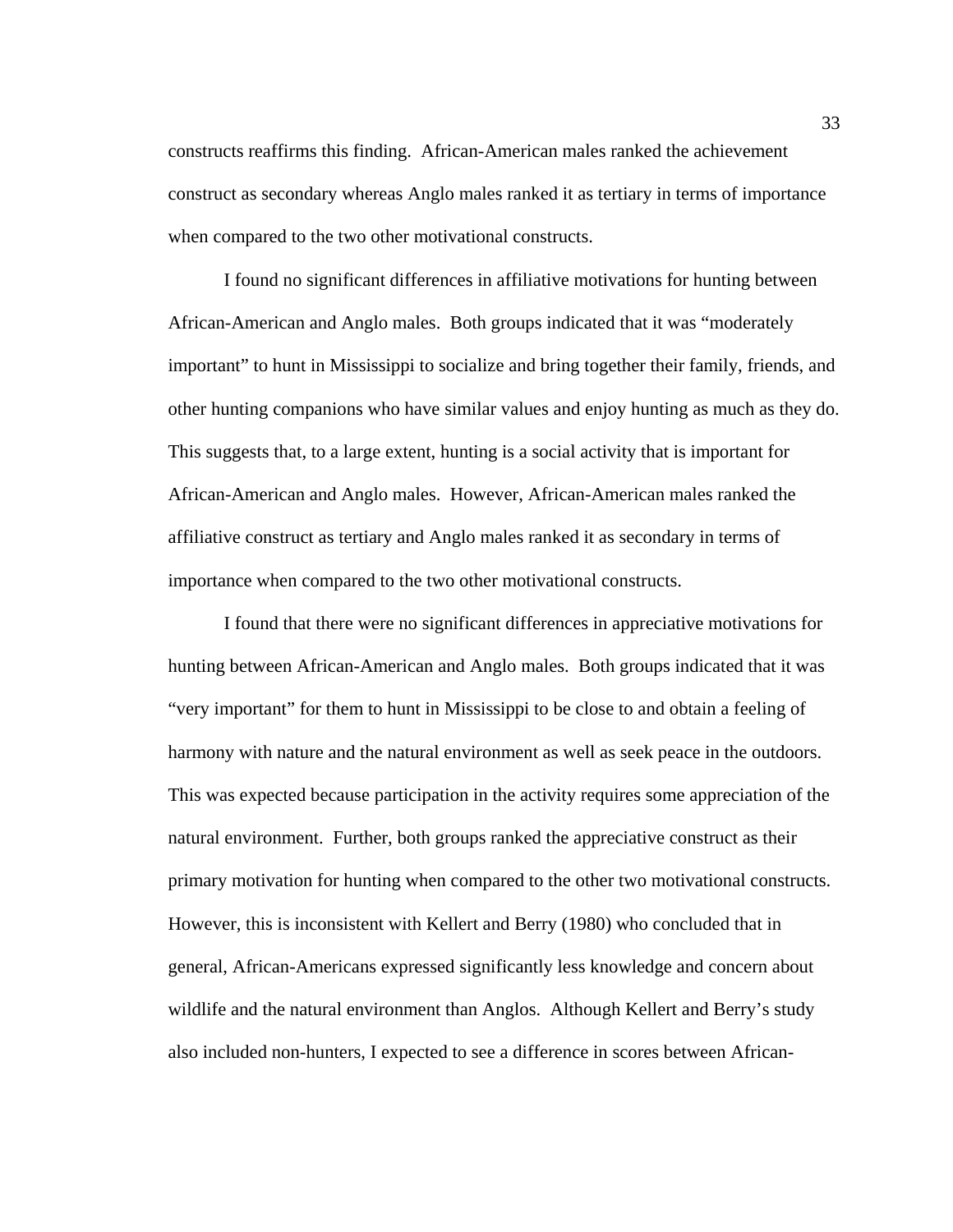American and Anglo males. Further research should be conducted to obtain a better understanding of this motivation type.

Despite significant findings on only one of the three motivational constructs, results indicated that education level, income level, and years hunted were not significant covariates with any of the motivational constructs. This leads me to believe that motivations for hunting of African-American males may not be as linked to their education and income as previous cultural research has implied. Future research should continue to investigate these variables as possible covariates because my results may have been a function of small sample sizes or less than representative samples. Nevertheless, even if covariates indicate a significant difference, that does not mean that differences are consistent or even exist at all levels of the covariate. Researchers should pay particular attention to the slopes instead of assuming they are parallel and provide randomly selected adjusted means. Recently, Milliken and Johnson (2002) indicated that this is one of the most common mistakes researchers make when conducting an ANCOVA.

#### **Literature Cited**

- Cohen, J. (1988). *Statistical power analysis for the behavioral sciences, 2nd edition.*  Hillsdale, NJ: Lawrence Earlbaum Associates.
- Daniel, J.L., & Smitherman, G. (1976). How I got over: Communication dynamics in the black community. *Quarterly Journal of Speech*, 62, 32.
- Decker, D.J., Provencher, R.W., & Brown T.L. (1984). Antecedents to hunting participation: an exploratory study of the social-psychological determinants of initiation, continuation, and desertion in hunting. In D.J. Decker, T.L. Brown,  $\&$ W.F. Siemer (Eds.) *Human dimensions of wildlife management in North America* (p. 47) Bethesda, MD: The Wildlife Society.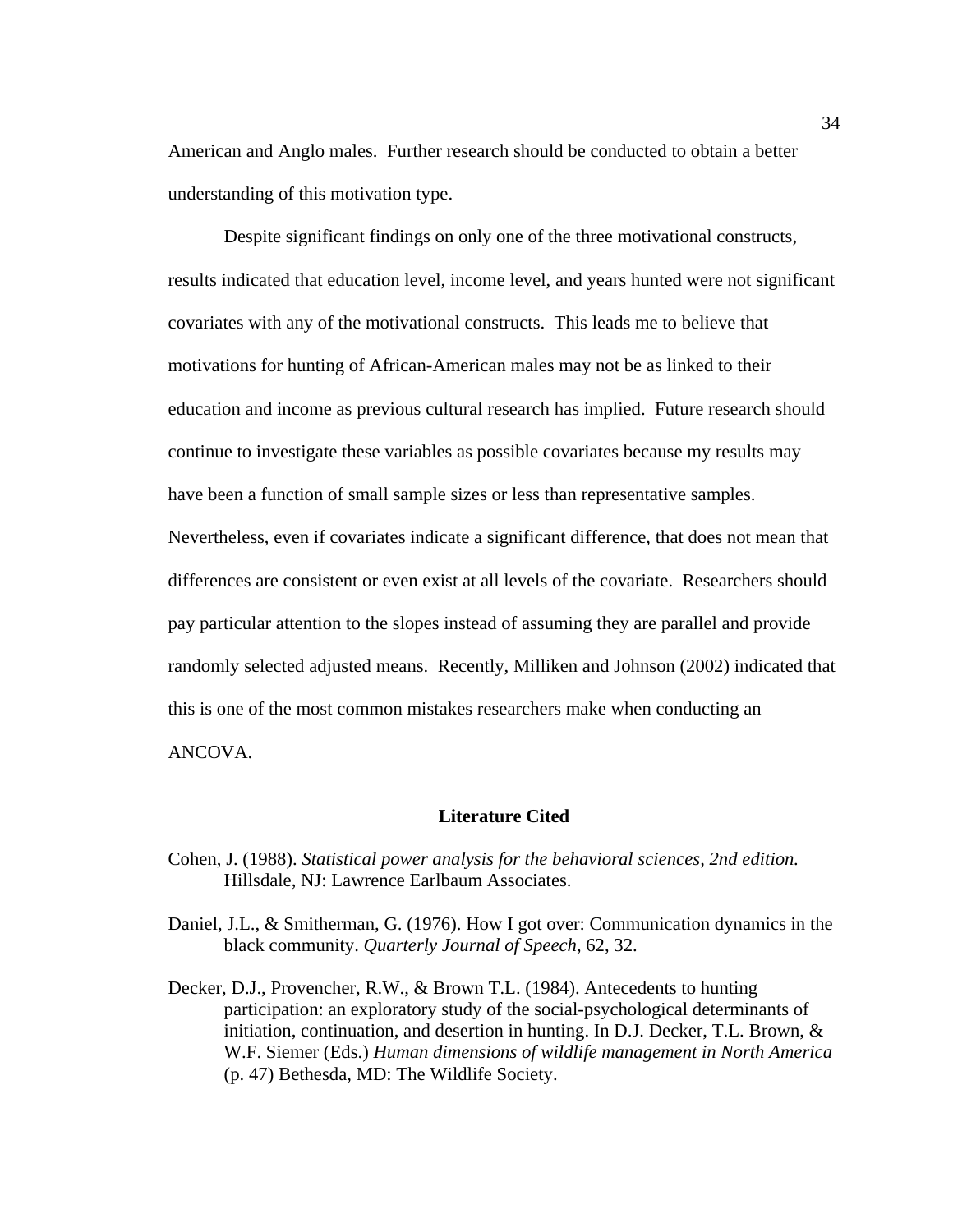- Decker, D.J., Brown, T.L., & Driver, B.L. (1987). Theoretical developments in assessing social values of wildlife: toward a comprehensive understanding of wildland recreation involvement. In D.J. Decker & G.R. Goff (Eds.), *Valuing wildlife: economic and social perspectives* (pp. 76-95). Boulder, CO: West View.
- Decker, D.J., Brown, T.L., & Siemer, W.F. (2001). *Human dimensions of wildlife management in North America.* Bethesda, MD: The Wildlife Society.
- Dillman, D.A. (1978). *Mail and telephone surveys: The total design method.* New York: John Wiley and Sons Inc.
- Dolin, E.J. (1988). Black Americans' attitudes toward wildlife. *Journal of Environmental Education,* 20, 17-21.
- Driver, B.L. (1977). Item pool for scales designed to quantify the psychological outcomes desired and expected from recreation participation. Unpublished Report. USDA Forest Service, Rocky Mountain Forest and Range Experiment Station, Fort Collins, CO.
- Driver, B.L. (1983). Master list of items for recreation experience preference scales and domains. Unpublished Report. USDA Forest Service, Rocky Mountain Forest and Range Experiment Station, Fort Collins, CO.
- Floyd, M.F. & Gramann, J.H. (1993). Effects of acculturation and structural assimilation in recreation-based recreation: The case of Mexican-Americans. *Journal of Leisure Research.* 25 (1), 6-21.
- Floyd, M.F. (1998). Getting beyond marginality and ethnicity: The challenge for race and ethnic studies in leisure research. *Journal of Leisure Research,* 30 (1), 3-22.
- Gohdes, C. (1967). *Hunting in the old south: Original narratives of the hunters*. Baton Rouge, LA: Louisiana State University Press.
- Heberlein, T.A., & Thomson, E. (1992). Socioeconomic influences on declining hunter numbers in the United States, 1977-1990. In S. Csanyi, & J. Emhaft (Ed.). *Transactions of the 20th Congress of the International Union of Game Biologists, Part2,* 699-705.
- Heberlein, T.A., & Thomson, E. (1996). Changes in the U.S. hunting participation, 1980- 90. In N. Botev (Ed.). *Transactions of the 22nd Congress of the International Union of Game Biologists,* 373-377.

Herskovitz, M.J. (1958). *The myth of the Negro past.* Boston, MA: Beacon Press.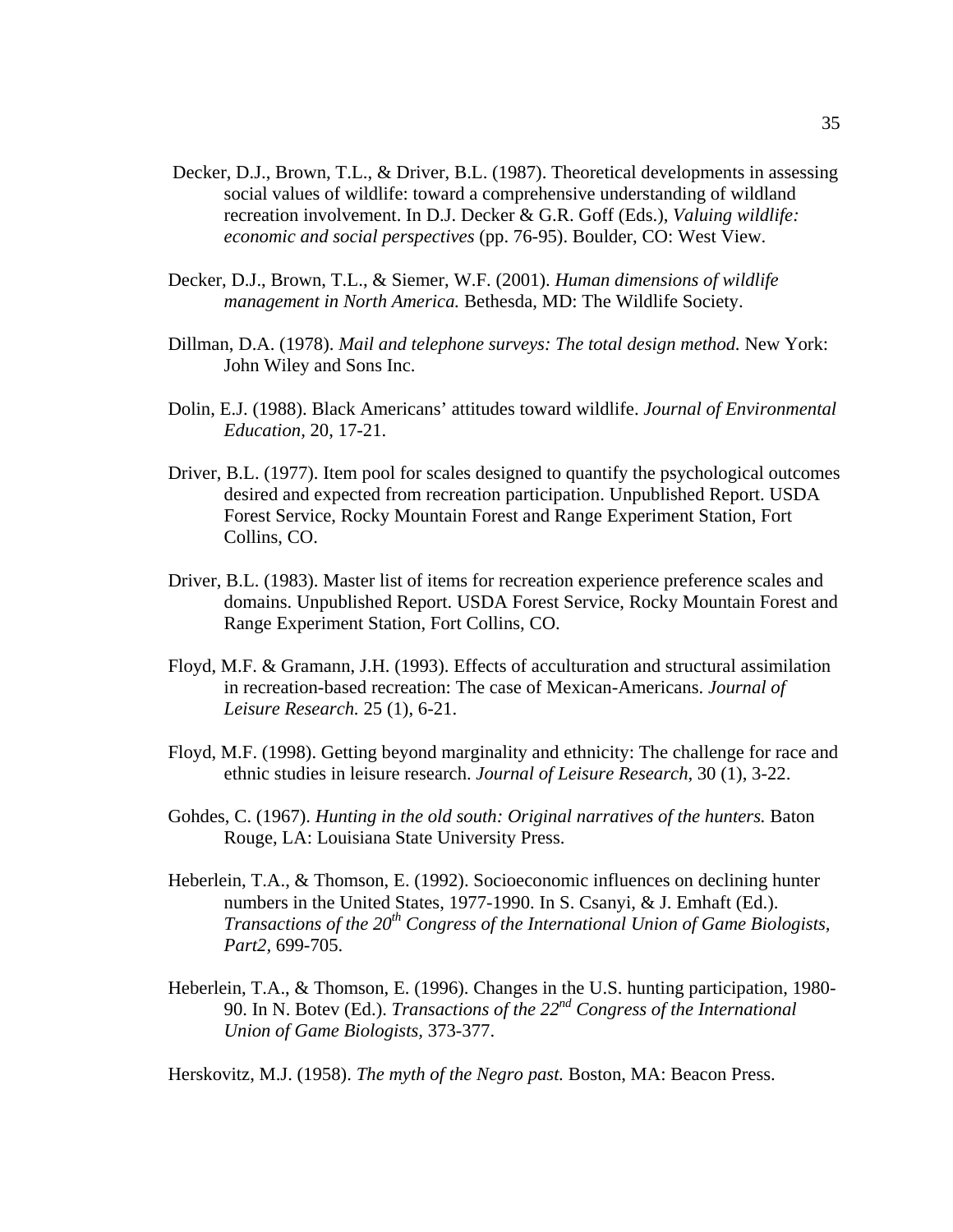- Hunt, K.M. (2000). Understanding racial and ethnic differences in angler behavior. Published Ph.D. Dissertation, Texas A&M University, College Station, TX.
- Hunt, K.M., & Ditton, R.B. (2001). Perceived benefits of recreational fishing to Hispanic-American and Anglo anglers. *Human Dimensions of Wildlife,* 6, 153- 172.
- Hunt, K.M., & Ditton, R.B. (2002). Freshwater fishing participation patterns of racial and ethnic groups in Texas. *North American Journal of Fisheries Management,* 22, 52-65.
- Johnson, C.R., Bowker, J.M., English, D.B.K., & Worthen, D. (1998). Wildland recreation in the rural south: An examination of marginality and ethnicity theory. *Journal of Leisure Research,* 30 (1), 101-120.
- Kellert, S.R., & Berry, J.K. (1980). *Phase III: Knowledge, affection, and basic attitudes toward animals in American society.* Washington, DC: U.S. Department of the Interior.
- Kluckhohn, F.R., & Strodtbeck, F.L. (1961). *Variations in value orientation.* Evanston, Ill: Row and Peterson.
- Marks, S.A. (1991). *Southern hunting in black and white: Nature, history, and ritual in a Carolina community.* Princeton, NJ: Princeton University Press.
- McGuire, F.A., Dottavio, F.D., & O'Leary, T.O. (1987). The relationship of early life experiences to later life leisure enjoyment. *Leisure Sciences,* 9, 251-257.
- Meeker, J.W. (1973). Red, white, and black in the national parks. *North American Review,* 3-7.
- Miller, M.B. (1995). Coefficient alpha: A basic introduction from the perspectives of classical test theory and structural equation modeling. *Structural Equation Modeling,* 2 (3), 255-273.
- Milliken, G.A., & Johnson, D.E. (2002). *Analysis of messy data: Volume III analysis of covariance.* Boca Raton, FL: Chapman and Hall/CRC.
- Murdock, S.H., Loomis, D.K., Ditton, R.B., & Hoque M. N. (1996). The implications of demographic change for recreational fisheries management in the United States. *Human Dimensions of Wildlife,* 1 (4), 14-37.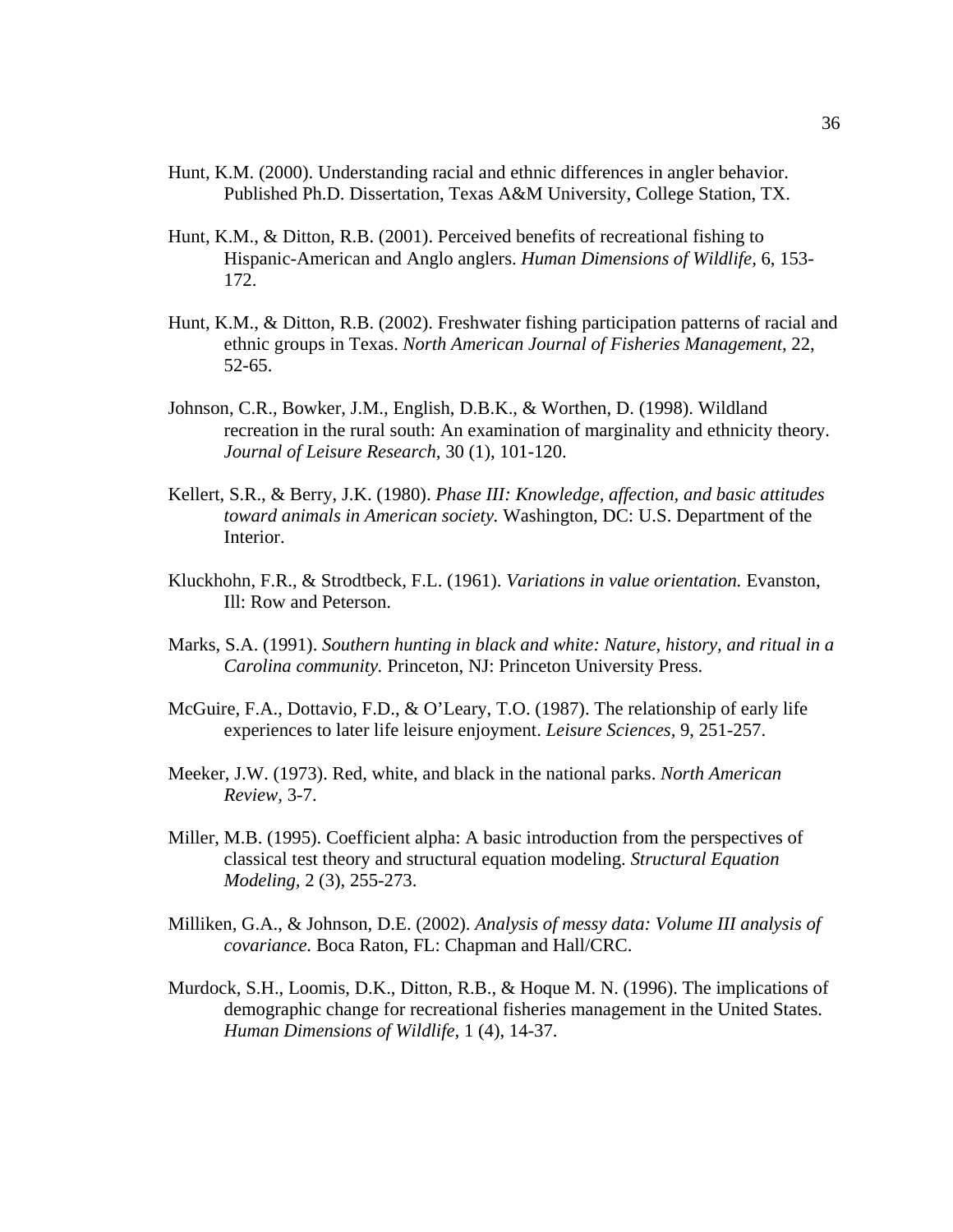- Pennsylvania Game Commission. (2004). Licensed hunter survey: Participation in and motivations for hunting, satisfaction with hunting, and knowledge and ratings of the Pennsylvania game commission's programs*.* Harrisonburg, VA: Responsive Management National Office.
- Pierce, C.L., Manfredo, M.J., & Vaske, J.J. (2001). Social science theories in wildlife management. In D. J. Decker, T.L. Brown & W.F. Siemer (Eds.), *Human Dimensions of Wildlife Management in North America* (p. 49). Bethesda, MD: The Wildlife Society.
- Proctor, N.W. (2002). *Bathed in blood: Hunting and mastery in the old south.*  Charlottesville, VA: The University Press of Virginia.
- Pullis, G. (2000). Participation and expenditure patterns of African-American, Hispanic, and women hunters and anglers. Report 96-6. Addendum to the 1996 National Survey of Fishing, Hunting, and Wildlife-Associated Recreation. Washington, DC: U.S. Department of the Interior.
- Schlotzhauer, S.D., & Littell, R.C. (1997). *SAS system for elementary statistical analysis, 2nd edition.* Cary, NC: SAS Institute Inc.
- Stedman, R.C., & Decker, D.J. (1996). Illuminating an overlooked hunting stakeholder group: Nonhunters and their interest in hunting. *Human Dimensions of Wildlife,* 1 (3), 29-41.
- Stevens, J.P. (2002). *Applied multivariate statistics for the social sciences, 4th Edition.*  Mahwah, NJ: Lawrence Erlbaum Associates.
- Taylor, D.E. (1989). Blacks and the environment: Toward and explanation of the concern and action gap between blacks and whites. *Environmental Behavior,* 21, 175-205.
- U.S. Department of Commerce, Bureau of the Census (2004). *2004 American Community Survey.* Washington, DC: U.S. Department of Commerce.
- U.S. Department of the Interior, Fish and Wildlife Service & U.S. Department of Commerce, Bureau of the Census (2001). *2001 National Survey of Fishing, Hunting, and Wildlife-Associated Recreation.* Washington, DC: U.S. Department of the Interior.
- Valenzuela, F.P. (1994). Ecology is a white man's problem. In D.J. Chavez (Eds.), *Proceedings of the second symposium on social aspects and recreation research*  (pp. 67-74). U.S. Forest service General Technical Report PSW-GTR-156.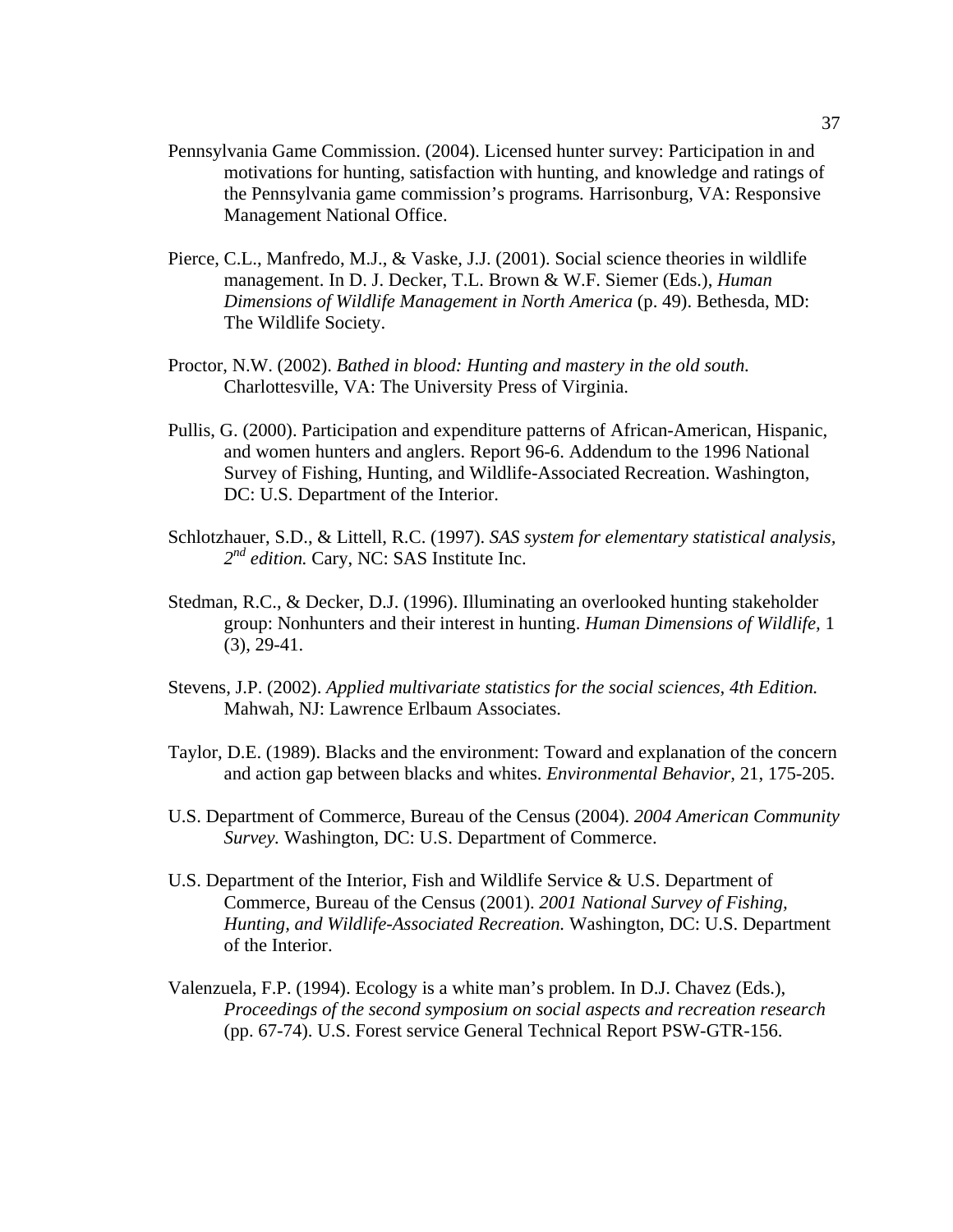- Walsh, R.G., John, K.H., McKean, J.R., & Hof, J.G. (1992). Effect of price on forecast of participation in fish and wildlife recreation: An aggregate demand model. *Journal of Leisure Research,* 24 (2), 140-156.
- Washburne, R.F. (1978). Black under-participation in wildland recreation: Alternative explanations. *Leisure Sciences,* 1 (2), 175-189.
- Washington, T. (1976). Urban blacks and wildlife. Unpublished paper written while a Masters student at Colorado State University. Fort Collins, CO.
- Wildt, A.R., & Ahtola, O. (1978). *Analysis of covariance.* Beverly Hills, CA: Sage Publications.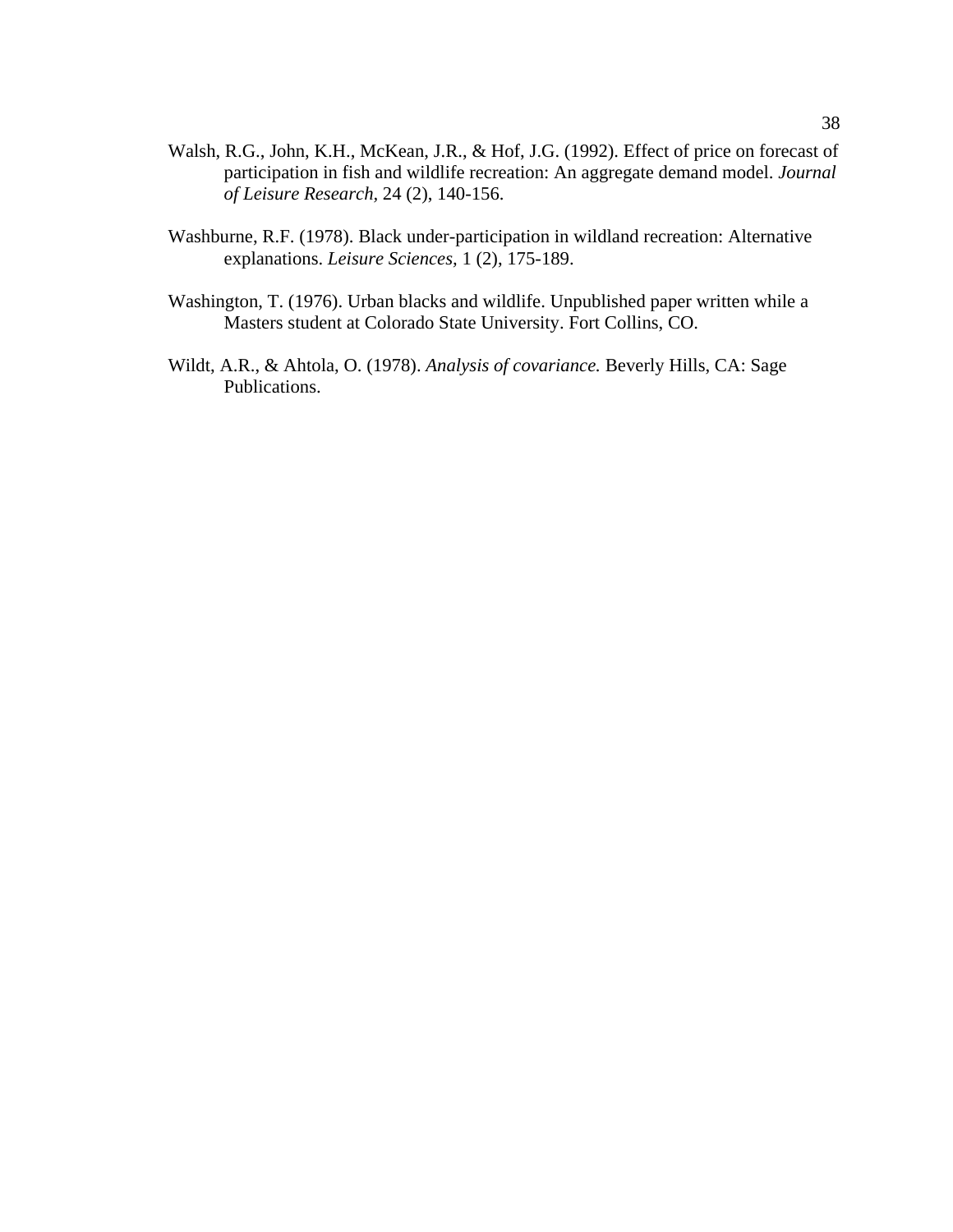| Construct    | Scale items (I hunt in Mississippi to:) <sup>a</sup> | Scale reliability (Cronbach's alpha) |
|--------------|------------------------------------------------------|--------------------------------------|
| Achievement  | gain a sense of confidence                           | 0.85                                 |
|              | test the extent to which I can hunt                  |                                      |
|              | become better at hunting                             |                                      |
|              | develop my hunting skill and abilities               |                                      |
|              | be challenged                                        |                                      |
|              | bag an animal                                        |                                      |
|              | develop a sense of self pride                        |                                      |
|              | bag a specific animal, such as a trophy              |                                      |
| Affiliative  | be with individuals that have values similar to mine | 0.87                                 |
|              | compare my hunting equipment with others             |                                      |
|              | be with people that enjoy hunting as much as I do    |                                      |
|              | get my family together for a while                   |                                      |
|              | bring my family closer together                      |                                      |
|              | test my hunting equipment                            |                                      |
|              | do something with my family                          |                                      |
|              | be with my friends                                   |                                      |
|              | discuss my hunting equipment with other hunters      |                                      |
|              | hunt with my companions                              |                                      |
|              | be with members of my hunting club/organization      |                                      |
| Appreciative | be close to nature                                   | 0.90                                 |
|              | obtain a feeling of harmony with nature              |                                      |
|              | seek peace in the outdoors                           |                                      |
|              | become more acquainted with the natural environment  |                                      |
|              | enjoy the smells and sounds of nature                |                                      |
|              | become more acquainted with wildlife                 |                                      |

## Table 2.1 Scale items used to measure African-American and Anglos' motivations for hunting in Mississippi and scale reliability.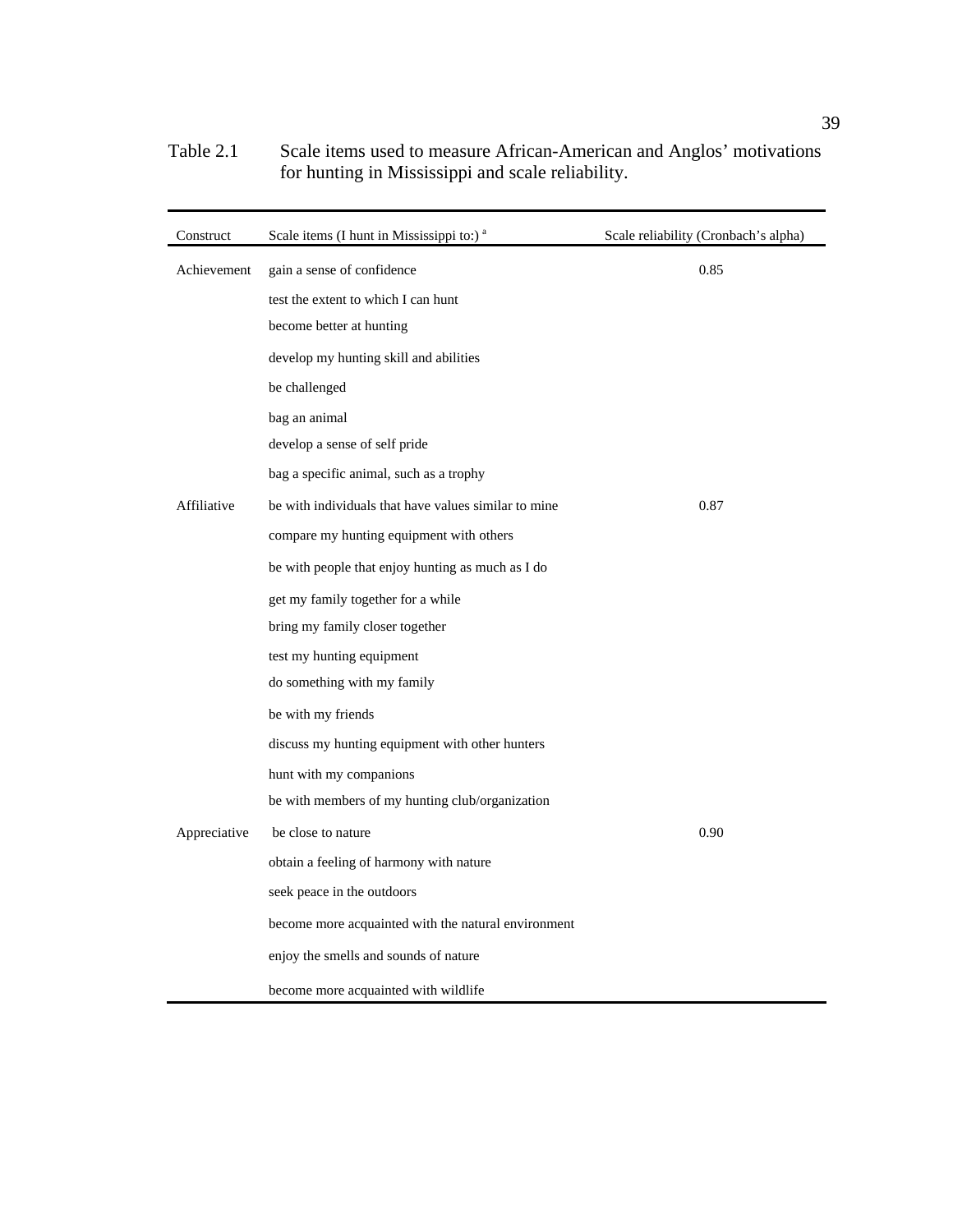| Table 2.2 | Response categories and rates for the 2004-05 Mississippi Resident |
|-----------|--------------------------------------------------------------------|
|           | Statewide Hunter Survey by race and gender category.               |

| Category                   | African-American<br>males | Anglo<br>males | African-American<br>females | Anglo<br>females | Overall<br>totals |
|----------------------------|---------------------------|----------------|-----------------------------|------------------|-------------------|
| # Mailed                   | 802                       | 802            | 198                         | 198              | 2000              |
| # Not returned             | 490                       | 292            | 103                         | 79               | 964               |
| # Returned useable         | 138                       | 314            | 38                          | 68               | 558               |
| # Returned non-eligible    | 31                        | 33             | 12                          | 15               | 91                |
| # Non-deliverable          | 143                       | 163            | 45                          | 36               | 387               |
| Response rate <sup>a</sup> | 22.0%                     | 51.8%          | 27.0%                       | 46.2%            | 36.7%             |

<sup>a</sup> Response rate calculated by dividing number of returned useable questionnaires by total number of surveys sent minus number of returned non-eligible minus non-deliverables.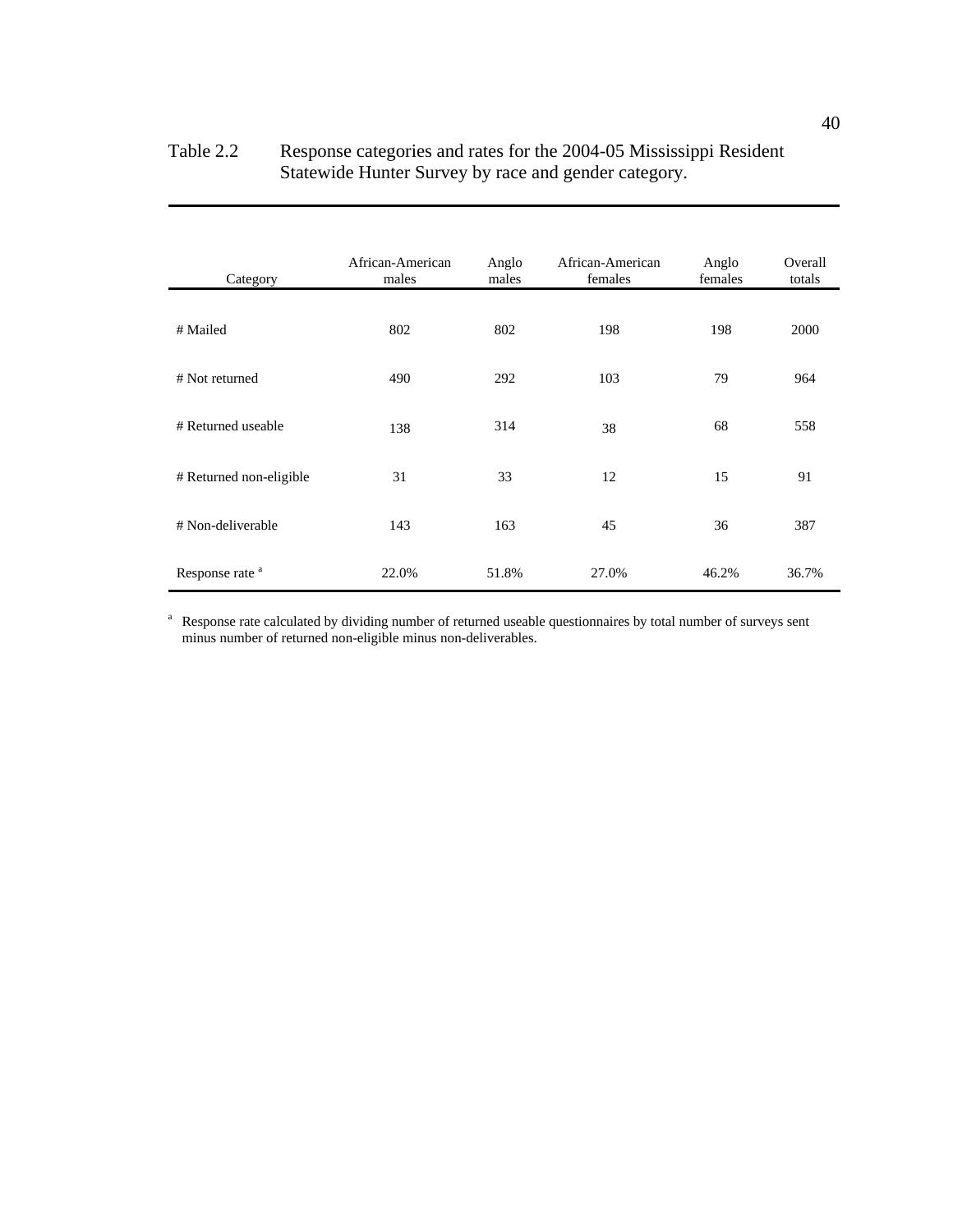| Overall mean/<br>Category    | $\mathbf n$  | African-American male hunters<br>$\%$ | n      | Anglo male hunters<br>$\%$ | t-value | $\boldsymbol{P}$ |
|------------------------------|--------------|---------------------------------------|--------|----------------------------|---------|------------------|
| $\overline{x}$ ( $\pm$ SD) m |              | 44.7 (11.33) 46                       |        | 43.5 (12.26) 43            | 1.06    | 0.289            |
| Less than 20                 | $\mathbf{1}$ | $0.7\,$                               | $10\,$ | $3.2\,$                    |         |                  |
| $20-29$                      | 15           | $11.0\,$                              | 36     | 11.6                       |         |                  |
| 30-39                        | 29           | 21.2                                  | 65     | 20.8                       |         |                  |
| 40-49                        | 38           | 27.7                                  | 99     | 31.7                       |         |                  |
| 50-59                        | 43           | 31.4                                  | 66     | 21.2                       |         |                  |
| $60 - 65$                    | $11\,$       | $8.0\,$                               | 36     | 11.5                       |         |                  |
| Total                        | 137          | 100.0                                 | 312    | 100.0                      |         |                  |

## Table 2.3 Number and percentage of African-American and Anglo male hunters in Mississippi by age.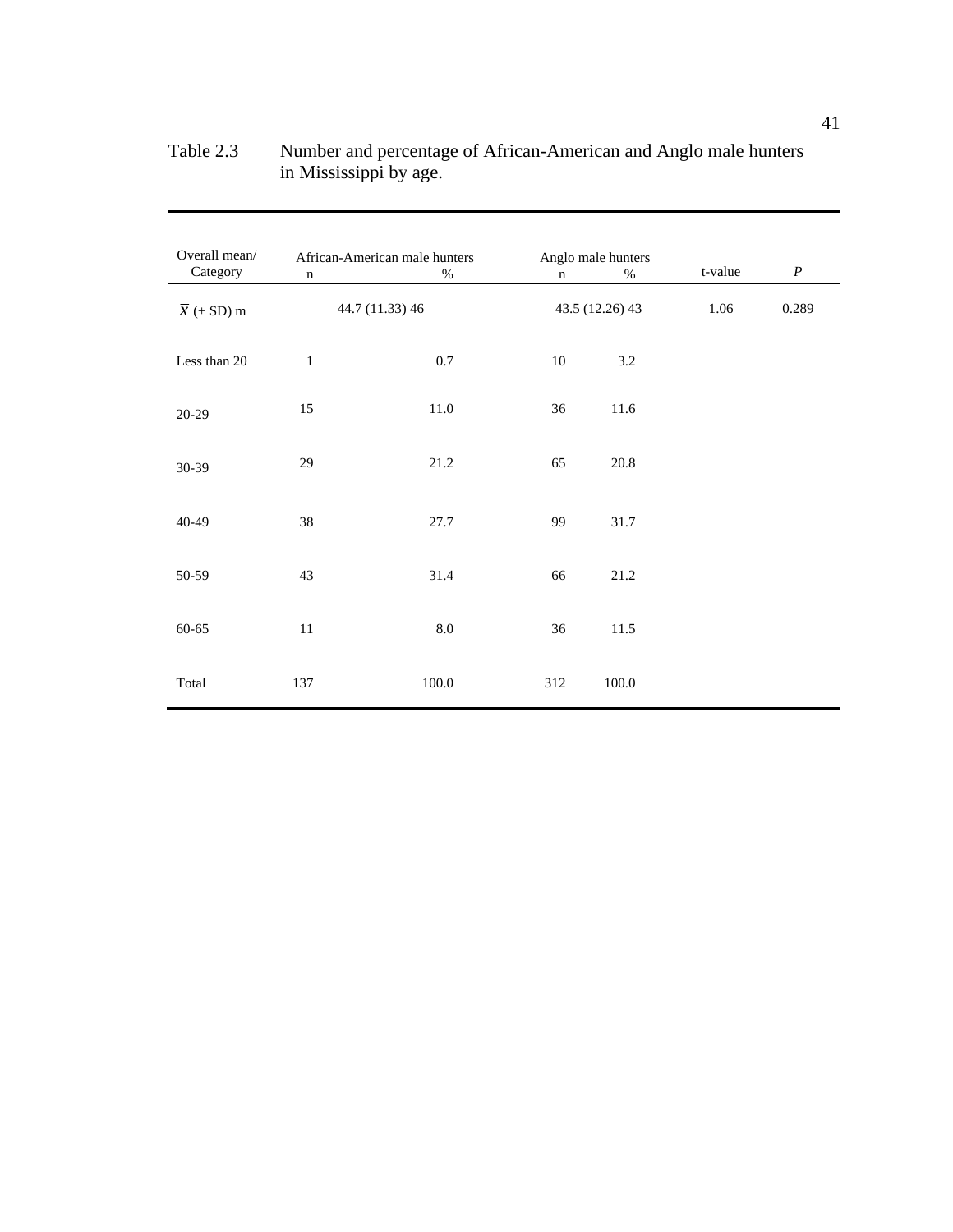| Category | n   | African-American male hunters<br>$\%$ | $\mathbf n$ | Anglo male hunters<br>$\%$ | Chi-square $(X)^2$<br>value | $\boldsymbol{P}$ |
|----------|-----|---------------------------------------|-------------|----------------------------|-----------------------------|------------------|
| Urban    | 59  | 46.1                                  | 130         | 43.6                       | 0.22                        | 0.638            |
| Rural    | 69  | 53.9                                  | 168         | 56.4                       |                             |                  |
| Total    | 128 | 100.0                                 | 298         | 100.0                      |                             |                  |

Table 2.4 Number and percentage of African-American and Anglo male hunters in Mississippi by residence location.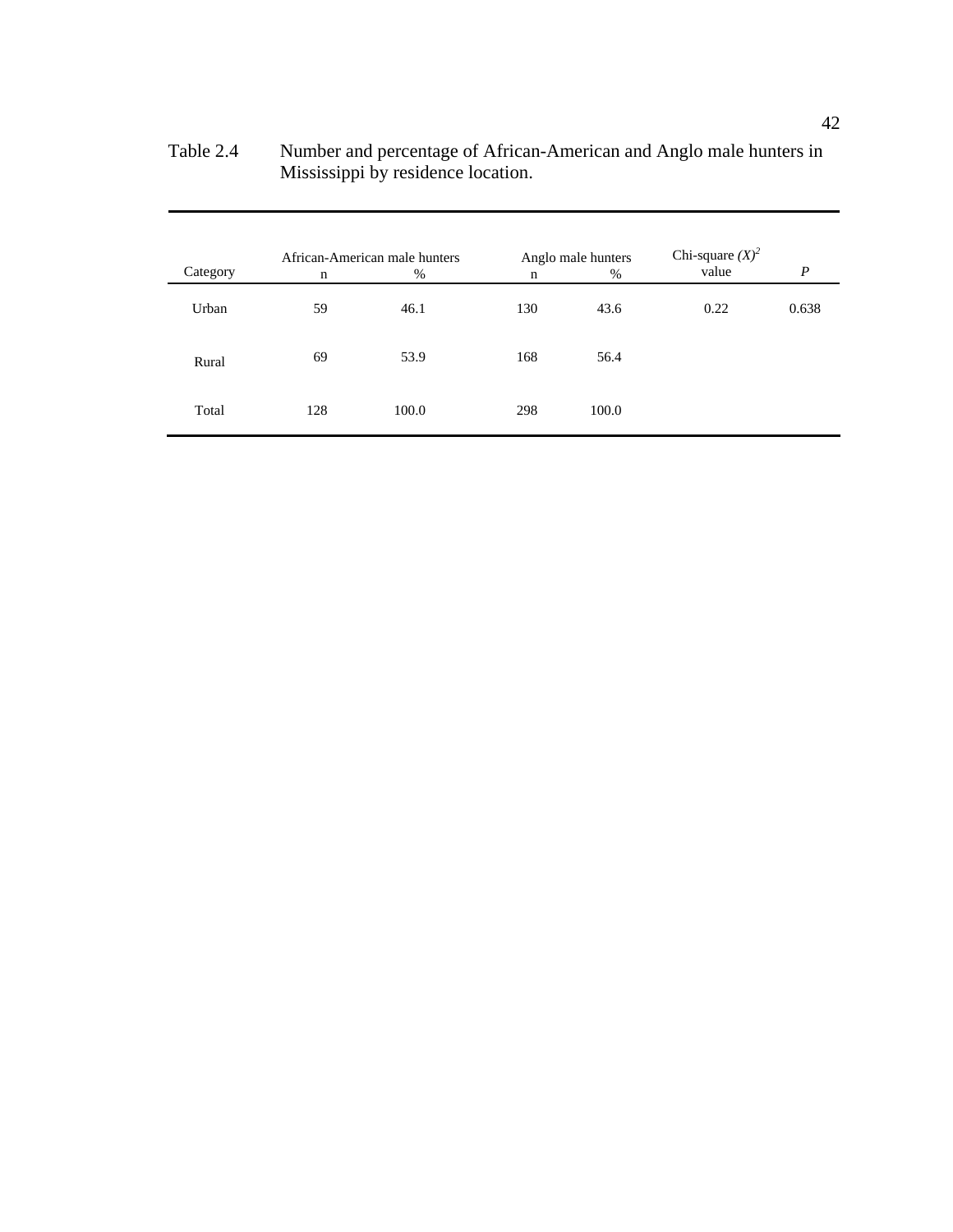| Category            | $\mathbf n$    | African-American male hunters<br>$\%$ | $\mathbf n$ | Anglo male hunters<br>% | Chi-square $(X)^2$<br>value | $\boldsymbol{P}$ |
|---------------------|----------------|---------------------------------------|-------------|-------------------------|-----------------------------|------------------|
| Less than $$10,000$ | 7              | 5.8                                   | 9           | 3.2                     | 54.18                       | $< 0.001$        |
| \$10,000-\$19,999   | 14             | 11.7                                  | 17          | 6.0                     |                             |                  |
| \$20,000-\$29,999   | 30             | 25.0                                  | 20          | 7.0                     |                             |                  |
| \$30,000-\$39,999   | 16             | 13.3                                  | 43          | 15.1                    |                             |                  |
| \$40,000-\$49,999   | 17             | 14.2                                  | 24          | 8.4                     |                             |                  |
| \$50,000-\$59,000   | 15             | 12.5                                  | 33          | 11.6                    |                             |                  |
| \$60,000-\$69,000   | 5              | 4.2                                   | 23          | 8.1                     |                             |                  |
| \$70,000-\$79,999   | $\overline{4}$ | 3.3                                   | 23          | 8.1                     |                             |                  |
| \$80,000-\$89,999   | 5              | 4.2                                   | 24          | 8.4                     |                             |                  |
| \$90,000-\$99,999   | $\overline{4}$ | 3.3                                   | 14          | 4.9                     |                             |                  |
| \$100,000 or more   | 3              | 2.5                                   | 55          | 19.2                    |                             |                  |
| Total               | 120            | 100.0                                 | 285         | 100.0                   |                             |                  |

## Table 2.5 Number and percentage of African-American and Anglo male hunters in Mississippi by annual household income category.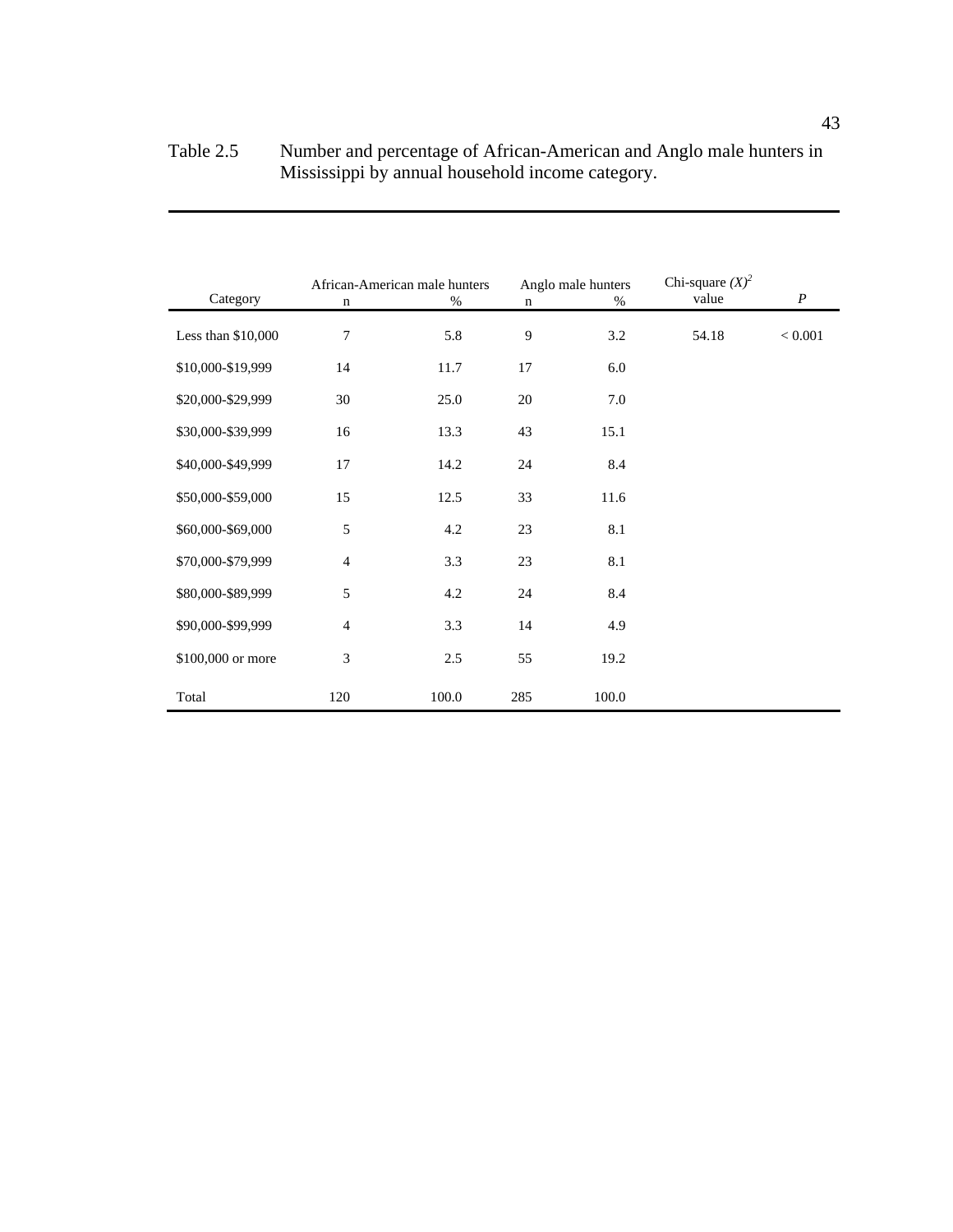| Overall mean/<br>Years of education            | $\mathbf n$      | African-American male hunters<br>$\%$ | $\mathbf n$      | Anglo male hunters<br>$\%$ | t-value | $\boldsymbol{P}$ |
|------------------------------------------------|------------------|---------------------------------------|------------------|----------------------------|---------|------------------|
| $\overline{\mathcal{X}}\ (\pm\ \mathrm{SD})$ m |                  | 12.8(2.16)12                          |                  | 13.6 (2.45) 13             | $-3.29$ | $0.001\,$        |
| Less than 5                                    | $\boldsymbol{0}$ | 0.0                                   | $\,1$            | 0.3                        |         |                  |
| $\sqrt{5}$                                     | $\,1$            | $\rm 0.8$                             | $\boldsymbol{0}$ | $0.0\,$                    |         |                  |
| $\sqrt{6}$                                     | $\boldsymbol{0}$ | $0.0\,$                               | $\boldsymbol{0}$ | $0.0\,$                    |         |                  |
| $\boldsymbol{7}$                               | $\boldsymbol{0}$ | $0.0\,$                               | $\boldsymbol{0}$ | $0.0\,$                    |         |                  |
| $\,8\,$                                        | $\boldsymbol{0}$ | 0.0                                   | 3                | $1.0\,$                    |         |                  |
| 9                                              | $\mathfrak{Z}$   | 2.3                                   | $\mathfrak s$    | $1.7\,$                    |         |                  |
| 10                                             | $12\,$           | 9.0                                   | $10\,$           | 3.4                        |         |                  |
| $11\,$                                         | $\overline{4}$   | 3.0                                   | $\boldsymbol{7}$ | $2.4\,$                    |         |                  |
| $12\,$                                         | 58               | 43.6                                  | 96               | 32.2                       |         |                  |
| $13\,$                                         | 13               | 9.8                                   | $27\,$           | 9.1                        |         |                  |
| 14                                             | $18\,$           | 13.5                                  | 56               | 18.8                       |         |                  |
| $15\,$                                         | $\overline{4}$   | 3.0                                   | $23\,$           | $7.7\,$                    |         |                  |
| $16\,$                                         | $12\,$           | 9.0                                   | 47               | 15.7                       |         |                  |
| $17\,$                                         | 3                | 2.3                                   | $\overline{4}$   | $1.3$                      |         |                  |
| $18\,$                                         | $\overline{4}$   | $3.0\,$                               | 5                | $1.7\,$                    |         |                  |
| 19                                             | $\,1$            | $0.7\,$                               | $8\,$            | $2.7\,$                    |         |                  |
| 20                                             | $\boldsymbol{0}$ | $0.0\,$                               | 3                | $1.0\,$                    |         |                  |
| $21\,$                                         | $\boldsymbol{0}$ | $0.0\,$                               | $\mathfrak{Z}$   | $1.0\,$                    |         |                  |
| 22 or more                                     | $\boldsymbol{0}$ | $0.0\,$                               | $\boldsymbol{0}$ | $0.0\,$                    |         |                  |
| Total                                          | 133              | 100.0                                 | 298              | 100.0                      |         |                  |

Table 2.6 Number and percentage of African-American and Anglo male hunters in Mississippi by highest completed level of education.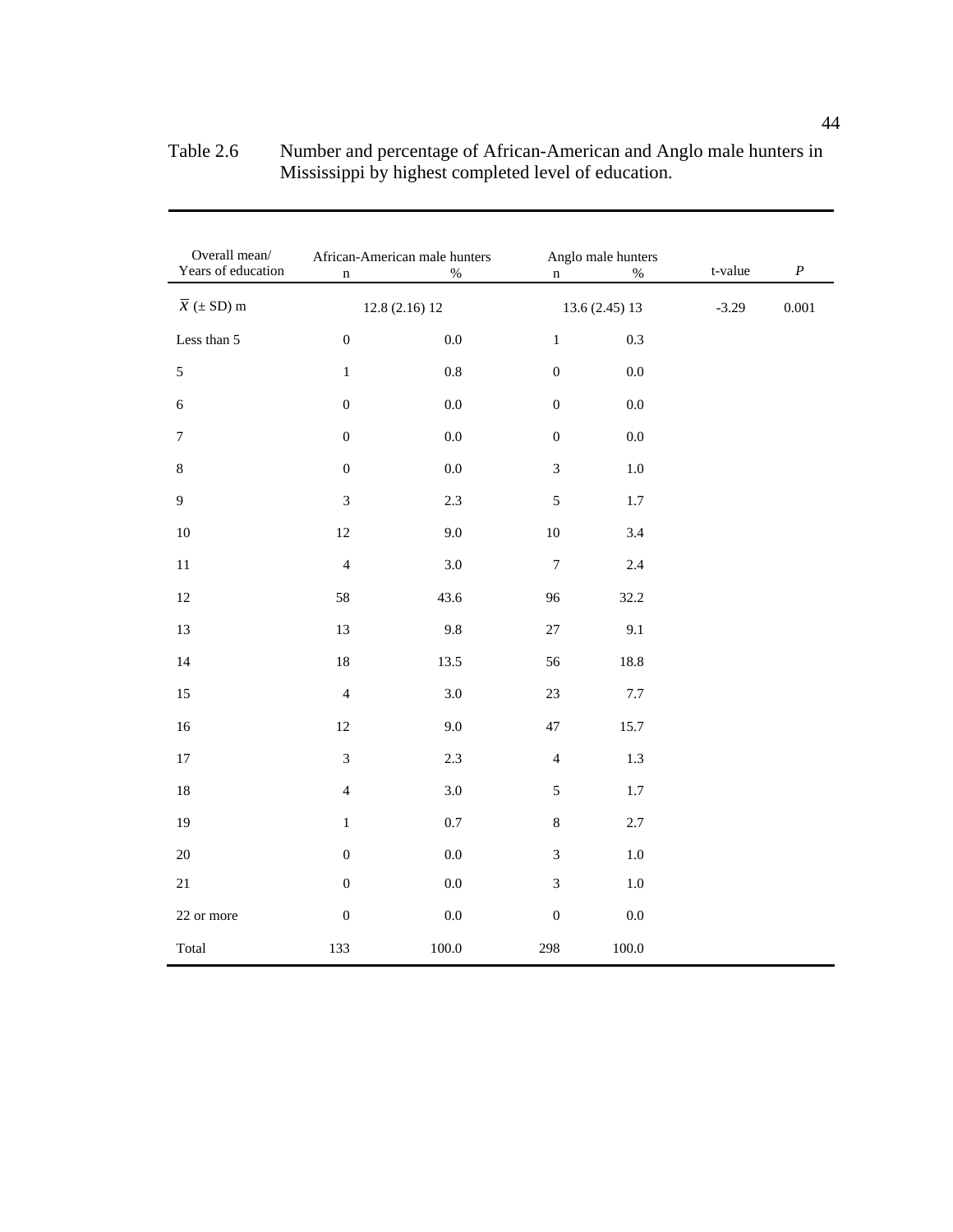| Overall mean/<br>Category    | $\mathbf n$    | African-American male hunters<br>$\%$ | n   | Anglo male hunters<br>% | Z-value | $\boldsymbol{P}$ |
|------------------------------|----------------|---------------------------------------|-----|-------------------------|---------|------------------|
| $\overline{x}$ ( $\pm$ SD) m |                | 26.9 (26.12) 20                       |     | 30.1 (25.03) 25         | $-2.04$ | 0.041            |
| Less than 5                  | 15             | 12.7                                  | 21  | 7.3                     |         |                  |
| $5-9$                        | 11             | 9.3                                   | 20  | 7.0                     |         |                  |
| $10 - 14$                    | 19             | 16.1                                  | 39  | 13.6                    |         |                  |
| $15-19$                      | 14             | 11.9                                  | 23  | 8.0                     |         |                  |
| $20 - 24$                    | 14             | 11.9                                  | 41  | 14.3                    |         |                  |
| $25-29$                      | 3              | 2.5                                   | 21  | 7.3                     |         |                  |
| $30 - 34$                    | 12             | 10.2                                  | 37  | 12.9                    |         |                  |
| $35-39$                      | $\overline{2}$ | 1.7                                   | 6   | 2.1                     |         |                  |
| 40 or more                   | 28             | 23.7                                  | 79  | 27.5                    |         |                  |
| Total                        | 118            | 100.0                                 | 287 | 100.0                   |         |                  |

Table 2.7 Number and percentage of African-American and Anglo male hunters in Mississippi by number of days hunted in 2004-2005.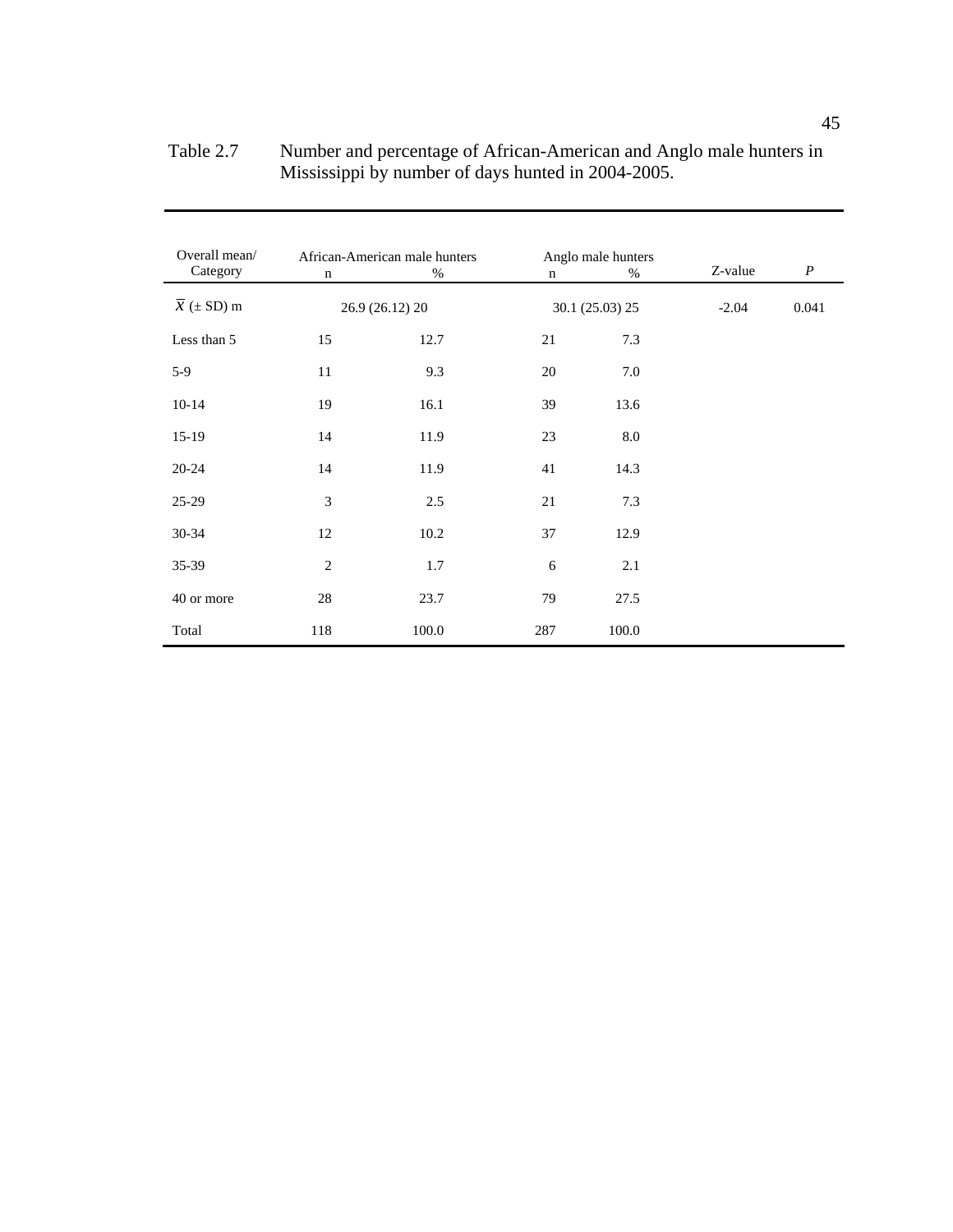| Overall mean/<br>Category    | $\mathbf n$    | African-American male hunters<br>$\%$ | $\mathbf n$ | Anglo male hunters<br>$\%$ | Z-value | $\boldsymbol{P}$ |
|------------------------------|----------------|---------------------------------------|-------------|----------------------------|---------|------------------|
| $\overline{x}$ ( $\pm$ SD) m |                | 25.2 (13.77) 25                       |             | 30.5 (13.26) 30            | $-3.28$ | 0.001            |
| Less than 5                  | $\overline{9}$ | 7.3                                   | $\,8\,$     | 2.5                        |         |                  |
| $5-9$                        | 15             | 12.1                                  | 9           | 3.0                        |         |                  |
| $10 - 14$                    | 6              | 4.8                                   | 18          | 5.9                        |         |                  |
| $15-19$                      | 9              | 7.3                                   | 33          | 10.9                       |         |                  |
| $20 - 24$                    | 15             | 12.1                                  | 29          | 9.5                        |         |                  |
| $25-29$                      | 13             | 10.5                                  | 24          | 7.9                        |         |                  |
| 30-34                        | 18             | 14.5                                  | 57          | 18.8                       |         |                  |
| 35-39                        | 16             | 12.9                                  | 40          | 13.2                       |         |                  |
| 40-44                        | 14             | 11.3                                  | 32          | 10.5                       |         |                  |
| 45 or more                   | 9              | $7.2\,$                               | 54          | 17.8                       |         |                  |
| Total                        | 124            | 100.0                                 | 304         | 100.0                      |         |                  |

| Table 2.8 | Number and percentage of African-American and Anglo male hunters in |
|-----------|---------------------------------------------------------------------|
|           | Mississippi by number of years hunted.                              |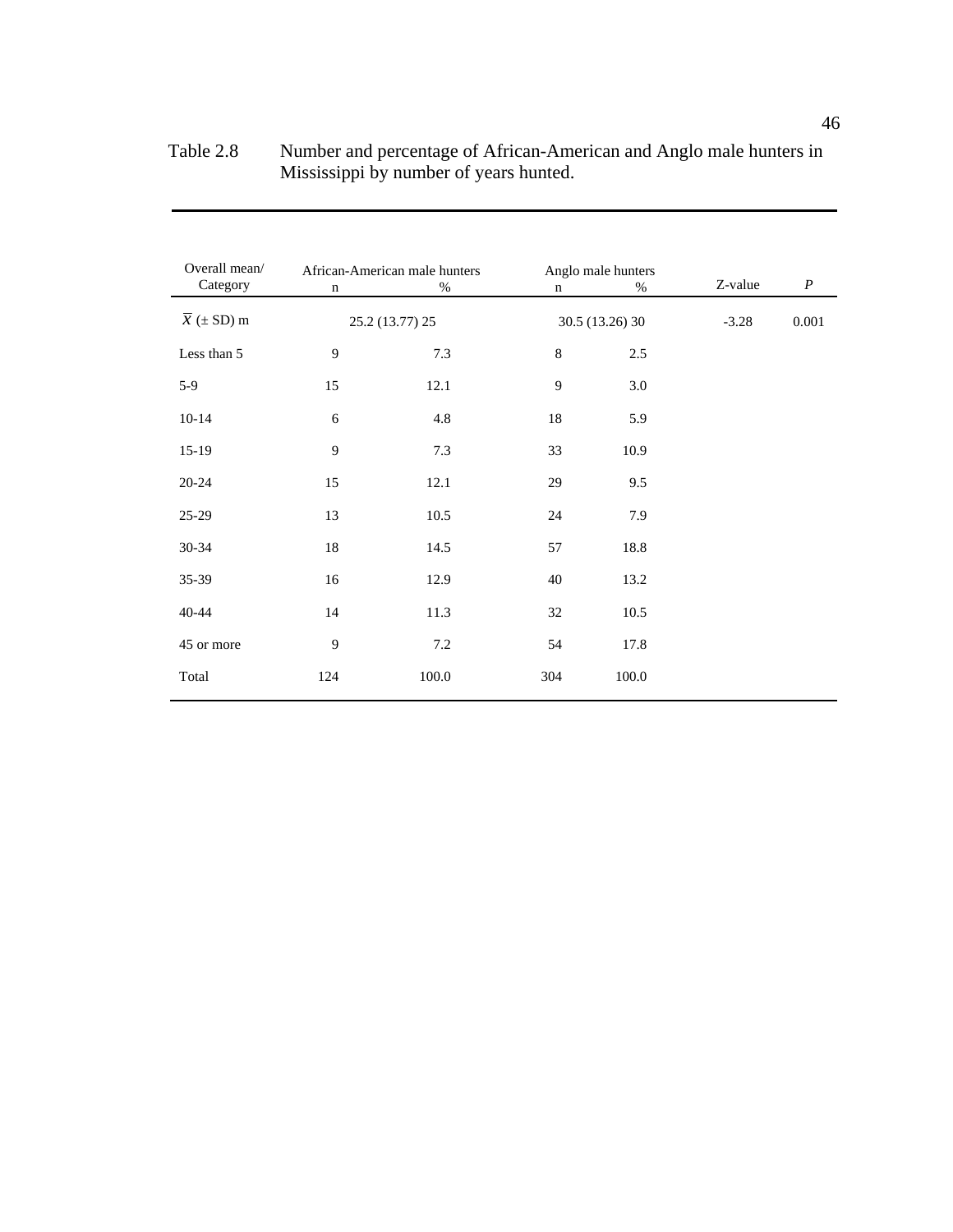## Table 2.9 Number and percentage of African-American and Anglo male hunters in Mississippi by hunting importance when compared to other outdoor recreation activities.

|                                              |                | African-American male hunters |             | Anglo male hunters | Chi-square $(X)^2$ |                  |
|----------------------------------------------|----------------|-------------------------------|-------------|--------------------|--------------------|------------------|
| Category                                     | $\mathbf n$    | $\%$                          | $\mathbf n$ | $\%$               | value              | $\boldsymbol{P}$ |
| Most important<br>outdoor activity           | 64             | 50.0                          | 194         | 61.8               | 6.06               | 0.109            |
| Second most<br>important outdoor<br>activity | 49             | 38.3                          | 87          | 27.7               |                    |                  |
| Third most<br>important outdoor<br>activity  | 11             | 8.6                           | 27          | 8.6                |                    |                  |
| None of the above                            | $\overline{4}$ | 3.1                           | 6           | 1.9                |                    |                  |
| Total                                        | 128            | 100.0                         | 314         | 100.0              |                    |                  |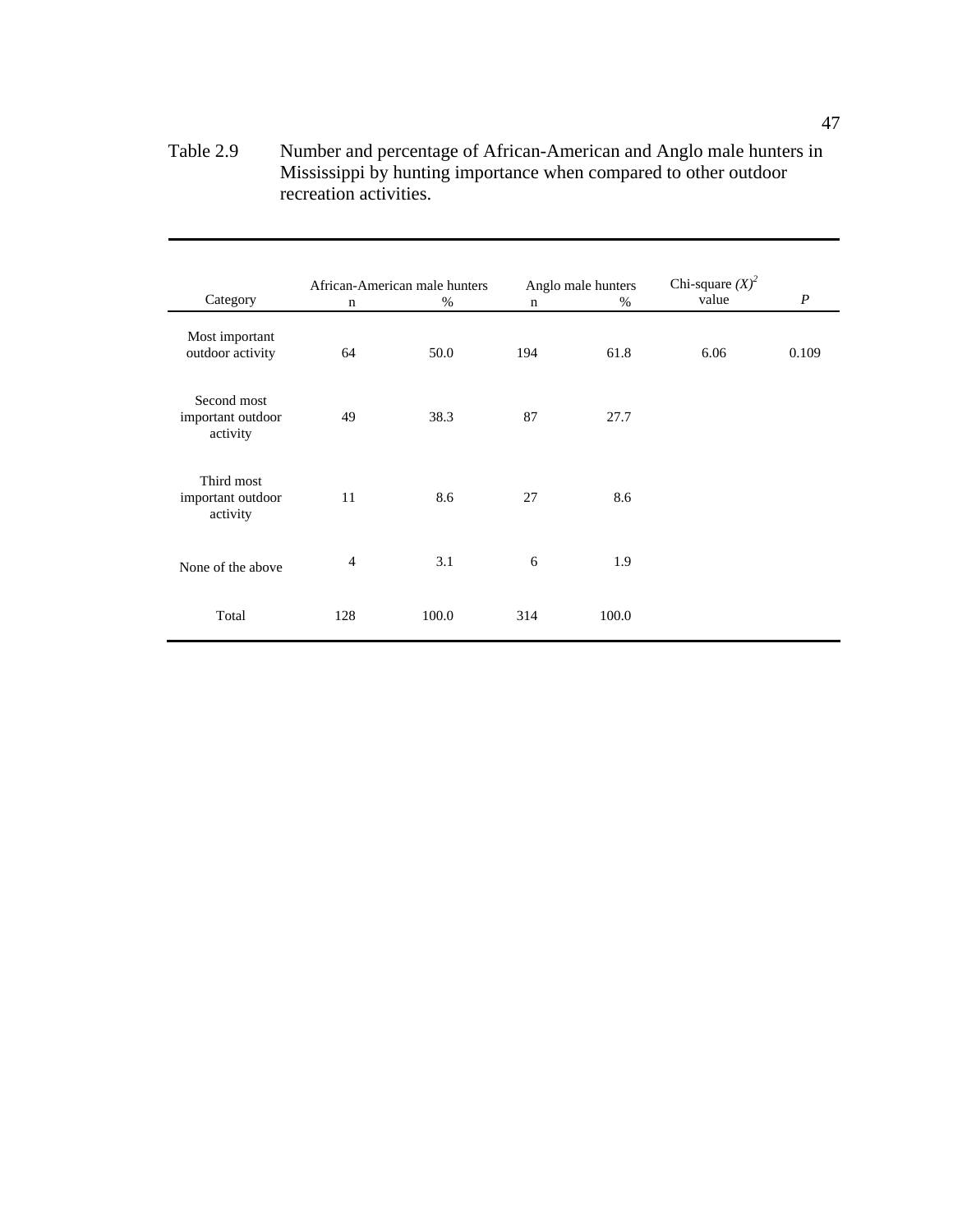Table 2.10 Number and percentage of African-American and Anglo male hunters in Mississippi by household ownership of an all terrain vehicle (ATV) that is used for hunting.

| Category                                      | $\mathbf n$ | African-American male hunters<br>% | $\mathbf n$ | Anglo male hunters<br>% | Chi-square $(X)^2$<br>value | $\boldsymbol{P}$ |
|-----------------------------------------------|-------------|------------------------------------|-------------|-------------------------|-----------------------------|------------------|
| Own ATV that is<br>used for hunting           | 69          | 54.3                               | 228         | 73.8                    | 15.69                       | ${}< 0.001$      |
| Do not own ATV<br>that is used for<br>hunting | 58          | 45.7                               | 81          | 26.2                    |                             |                  |
| Total                                         | 127         | 100.0                              | 309         | 100.0                   |                             |                  |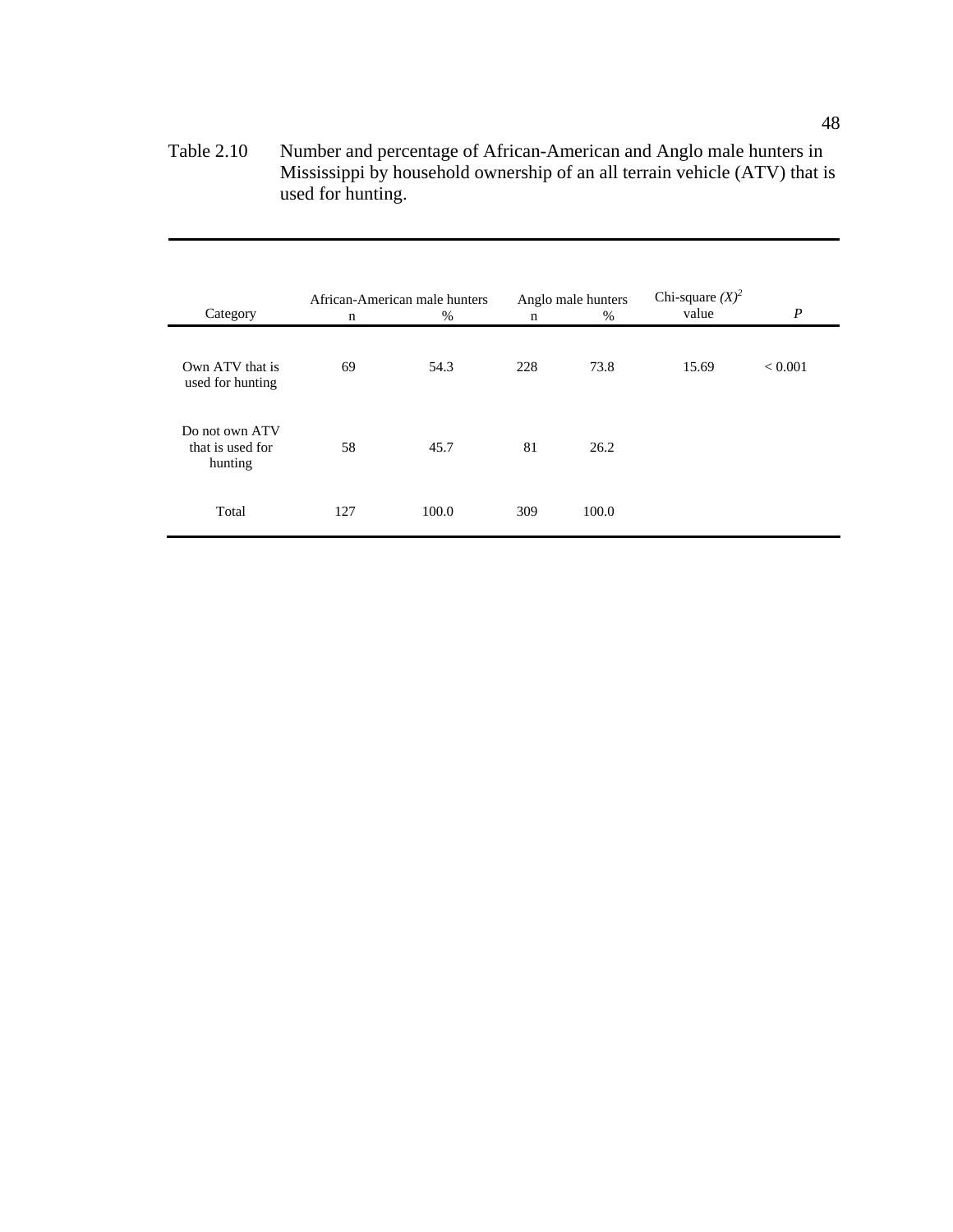| Category         | Game species<br>preference | $\mathbf n$      | African-American male hunters<br>$\%$ | $\mathbf n$    | Anglo male hunters<br>$\%$ | Chi-square<br>$(X)^2$ value | $\boldsymbol{P}$ |
|------------------|----------------------------|------------------|---------------------------------------|----------------|----------------------------|-----------------------------|------------------|
| First            | Big game                   | 83               | 65.3                                  | 253            | 81.1                       | 56.30                       | < 0.001          |
| choice           | Small game                 | 42               | 33.1                                  | 22             | 7.1                        |                             |                  |
|                  | Upland bird                | $\overline{c}$   | 1.6                                   | 14             | 4.5                        |                             |                  |
|                  | Waterfowl                  | $\boldsymbol{0}$ | $0.0\,$                               | 21             | 6.7                        |                             |                  |
|                  | Predator                   | $\boldsymbol{0}$ | 0.0                                   | $\overline{c}$ | 0.6                        |                             |                  |
|                  | Total                      | 127              | 100.0                                 | 312            | 100.0                      |                             |                  |
| Second<br>choice | Big game                   | 29               | 24.8                                  | 111            | 40.1                       | 56.71                       | < 0.001          |
|                  | Small game                 | 85               | 72.7                                  | 94             | 33.9                       |                             |                  |
|                  | Upland bird                | $\mathfrak{2}$   | 1.7                                   | 37             | 13.3                       |                             |                  |
|                  | Waterfowl                  | $\boldsymbol{0}$ | 0.0                                   | 27             | 9.8                        |                             |                  |
|                  | Predator                   | $\mathbf 1$      | $0.8\,$                               | $\,8\,$        | 2.9                        |                             |                  |
|                  | Total                      | 117              | 100.0                                 | 277            | 100.0                      |                             |                  |
| Third<br>choice  | Big game                   | 17               | 16.8                                  | 52             | 22.0                       | 34.91                       | < 0.001          |
|                  | Small game                 | 75               | 74.3                                  | 99             | 42.0                       |                             |                  |
|                  | Upland bird                | $\overline{9}$   | 8.9                                   | 66             | 28.0                       |                             |                  |
|                  | Waterfowl                  | $\boldsymbol{0}$ | 0.0                                   | 15             | 6.4                        |                             |                  |
|                  | Predator                   | $\boldsymbol{0}$ | $0.0\,$                               | $\overline{4}$ | 1.6                        |                             |                  |
|                  | Total                      | 101              | 100.0                                 | 236            | 100.0                      |                             |                  |

Table 2.11 Number and percentage of African-American and Anglo male hunters in Mississippi by animal most preferred to hunt.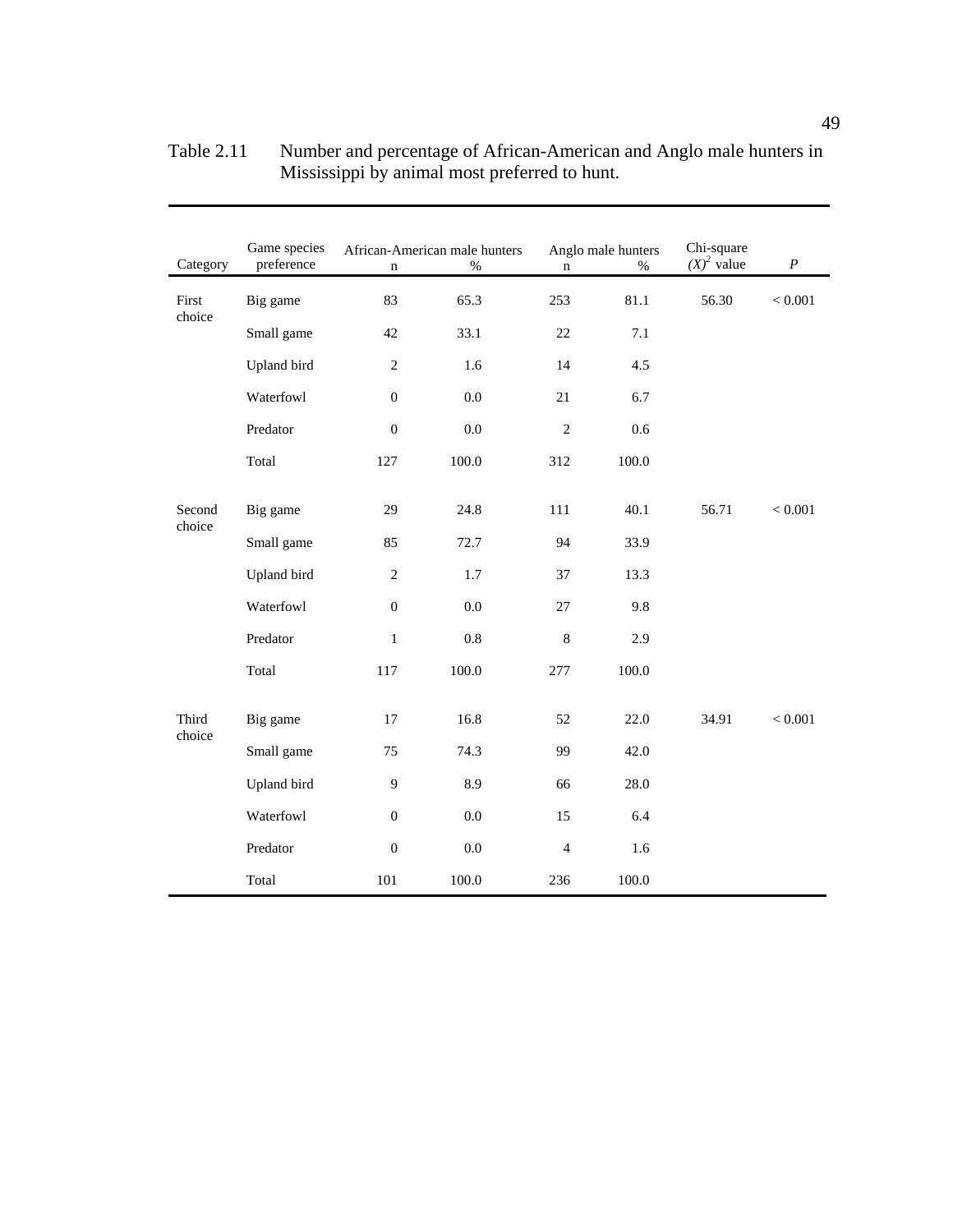| Category            | $\mathbf n$  | African-American male hunters<br>% | $\mathbf n$ | Anglo male hunters<br>$\%$ | Chi-square<br>$(X)^2$ value | $\boldsymbol{P}$ |
|---------------------|--------------|------------------------------------|-------------|----------------------------|-----------------------------|------------------|
| Big game            | 61           | 44.2                               | 205         | 65.3                       | 17.60                       | < 0.001          |
| Small game          | 82           | 59.4                               | 154         | 49.0                       | 4.14                        | 0.042            |
| Upland<br>birds     | 9            | 6.5                                | 127         | 40.5                       | 52.45                       | < 0.001          |
| Waterfowl           | $\mathbf{0}$ | 0.0                                | 37          | 11.8                       | 17.71                       | < 0.001          |
| Predator<br>species | 2            | 1.5                                | 21          | 6.7                        | 5.45                        | 0.020            |

| Table 2.12 | Number and percentage of African-American and Anglo male hunters in |
|------------|---------------------------------------------------------------------|
|            | Mississippi by species hunted.                                      |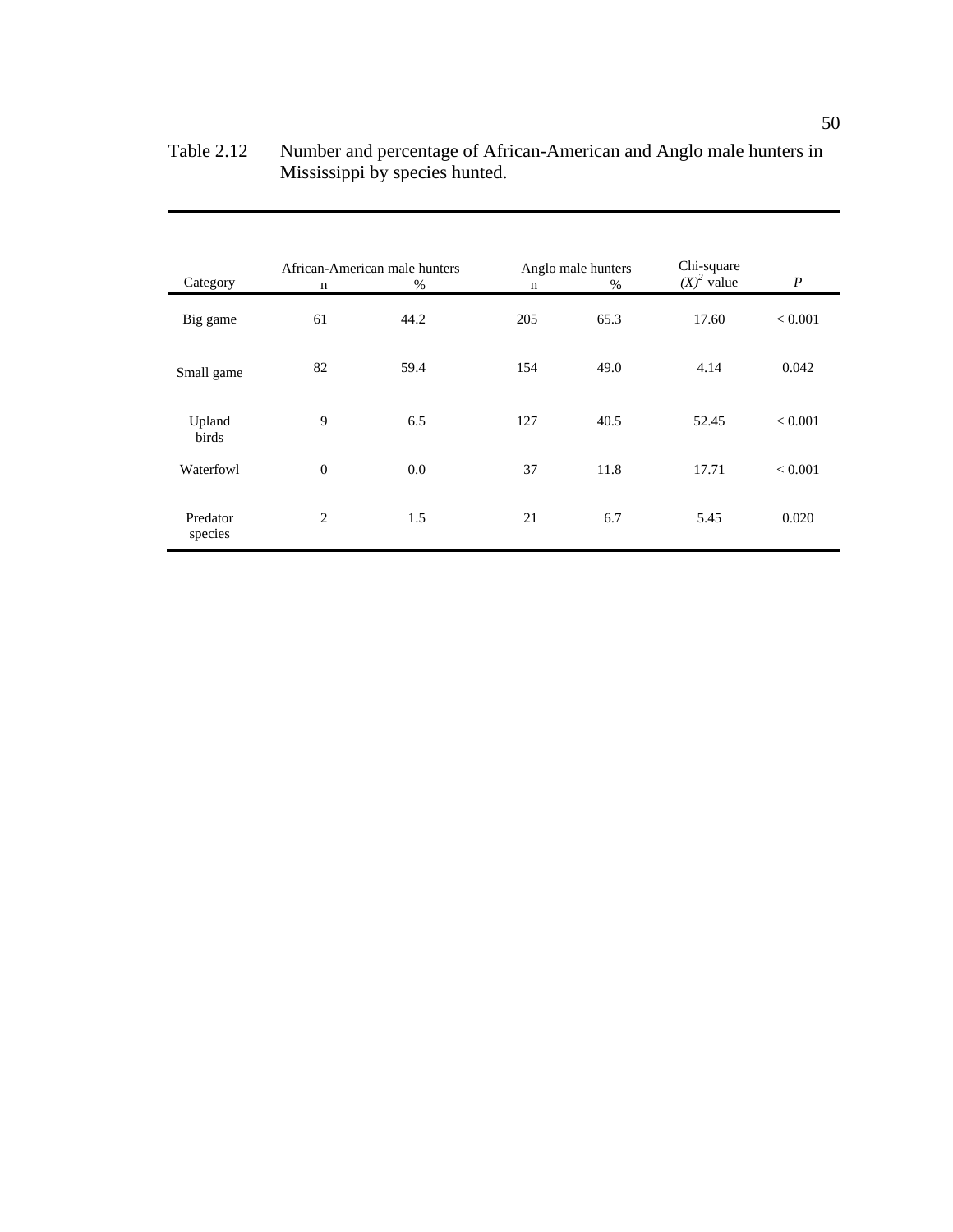Table 2.13 Number and percentage of African-American and Anglo male hunters in Mississippi by membership in national hunting/conservation organizations.

| Category                                                        | n   | African-American male hunters<br>$\%$ | $\mathbf n$ | Anglo male hunters<br>$\%$ | Chi-square $(X)^2$<br>value | P     |
|-----------------------------------------------------------------|-----|---------------------------------------|-------------|----------------------------|-----------------------------|-------|
| Member of any national<br>hunting/conservation<br>organizations | 10  | 8.0                                   | 74          | 24.1                       | 14.71                       | 0.001 |
| Not a member of any<br>hunting/conservation<br>organizations    | 115 | 92.0                                  | 233         | 75.9                       |                             |       |
| Total                                                           | 125 | 100.0                                 | 307         | 100.0                      |                             |       |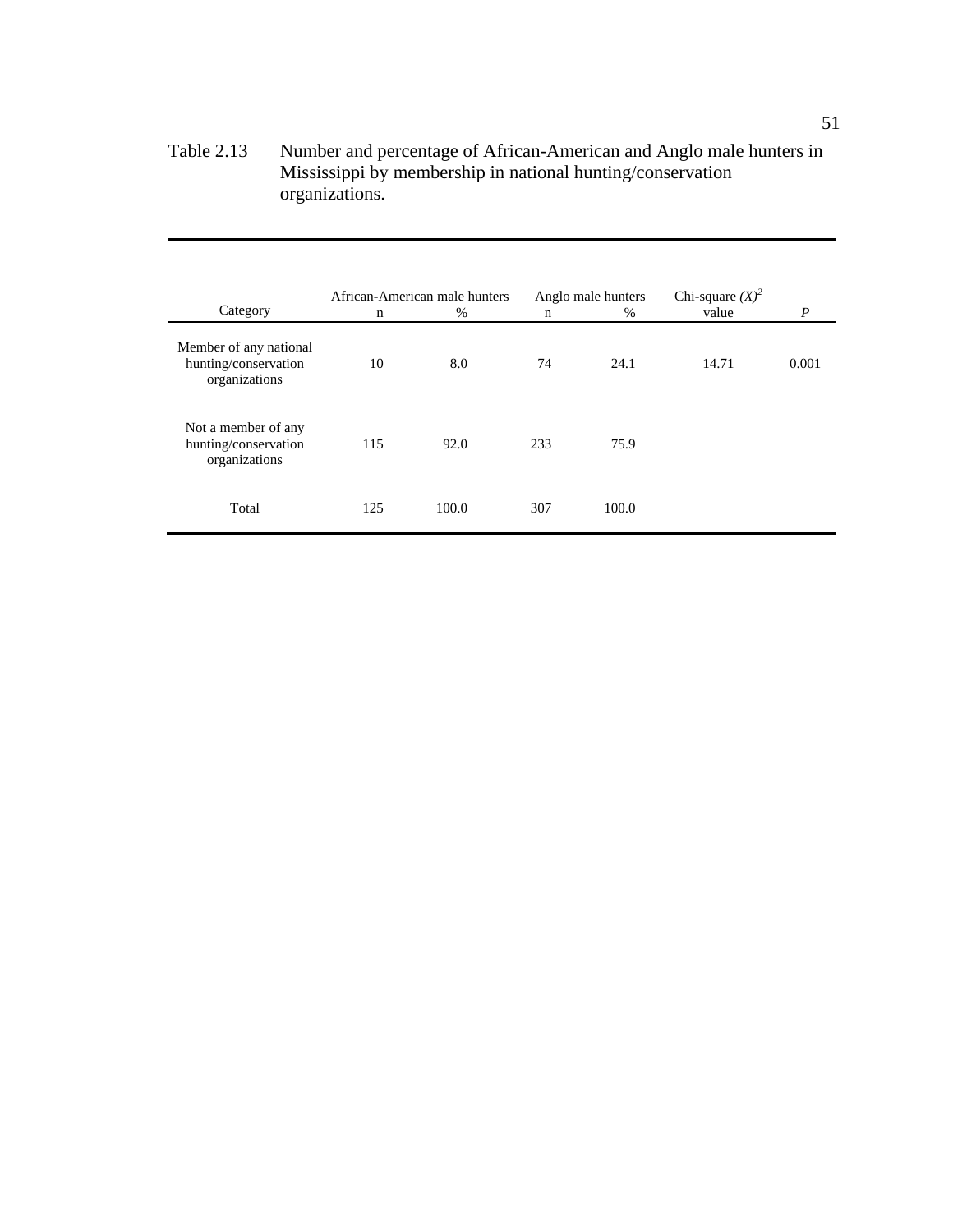| Category                                 | African-American male hunters<br>$\%$<br>n |       | Anglo male hunters<br>$\%$<br>n |       | Chi-square $(X)^2$<br>value | $\boldsymbol{P}$ |
|------------------------------------------|--------------------------------------------|-------|---------------------------------|-------|-----------------------------|------------------|
| Subscribe to hunting<br>magazines        | 26                                         | 20.6  | 126                             | 40.8  | 15.97                       | < 0.001          |
| Do not subscribe to<br>hunting magazines | 100                                        | 79.4  | 183                             | 59.2  |                             |                  |
| Total                                    | 126                                        | 100.0 | 309                             | 100.0 |                             |                  |

## Table 2.14 Number and percentage of African-American and Anglo male hunters in Mississippi by subscription to hunting magazines.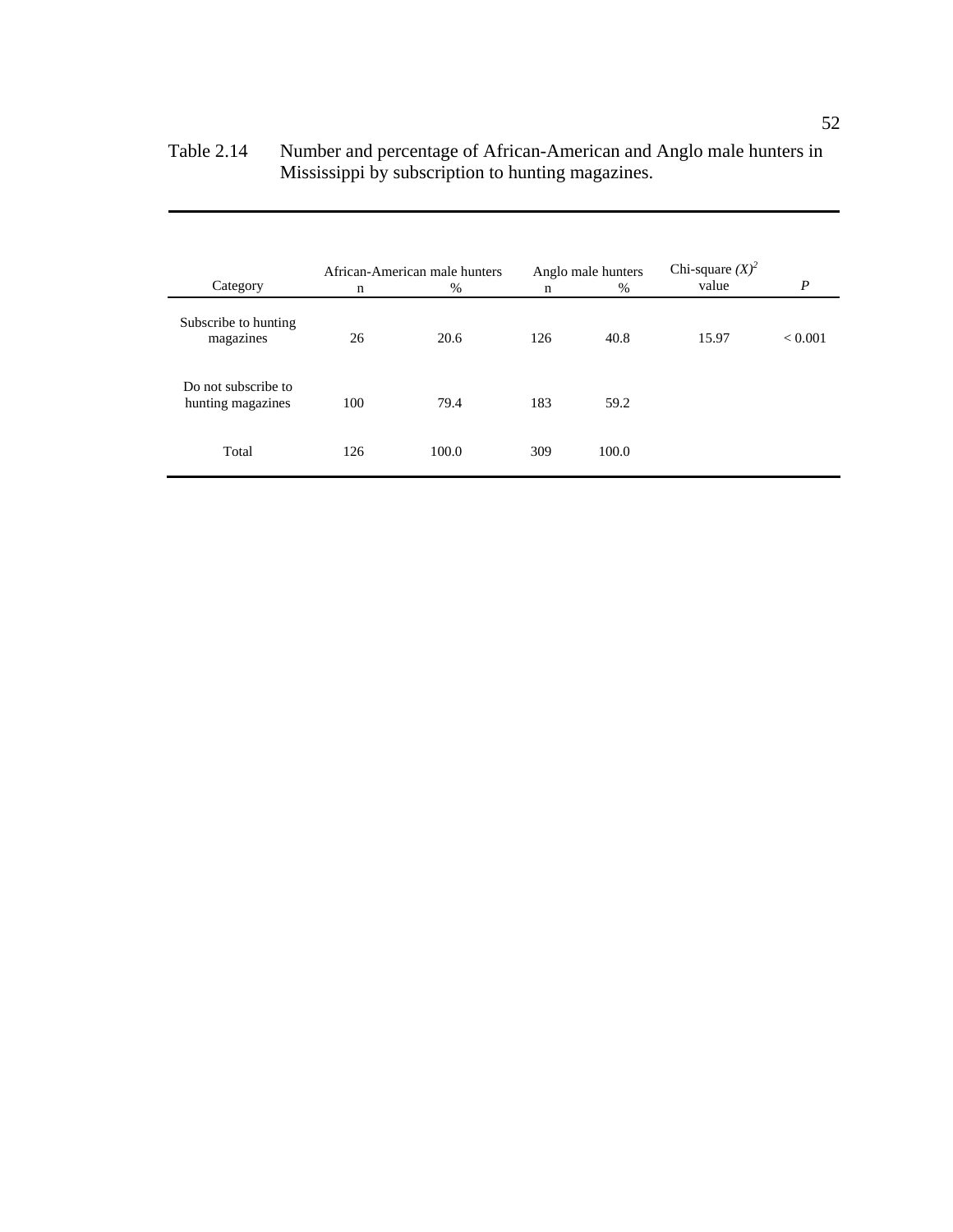| Category                                        | African-American male hunters<br>$\%$<br>$\mathbf n$ |       | Anglo male hunters<br>$\%$<br>$\mathbf n$ |       | Chi-square $(X)^2$<br>value | $\boldsymbol{P}$ |
|-------------------------------------------------|------------------------------------------------------|-------|-------------------------------------------|-------|-----------------------------|------------------|
| Introduced to<br>hunting by<br>immediate family | 79                                                   | 62.2  | 250                                       | 81.7  | 22.44                       | < 0.001          |
| Introduced to<br>hunting by<br>extended family  | 24                                                   | 18.9  | 26                                        | 8.5   |                             |                  |
| Introduced to<br>hunting by friends             | 15                                                   | 11.8  | 25                                        | 8.2   |                             |                  |
| Introduced<br>themselves to<br>hunting          | 9                                                    | 7.1   | 5                                         | 1.6   |                             |                  |
| Total                                           | 127                                                  | 100.0 | 306                                       | 100.0 |                             |                  |

| Table 2.15 | Number and percentage of African-American and Anglo male hunters in |
|------------|---------------------------------------------------------------------|
|            | Mississippi by individual that introduced them to hunting.          |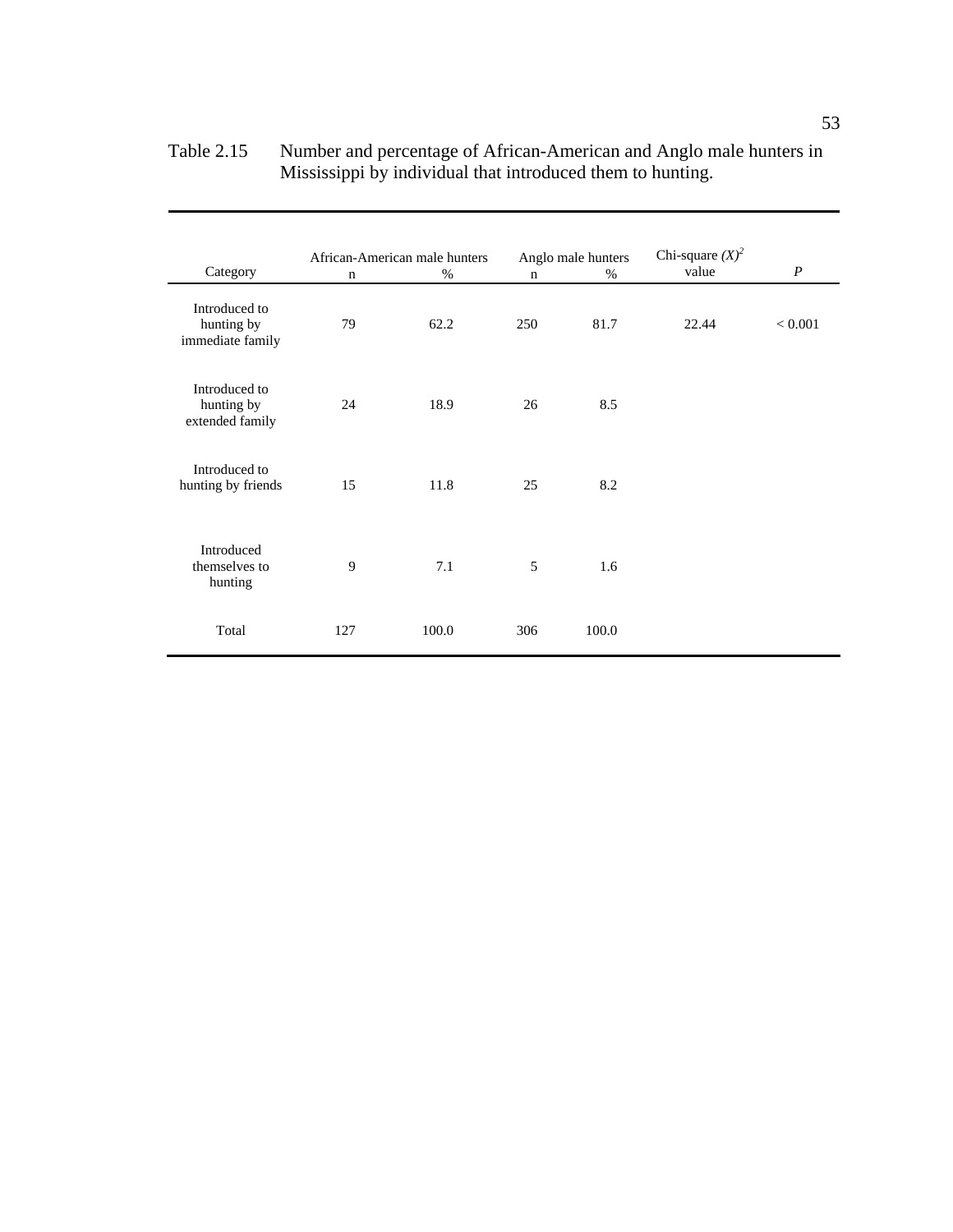| Overall mean/<br>Category    | African-American male hunters<br>$\%$<br>$\mathbf n$ |                | Anglo male hunters<br>$\%$<br>$\mathbf n$ |            | Z-value | $\boldsymbol{P}$ |
|------------------------------|------------------------------------------------------|----------------|-------------------------------------------|------------|---------|------------------|
| $\overline{x}$ ( $\pm$ SD) m |                                                      | 13.7 (6.10) 12 |                                           | 10(4.54)10 | 7.13    | $< 0.001\,$      |
| Less than 5                  | $\overline{c}$                                       | 1.6            | $10\,$                                    | 3.3        |         |                  |
| $\sqrt{5}$                   | $\,1$                                                | $0.8\,$        | 29                                        | 9.5        |         |                  |
| $\sqrt{6}$                   | $\overline{4}$                                       | $3.1\,$        | 31                                        | $10.1\,$   |         |                  |
| $\boldsymbol{7}$             | $\sqrt{5}$                                           | 3.9            | $20\,$                                    | $6.5\,$    |         |                  |
| $\,8\,$                      | $10\,$                                               | $7.8\,$        | 39                                        | 12.7       |         |                  |
| $\mathbf{9}$                 | $\boldsymbol{7}$                                     | $5.5\,$        | $\boldsymbol{7}$                          | $2.3\,$    |         |                  |
| $10\,$                       | $\sqrt{6}$                                           | 4.7            | 58                                        | 18.9       |         |                  |
| $11\,$                       | $\overline{\mathbf{4}}$                              | $3.1\,$        | 13                                        | $4.2\,$    |         |                  |
| $12\,$                       | 27                                                   | $21.1\,$       | 34                                        | $11.1\,$   |         |                  |
| 13                           | $8\,$                                                | 6.3            | 19                                        | $6.2\,$    |         |                  |
| $14\,$                       | $\boldsymbol{7}$                                     | 5.5            | $\boldsymbol{7}$                          | $2.3\,$    |         |                  |
| 15                           | $12\,$                                               | 9.4            | $18\,$                                    | 5.9        |         |                  |
| $16\,$                       | $10\,$                                               | $7.8\,$        | $\,8\,$                                   | $2.6\,$    |         |                  |
| $17\,$                       | $\sqrt{6}$                                           | 4.7            | 5                                         | $1.6\,$    |         |                  |
| $18\,$                       | $\overline{3}$                                       | $2.3\,$        | $\overline{c}$                            | $0.7\,$    |         |                  |
| $19\,$                       | $\mathfrak{Z}$                                       | $2.3\,$        | $\,1$                                     | $0.3\,$    |         |                  |
| $20\,$                       | $\mathfrak{Z}$                                       | $2.3\,$        | $\boldsymbol{0}$                          | $0.0\,$    |         |                  |
| $21\,$                       | $\boldsymbol{0}$                                     | $0.0\,$        | $\,1$                                     | $0.3\,$    |         |                  |
| $22\,$                       | $\boldsymbol{0}$                                     | $0.0\,$        | $\boldsymbol{0}$                          | $0.0\,$    |         |                  |
| $23\,$                       | $\boldsymbol{0}$                                     | $0.0\,$        | $\boldsymbol{0}$                          | $0.0\,$    |         |                  |
| $24\,$                       | $\boldsymbol{0}$                                     | $0.0\,$        | $\boldsymbol{0}$                          | $0.0\,$    |         |                  |
| 25 or older                  | $10\,$                                               | $7.8\,$        | $\sqrt{5}$                                | $1.5\,$    |         |                  |
| Total                        | 128                                                  | $100.0\,$      | 307                                       | $100.0\,$  |         |                  |

Table 2.16 Number and percentage of African-American and Anglo male hunters in Mississippi by age of first hunting experience.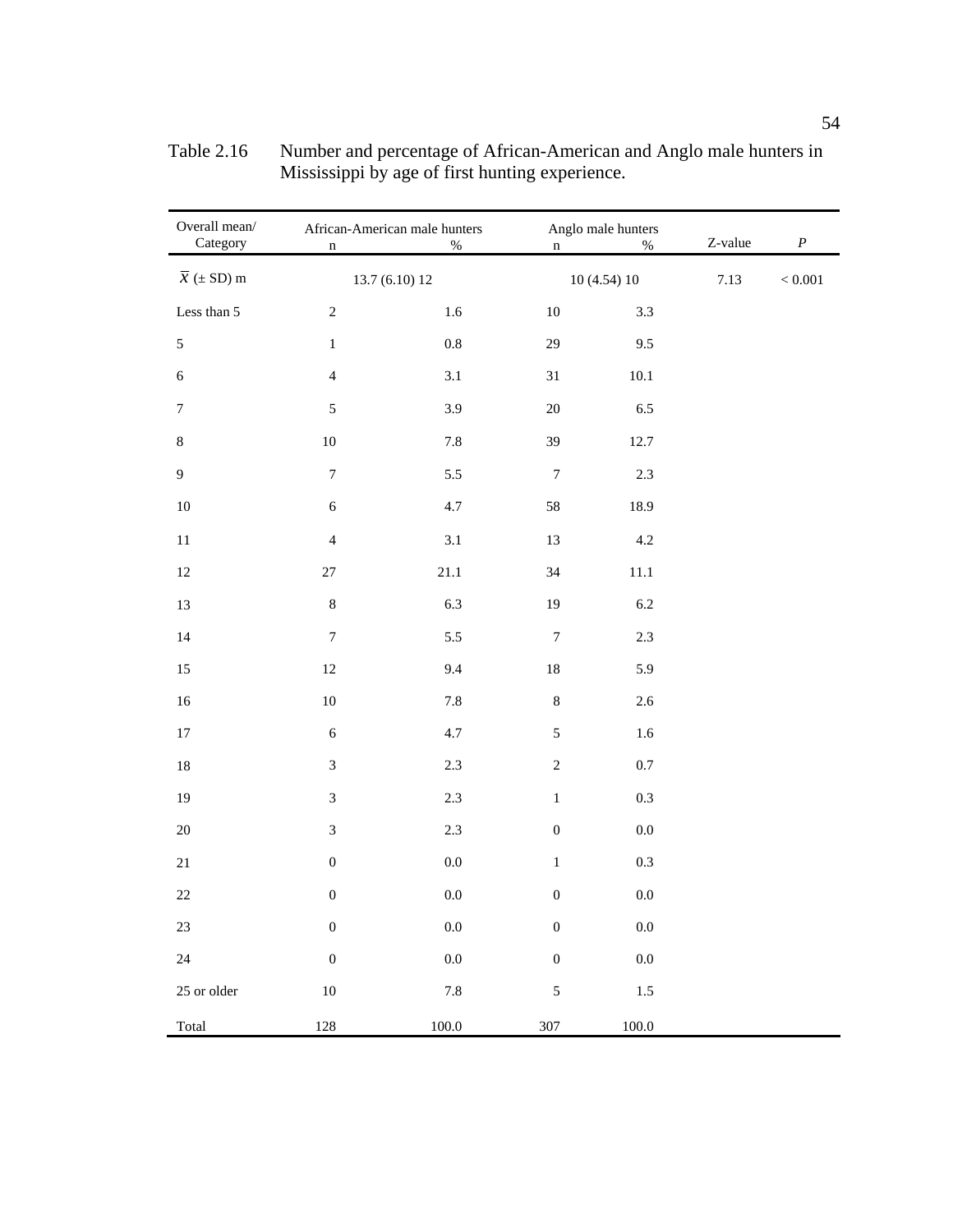| Preliminary ANCOVA<br>Source | df             | Type III SS | MS        | $\boldsymbol{F}$ | $\boldsymbol{P}$ |
|------------------------------|----------------|-------------|-----------|------------------|------------------|
| Model                        | 9              | 935.31      | 103.92    | 2.32             | 0.015            |
|                              |                |             |           |                  |                  |
| Race                         | $\mathbf{1}$   | 3.25        | 3.25      | 0.07             | 0.788            |
| Yrs. Hunted (Race)           | $\overline{2}$ | 61.42       | 30.71     | 0.69             | 0.504            |
| Age (Race)                   | $\overline{2}$ | 279.83      | 139.91    | 3.13             | 0.045            |
| Income (Race)                | $\overline{2}$ | 18.97       | 9.48      | 0.21             | 0.809            |
| Education (Race)             | $\overline{2}$ | 214.22      | 107.11    | 2.39             | 0.093            |
| Error                        | 367            | 16421.81    | 44.75     |                  |                  |
| Corrected Total              | 376            | 17357.13    |           |                  |                  |
| Final ANCOVA                 |                |             |           |                  |                  |
| Source                       | df             | Type III SS | MS        | $\cal F$         | $\boldsymbol{P}$ |
| Model                        | $\mathfrak{Z}$ | 683.37      | 227.79    | 4.77             | 0.003            |
| Race                         | $\mathbf{1}$   | 331.82      | 331.82    | 6.95             | 0.009            |
| Age (Race)                   | $\overline{2}$ | 351.55      | 175.77    | 3.68             | 0.026            |
| Error                        | 445            | 21258.61    | 47.77     |                  |                  |
| <b>Corrected Total</b>       | 448            | 21941.98    |           |                  |                  |
| Slope Test                   |                |             |           |                  |                  |
| Source                       | df             | Type III SS | <b>MS</b> | $\cal F$         | $\boldsymbol{P}$ |
| Age*Race                     | $\mathbf{1}$   | 3.07        | 3.07      | 0.06             | 0.800            |
| Error                        | 445            | 21258.61    | 47.77     |                  |                  |
| Corrected Total              | 448            | 21941.98    |           |                  |                  |

Table 2.17 Preliminary and final ANCOVA for achievement motivation scores of African-American and Anglo male hunters in Mississippi.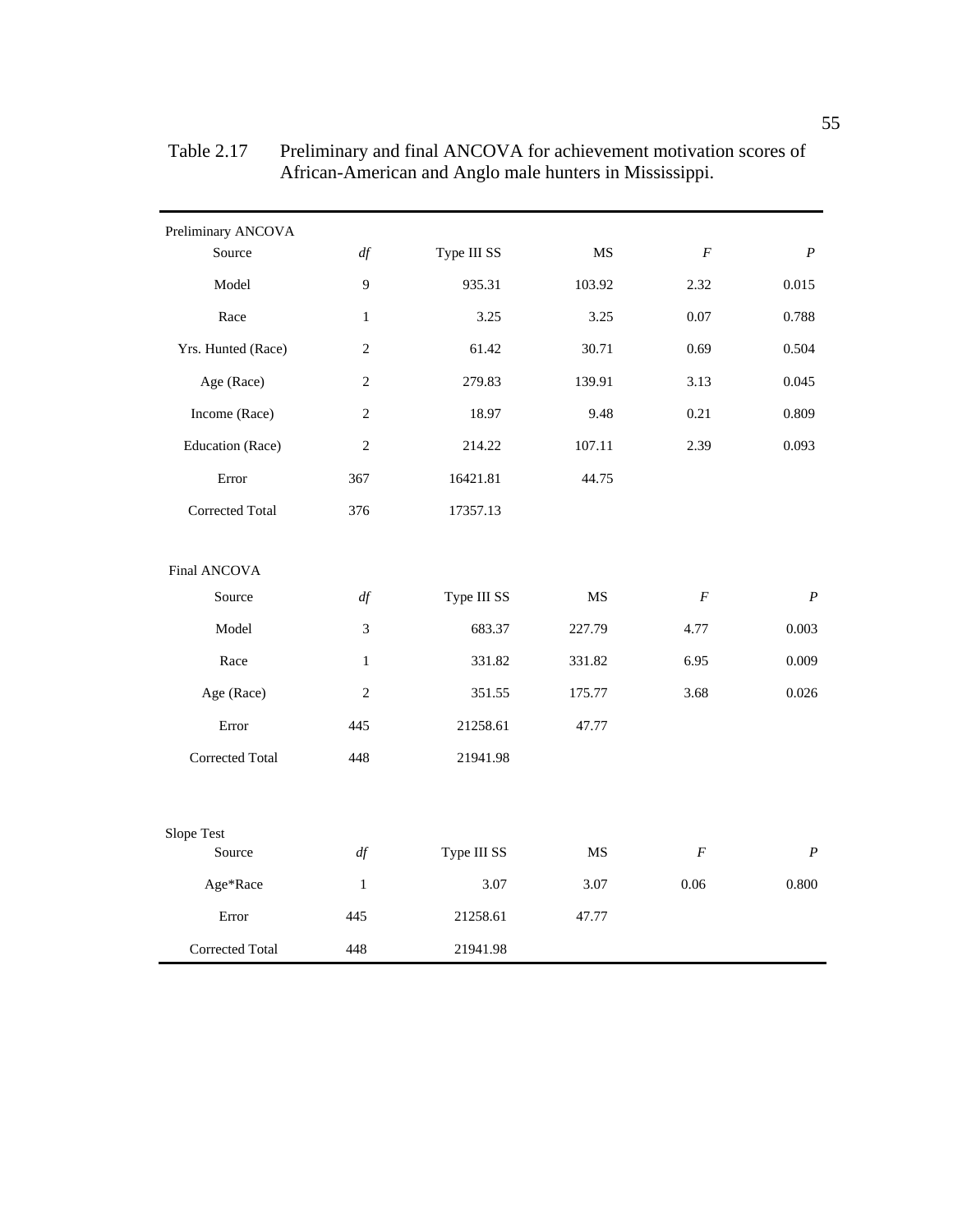| Preliminary ANCOVA     |                |             |           |                |                  |
|------------------------|----------------|-------------|-----------|----------------|------------------|
| Source                 | df             | Type III SS | MS        | $\cal F$       | $\boldsymbol{P}$ |
| Model                  | 9              | 803.62      | 89.29     | 1.24           | 0.269            |
| Race                   | $\mathbf{1}$   | 0.01        | 0.01      | 0.00           | 0.992            |
| Yrs Hunted (Race)      | $\overline{2}$ | 175.69      | 87.84     | 1.22           | 0.296            |
| Age (Race)             | $\overline{2}$ | 375.98      | 187.99    | 2.61           | 0.075            |
| Income (Race)          | $\overline{2}$ | 114.98      | 57.49     | 0.80           | 0.451            |
| Education (Race)       | $\overline{2}$ | 19.79       | 9.89      | 0.14           | 0.872            |
| Error                  | 367            | 26416.93    | 71.98     |                |                  |
| <b>Corrected Total</b> | 376            | 27220.55    |           |                |                  |
|                        |                |             |           |                |                  |
| Final ANOVA            |                |             |           |                |                  |
| Source                 | df             | Type III SS | <b>MS</b> | $\overline{F}$ | $\boldsymbol{P}$ |
| Race                   | 1              | 71.13       | 71.13     | 0.96           | 0.327            |
| Error                  | 450            | 33172.41    | 73.72     |                |                  |
| Corrected Total        | 451            | 33243.53    |           |                |                  |

| Table 2.18 | Preliminary ANCOVA and final ANOVA for affiliative motivation scores |
|------------|----------------------------------------------------------------------|
|            | of African-American and Anglo male hunters in Mississippi.           |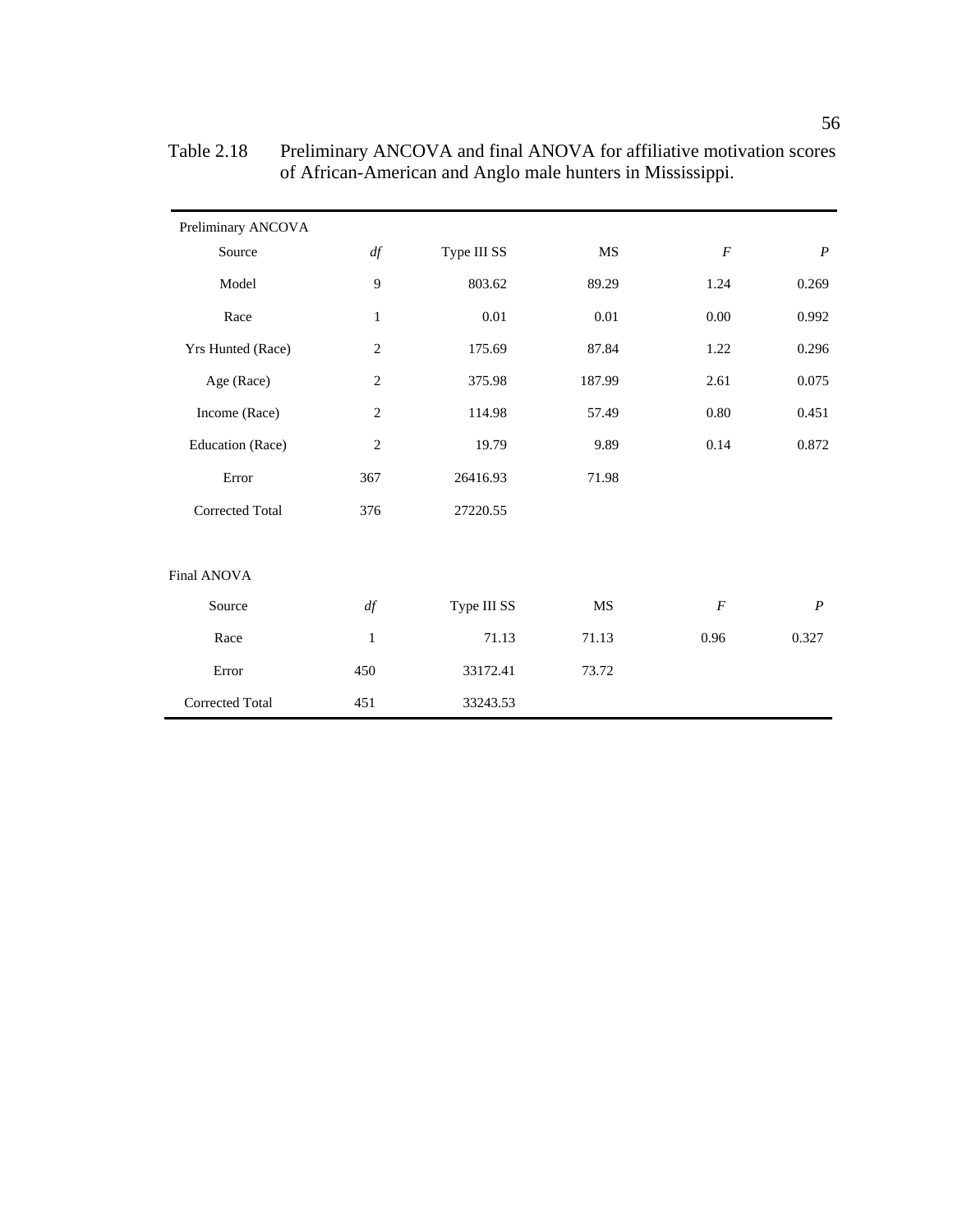| Preliminary ANCOVA     |                |             |       |                |                  |
|------------------------|----------------|-------------|-------|----------------|------------------|
| Source                 | df             | Type III SS | MS    | $\cal F$       | $\boldsymbol{P}$ |
| Model                  | 9              | 175.09      | 19.45 | 0.86           | 0.557            |
| Race                   | $\mathbf{1}$   | 6.75        | 6.75  | 0.30           | 0.584            |
| Yrs Hunted (Race)      | $\overline{2}$ | 21.74       | 10.87 | 0.48           | 0.617            |
| Age (Race)             | $\overline{2}$ | 52.47       | 26.24 | 1.17           | 0.313            |
| Income (Race)          | 2              | 2.99        | 1.49  | 0.07           | 0.936            |
| Education (Race)       | $\overline{2}$ | 4.06        | 2.03  | 0.09           | 0.914            |
| Error                  | 367            | 8255.35     | 22.49 |                |                  |
| <b>Corrected Total</b> | 376            | 8430.43     |       |                |                  |
|                        |                |             |       |                |                  |
| Final ANOVA            |                |             |       |                |                  |
| Source                 | df             | Type III SS | MS    | $\overline{F}$ | $\boldsymbol{P}$ |
| Race                   | $\mathbf{1}$   | 54.54       | 54.54 | 2.37           | 0.125            |
| Error                  | 450            | 10377.07    | 23.06 |                |                  |
| Corrected Total        | 451            | 10431.61    |       |                |                  |

Table 2.19 Preliminary ANCOVA and final ANOVA for appreciative motivation scores of African-American and Anglo male hunters in Mississippi.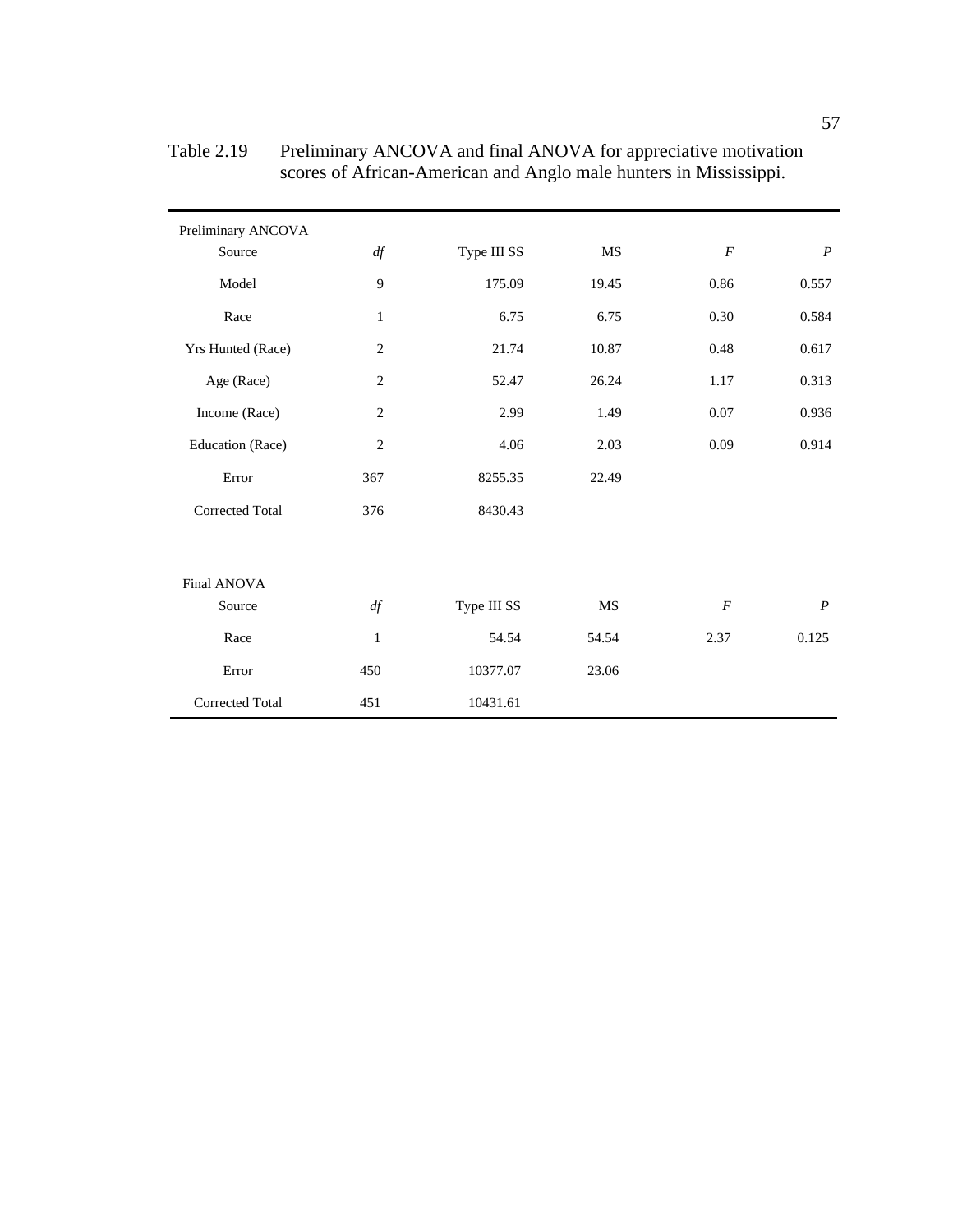## CHAPTER III

# ATTITUDES TOWARD WILDLIFE OF AFRICAN-AMERICAN AND ANGLO MALES IN MISSISSIPPI

## **Introduction**

 With the abundance and variety of game in North America before the Civil War, Americans from every part of the country took part in the sport of hunting. The Southern sportsmen tended to see hunting as a form of recreation with special ties to their region and to themselves (Gohdes, 1967). Nevertheless, despite the increase in the U.S. population during the 1980s and 1990s, an expanded base from which hunting could potentially draw new recruits, the total number of U.S. hunters did not increase (Decker, Brown & Siemer, 2001). According to the U. S. Department of the Interior (USDOI), Fish and Wildlife Service and U.S. Department of Commerce (USDOC), Census Bureau, about 13.034 million individuals 16-years old or older participated in hunting in 2001. Of these, 12.568 million hunters (96%) were Anglo, 297,000 hunters (2%) were African-American, and 169,000 (2%) hunters were from some other ethnic origin. While the absolute number of hunters may be relatively stable, a smaller proportion of the U.S. population now participates in hunting (Heberlein & Thomson, 1992, 1996). The decreasing rate of participation has been attributed to the effects of demographic and social changes, such as increasing minority populations, urbanization, an aging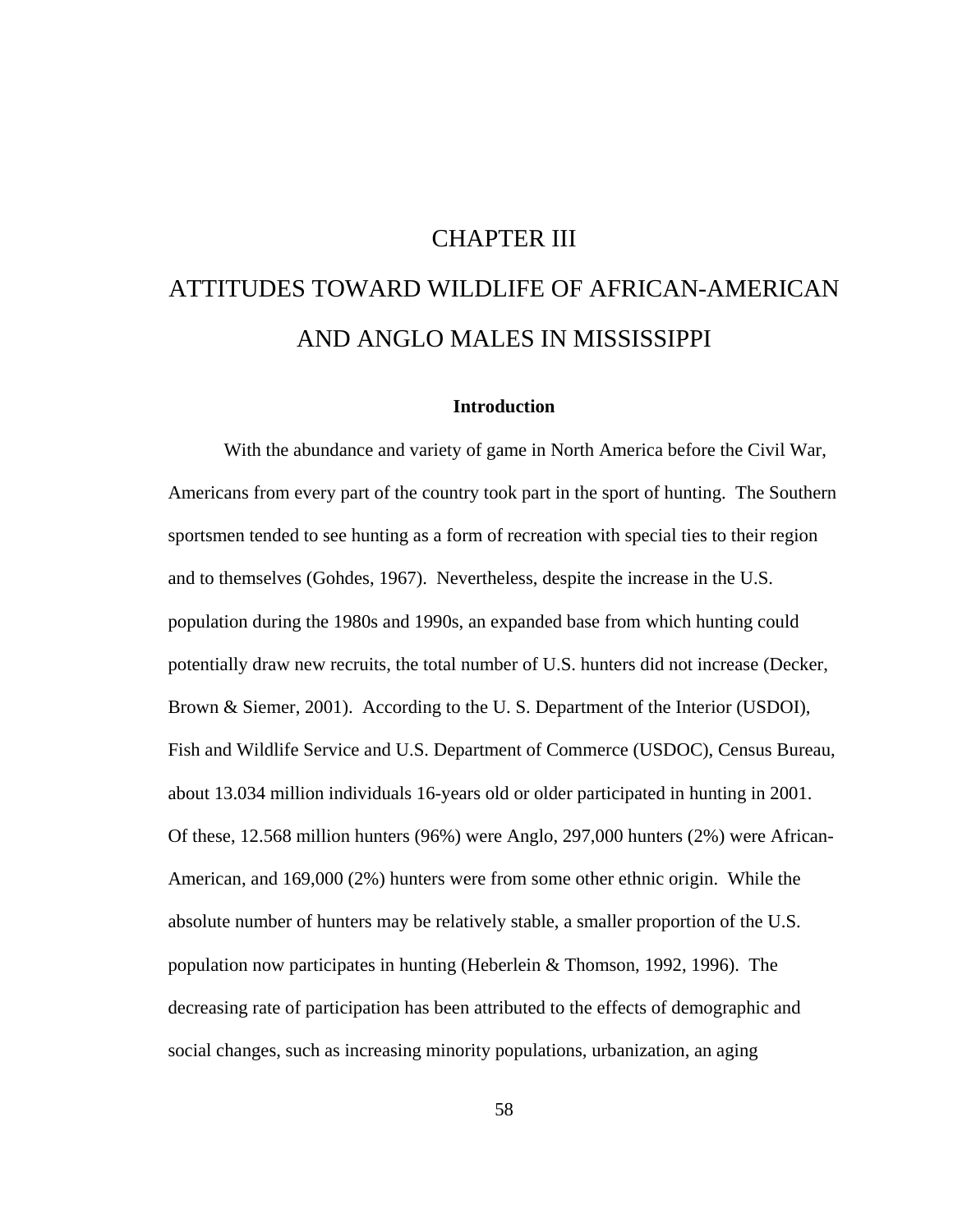population, and changing family structures, which make future increases in hunting involvement seem unlikely (Purdy & Decker, 1989).

Changes in the demographic structure of the U.S population is seen as one of the most important reasons for lesser rates of participation in hunting. For example, where the U.S. population is projected to increase by 50 million by 2010, over 80% of this growth is expected in Hispanic, African-American and other minority population segments (Murdock, Loomis, Ditton & Hoque, 1996). This is especially important because minorities do not participate in hunting to the same extent as Anglos. Thus, for hunting to maintain its cultural significance and for agencies to sustain current funding levels generated by license sales and hunting expenditures, natural resources agencies and hunting-oriented industries are faced with the challenge of attracting more members of various cultural groups to the activity. Overcoming these challenges will most likely be the key to changing the current trends in hunter participation (Purdy & Decker, 1989).

 Despite a lack of research on minority hunter characteristics, there has been an increased interest in how Americans from different ethnic groups feel about wildlife. This is an important underlying factor because it can give an insight into why African-American and Anglos' recreational patterns substantially differ. Moreover, one of the most important aspects of wildlife management is to understand the public's attitudes about wildlife. Society's attitudes toward wildlife often influence how science and management programs are operated (Ballard, 1994). Several studies (Kellert, 1976, Washington, 1976, Kellert & Berry, 1980, Dolin, 1988) have focused on the role of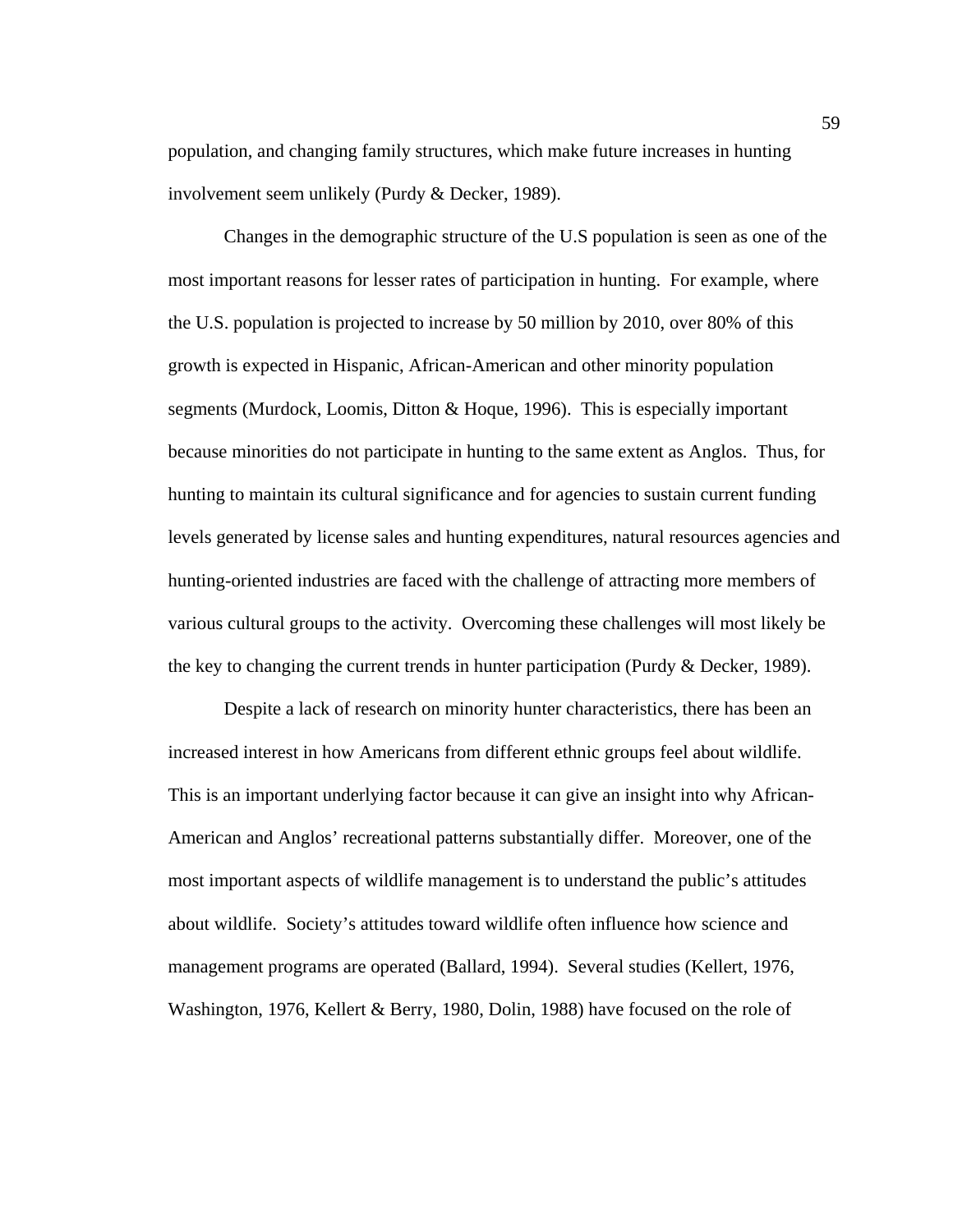ethnicity in the formation of attitudes toward wildlife. However, the subject still remains relatively untouched and needs to be examined with more detail.

 The first study to be conducted on African-Americans attitudes toward wildlife was by Washington (1976) in which he sought to determine the extent of urban African-Americans' interest in wildlife. Washington (1976, p. 15) ultimately concluded that, "Wildlife is little more than a vestigial component in the lives of many urban blacks...and there is a large and growing number of urban blacks whose desires are not strongly oriented toward the enjoyment of wildlife." Although this was determined in the late 1970's the same trend seems to continue today, but there is a lack of scientific data to support this presumption. In another effort to identify African-Americans' attitudes toward wildlife, Dolin (1988) performed an extensive literature review and described various theories on why African-Americans might have little interest in wildlife, discussed why it is important to understand African-Americans' attitudes toward wildlife, and considered the need for more research on the subject. Dolin (1988, p. 20) concluded that, " If it is substantiated that blacks have little or no interest in wildlife, it may be prudent for advocates of wildlife management to work toward altering black attitudes on this subject." His results made it clear that little empirical work on African-Americans' attitudes toward wildlife had been conducted and that more research is needed before accurate conclusions could be reached.

 In one of the most well-known studies on Americans' attitudes toward animals, Kellert and Berry (1980) conducted a five-phase report for the United States Department of the Interior, Fish and Wildlife Service. From 1977 through 1983, they evaluated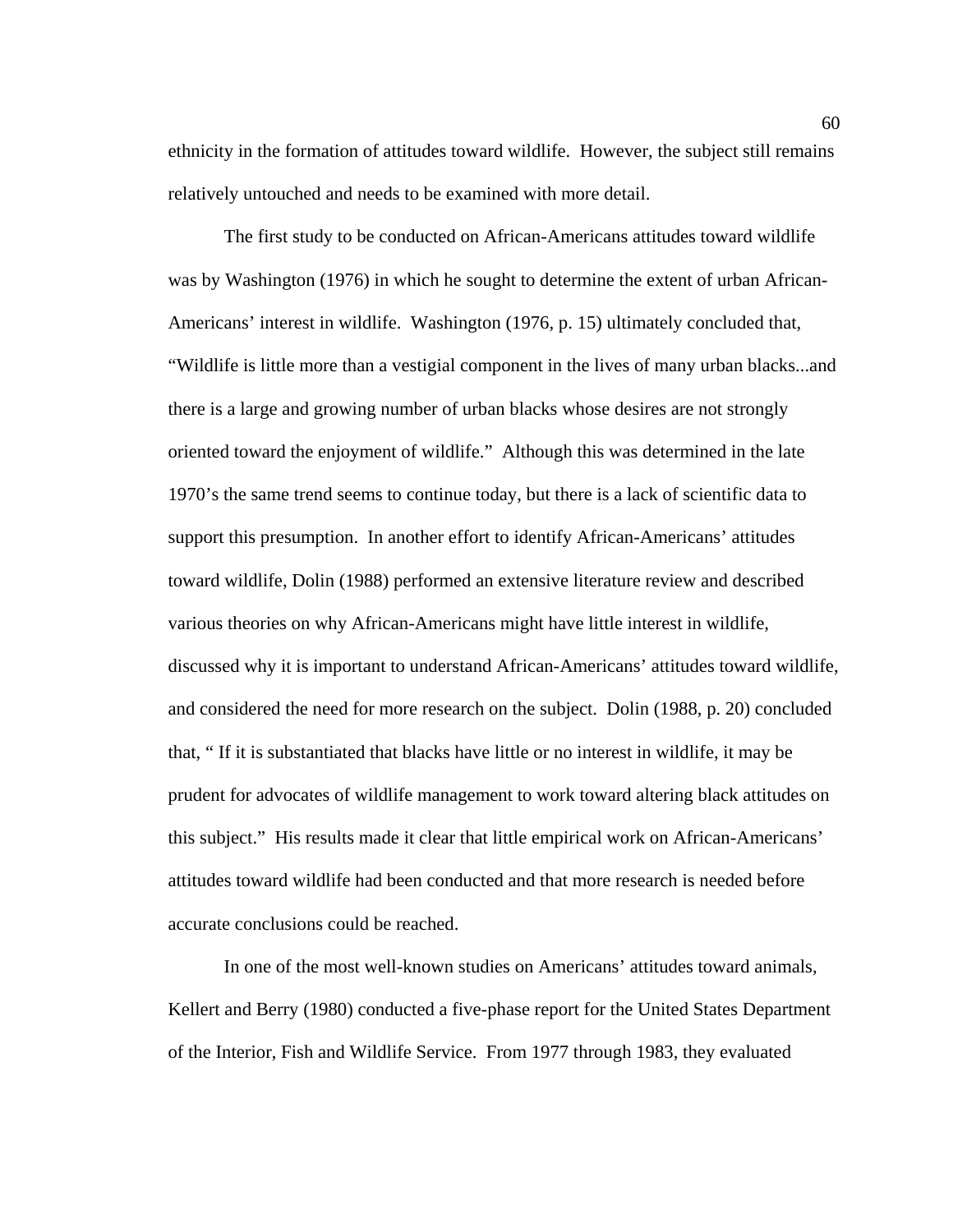knowledge and attitudes toward animals using survey and interview style questioning. Kellert and Berry developed a typology of attitudes toward animals to identify people's basic values and perceptions of animals. These attitudes reflect patterned feelings, ideas and beliefs and, in most cases, considerably influence individual action and activities (Kellert & Berry, 1980). Nine basic attitudes toward animals were tested: naturalistic, ecologistic, humanistic, moralistic, scientistic, aesthetic, utilitarian, dominionistic, and negativistic.

 The results of Kellert and Berry's (1980) research showed that the most common attitudes toward animals were humanistic, moralistic, utilitarian, and negativistic. African-Americans had particularly high scores for the utilitarian, dominionistic and negativistic attitude types. Dolin (1988, p. 18) summarized Kellert and Berry's findings by reporting that, "In general, the blacks interviewed expressed significantly less knowledge and concern about wildlife and the natural environment than whites." Kellert and Berry also found three important differences between African-American and Anglo respondents: 1) African-Americans expressed the least interest for the environment as a system and in wildlife/habitat interactions than any other ethnicity; 2) educated and higher income African-Americans were less interested, knowledgeable about, or involved with wildlife than Anglos of similar economic status; and 3) differences in attitudes among African-American and Anglo respondents of lower socioeconomic status were small or insignificant.

Purdy and Decker (1989) developed a Wildlife Attitudes and Values Scale (WAVS) to better understand people's attitudes toward non-economic social values of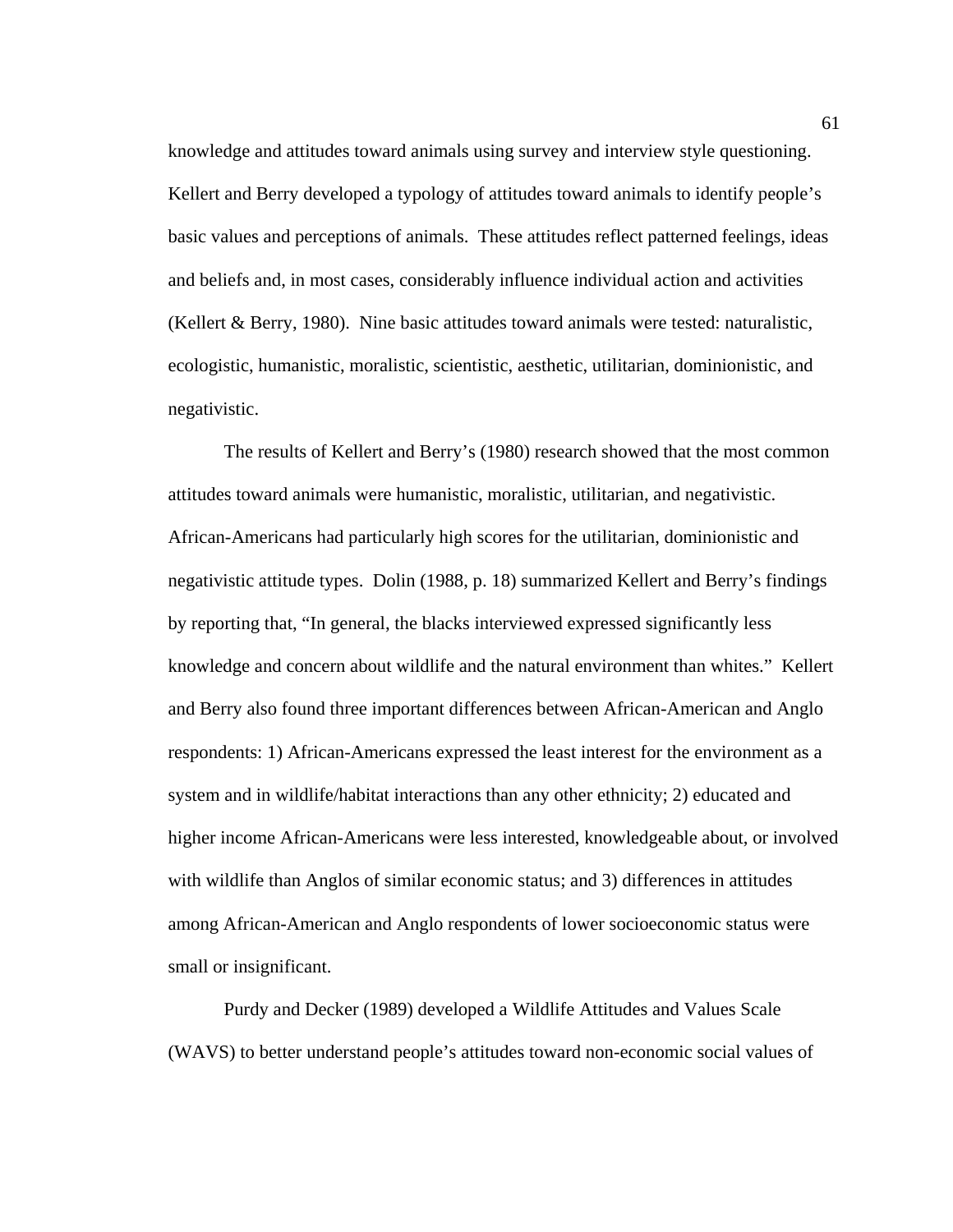wildlife. This scale was a standardized measure that could be incorporated easily into a variety of questionnaires, be relevant to a variety of management issues and audiences, and provide useful information to wildlife managers. Through a factor analysis of the WAVS data, four broad dimensions of attitudes types were identified: 1) Communication-Benefits; 2) Problem-Tolerance; 3) Social-Benefits; and 4) Traditional-Conservation. The Communication-Benefits dimension included items related to observing and talking about wildlife. The Problem-Tolerance dimension included items concerning the safety risks associated with wildlife. The Social-Benefits dimension contained items about the appreciation and existence of wildlife, and the Traditional-Conservation dimension was characterized by responses to items involving management of wildlife for sustainable use, including hunting and trapping.

 WAVS has been used extensively in New York to help understand how values of wildlife are related to people's reasons for hunting. In two separate studies Purdy, Decker, and Brown (1985) and Purdy and Decker (1986) found that hunters consistently held Social-Benefits values of wildlife in higher regard than values related to Traditional-Conservation. Additionally, attitudes about recreational hunting were most negative among persons who were not raised in families where hunting was an accepted, traditional activity. In contrast, persons from "hunting families" exhibited strong, positive attitudes about traditional conservation aspects of wildlife. Further, Butler, Shanahan, and Decker (2003) combined data from 17 WAVS surveys of New York residents using a multivariate analysis to find trends in the four dimensions. Their results indicated declining Problem-Tolerance attitudes, that Traditional-Conservation attitudes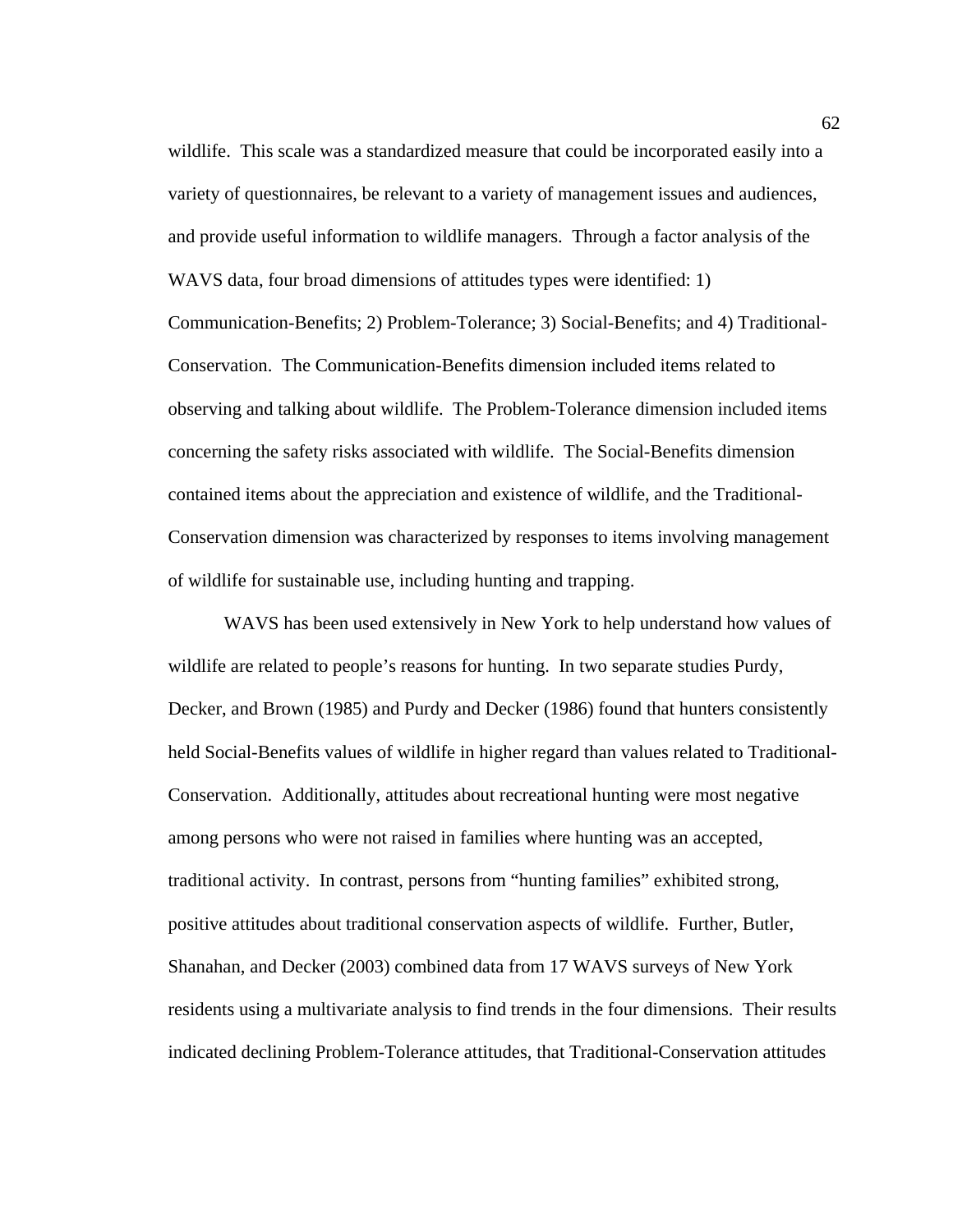gained proponents among men, and Communication-Benefits attitudes were rated consistently high. Furthermore, no significant changes were detected in attitudes concerning the Social-Benefits of wildlife. However, demographic characteristics such as race, ethnicity, and income were not considered in this study because they were not asked of participants in several of the studies included in the analysis.

Understanding attitudes of all ethnic groups is important in respect to natural resource management. Current resource managers cannot ignore historical events that have conditioned people's attitudes, affected the resources that they and their families have available, and fundamentally changed their relationships to natural resources (Schelhas, 2002). Dolin (1988, p. 20) states that, "It is extremely important that the public, especially voters, be concerned about wildlife if our nation's commitment to managing and protecting that resource is to remain strong and become more expansive over time…" The purpose of my study was to improve current knowledge about African-American hunters in Mississippi by better understanding how they differ from the traditional Anglo clientele in their attitudes toward wildlife. Specifically, I expected to find differences between African-American and Anglo males in their Communication-Benefits, Problem-Tolerance, Social-Benefits, and Traditional-Conservation attitudes. I anticipated that African-American male hunters would differ from Anglo male hunters based on their historical relationship with natural resources; however, the direction of differences is unclear from the literature review.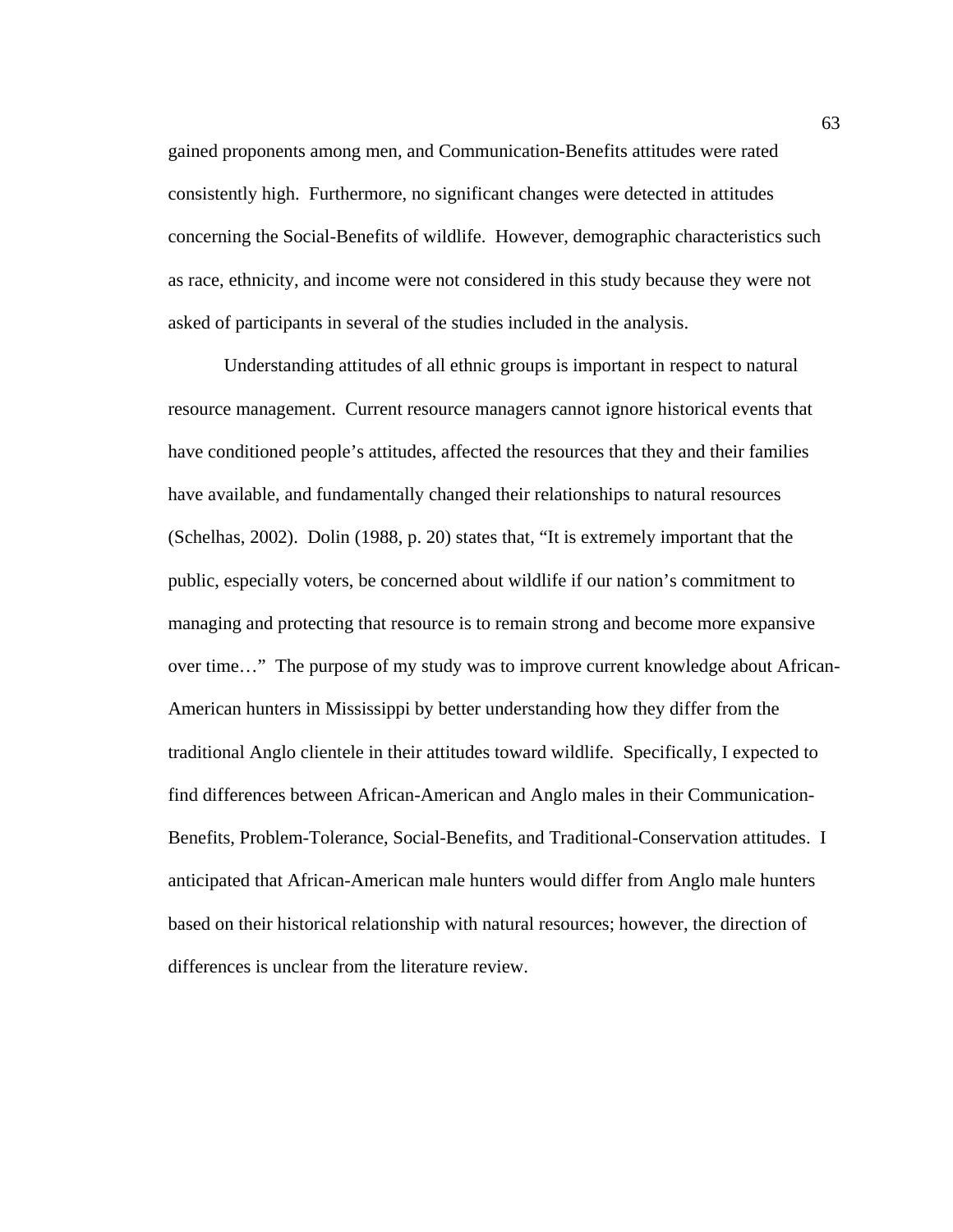#### **Methods**

## **Sampling Design**

 Data for my study were collected from the 2005 Mississippi Statewide Hunter Survey conducted for the Mississippi Department of Wildlife, Fisheries and Parks (MDWFP). The sampling frame consisted of resident Mississippi hunters who purchased a Sportsman, Big Game, or Small Game hunting license. I used licensed hunters from 18 to 64 years of age. From this sampling frame I pulled four random samples based on race/gender category: 802 Anglo male hunters; 802 African-American male hunters; 198 Anglo female hunters; and 198 African-American female hunters. My original intent was to sample 500 individuals from each group, however, I selected only 198 individuals for the female samples because there were only 198 African-American female hunters listed in the license file.

## **Survey Implementation and Response**

The 2005 Mississippi Statewide Hunter Survey consisted of an 11-page, selfadministered mail questionnaire designed to collect information on the objectives of this thesis as well as other biological, social, and economic information beyond the scope of this thesis. The Total Design Method (TDM) developed by Dillman (1978) was used as a reference for survey design and mailing procedures. Three mailings, as necessary, were sent to hunters between July and October 2005. Each mailing consisted of a cover letter explaining the purpose of the survey, the importance of hunter response, the confidential nature of responses, and a contact number in case the hunter had any questions regarding the survey or to request a replacement questionnaire. Additionally, a postage-paid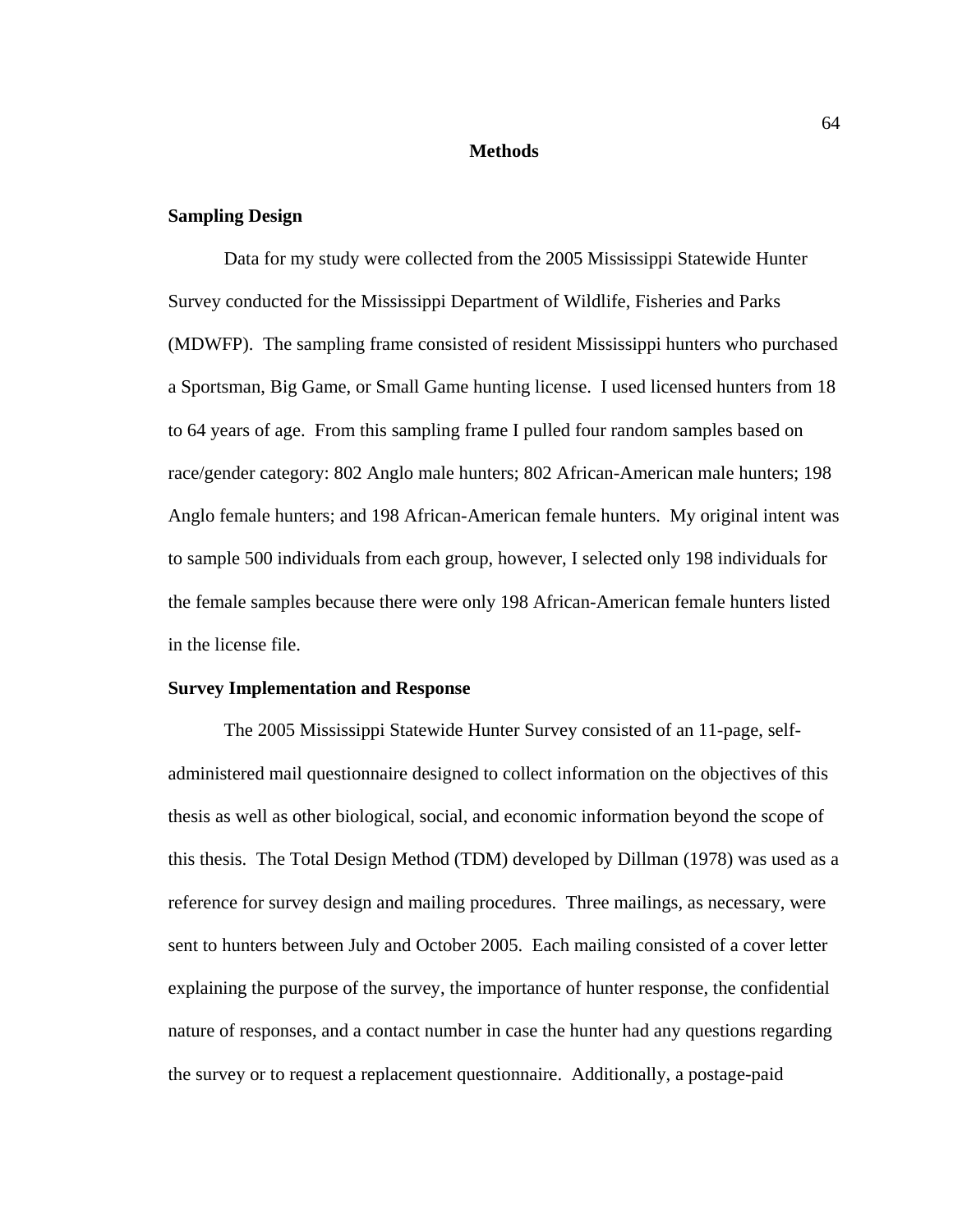business reply envelope was used to facilitate returns. Each envelope and letter was addressed to each individual person using the merge function in Microsoft Word, and their names and addresses were printed directly on the letters and envelopes to simulate a first class mailing. All questionnaires were numbered using a bar code system printed on clear adhesive labels. When questionnaires were returned to Mississippi State University, the bar codes were scanned to remove the individual from the possibility of further mailings. The questionnaire and content of the mailings were reviewed and approved by the Mississippi State University Institutional Review Board for the Protection of Human Subjects (Docket 02-158).

#### **Demographic Characteristics**

I first sought information on the demographic characteristics and participation patterns of African-American and Anglo male hunters that would serve as covariates when investigating attitudinal differences: age, income level, education level, and number of years hunted. First, I asked hunters to indicate their age and whether they were male or female. Next, I asked hunters their approximate annual household income level before taxes in \$10,000 increments to "\$100,000 and above." These categories allow for a general determination of incomes of certain groups of people without invading privacy. Then, I asked hunters to indicate how many years of formal education they completed (1- 22 years). I then asked hunters, "How many years have you been hunting?" Lastly, as a verification of license files, I asked hunters their race/ethnicity which was measured on a nominal scale that categorized hunters into four groups: "White or Anglo", "Black or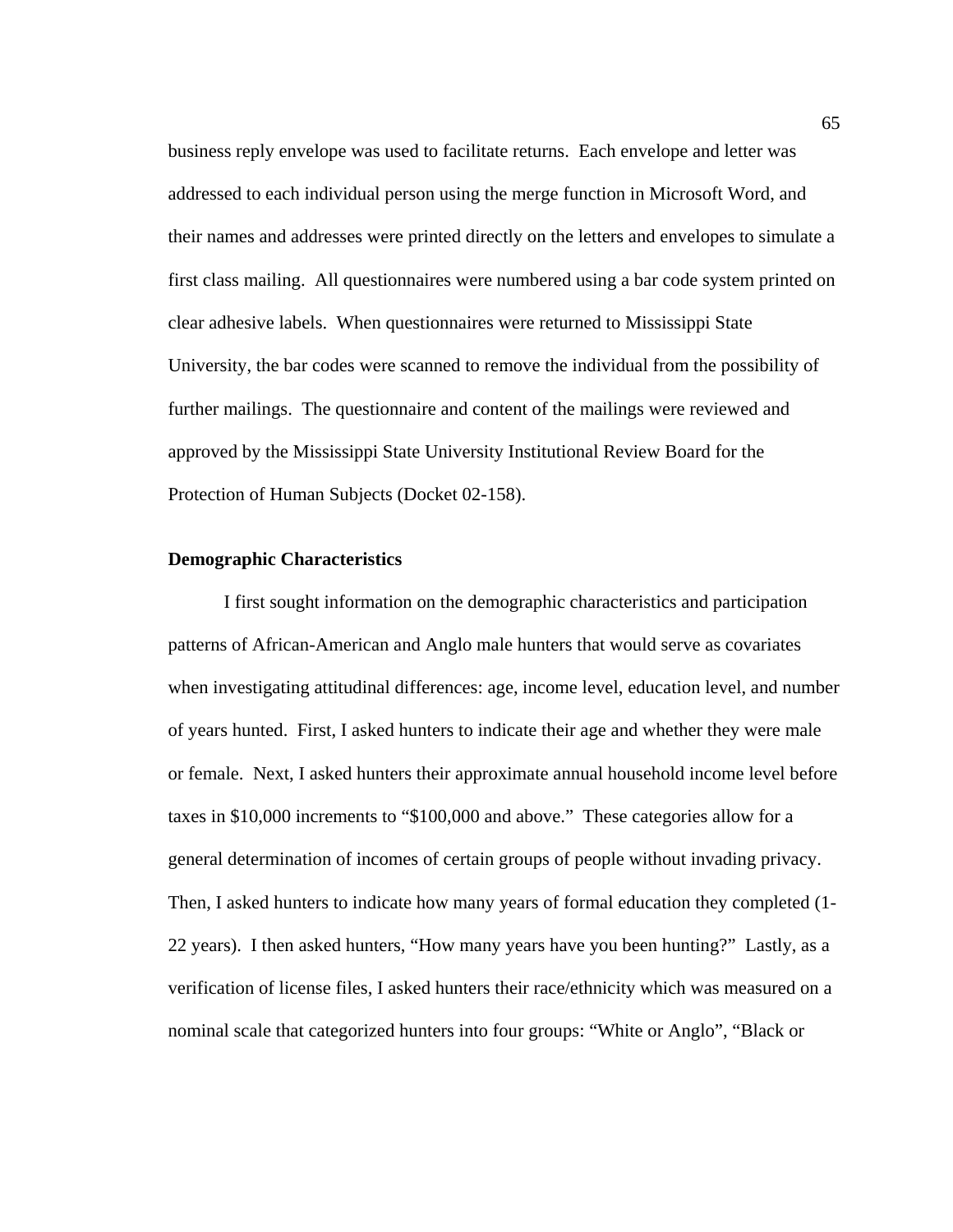African-American", "Native American or Alaskan Native", and "Asian or Pacific Islander."

### **Attitudes Toward Wildlife**

 I asked hunters to indicate the extent to which they agreed or disagreed with each of 17 WAVS items on a five-point Likert-type scale with the following response format: 1 = "strongly disagree"; 2 = "disagree"; 3 = "neutral";  $4 =$  "agree"; and  $5 =$  "strongly agree" (Table 3.1). To make sure I used the most current scale items in my study, I contacted the Human Dimensions Research Unit at Cornell University which provided me with the current scale items (W. F. Siemer, personal communication, July 23, 2004). Individual items by attitude type were: (1) Communication-Benefits – It is important to me personally: "to talk about wildlife with family and friends," "to observe or photograph wildlife," "to express opinions about wildlife and their management to public officials or to officials of private conservation organizations," and "to see wildlife in books, movies, paintings, or photographs." (2) Problem-Tolerance – It is important to me personally: "that I tolerate most levels of property damage by wildlife," "that I tolerate the ordinary risk of wildlife transmitting diseases to humans or domestic animals," and "that I tolerate most wildlife nuisance problems." (3) Social-Benefits – It is important to me personally: "to know that wildlife exist in nature," "that wildlife are included in educational materials as the subject for learning more about nature," "that I consider the presence of wildlife as a sign of the quality of the natural environment," "that I appreciate the role that wildlife plays in the natural environment," and "that I understand more about the behavior of wildlife." (4) Traditional-Conservation – It is important to me personally: "to hunt game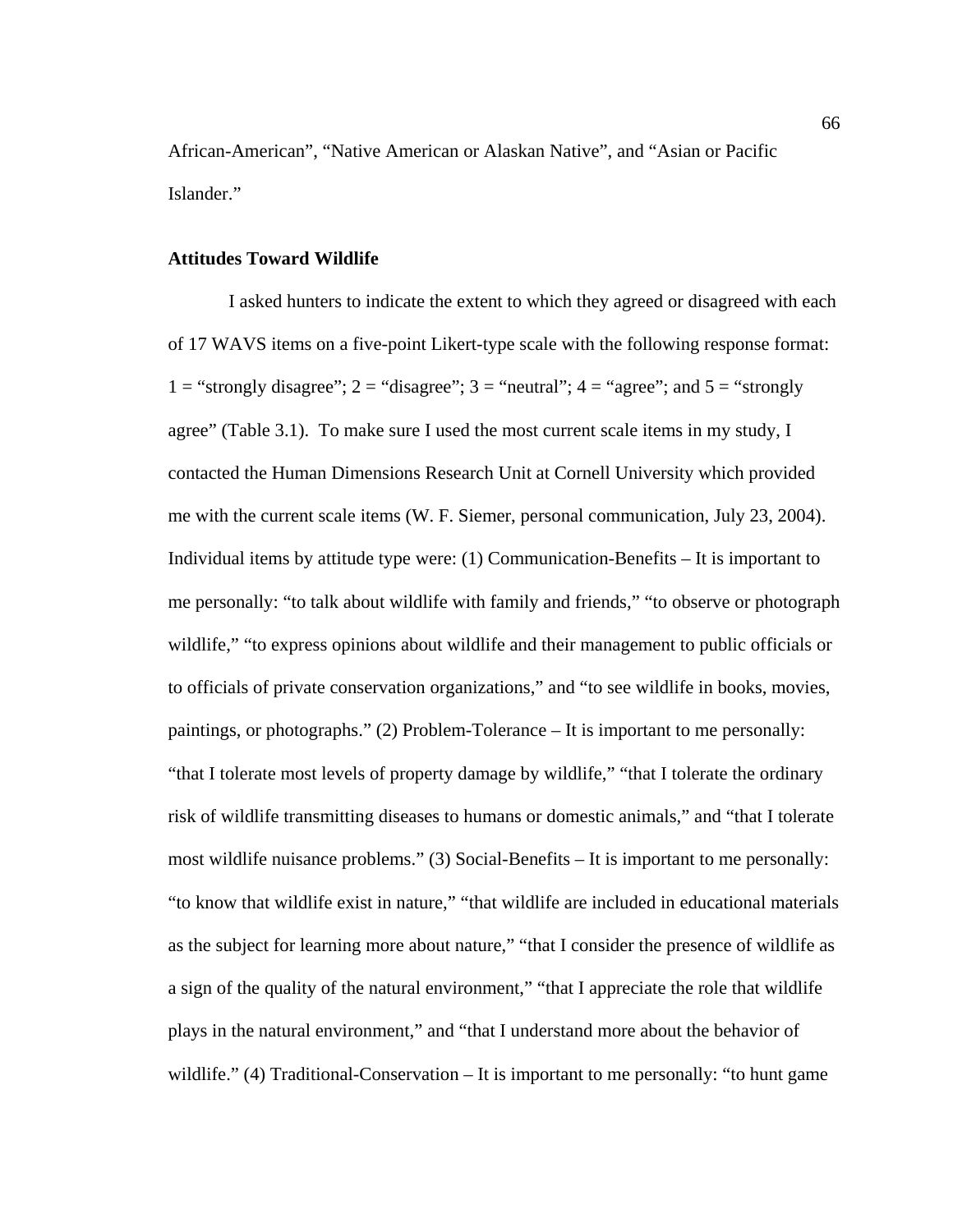animals for recreation," "to trap furbearing animals for sale of fur or pelts," "that game animals are managed for an annual harvest for human use without harming the future of the wildlife population," "that local economies benefit from the sale of equipment, supplies, or services related to wildlife recreation," and "to hunt game animals for food." Scale items for each of the four dimensions were then subjected to scale reliability analysis using Cronbach's alpha (Miller, 1995).

#### **Data Entry and Statistical Analysis**

I entered data into a Microsoft Access database using a data entry screen that looked exactly like the questionnaire. The database also had built in codes to warn if erroneous values were entered to further reduce input errors. Next, I conducted a data verification procedure. Error rates were examined by first ordering surveys by identification number and taking every  $20^{th}$  survey (n = 26) from the hard copy set. Second, the hard copy survey data were compared to the computerized data version to search for possible errors. Any errors were recorded and corrected in the final dataset. After all data were verified, some errors were found in the initial data entry process. A total of 46 errors were found among 3,952 questions resulting in an error rate of 1.2%. Errors were random and no pattern was found for any particular variable. As a final check on errors, I conducted a frequency distribution on each variable to check for inconsistencies in response and data entry. I then converted the data for analysis procedures into a SAS 9.1 format (Schlotzhauer & Littell, 1997). I used several statistical tests for data analysis. Parametric and non-parametric tests were used as appropriate based on tests for normality. The two-sample T-test was used to detect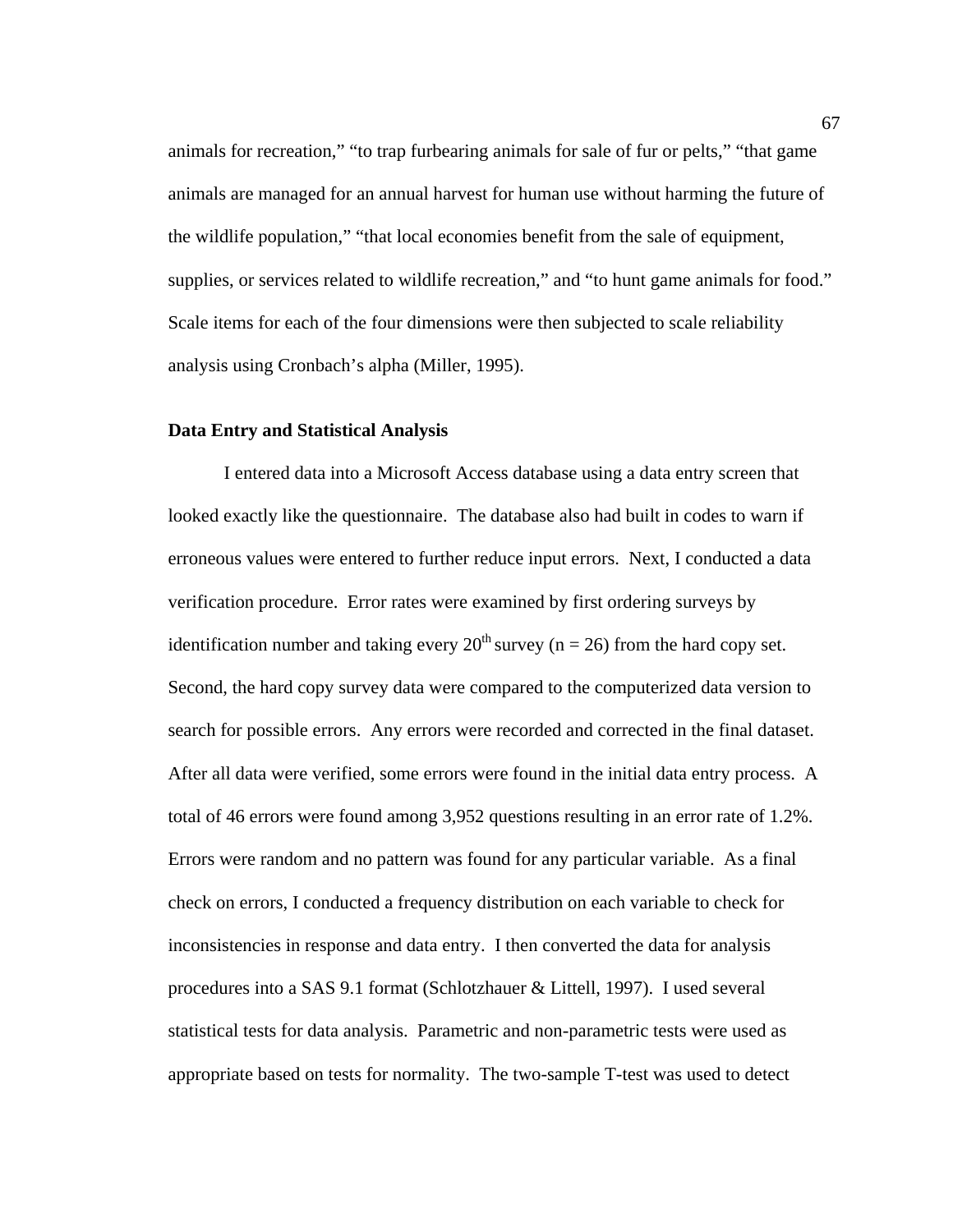differences between African-American and Anglo males on the normally distributed variables age and education level. All other variables were either not at least interval level data or were not distributed normally. Chi-square (*X²*) test was used to detect differences between groups on gender and income. I used the Wilcoxon Rank Sum test to detect differences between groups on the number of years respondents have been hunting.

Previous research implies that competing explanations be controlled for or used as covariates when looking for differences between cultural groups on motivational and attitudinal constructs. Age, income level, education level, and number of years hunted have been suggested as the most important covariates. Two different approaches have been used to control for covariates in cultural studies. Washburne (1978) and Hunt and Ditton (2002) controlled for competing explanations by using paired or matched samples to better understand differences in recreational behaviors between racial and ethnic groups. Others, such as Floyd and Gramann (1993), have used these variables as covariates to look for differences in recreational behavior. I have chosen to use the latter approach for my analysis of attitudes towards wildlife.

I used Analysis of Covariance (ANCOVA) in PROC GLM to test for differences between African-American and Anglo males on attitudes toward wildlife and associated preliminary steps. The ANCOVA allowed me to test the main effect of race on attitudes toward wildlife while controlling for age, income level, education level, and years hunted. Based on previous studies (Stevens, 2002, Wildt & Ahtola, 1978, Milliken & Johnson, 2002), for the ANCOVA to be applied reasonably, two assumptions have to be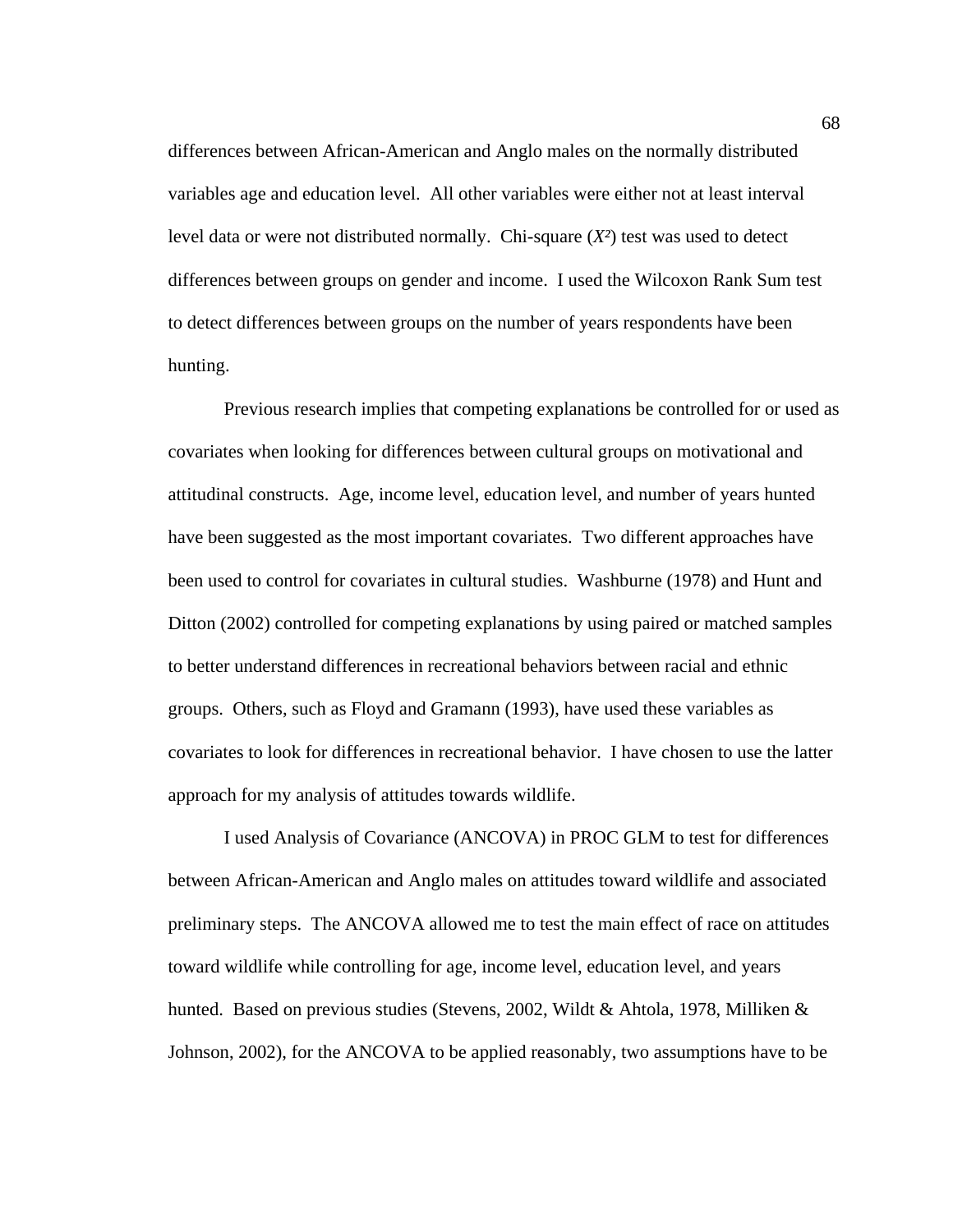met: 1) that age, income level, education level, and years hunted (i.e., all covariates) were linearly related to attitudes toward wildlife (i.e., dependent variables); and 2) that regression lines were parallel for any covariate that was linearly related to attitudes toward wildlife. A preliminary data analysis was conducted to avoid violation of the assumptions. Based on previous research, I initially assumed that all covariates tested would meet the assumptions of the ANCOVA test. However, after running the test on all the covariates, several had no linear relationship with attitudinal scores. To include those covariates in the final analysis would have been pointless because no reduction in variance would be achieved and the power of the test would have been reduced (Milliken & Johnson, 2002). In some instances there was a violation of the homogeneity of regression lines assumption, which I corrected for by examining adjusted means at different levels of the covariate. The one-way Analysis of Variance (ANOVA) in PROC GLM was used when none of the covariates tested had a linear relationship with attitudes toward wildlife.

## **Results**

#### **Response Rates**

Data were obtained from 558 licensed Mississippi hunters of which 138 were African-American males, 314 were Anglo males, 38 were African-American females and 68 were Anglo females (Table 3.2). Response rates were calculated by dividing number of returned useable questionnaires by the total number of surveys sent minus number returned non-eligible minus non-deliverables (Dillman, 1978). The overall response rate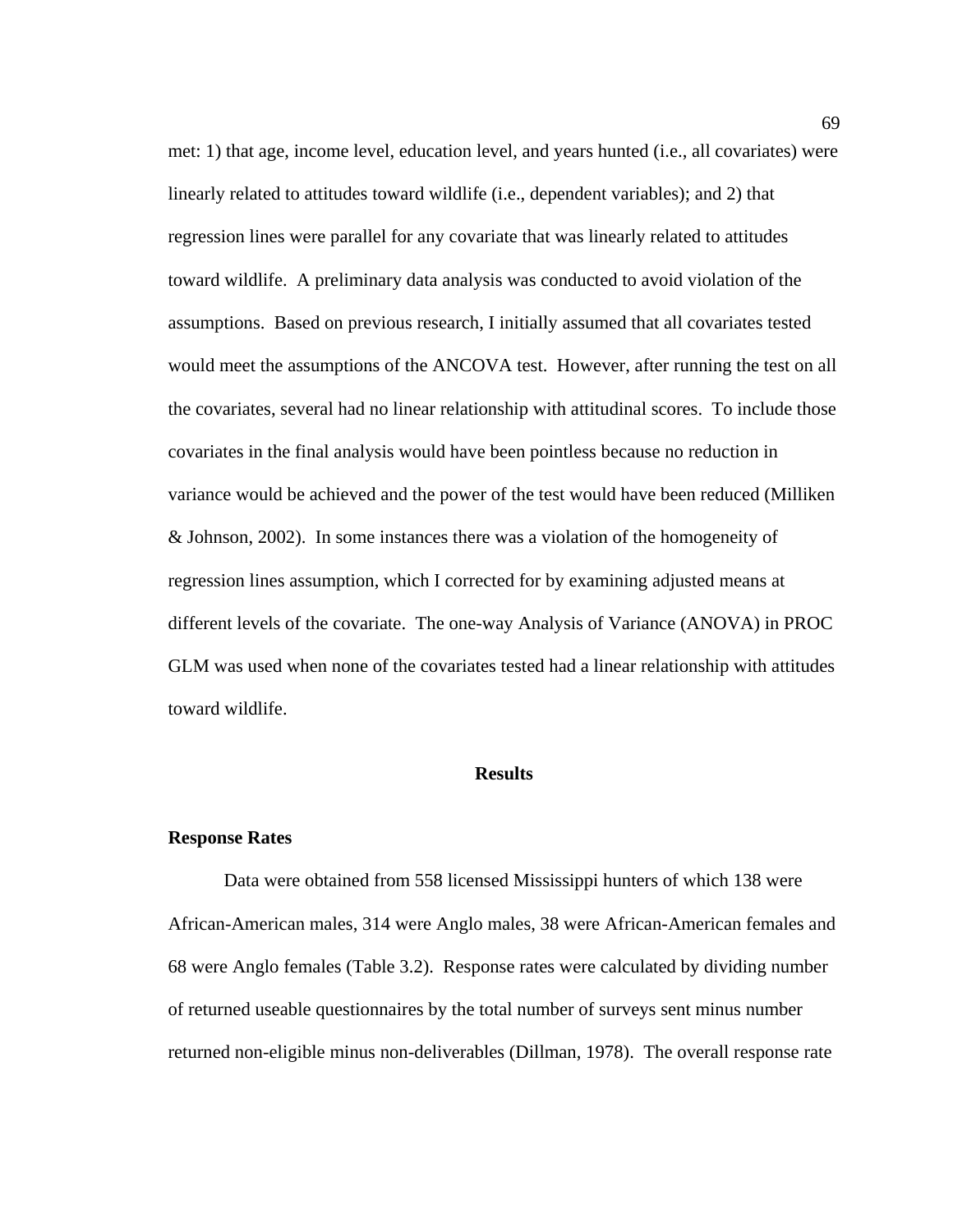for my study was 36.7%. African-American males had the least response rate (22.0%), followed by African-American females (27.0%), then Anglo females (46.2%) and Anglo males (51.8%). Because the total number of responses from both female groups was so low, the probability of making a Type II error was high at 30% (Cohen, 1988). Thus, because of low statistical power (70%) I decided to exclude females from any statistical analysis for fear of drawing false conclusions.

Poor response rates and the high non-deliverable rates for all groups were most likely due to Hurricane Katrina's impact on the State of Mississippi. The second mailing for my study was postmarked the day Hurricane Katrina hit the Mississippi coast. Needless to say, many residents were forced to evacuate and a statewide hunter survey was not the most salient thing in their lives at the time. I proceeded with the third mailing that included sympathetic language and an apology to subjects if they found the survey offensive. Despite this, some negative comments were received, and I opted to not conduct a follow-up non-respondent survey. Whereas this most likely reduced the generalizability of my findings, after consulting with state and university officials, I felt this was a necessary omission. Although I believe results presented henceforth are valuable knowledge for recreation planners in Mississippi, and contribute to future theory development, care should be taken when generalizing results beyond my sample.

### **Demographic Characteristics**

I did not find a statistically significant difference  $(t = 1.06, P = 0.289)$  in the average age of African-American ( $\bar{x}$  = 44.7, m = 46, n = 137) and Anglo male hunters  $(\bar{x} = 43.5, m = 43, n = 312)$ . I found a statistically significant difference in annual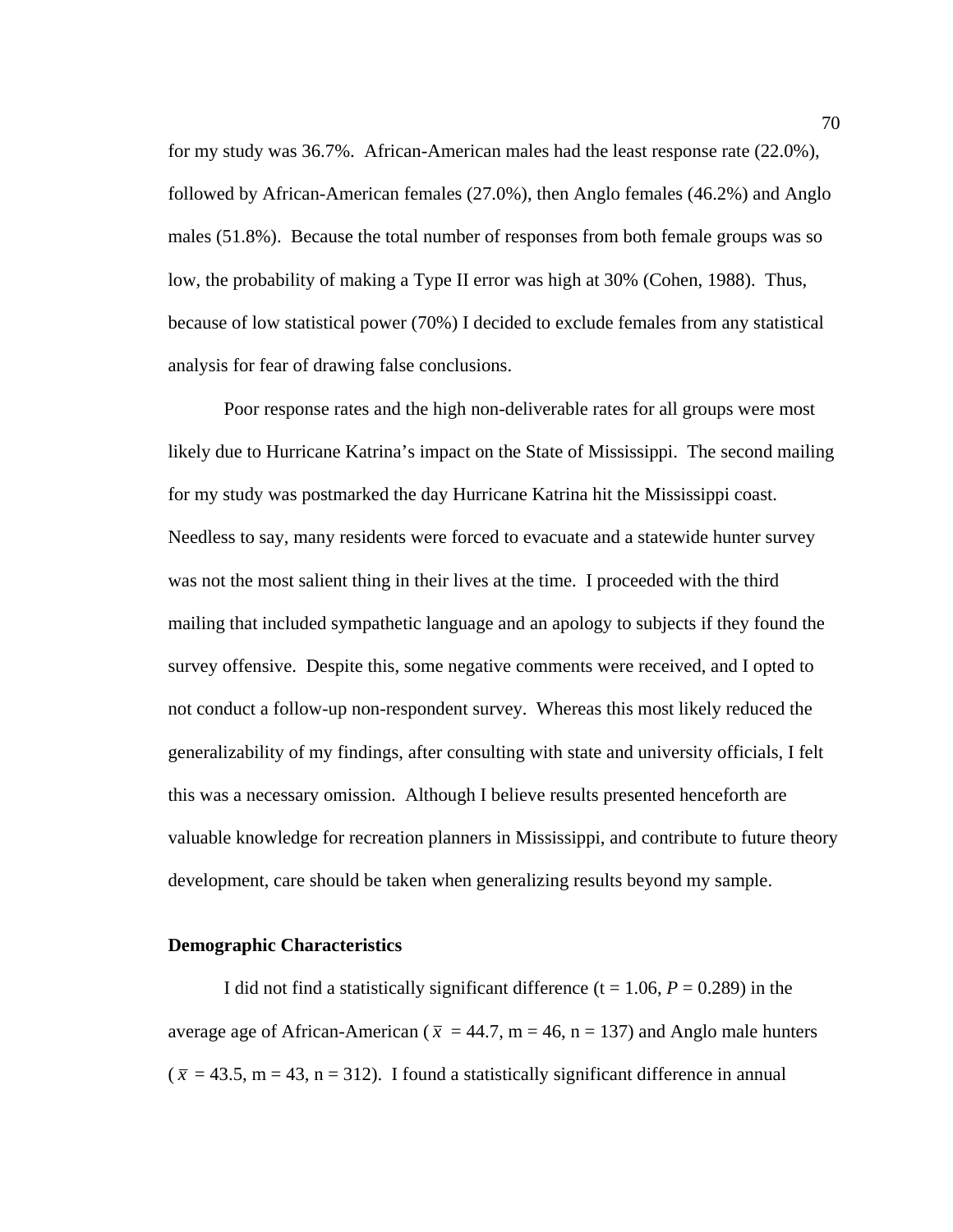household income  $(X^2 = 54.18, P < 0.001)$  of African-American and Anglo males. African-American male hunters' median household income category was \$30,000-  $$39,999$  (n = 120) whereas median household income category for Anglo males was \$50,000-\$59,999 ( $n = 285$ ). I found a statistically significant difference in education ( $t =$ -3.29,  $P = 0.001$ ). African-American males' average level of education ( $\bar{x} = 12.8$ , n =133) was significantly less than Anglo males ( $\bar{x}$  = 13.6, n = 298). Lastly, I found a statistically significant difference in the number of years the groups have been hunting (*Z*  $=$  -3.28,  $P = 0.001$ ). African-American males have been hunting fewer years ( $\bar{x} = 25.2$ ,  $m = 25$ ,  $n = 124$ ) than Anglo males ( $\bar{x} = 30.5$ ,  $m = 30$ ,  $n = 304$ ). Differences exhibited in demographic characteristics further showed the need to use these variables as covariates.

## **Attitudes Toward Wildlife**

### *Social-Benefits*

Cronbach's alpha for the Social-Benefits dimension was 0.78 (Table 3.1) indicating adequate internal consistency of scale items. I did not detect a statistically significant relationship between the covariates years hunted ( $F_{2,367} = 0.64$ ,  $P = 0.529$ ), age ( $F_{2,367} = 0.26$ ,  $P = 0.775$ ), income level ( $F_{2,367} = 0.39$ ,  $P = 0.680$ ), or education level  $(F_{2, 367} = 0.76, P = 0.469)$  on Social-Benefits scores (Table 3.3). Because none of the covariates showed a statistically significant relationship with scores, I performed a oneway ANOVA to test if Social-Benefits scores were significantly different for African-American and Anglo males. I found a statistically significant difference  $(F_{1,450} = 10.16,$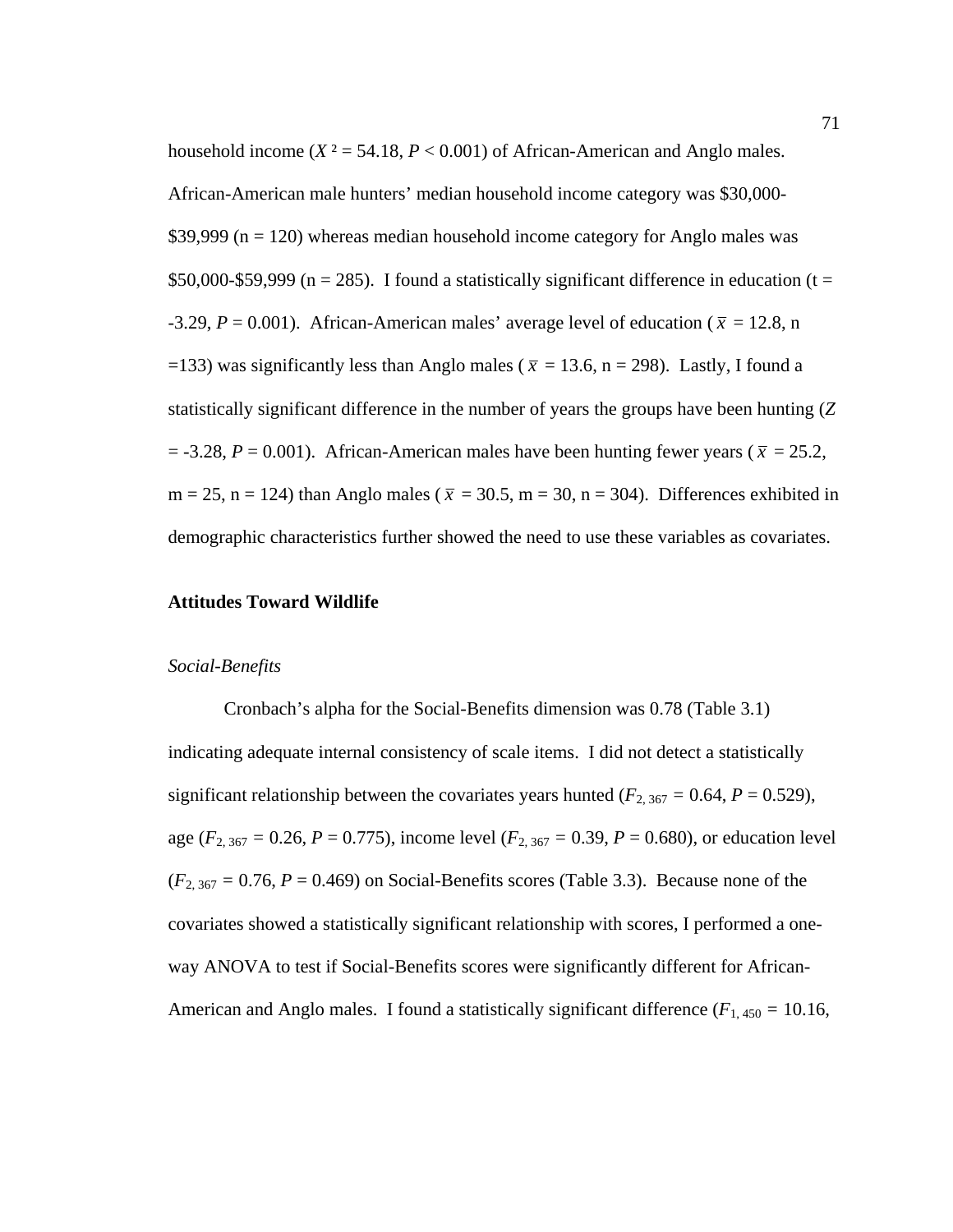*P* = 0.002) in mean Social-Benefits scores in which African-American males scores were less ( $\bar{x}$  = 21.3, n = 138) than Anglo males ( $\bar{x}$  = 22.1, n = 314).

### *Traditional-Conservation*

Cronbach's alpha for the Traditional-Conservation dimension was 0.59 (Table 3.1) indicating a low, but adequate internal consistency of scale items. I did not detect a statistically significant relationship between the covariates age ( $F_{2,367} = 0.95$ ,  $P = 0.387$ ), income level ( $F_{2, 367} = 1.29$ ,  $P = 0.277$ ), or education level ( $F_{2, 367} = 0.59$ ,  $P = 0.554$ ) on Traditional-Conservation scores (Table 3.4). I did detect a statistically significant relationship between the covariate years hunted ( $F_{2,367} = 3.29$ ,  $P = 0.038$ ) and Traditional-Conservation scores. I found when the number of years the respondent had been hunting was tested alone, a statistically significant relationship with Traditional-Conservation scores still existed ( $F_{2,425} = 5.74$ ,  $P = 0.004$ ). I tested the equality of slopes for African-American and Anglo males' Traditional-Conservation scores and years hunted and found there was a statistically significant difference across groups ( $F_{1,425}$  = 5.49, *P* = 0.020). This indicated that Traditional-Conservation scores for African-American and Anglo males varied depending on the number of years respondents have been hunting. Therefore, scores were evaluated for a range of pertinent years hunted (Table 3.5). I found that the adjusted means of Traditional-Conservation scores for African-American males who have been hunting at least 15 years and no more than 50 years, were less than Anglo males. At other number of years hunted, there was not a significant difference detected in scores across groups.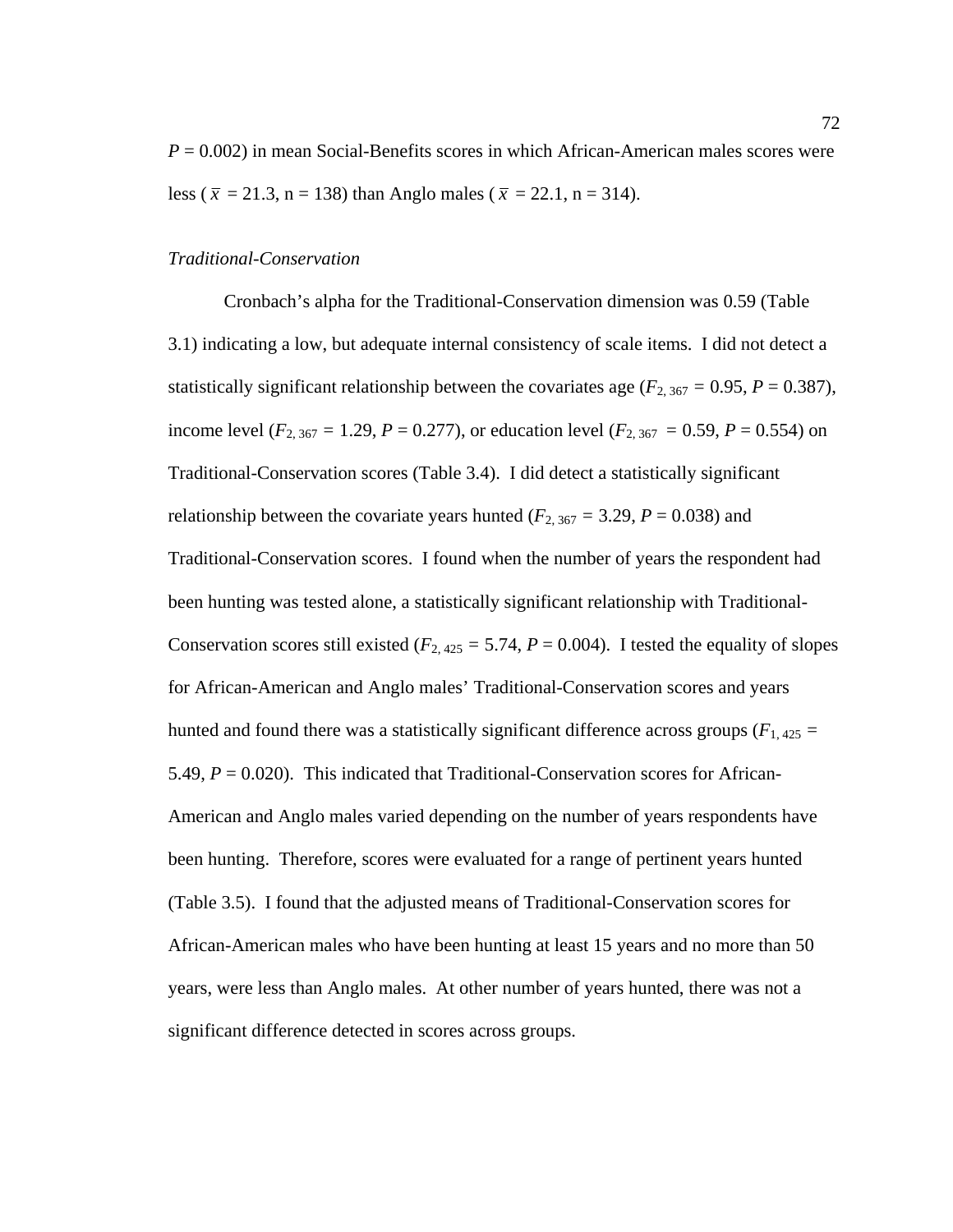### *Problem-Tolerance*

Cronbach's alpha for the Problem-Tolerance dimension was 0.74 (Table 3.1) indicating adequate internal consistency of scale items. I did not detect a statistically significant relationship between the covariates years hunted ( $F_{2,367} = 0.05$ ,  $P = 0.955$ ), age ( $F_{2,367} = 1.13$ ,  $P = 0.323$ ), or income level ( $F_{2,367} = 1.95$ ,  $P = 0.144$ ) on Problem-Tolerance scores (Table 3.6). I did detect a statistically significant relationship between the covariate education ( $F_{2, 367} = 3.62$ ,  $P = 0.028$ ) and Problem-Tolerance scores. When the education level of respondents was tested alone, a statistically significant relationship with Problem-Tolerance scores still existed ( $F_{2,434} = 3.04$ ,  $P = 0.049$ ). I tested the equality of slopes for African-American and Anglo males' Problem-Tolerance scores and education level in which I found there was a statistically significant difference across groups  $(F_{1,434} = 5.68, P = 0.018)$ . This indicated that Problem-Tolerance scores for African-American and Anglo males varied depending on education level. Therefore, scores were evaluated for a range of pertinent education levels (Table 3.7). I found that the adjusted means of Problem-Tolerance scores for African-American males with one to 15 years of education were less than Anglo male scores. At educational levels greater than 15 years, there was not a statistically significant difference detected in scores across groups.

### *Communication-Benefits*

Cronbach's alpha for the Communication-Benefits dimension was 0.67 (Table 3.1) indicating adequate internal consistency of scale items. I did not detect a statistically significant relationship between the covariates age ( $F_{2, 367} = 1.74$ ,  $P = 0.177$ ), income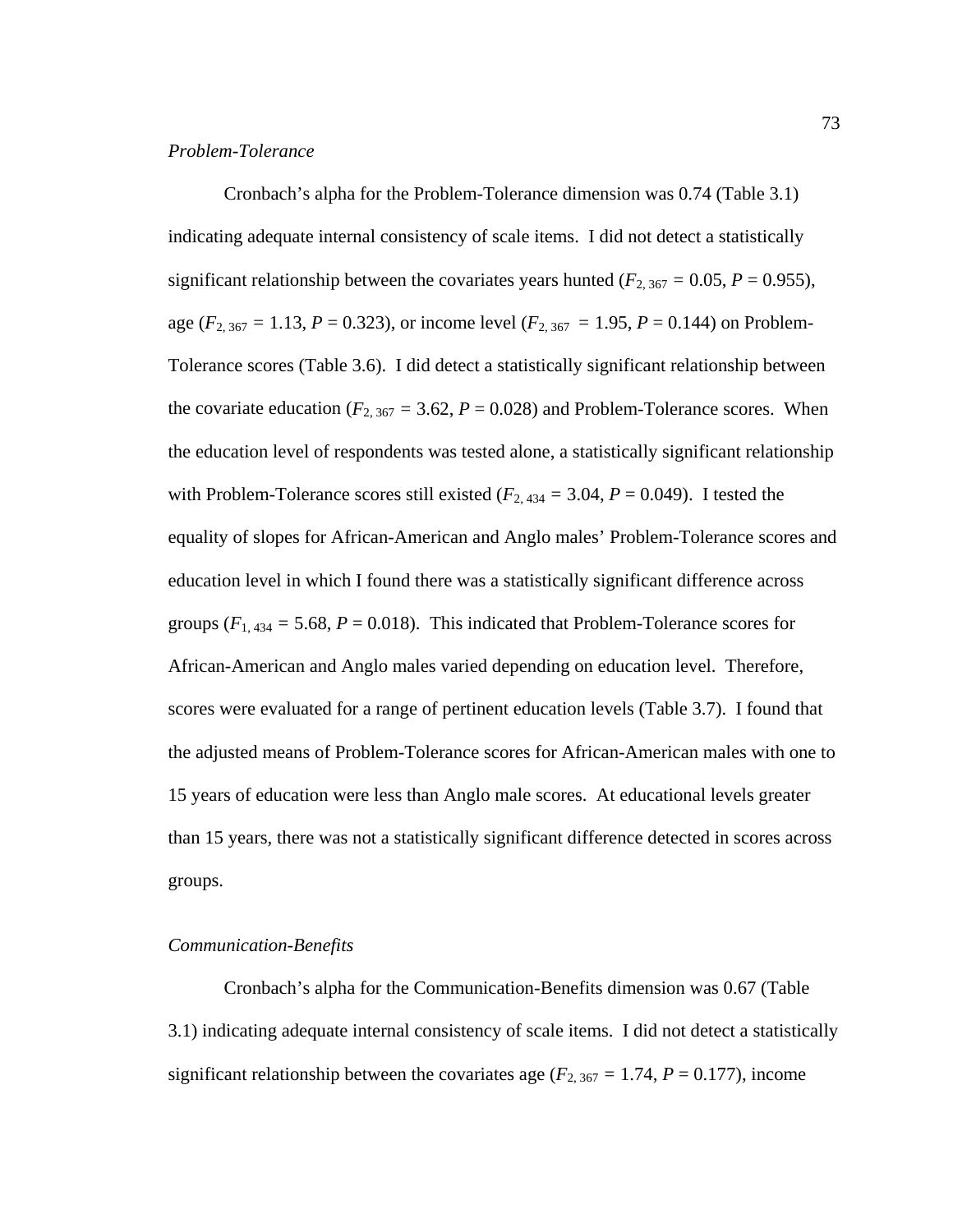level ( $F_{2, 367} = 1.15$ ,  $P = 0.318$ ), or education level ( $F_{2, 367} = 0.53$ ,  $P = 0.591$ ) on Communication-Benefits scores (Table 3.8). I did detect a statistically significant relationship between the covariate years hunted ( $F_{2, 367} = 3.14$ ,  $P = 0.044$ ) and the Communication-Benefits scores. When the number of years the respondents had been hunting was tested alone, a statistically significant relationship with Communication-Benefits scores still existed ( $F_{2,425} = 3.41$ ,  $P = 0.034$ ). I tested the equality of slopes for African-American and Anglo males' Communication-Benefits scores and years hunted and found there was not a statistically significant difference across groups ( $F_{1,425} = 1.25$ ,  $P = 0.264$ ). With number of years hunted as a covariate, I found there was no statistically significant difference  $(P = 0.227)$  in adjusted Communication-Benefits mean scores for African-American ( $\bar{x}$  = 16.3) and Anglo males ( $\bar{x}$  = 16.6).

## **Discussion**

#### **Social-Benefits**

I found differences between African-American and Anglo males in their scores on the Social-Benefits dimension, although the dimension was important to both groups. This indicates that both groups have an appreciation for wildlife, enjoy seeing and knowing wildlife exist in nature, and like to read about wildlife in educational materials to learn more about them. However, African-American males' scores on the Social-Benefits dimension were still significantly less than Anglo males. This suggests that there may be a cultural explanation for existing differences in attitudes. Based on Dolin (1988), two cultural patterns may explain this finding: 1) identification with slavery, and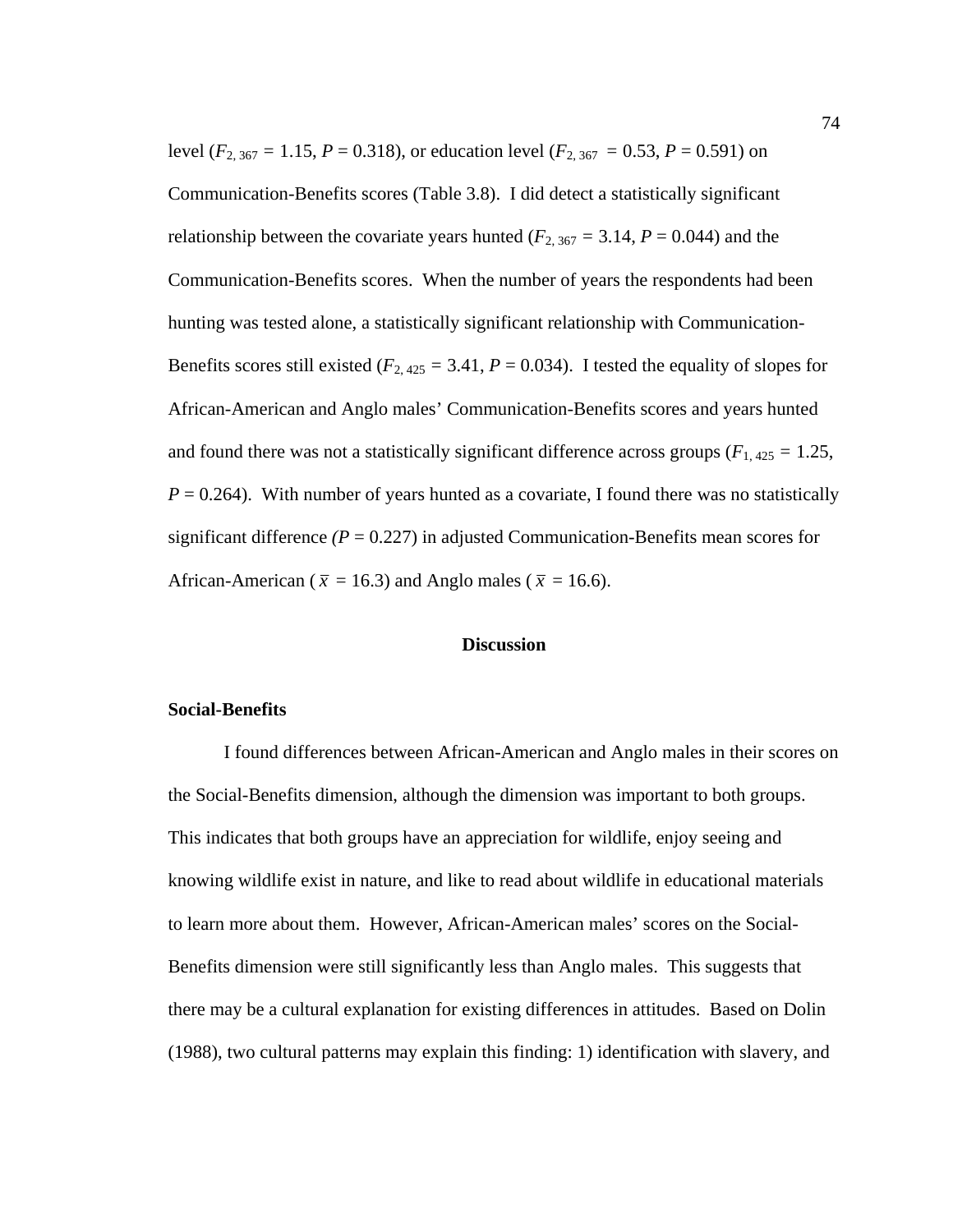2) personal priorities. The identification with slavery theory states that African-Americans have a low interest in nature and wildlife because of their history with slavery in which the relationship with the land was more required than voluntary. If this theory can be extended to include the natural environment in general, then it may offer a partial reason why African-American males expressed less interest in the existence and appreciation of wildlife. Further, the personal priorities theory implies that outdoor and wildlife related activities are not a high priority to African-Americans because other more pressing material concerns are more important to them on a daily basis. This is consistent with Taylor's (1989) and Valenzuela's (1994) perspective that African-Americans have less involvement in environmental groups because those groups focus on nonhuman organisms and neglect socially relevant environmental justice issues.

### **Traditional-Conservation**

 I found differences between African-American and Anglo males in their scores on the Traditional-Conservation dimension at later years of experience. This is consistent with the observation by Bryan (1977) that novices in recreational activities, like hunting and fishing, would be more consumptively oriented. Items in this scale appear to be related to utilitarian benefits of hunting or wildlife. At early years of experience, African-American and Anglo males both view this construct as "moderately important." However, as years of participation in hunting increased, Traditional-Conservation attitudes became increasingly more important to Anglos whereas years of experience didn't appear to affect the importance of Traditional-Conservation attitudes of African-American males; in fact, they became less important. This finding suggests that African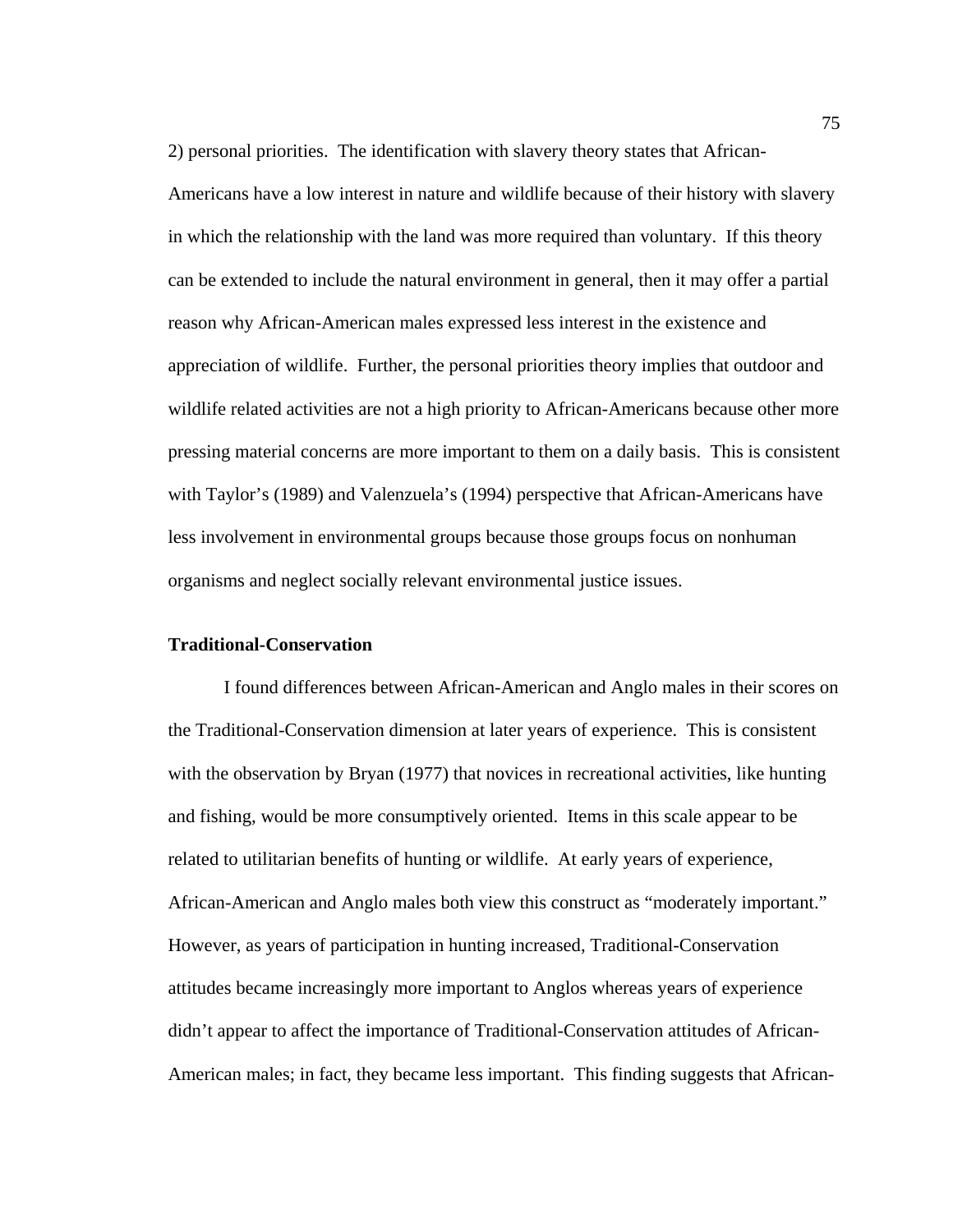American male hunters with a lot of experience may become more appreciative of nonutilitarian aspects of hunting. However, this is contradicted by their lower scores on the Social-Benefits dimension. Taking into consideration Kellert and Berry's (1980) earlier study that showed African-American males in general are more utilitarian oriented than Anglos males, further research should be conducted to shed light on this finding.

## **Problem-Tolerance**

 I found that there were significant differences between African-American and Anglo males in their scores on the Problem-Tolerance dimension. Differences were most pronounced between groups with fewer years of formal education. African-American males at lower educational levels were less tolerant of problems caused by wildlife that included property damage, diseases, and being a nuisance in general. However, as educational level increased, African-American males became more tolerant and differences between them and Anglos disappeared after some years of college. At that point, both Anglo and African-American males' views tolerating wildlife problems were "moderately important." This suggests that there may be something about the college experience that changes African-American attitudes toward viewing wildlife problems. Perhaps this is the result of courses taken which broadened the understanding of wildlife, or exposure to others from different cultural backgrounds who have more involvement with wildlife.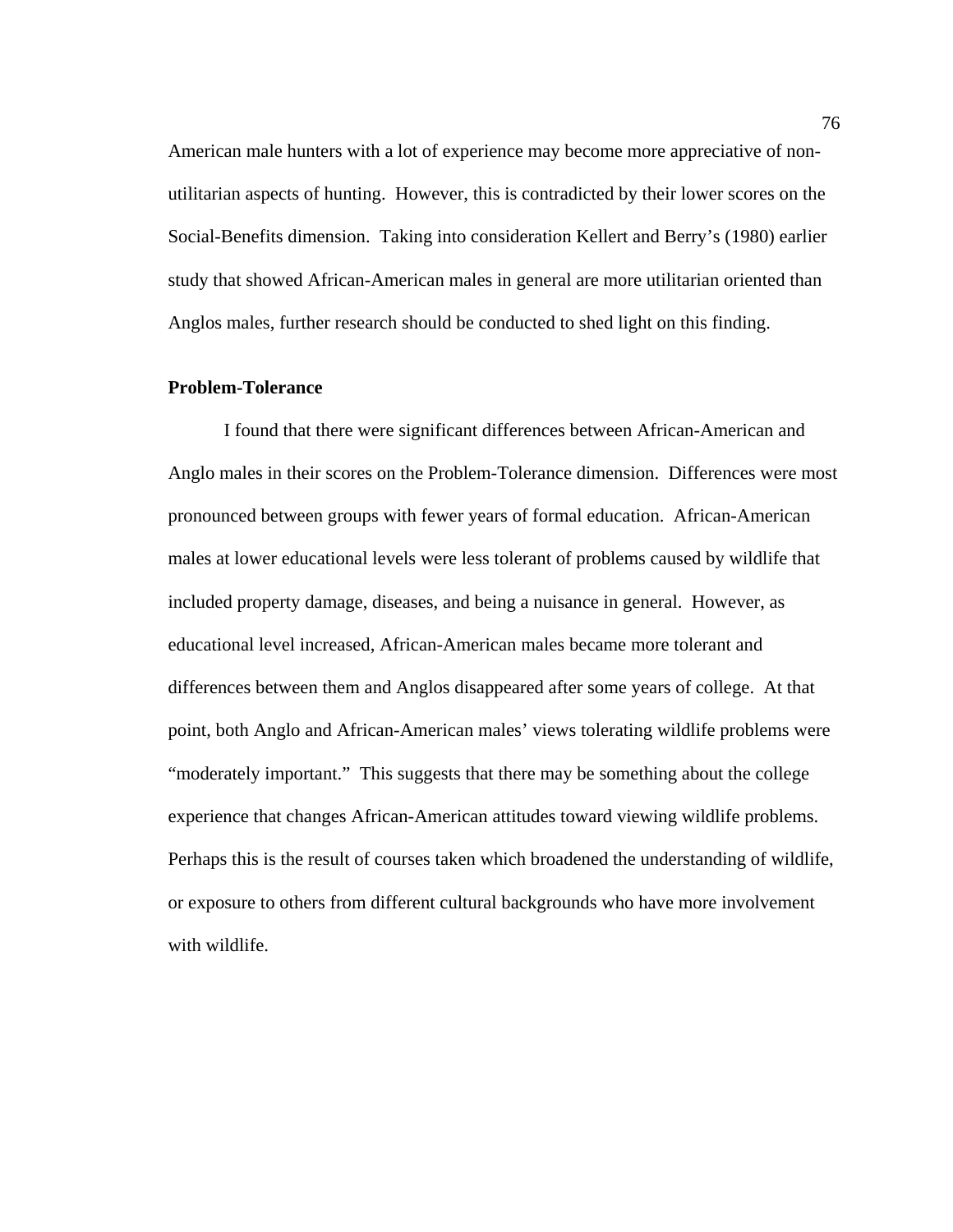### **Communication-Benefits**

 I did not detect differences in African-American and Anglo male scores on the Communication-Benefits dimension after controlling for years of experience. This suggests that this dimension is not influenced by culture as much as it is by years of hunting experience. Nevertheless, both groups indicated that it was "very important" to talk about wildlife with others, see wildlife in reading materials, observe or photograph wildlife, and express opinions about wildlife to management officials. This was not totally unexpected because participation in the sport requires some understanding of wildlife species and a basic knowledge of management issues that can potentially affect their overall hunting experience. However, this finding is inconsistent with Kellert and Berry's (1980) conclusion that in general, African-Americans expressed significantly less knowledge and concern about wildlife and the natural environment than Anglos. Further research should be conducted to better understand the relationship between African-American hunters and non-hunters as well as the influence of hunting experience with this attitude type.

 Despite significant findings on three of the four attitude constructs, age and income level were not significant covariates with any of the attitudinal constructs. This leads me to believe that attitudes toward wildlife of African-American males may not be as linked to their age and income as previous cultural research has implied. Future research should continue to investigate these variables as possible covariates because my results may have been a function of small sample sizes or less than representative samples. Nevertheless, even if covariates indicate a significant difference, that does not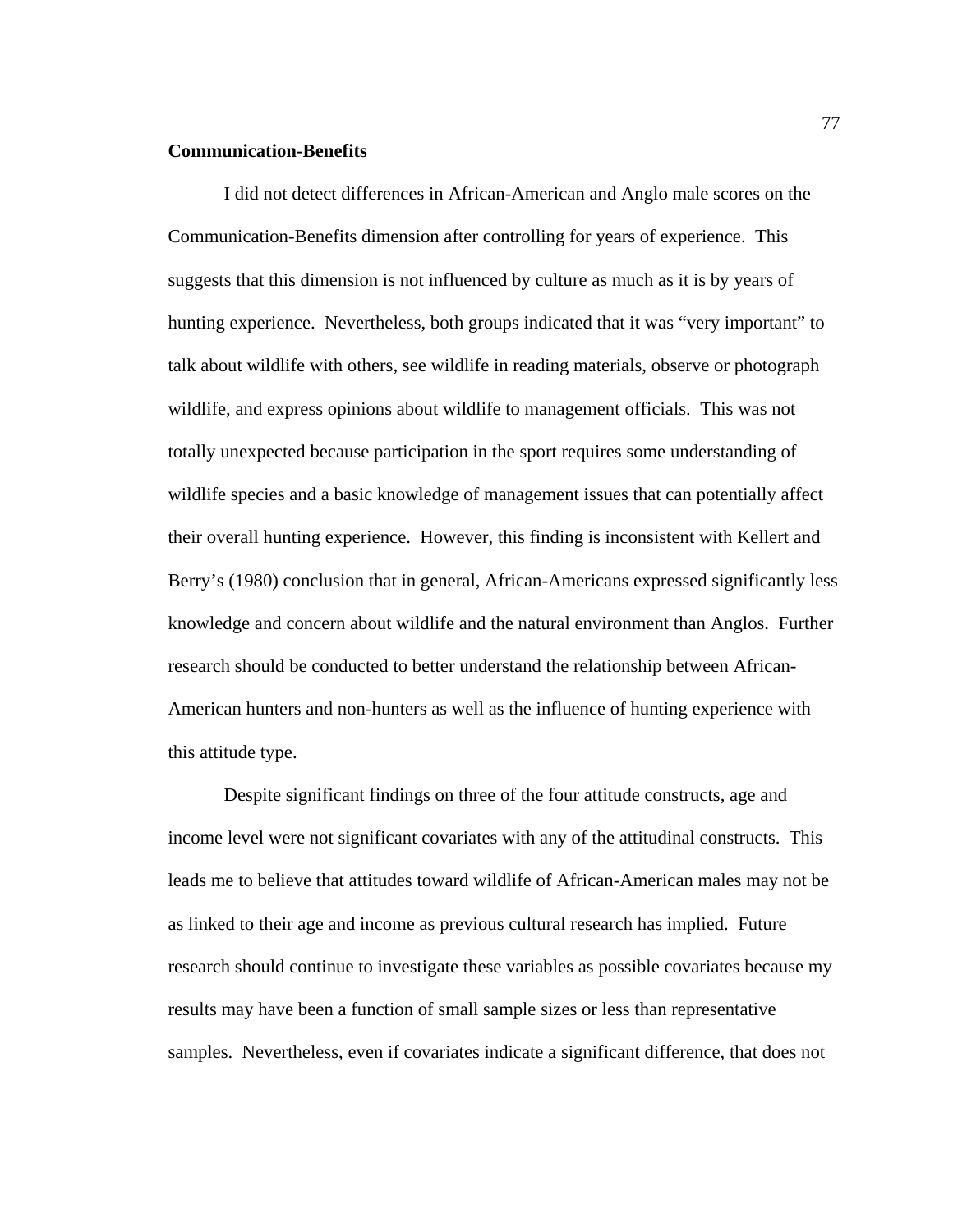mean that differences are consistent or even exist at all levels of the covariate. Researchers should pay particular attention to the slopes instead of assuming they are parallel and provide randomly selected adjusted means. Recently, Milliken and Johnson (2002) indicated that this is one of the most common mistakes researchers make when conducting an ANCOVA.

 Although the scale reliabilities I found on each of the WAVS constructs achieved about 0.60 or better, which is seen as acceptable in most outdoor recreation research, additional items and/or different scales may need to be investigated, at least for hunting in Mississippi. Lower than anticipated reliabilities may have occurred for three reasons. First, Cornell University researchers developed this scale on all wildlife stakeholders (not only hunters) in New York State whereas I looked only at hunters in Mississippi. Second, there could be regional differences in how southern and northern residents interpret scale items. Similarly, African-American males may have interpreted scale items differently than Anglo males, or a different factor structure may exist for the WAVS scale if only African-Americans were investigated. For example, Toth and Brown (1997) found that a different factor structure existed between African-American and Anglo anglers in the Mississippi Delta. This same phenomenon may be evident in attitudes toward wildlife. As Dolin (1988, p. 20) said," With so little empirical work on black attitudes toward wildlife available, it is clear that more research must be done before solid conclusions can be reached on what those attitudes are and why they are held."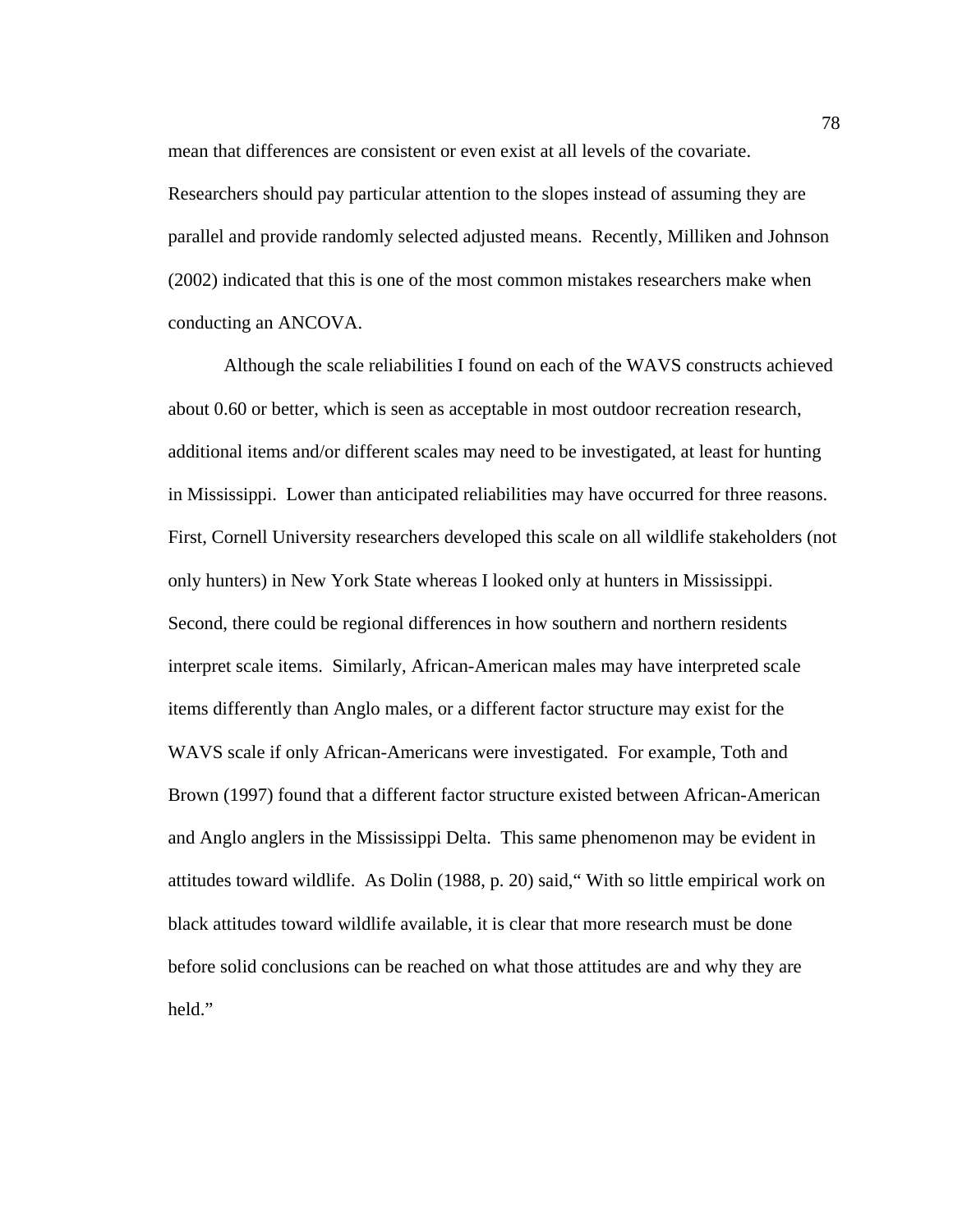#### **Literature Cited**

Ballard, W.B. (1994). Public attitudes and wildlife science. *Northeast Wildlife,* 51, 63-70.

- Bryan, H. (1977). Leisure value systems and recreational specialization: The case of trout fishermen. *Journal of Leisure Research,* 9, 22-38.
- Butler, J.S., Shanahan, J., & Decker, D.J. (2003). Public attitudes toward wildlife are changing: a trend analysis of New York residents. *Wildlife Society Bulletin,* 31 (4), 1027-1036.
- Cohen, J. (1988). *Statistical power analysis for the behavioral sciences, 2nd edition.*  Hillsdale, NJ: Lawrence Earlbaum Associates.
- Decker, D.J., Brown, T.L., & Siemer, W.F. (2001). *Human dimensions of wildlife management in North America.* Bethesda, MD: The Wildlife Society.
- Dillman, D.A. (1978). *Mail and telephone surveys: The total design method.* New York: John Wiley and Sons Inc.
- Dolin, E.J. (1988). Black Americans' attitudes toward wildlife. *Journal of Environmental Education,* 20, 17-21.
- Floyd, M.F., & Gramann, J.H. (1993). Effects of acculturation and structural assimilation in recreation-based recreation: The case of Mexican-Americans. *Journal of Leisure Research.* 25 (1), 6-21.
- Gohdes, C. (1967). *Hunting in the old south: Original narratives of the hunters.* Baton Rouge, LA: Louisiana State University Press.
- Heberlein, T.A., & Thomson, E. (1992). Socioeconomic influences on declining hunter numbers in the United States, 1977-1990. In S. Csanyi, & J. Emhaft (Ed.). *Transactions of the 20th Congress of the International Union of Game Biologists, Part2,* 699-705.
- Heberlein, T.A., & Thomson, E. (1996). Changes in the U.S. hunting participation, 1980- 90. In N. Botev (Ed.). *Transactions of the 22nd Congress of the International Union of Game Biologists,* 373-377.
- Hunt, K.M., & Ditton, R.B. (2002). Freshwater fishing participation patterns of racial and ethnic groups in Texas. *North American Journal of Fisheries Management,* 22, 52-65.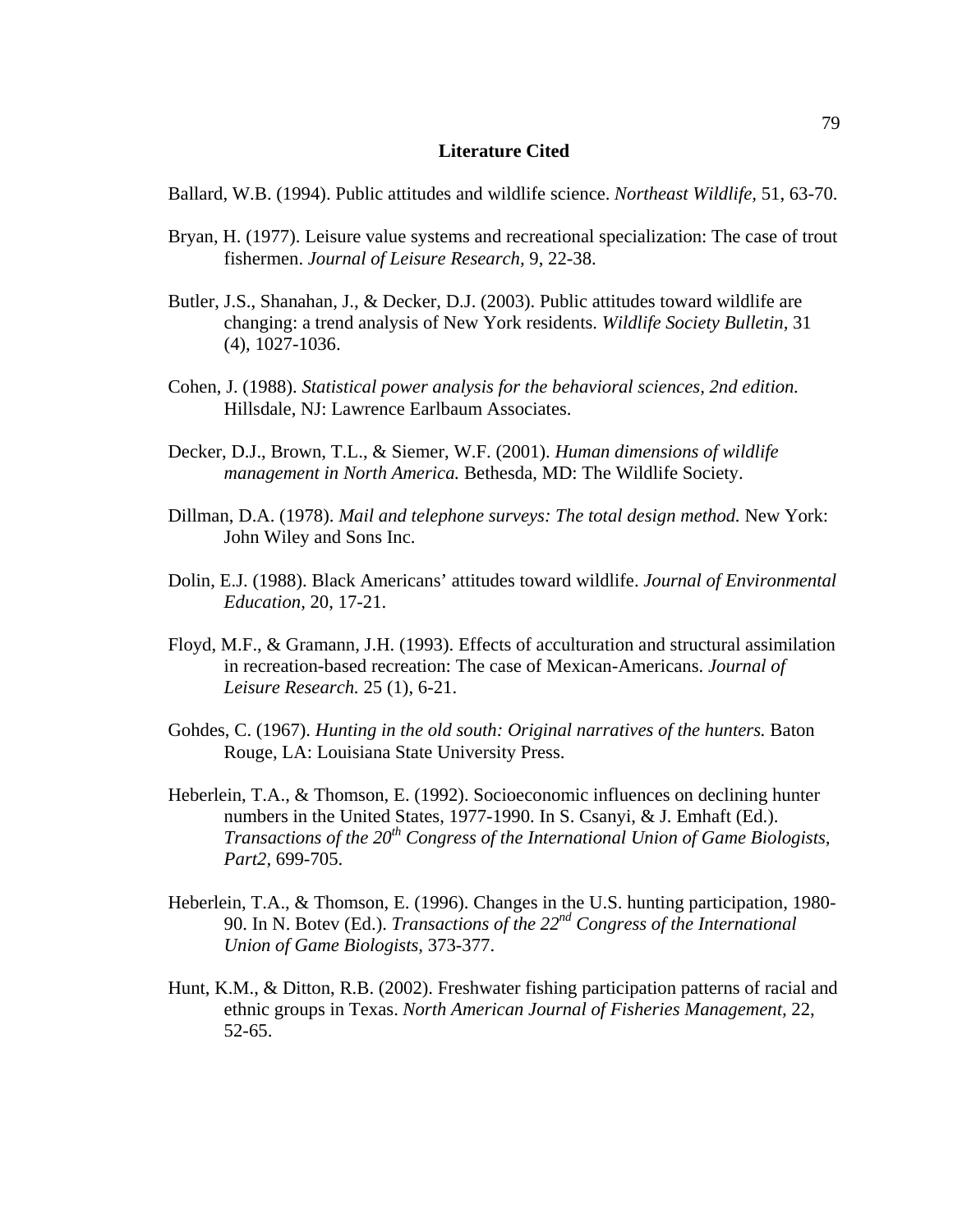- Kellert, S.R. (1976). Perceptions of animals in American society. *Transactions of the North American Wildlife Conference,* 41, 533-545.
- Kellert, S.R., & Berry, J.K. (1980). *Phase III: Knowledge, affection, and basic attitudes toward animals in American society.* Washington, DC: U.S. Department of the Interior.
- Miller, M.B. (1995). Coefficient alpha: A basic introduction from the perspectives of classical test theory and structural equation modeling. *Structural Equation Modeling,* 2 (3), 255-273.
- Milliken, G.A., & Johnson, D.E. (2002). *Analysis of messy data: Volume III analysis of covariance.* Boca Raton, FL: Chapman and Hall/CRC.
- Murdock, S.H., Loomis, D.K., Ditton, R.B., & Hoque, M. N. (1996). The implications of demographic change for recreational fisheries management in the United States. *Human Dimensions of Wildlife,* 1 (4), 14-37.
- Purdy, K.G., Decker, D.J., & Brown, T.L. (1985). New York's 1978 hunter training course participants: The importance of social-psychological influences on participation in hunting from 1978 to 1984. *Human Dimensions Research Unit Publication Document* #85-87, Cornell University, Ithaca, NY.
- Purdy, K.G., & Decker, D.J. (1986). A longitudinal investigation of social-psychological influences on hunting participation in New York: Study 1 (1983-1985). *Human Dimensions Research Unit Publication Document* #85-87, Cornell University, Ithaca, NY.
- Purdy, K.G., & Decker, D.J. (1989). Applying wildlife values information in management: the wildlife attitudes and values scale. *Wildlife Society Bulletin,* 17, 494-500.
- Schelhas, H. (2002). Race, ethnicity, and natural resources in the United States: A review. *Natural Resources Journal,* 42, 723-763.
- Schlotzhauer, S.D., & Littell, R.C. (1997). *SAS system for elementary statistical analysis,*  2<sup>nd</sup> edition. Cary, NC: SAS Institute Inc.
- Stevens, J.P. (2002). *Applied multivariate statistics for the social sciences. 4th Edition.*  Mahwah, NJ: Lawrence Erlbaum Associates.
- Taylor, D.E. (1989). Blacks and the environment: Toward and explanation of the concern and action gap between blacks and whites. *Environmental Behavior,* 21, 175-205.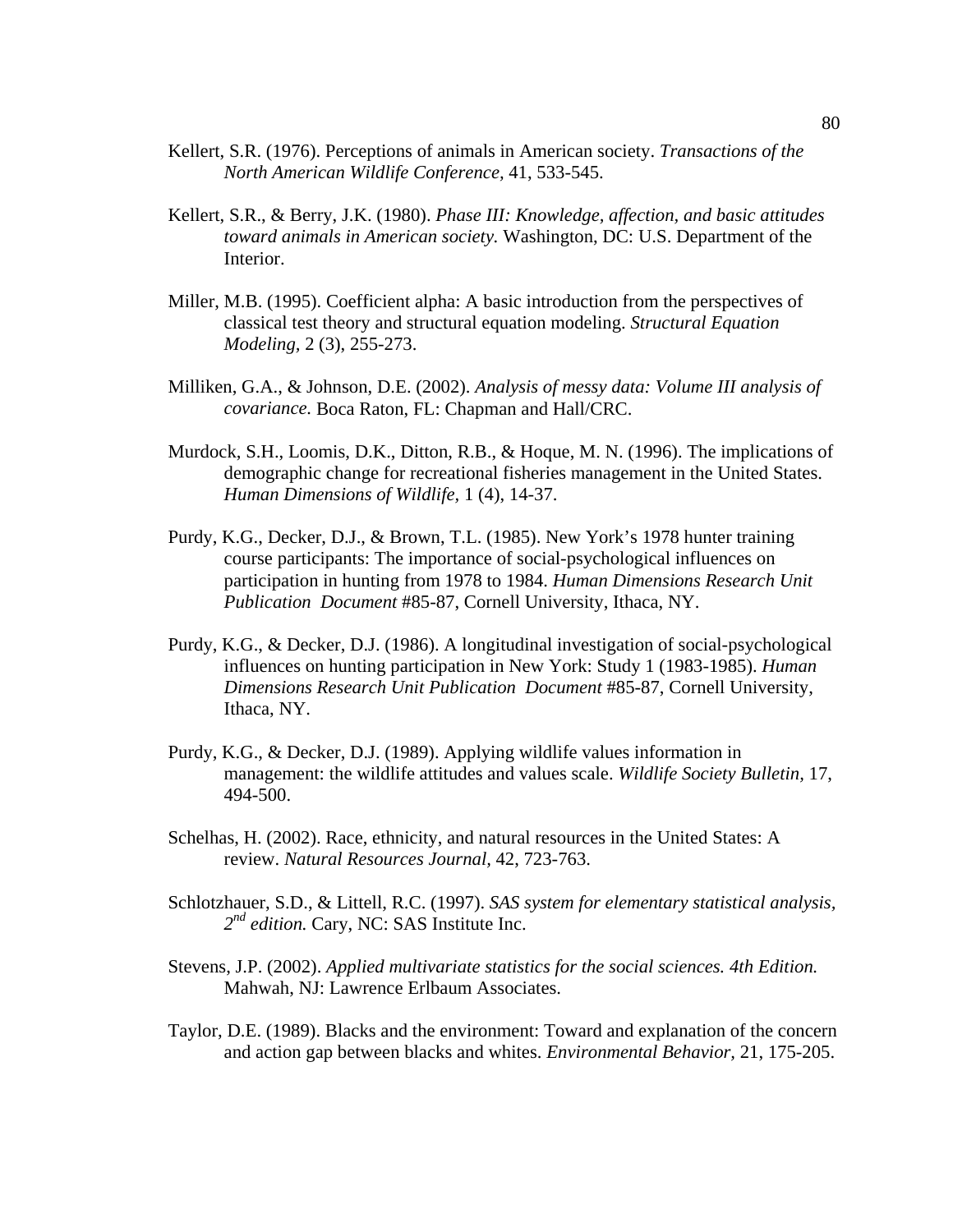- Toth, J.F. Jr., & Brown, R.B. (1997). Racial and gender meanings of why people participate in recreational fishing. *Leisure Sciences,* 19, 129-146.
- U.S. Department of the Interior, Fish and Wildlife Service & U.S. Department of Commerence, Bureau of the Census (2001). *2001 National Survey of Fishing, Hunting, and Wildlife-Associated Recreation.* Washington, DC: U.S. Department of the Interior.
- Valenzuela, F.P. (1994). Ecology is a white man's problem. In D.J. Chavez (Eds.), *Proceedings of the second symposium on social aspects and recreation research*  (pp. 67-74). U.S. Forest service General Technical Report PSW-GTR-156.
- Washburne, R.F. (1978). Black under-participation in wildland recreation: Alternative explanations. *Leisure Sciences,* 1 (2), 175-189.
- Washington, T. (1976). Urban blacks and wildlife. Unpublished paper written while a Masters student at Colorado State University. Fort Collins, CO.
- Wildt, A.R., & Ahtola, O. (1978). *Analysis of covariance.* Beverly Hills, CA: Sage Publications.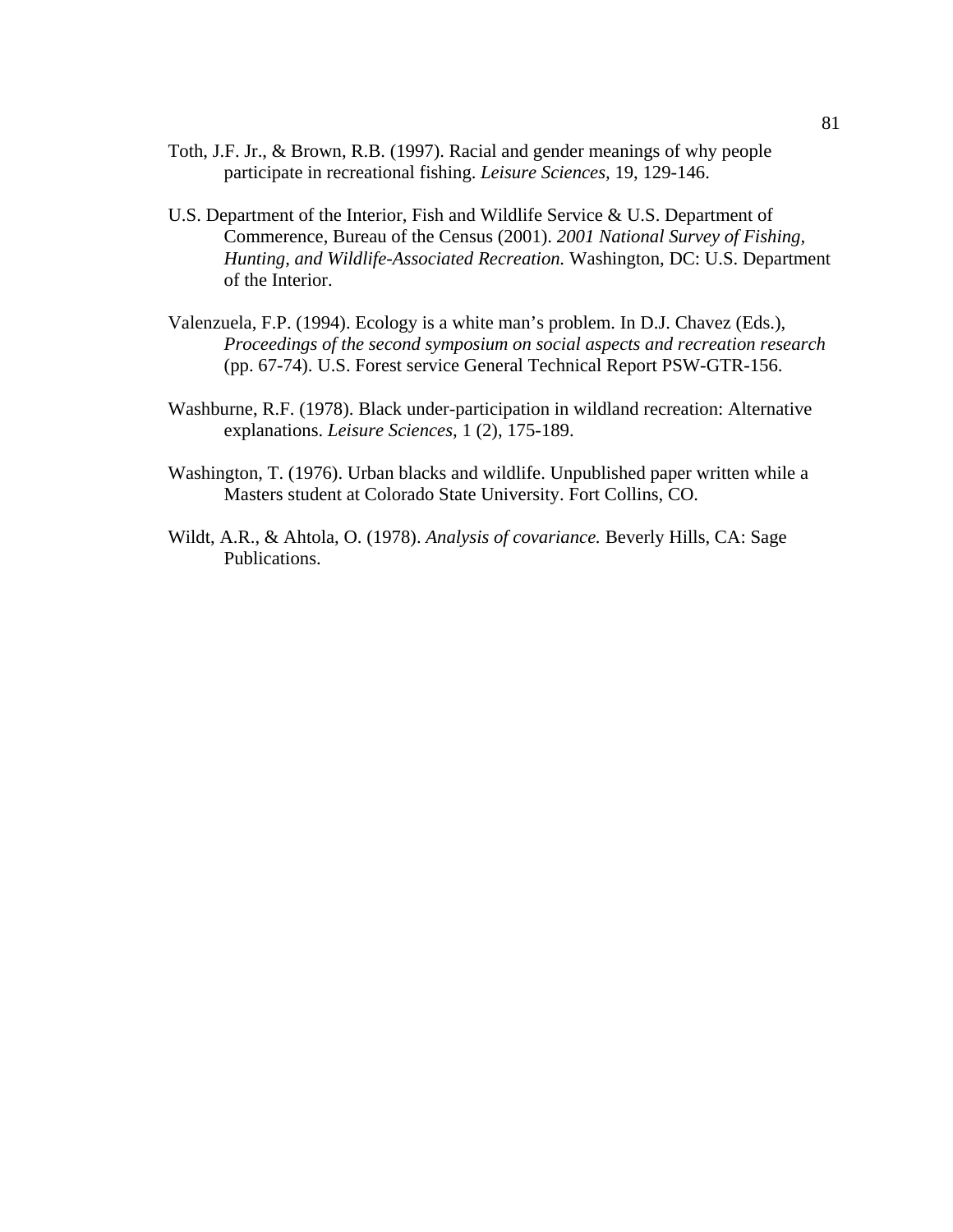| Dimension                     | Scale items (It is important to me personally:) <sup>a</sup>                                                                            | Scale reliability<br>(Cronbach's alpha) |
|-------------------------------|-----------------------------------------------------------------------------------------------------------------------------------------|-----------------------------------------|
|                               |                                                                                                                                         |                                         |
| <b>Communication-Benefits</b> | to talk about wildlife with family and friends                                                                                          | 0.67                                    |
|                               | to observe or photograph wildlife                                                                                                       |                                         |
|                               | to express opinions about wildlife and their management to<br>public officials or to officials of private conservation<br>organizations |                                         |
|                               | to see wildlife in books, movies, paintings, or photographs                                                                             |                                         |
| Problem-Tolerance             | that I tolerate most levels of property damage by wildlife                                                                              | 0.74                                    |
|                               | that I tolerate the ordinary risk of wildlife transmitting<br>diseases to humans or domestic animals                                    |                                         |
|                               | that I tolerate most wildlife nuisance problems                                                                                         |                                         |
| Social-Benefits               | to know that wildlife exist in nature                                                                                                   | 0.78                                    |
|                               | that wildlife are included in educational materials as the<br>subject for learning more about nature                                    |                                         |
|                               | that I consider the presence of wildlife as a sign of the quality<br>of the natural environment                                         |                                         |
|                               | that I appreciate the role that wildlife plays in the natural<br>environment                                                            |                                         |
|                               | that I understand more about the behavior of wildlife                                                                                   |                                         |
| Traditional-Conservation      | to hunt game animals for recreation                                                                                                     | 0.59                                    |
|                               | to trap furbearing animals for sale of fur or pelts                                                                                     |                                         |
|                               | that game animals are managed for an annual harvest for<br>human use without harming the future of the wildlife<br>population           |                                         |
|                               | that local economies benefit from the sale of equipment,<br>supplies, or services related to wildlife recreation                        |                                         |
|                               | to hunt game animals for food                                                                                                           |                                         |

## Table 3.1 Scale items used to measure African-American and Anglos' attitudes toward wildlife in Mississippi and scale reliability.

<sup>a</sup> Response format:  $1 =$  "strongly disagree,"  $2 =$  "disagree,"  $3 =$  "neutral,"  $4 =$  "agree," and  $5 =$  "strongly agree."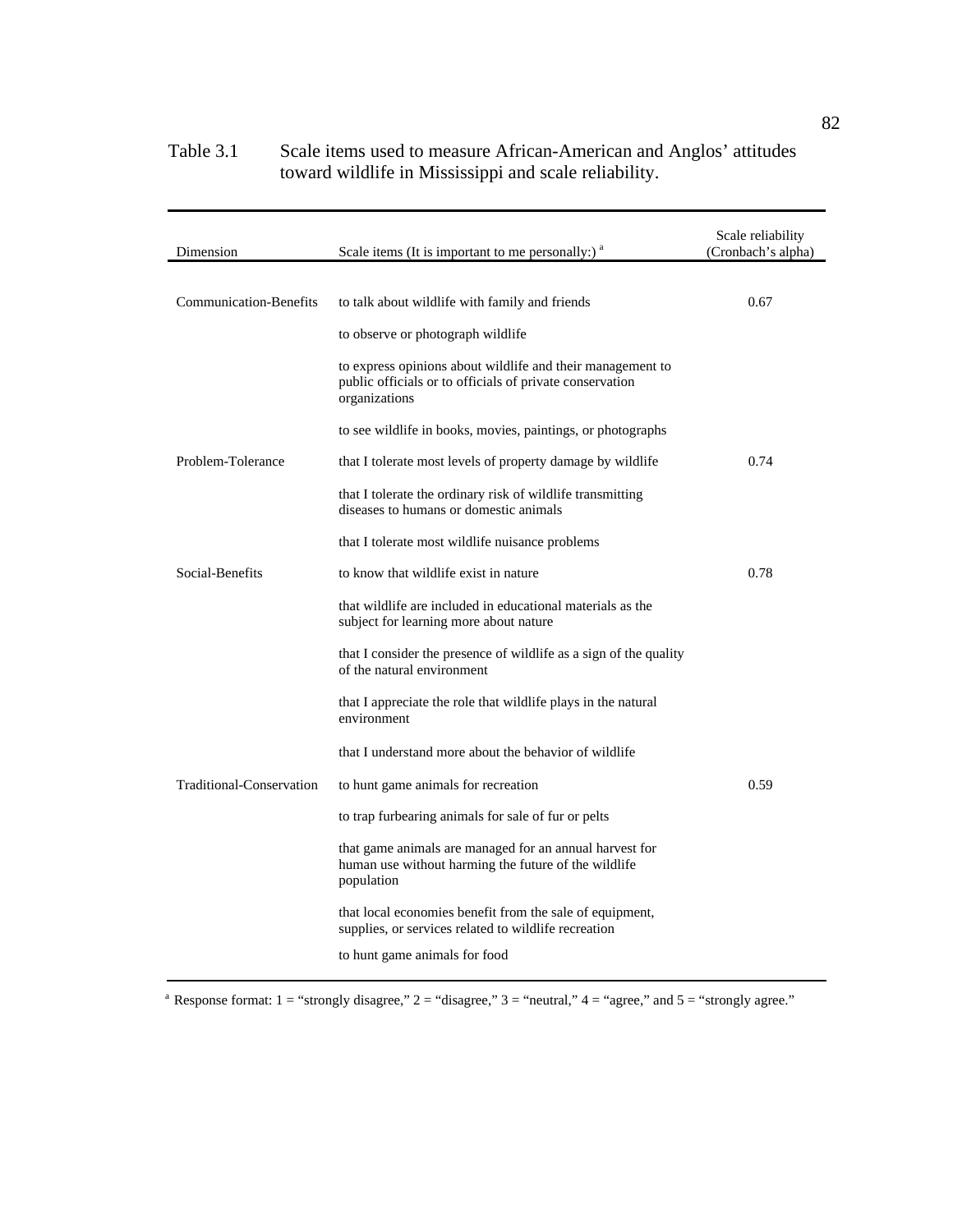| Table 3.2 | Response categories and rates for the 2004-05 Mississippi Resident |
|-----------|--------------------------------------------------------------------|
|           | Statewide Hunter Survey by race and gender category.               |

| Category                   | African-American<br>males | Anglo<br>males | African-American<br>females | Anglo<br>females | Overall<br>totals |
|----------------------------|---------------------------|----------------|-----------------------------|------------------|-------------------|
| # Mailed                   | 802                       | 802            | 198                         | 198              | 2000              |
| # Not returned             | 490                       | 292            | 103                         | 79               | 964               |
| # Returned useable         | 138                       | 314            | 38                          | 68               | 558               |
| # Returned non-eligible    | 31                        | 33             | 12                          | 15               | 91                |
| # Non-deliverable          | 143                       | 163            | 45                          | 36               | 387               |
| Response rate <sup>a</sup> | 22.0%                     | 51.8%          | 27.0%                       | 46.2%            | 36.7%             |
|                            |                           |                |                             |                  |                   |

<sup>a</sup> Response rate calculated by dividing number of returned useable questionnaires by total number of surveys sent minus number of returned non-eligible minus non-deliverables.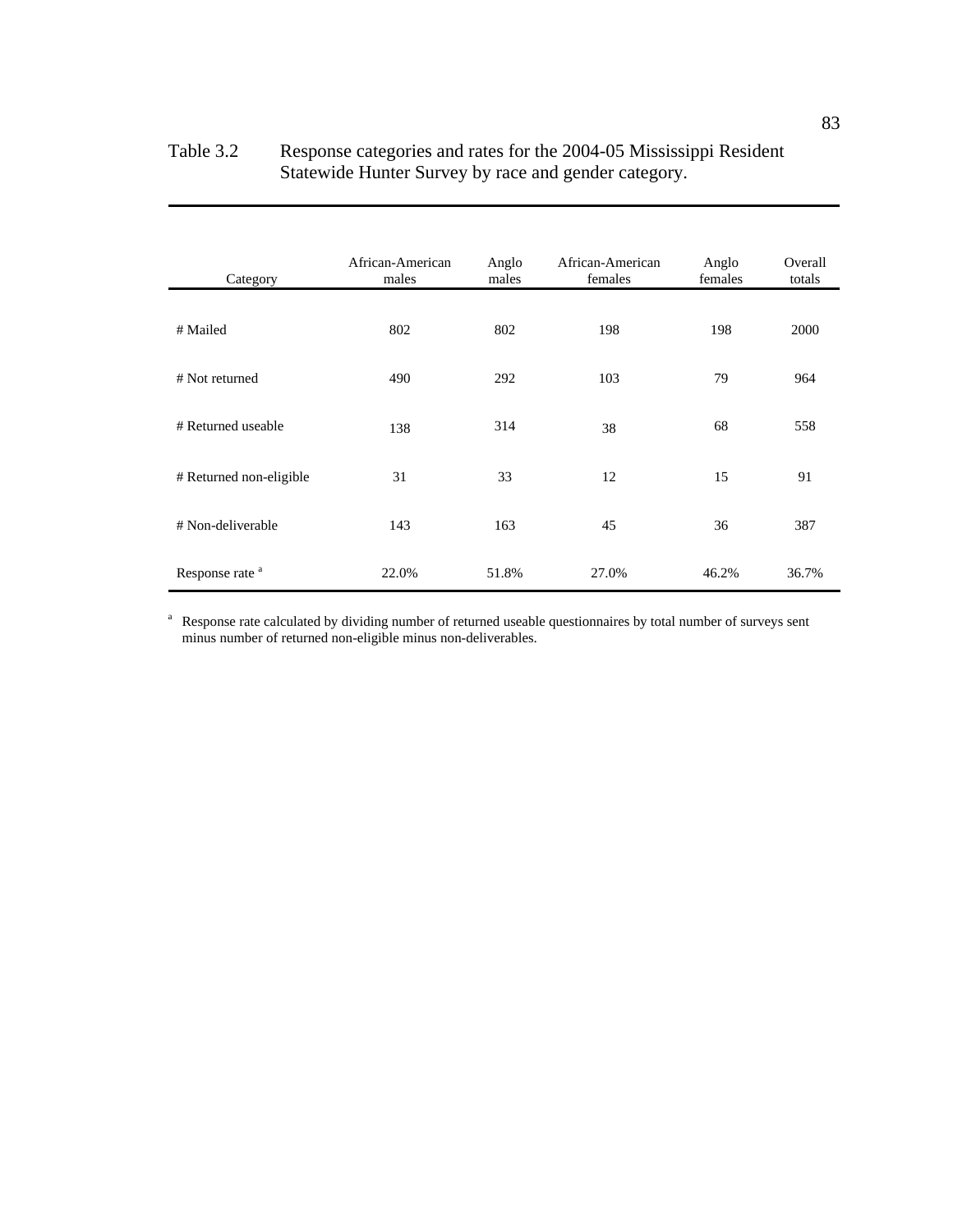| Preliminary ANCOVA     |                |             |       |                  |                  |
|------------------------|----------------|-------------|-------|------------------|------------------|
| Source                 | df             | Type III SS | MS    | $\overline{F}$   | $\boldsymbol{P}$ |
| Model                  | 9              | 117.89      | 13.10 | 1.87             | 0.056            |
| Race                   | $\mathbf{1}$   | 0.00        | 0.00  | 0.00             | 0.981            |
| Yrs Hunted (Race)      | $\overline{c}$ | 8.95        | 4.47  | 0.64             | 0.529            |
| Age (Race)             | $\overline{c}$ | 3.58        | 1.79  | 0.26             | 0.775            |
| Income (Race)          | $\overline{c}$ | 5.43        | 2.71  | 0.39             | 0.680            |
| Education (Race)       | $\overline{2}$ | 10.66       | 5.33  | 0.76             | 0.469            |
| Error                  | 367            | 2576.00     | 7.02  |                  |                  |
| <b>Corrected Total</b> | 376            | 2693.89     |       |                  |                  |
|                        |                |             |       |                  |                  |
| Final ANOVA            |                |             |       |                  |                  |
| Source                 | df             | Type III SS | MS    | $\boldsymbol{F}$ | $\boldsymbol{P}$ |
| Race                   | 1              | 71.04       | 71.04 | 10.16            | 0.002            |
| Error                  | 450            | 3145.23     | 6.99  |                  |                  |
| Corrected Total        | 451            | 3216.27     |       |                  |                  |

Table 3.3 Preliminary ANCOVA and final ANOVA for Social-Benefits attitude scores of African-American and Anglo male hunters in Mississippi.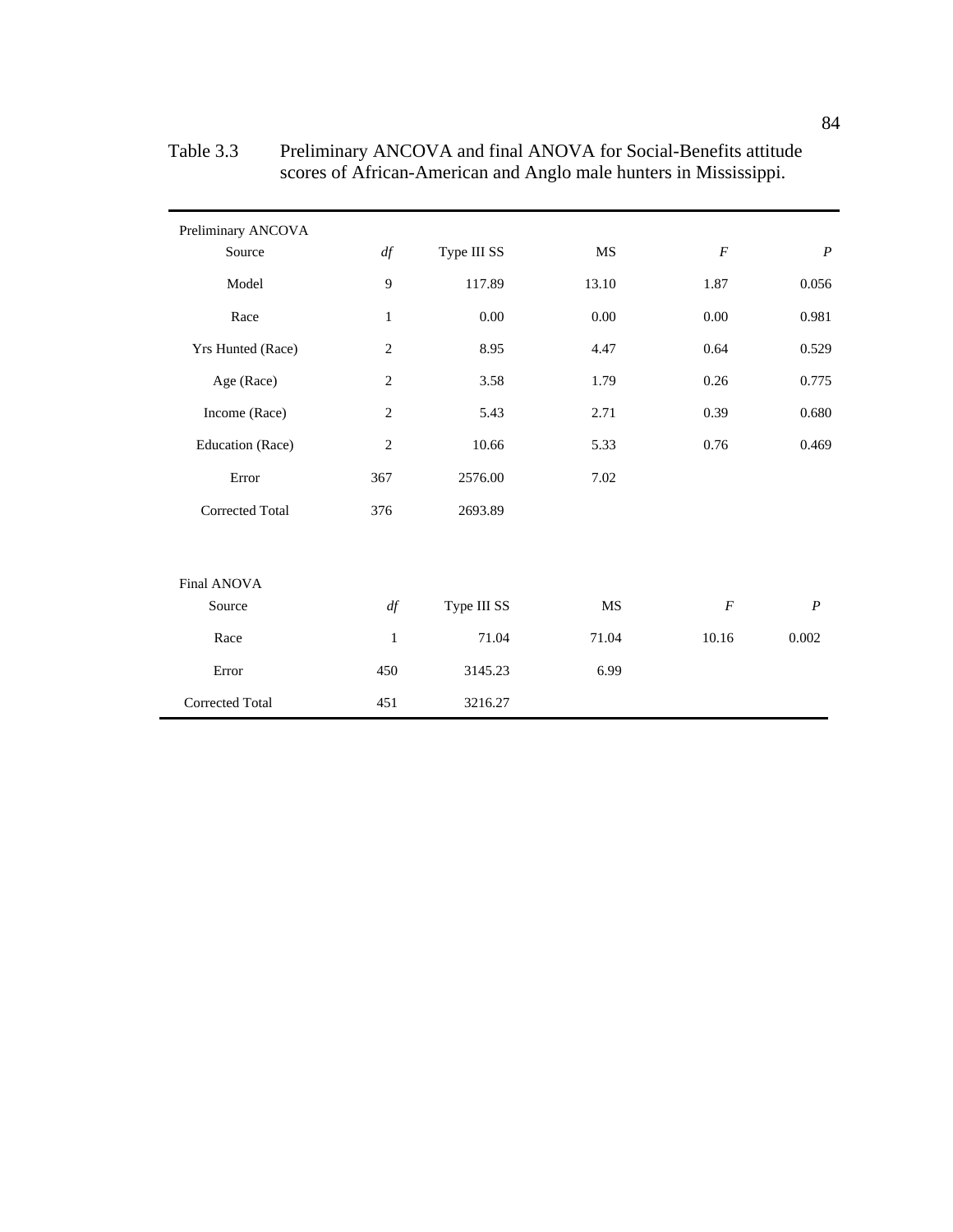| Preliminary ANCOVA |                |             |           |                  |                  |
|--------------------|----------------|-------------|-----------|------------------|------------------|
| Source             | df             | Type III SS | MS        | $\overline{F}$   | $\boldsymbol{P}$ |
| Model              | 9              | 433.77      | 48.20     | 5.72             | $< 0.001$        |
| Race               | $\mathbf{1}$   | 6.09        | 6.09      | 0.72             | 0.396            |
| Yrs Hunted (Race)  | $\overline{2}$ | 55.46       | 27.73     | 3.29             | 0.038            |
| Age (Race)         | $\overline{c}$ | 16.03       | 8.02      | 0.95             | 0.387            |
| Income (Race)      | $\sqrt{2}$     | 21.70       | 10.85     | 1.29             | 0.277            |
| Education (Race)   | $\overline{c}$ | 9.95        | 4.97      | 0.59             | 0.554            |
| Error              | 367            | 3089.87     | 8.42      |                  |                  |
| Corrected Total    | 376            | 3523.63     |           |                  |                  |
| Final ANCOVA       |                |             |           |                  |                  |
| Source             | df             | Type III SS | <b>MS</b> | $\boldsymbol{F}$ | $\overline{P}$   |
| Model              | 3              | 428.52      | 142.84    | 16.85            | $< 0.001\,$      |
| Race               | $\mathbf{1}$   | 2.43        | 2.43      | 0.29             | 0.593            |
| Yrs Hunted (Race)  | $\overline{2}$ | 97.35       | 48.67     | 5.74             | 0.004            |
| Error              | 425            | 3602.09     | 8.48      |                  |                  |
| Corrected Total    | 428            | 4030.61     |           |                  |                  |
| Slope Test         |                |             |           |                  |                  |
| Source             | df             | Type III SS | <b>MS</b> | $\boldsymbol{F}$ | $\boldsymbol{P}$ |
| Yrs Hunted*Race    | $\mathbf{1}$   | 46.56       | 46.56     | 5.49             | 0.020            |
| Error              | 425            | 3602.09     | 8.48      |                  |                  |
| Corrected Total    | 428            | 4030.61     |           |                  |                  |

Table 3.4 Preliminary and final ANCOVA for Traditional-Conservation attitude scores of African-American and Anglo male hunters in Mississippi.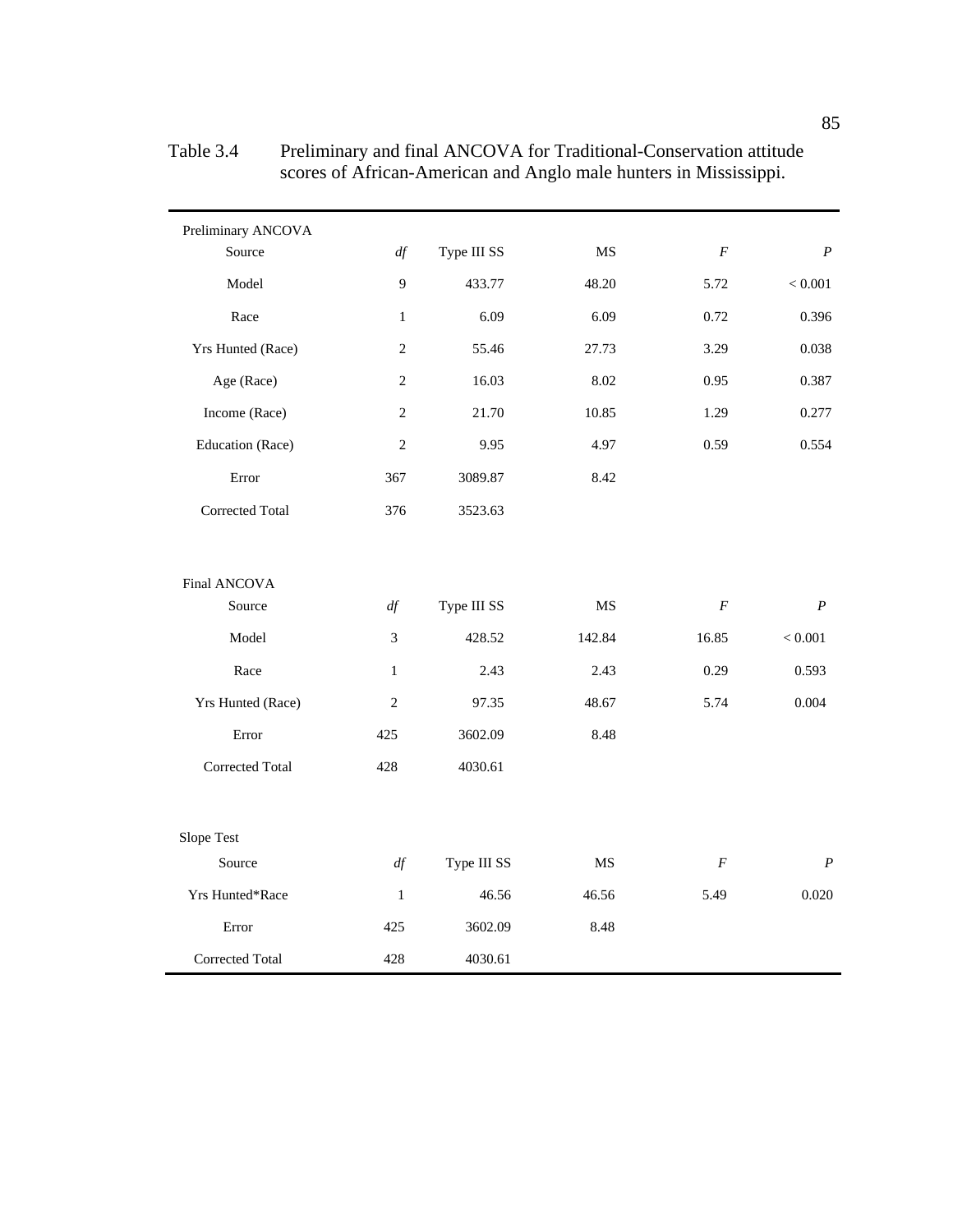| <b>Years Hunted</b> | African-American males <sup>a</sup> | Anglo males <sup>a</sup> | $\boldsymbol{P}$ |
|---------------------|-------------------------------------|--------------------------|------------------|
| $\sqrt{5}$          | 18.2(0.46)                          | 18.9(0.36)               | 0.281            |
| 10                  | 18.2(0.39)                          | 19.1(0.31)               | 0.069            |
| 15                  | 18.1(0.34)                          | 19.3(0.26)               | $0.005*$         |
| 20                  | 18.1(0.28)                          | 19.5(0.21)               | $< 0.001*$       |
| 25                  | 18.0(0.26)                          | 19.7(0.18)               | $< 0.001*$       |
| 30                  | 18.0(0.28)                          | 19.9(0.17)               | $< 0.001*$       |
| 35                  | 17.9(0.32)                          | 20.1(0.18)               | $< 0.001*$       |
| 40                  | 17.8(0.38)                          | 20.3(0.21)               | $< 0.001*$       |
| 45                  | 17.8(0.46)                          | 20.6(0.25)               | $< 0.001*$       |
| 50                  | 17.7(0.54)                          | 20.8(0.30)               | $< 0.001*$       |

Table 3.5 Adjusted means (± SD) for Traditional-Conservation attitude scores of African-American and Anglo male hunters in Mississippi by years hunted.

\* Statistically significant difference indicated; p-value < 0.05.

<sup>a</sup> Average number of years hunted for African-American and Anglo males was 25.2 years and 30.5 years, respectively.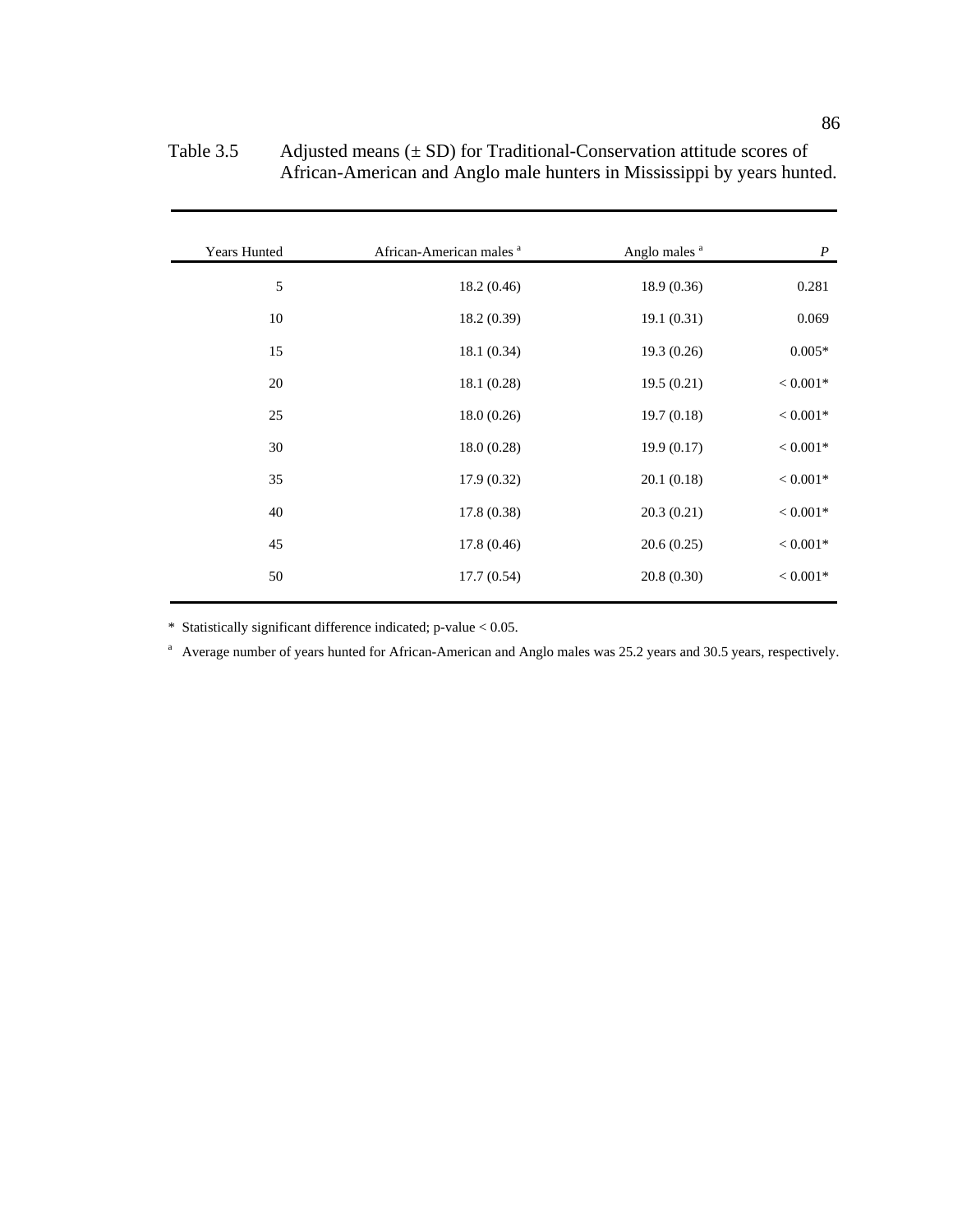| Preliminary ANCOVA<br>Source | df             | Type III SS | MS        | $\boldsymbol{F}$ | $\boldsymbol{P}$ |
|------------------------------|----------------|-------------|-----------|------------------|------------------|
| Model                        | 9              | 250.18      | 27.80     | 4.76             | $< 0.001$        |
| Race                         | $\mathbf{1}$   | 12.01       | 12.01     | 2.06             | 0.152            |
| Yrs Hunted (Race)            | $\overline{c}$ | 0.53        | 0.27      | 0.05             | 0.955            |
| Age (Race)                   | $\overline{2}$ | 13.23       | 6.61      | 1.13             | 0.323            |
| Income (Race)                | $\overline{2}$ | 22.71       | 11.35     | 1.95             | 0.144            |
| Education (Race)             | $\overline{2}$ | 42.22       | 21.11     | 3.62             | 0.028            |
| Error                        | 367            | 2142.24     | 5.84      |                  |                  |
| <b>Corrected Total</b>       | 376            | 2392.42     |           |                  |                  |
|                              |                |             |           |                  |                  |
| Final ANCOVA                 |                |             |           |                  |                  |
| Source                       | df             | Type III SS | <b>MS</b> | $\boldsymbol{F}$ | $\boldsymbol{P}$ |
| Model                        | 3              | 225.37      | 75.12     | 12.11            | $< 0.001$        |
| Race                         | $\mathbf{1}$   | 69.06       | 69.06     | 11.14            | 0.001            |
| Education (Race)             | $\overline{2}$ | 37.74       | 18.87     | 3.04             | 0.049            |
| Error                        | 434            | 2691.30     | 6.20      |                  |                  |
| <b>Corrected Total</b>       | 437            | 2916.67     |           |                  |                  |
|                              |                |             |           |                  |                  |
| Slope Test                   |                |             |           |                  |                  |
| Source                       | df             | Type III SS | MS        | F                | $\boldsymbol{P}$ |
| Education*Race               | $\mathbf{1}$   | 35.23       | 35.23     | 5.68             | 0.018            |
| Error                        | 434            | 2691.30     | 6.20      |                  |                  |
| Corrected Total              | 437            | 2916.67     |           |                  |                  |

Table 3.6 Preliminary and final ANCOVA for Problem-Tolerance attitude scores of African-American and Anglo male hunters in Mississippi.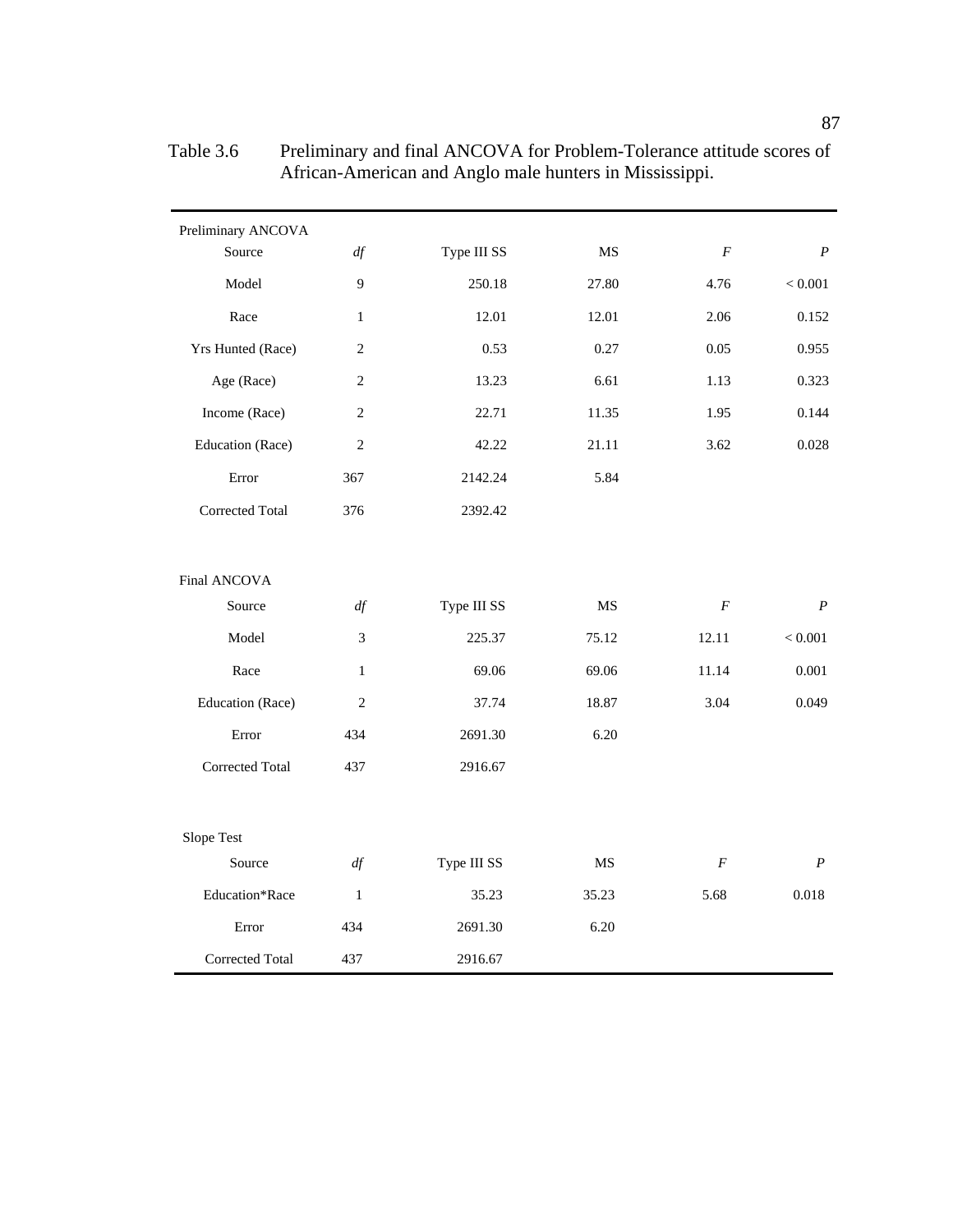| $\boldsymbol{P}$    | Anglo males <sup>b</sup> | African-American males <sup>b</sup> | Education (in years) <sup>a</sup> |
|---------------------|--------------------------|-------------------------------------|-----------------------------------|
| $0.001\,ast$        | 11.2(0.71)               | 6.8(1.09)                           | $\,1\,$                           |
| $0.001\,ast$        | 11.2(0.66)               | 7.0(1.00)                           | $\sqrt{2}$                        |
| $0.001\mathrm{*}$   | 11.1(0.60)               | 7.2(0.91)                           | $\sqrt{3}$                        |
| $0.001\,{*}$        | 11.1(0.55)               | 7.4(0.83)                           | $\overline{4}$                    |
| $0.001\,ast$        | 11.1(0.50)               | 7.6(0.74)                           | 5                                 |
| $< 0.001\mathrm{*}$ | 11.0(0.45)               | 7.8(0.66)                           | $\sqrt{6}$                        |
| $< 0.001\mathrm{*}$ | 11.0(0.40)               | 8.0(0.57)                           | $\boldsymbol{7}$                  |
| $< 0.001\mathrm{*}$ | 10.9(0.34)               | 8.3 (0.49)                          | $\,8\,$                           |
| $< 0.001\mathrm{*}$ | 10.9(0.29)               | 8.5(0.41)                           | 9                                 |
| $< 0.001\mathrm{*}$ | 10.9(0.25)               | 8.7(0.34)                           | $10\,$                            |
| $< 0.001\mathrm{*}$ | 10.8(0.21)               | 8.9(0.28)                           | $11\,$                            |
| $< 0.001\mathrm{*}$ | 10.8(0.17)               | 9.1(0.23)                           | 12                                |
| $< 0.001\mathrm{*}$ | 10.8(0.15)               | 9.3(0.21)                           | 13                                |
| $< 0.001\mathrm{*}$ | 10.7(0.14)               | 9.5(0.23)                           | 14                                |
| $0.004\,ast$        | 10.7(0.16)               | 9.7(0.28)                           | 15                                |
| 0.077               | 10.6(0.19)               | 9.9 (0.34)                          | 16                                |
| 0.349               | 10.6(0.23)               | 10.2(0.42)                          | 17                                |
| 0.727               | 10.6(0.27)               | 10.4(0.50)                          | 18                                |
| 0.938               | 10.5(0.32)               | 10.6(0.58)                          | 19                                |
| 0.692               | 10.5(0.37)               | 10.8(0.66)                          | $20\,$                            |
| 0.522               | 10.4(0.42)               | 11.0(0.75)                          | $21\,$                            |
|                     |                          |                                     |                                   |

| Table 3.7 | Adjusted means $(\pm SD)$ for Problem-Tolerance attitude scores of African- |
|-----------|-----------------------------------------------------------------------------|
|           | American and Anglo male hunters in Mississippi by years of education.       |

\* Statistically significant difference indicated; p-value < 0.05.

<sup>a</sup> Response format:  $1-8$  = elementary,  $9-12$  = high school,  $13-16$  = college, and 17 or more = graduate.

b Average education levels for African-American and Anglo males were 12.8 years and 13.6 years, respectively.